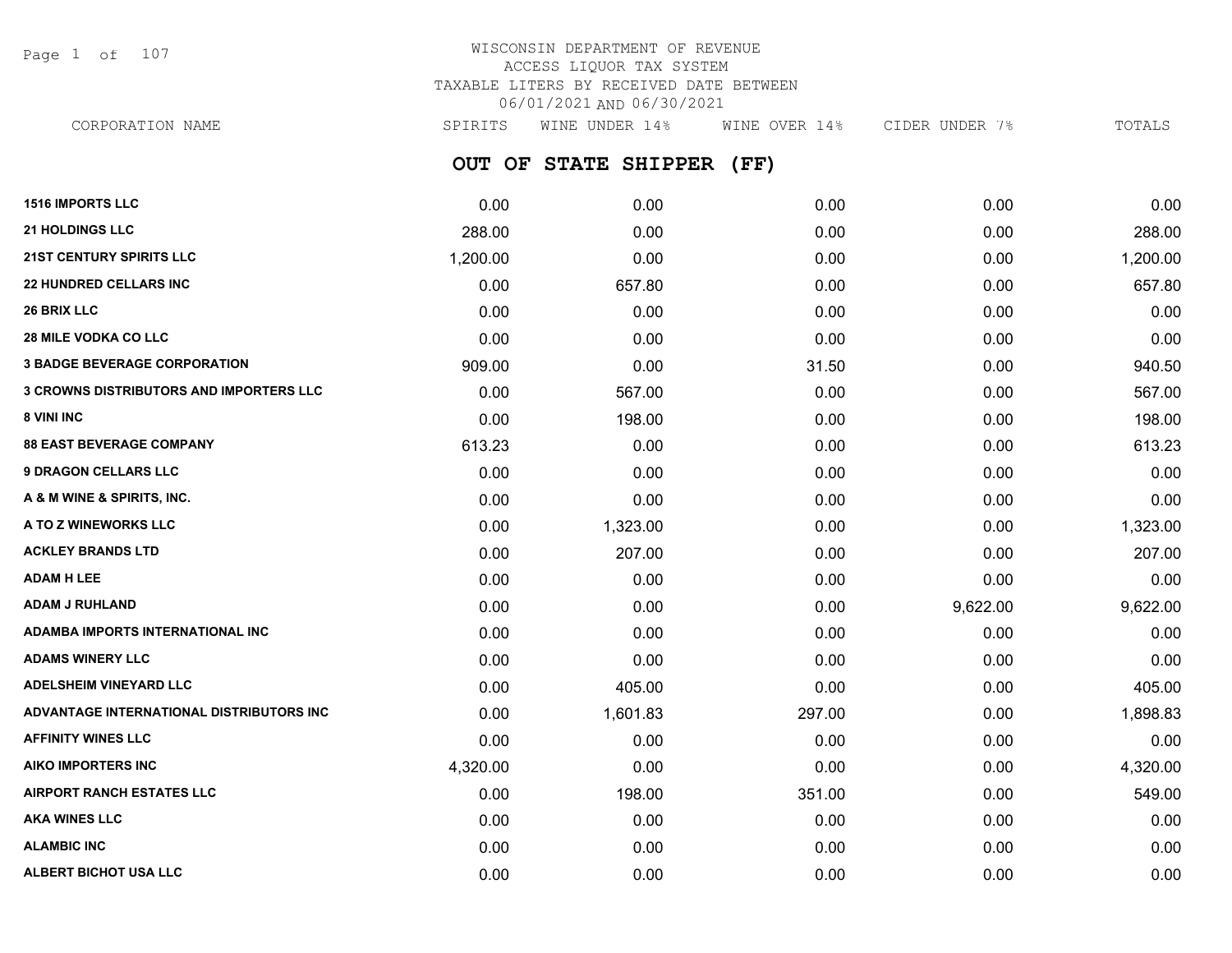Page 2 of 107

| CORPORATION NAME                       | SPIRITS  | WINE UNDER 14% | WINE OVER 14% | CIDER UNDER 7% | TOTALS    |
|----------------------------------------|----------|----------------|---------------|----------------|-----------|
| <b>ALBERT P BEHLER</b>                 | 0.00     | 126.00         | 0.00          | 0.00           | 126.00    |
| ALEJANDRO BULGHERONI ESTATE LLC        | 0.00     | 0.00           | 0.00          | 0.00           | 0.00      |
| ALEXANDRIA NICOLE CELLARS LLC          | 0.00     | 0.00           | 0.00          | 0.00           | 0.00      |
| ALL BRAZILIAN IMPORT & EXPORT INC      | 288.00   | 0.00           | 0.00          | 0.00           | 288.00    |
| <b>ALLIED IMPORTERS USA LTD</b>        | 0.00     | 0.00           | 0.00          | 0.00           | 0.00      |
| <b>ALLORO VINEYARD INC</b>             | 0.00     | 0.00           | 0.00          | 0.00           | 0.00      |
| <b>ALLTECH'S BEVERAGE DIVISION LLC</b> | 256.50   | 0.00           | 0.00          | 0.00           | 256.50    |
| <b>ALPHA &amp; OMEGA WINERY LLC</b>    | 0.00     | 0.00           | 0.00          | 0.00           | 0.00      |
| ALPHA MARKETING NETWORK INC            | 0.00     | 0.00           | 0.00          | 0.00           | 0.00      |
| <b>ALTAMAR BRANDS LLC</b>              | 90.00    | 0.00           | 0.00          | 0.00           | 90.00     |
| <b>ALTAMURA WINERY INC</b>             | 0.00     | 0.00           | 0.00          | 0.00           | 0.00      |
| <b>AMAVI CELLARS LLC</b>               | 0.00     | 0.00           | 0.00          | 0.00           | 0.00      |
| <b>AMBRABEV LLC</b>                    | 252.00   | 0.00           | 0.00          | 0.00           | 252.00    |
| <b>AMERICAN BEVERAGE CORP</b>          | 0.00     | 89,004.48      | 0.00          | 0.00           | 89,004.48 |
| <b>AMERICAN ESTATES WINES INC</b>      | 0.00     | 504.00         | 0.00          | 0.00           | 504.00    |
| AMERICAN NORTHWEST DISTRIBUTORS INC    | 0.00     | 78.46          | 0.00          | 0.00           | 78.46     |
| AMERICAN OUTLAW SPIRITS INC            | 5,521.50 | 0.00           | 0.00          | 0.00           | 5,521.50  |
| AMERICAN VINTAGE BEVERAGE INC.         | 0.00     | 0.00           | 0.00          | 0.00           | 0.00      |
| <b>AMERICAN VINTNERS LLC</b>           | 0.00     | 2,718.00       | 1,713.19      | 0.00           | 4,431.19  |
| <b>AMERICAN WINE TRADE INC</b>         | 0.00     | 378.00         | 0.00          | 0.00           | 378.00    |
| <b>AMIR PEAY</b>                       | 0.00     | 0.00           | 0.00          | 0.00           | 0.00      |
| <b>AMPHORA IMPORTS LLC</b>             | 0.00     | 0.00           | 0.00          | 0.00           | 0.00      |
| <b>AMUSE BOUCHE LLC</b>                | 0.00     | 0.00           | 0.00          | 0.00           | 0.00      |
| <b>ANCIEN WINES INC</b>                | 0.00     | 0.00           | 0.00          | 0.00           | 0.00      |
| <b>ANCIENT PEAK INC</b>                | 0.00     | 0.00           | 0.00          | 0.00           | 0.00      |
| <b>ANDIS WINES LLC</b>                 | 0.00     | 0.00           | 0.00          | 0.00           | 0.00      |
| <b>ANDREW FOX</b>                      | 0.00     | 0.00           | 0.00          | 0.00           | 0.00      |
| <b>ANDREW T BECKSTOFFER</b>            | 0.00     | 0.00           | 0.00          | 0.00           | 0.00      |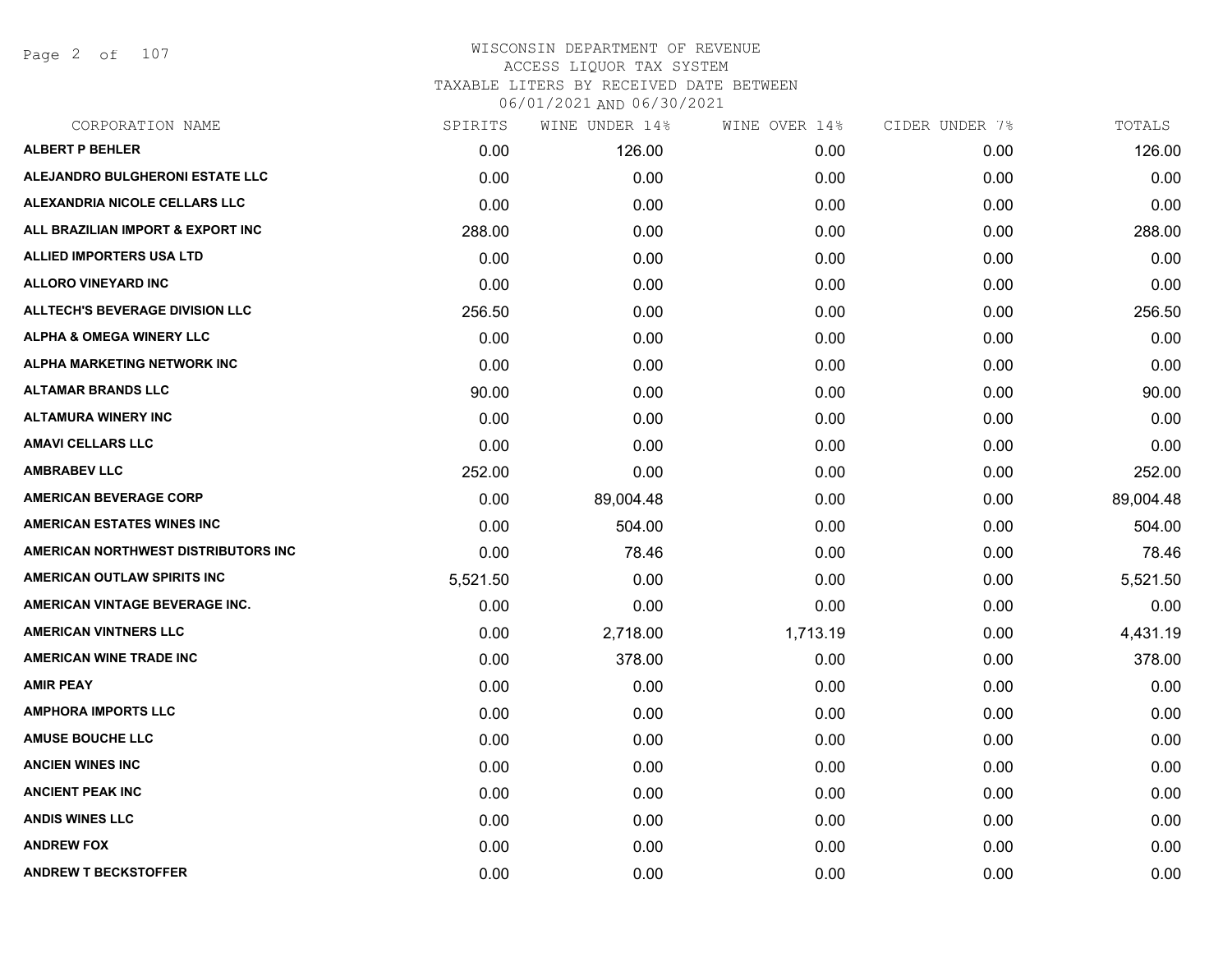Page 3 of 107

### WISCONSIN DEPARTMENT OF REVENUE ACCESS LIQUOR TAX SYSTEM

TAXABLE LITERS BY RECEIVED DATE BETWEEN

| CORPORATION NAME                         | SPIRITS   | WINE UNDER 14% | WINE OVER 14% | CIDER UNDER 7% | TOTALS    |
|------------------------------------------|-----------|----------------|---------------|----------------|-----------|
| <b>ANGELA OSBORNE</b>                    | 0.00      | 0.00           | 0.00          | 0.00           | 0.00      |
| <b>ANHEUSER-BUSCH COMPANIES LLC</b>      | 34,769.65 | 5,277.44       | 0.00          | 14,911.05      | 54,958.14 |
| <b>ANTHONY BOZZANO</b>                   | 0.00      | 0.00           | 0.00          | 0.00           | 0.00      |
| <b>ANTHONY G MOLL</b>                    | 0.00      | 0.00           | 0.00          | 0.00           | 0.00      |
| <b>ANTHONY M TRUCHARD</b>                | 0.00      | 0.00           | 126.00        | 0.00           | 126.00    |
| <b>ANTIPODEAN WINES LLC</b>              | 0.00      | 1,476.00       | 0.00          | 0.00           | 1,476.00  |
| <b>APOLOGUE LLC</b>                      | 23.78     | 0.00           | 0.00          | 0.00           | 23.78     |
| <b>APOSTROPHE BRANDS LLC</b>             | 630.00    | 0.00           | 0.00          | 0.00           | 630.00    |
| <b>APPELLATION TRADING COMPANY LLC</b>   | 0.00      | 0.00           | 0.00          | 0.00           | 0.00      |
| <b>APPELLATIONS LP</b>                   | 0.00      | 0.00           | 0.00          | 0.00           | 0.00      |
| <b>AQUILINI BRANDS USA INC.</b>          | 0.00      | 0.00           | 0.00          | 0.00           | 0.00      |
| <b>ARANO LLC</b>                         | 0.00      | 342.00         | 504.00        | 0.00           | 846.00    |
| <b>ARCHANA A DAVE</b>                    | 0.00      | 0.00           | 0.00          | 0.00           | 0.00      |
| <b>ARCHER ROOSE INC</b>                  | 0.00      | 4,810.00       | 0.00          | 0.00           | 4,810.00  |
| <b>AREL GROUP WINE &amp; SPIRITS INC</b> | 0.00      | 126.00         | 0.00          | 0.00           | 126.00    |
| <b>ARETE WINES LLC</b>                   | 0.00      | 0.00           | 0.00          | 0.00           | 0.00      |
| <b>ARIETTA INC</b>                       | 0.00      | 0.00           | 0.00          | 0.00           | 0.00      |
| <b>ARMSTRONG FAMILY WINERY LLC</b>       | 0.00      | 0.00           | 0.00          | 0.00           | 0.00      |
| <b>ARNOLD ANTON CARLSON</b>              | 0.00      | 0.00           | 0.00          | 0.00           | 0.00      |
| <b>ARNOT-ROBERTS LLC</b>                 | 0.00      | 0.00           | 0.00          | 0.00           | 0.00      |
| <b>ARPENT LLC</b>                        | 0.00      | 270.00         | 0.00          | 0.00           | 270.00    |
| <b>ARTISANAL DISTILLATES INC.</b>        | 0.00      | 0.00           | 0.00          | 0.00           | 0.00      |
| <b>ARTISANAL IMPORTS INC</b>             | 0.00      | 0.00           | 0.00          | 0.00           | 0.00      |
| <b>ASSOCIATED BREWING COMPANY</b>        | 0.00      | 0.00           | 0.00          | 0.00           | 0.00      |
| <b>ASV WINES INC</b>                     | 0.00      | 126.00         | 0.00          | 0.00           | 126.00    |
| ATHENEE IMPORTERS & DISTRIBUTORS LTD     | 0.00      | 0.00           | 0.00          | 0.00           | 0.00      |
| <b>ATLAS WINE COMPANY LLC</b>            | 0.00      | 0.00           | 0.00          | 0.00           | 0.00      |
| <b>ATOMIC BRANDS INC</b>                 | 0.00      | 0.00           | 0.00          | 0.00           | 0.00      |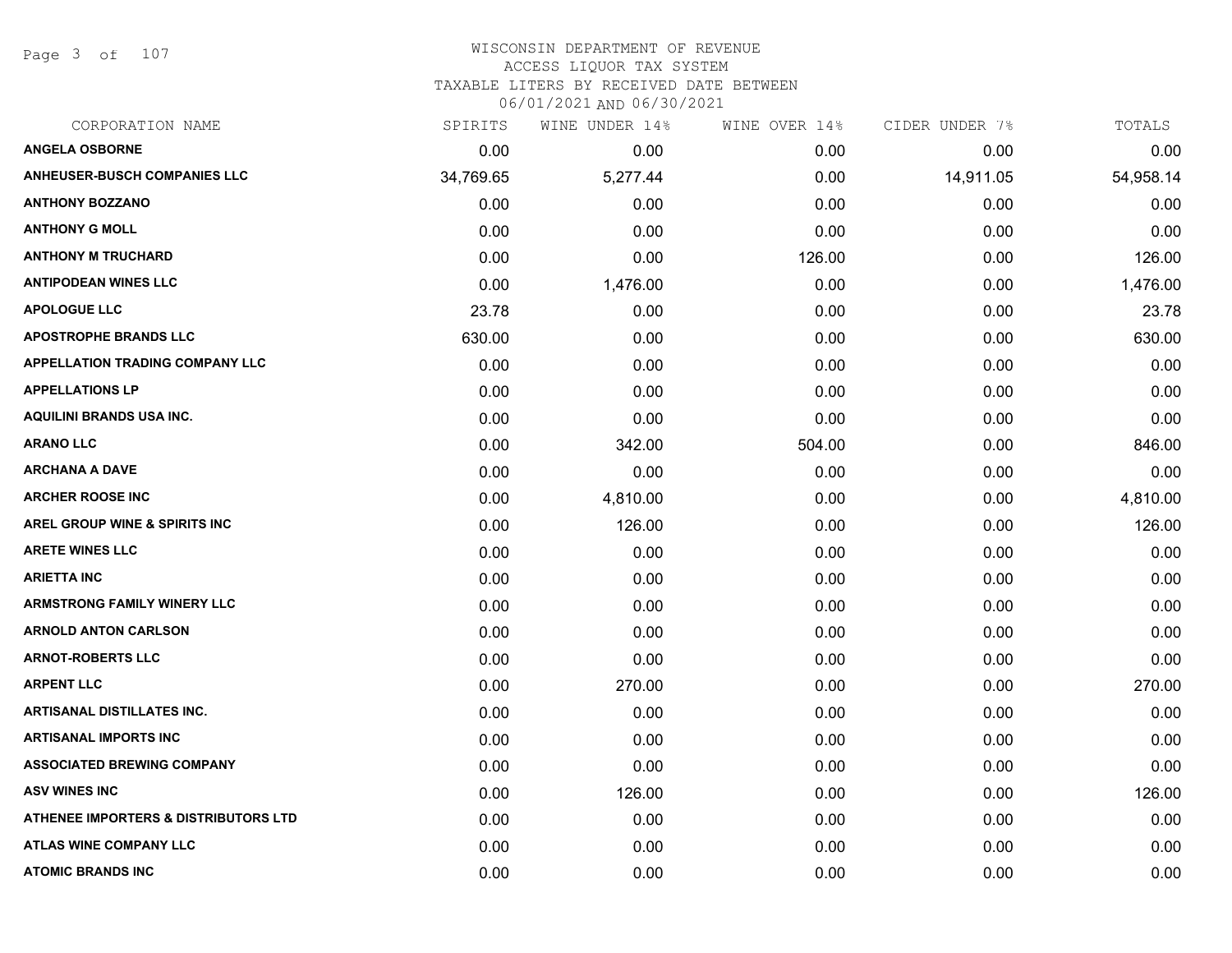Page 4 of 107

| CORPORATION NAME                           | SPIRITS    | WINE UNDER 14% | WINE OVER 14% | CIDER UNDER 7% | TOTALS     |
|--------------------------------------------|------------|----------------|---------------|----------------|------------|
| <b>AUGUST WINE GROUP LLC</b>               | 0.00       | 63.00          | 0.00          | 0.00           | 63.00      |
| <b>AUSTIN VODKA COMPANY LLC</b>            | 0.00       | 0.00           | 0.00          | 0.00           | 0.00       |
| AUSTIN WHISKEY COMPANY, LLC                | 0.00       | 0.00           | 0.00          | 0.00           | 0.00       |
| <b>AUSTRAL WINES LLC</b>                   | 0.00       | 387.00         | 0.00          | 0.00           | 387.00     |
| <b>AV BRANDS INC</b>                       | 0.00       | 751.50         | 252.00        | 0.00           | 1,003.50   |
| <b>AVA FOOD LABS, INC</b>                  | 28,257.00  | 0.00           | 0.00          | 0.00           | 28,257.00  |
| <b>AVID INC</b>                            | 0.00       | 0.00           | 0.00          | 0.00           | 0.00       |
| <b>AVV WINERY CO LLC</b>                   | 0.00       | 693.00         | 0.00          | 0.00           | 693.00     |
| <b>AXIOS INC</b>                           | 0.00       | 0.00           | 0.00          | 0.00           | 0.00       |
| <b>AZAR DISTILLING LLC</b>                 | 0.00       | 0.00           | 0.00          | 0.00           | 0.00       |
| <b>AZZURRE SPIRITS CORPORATION</b>         | 450.00     | 0.00           | 0.00          | 0.00           | 450.00     |
| <b>B &amp; I OVERSEAS TRADING INC</b>      | 0.00       | 0.00           | 0.00          | 0.00           | 0.00       |
| <b>B UNITED INTERNATIONAL INC</b>          | 0.00       | 0.00           | 930.26        | 25.55          | 955.81     |
| <b>B. NEKTAR LLC</b>                       | 0.00       | 180.00         | 0.00          | 810.00         | 990.00     |
| <b>BACARDI U.S.A., INC.</b>                | 158,385.00 | 85.36          | 246.00        | 0.00           | 158,716.36 |
| <b>BACCHUS TECHNOLOGIES LLC</b>            | 0.00       | 1,600.00       | 315.00        | 0.00           | 1,915.00   |
| <b>BACIO DIVINO CELLARS LLC</b>            | 0.00       | 0.00           | 0.00          | 0.00           | 0.00       |
| <b>BACKWARDS DISTILLING COMPANY, LLC</b>   | 0.00       | 0.00           | 0.00          | 0.00           | 0.00       |
| <b>BADGER MOUNTAIN INC</b>                 | 0.00       | 360.00         | 0.00          | 0.00           | 360.00     |
| <b>BALCONES DISTILLING LLC</b>             | 0.00       | 0.00           | 0.00          | 0.00           | 0.00       |
| <b>BALLENTINE VINEYARDS INC</b>            | 0.00       | 0.00           | 0.00          | 0.00           | 0.00       |
| <b>BALTHAZAR REX LLC</b>                   | 0.00       | 0.00           | 0.00          | 0.00           | 0.00       |
| <b>BANFI PRODUCTS CORPORATION</b>          | 0.00       | 9,403.33       | 0.00          | 0.00           | 9,403.33   |
| <b>BANVILLE &amp; JONES WINE MERCHANTS</b> | 18.75      | 2,142.00       | 49.50         | 0.00           | 2,210.25   |
| <b>BARGETTOS SANTA CRUZ WINERY INC</b>     | 0.00       | 0.00           | 0.00          | 0.00           | 0.00       |
| <b>BARLOW VINEYARDS LLC</b>                | 0.00       | 0.00           | 126.00        | 0.00           | 126.00     |
| <b>BARNARD GRIFFIN INC</b>                 | 0.00       | 0.00           | 0.00          | 0.00           | 0.00       |
| <b>BARNETT VINEYARDS LP</b>                | 0.00       | 0.00           | 0.00          | 0.00           | 0.00       |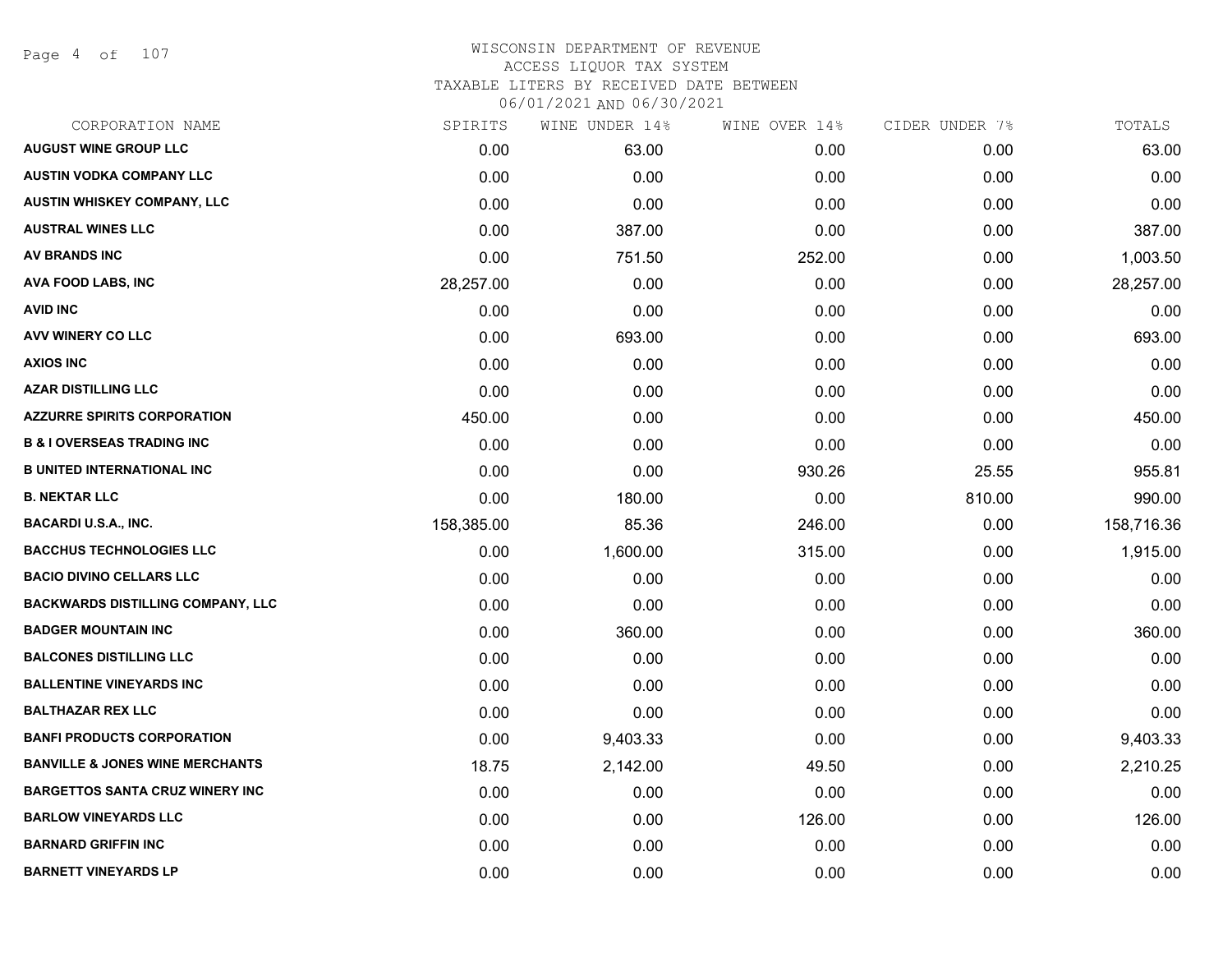Page 5 of 107

# WISCONSIN DEPARTMENT OF REVENUE ACCESS LIQUOR TAX SYSTEM TAXABLE LITERS BY RECEIVED DATE BETWEEN

| CORPORATION NAME                         | SPIRITS | WINE UNDER 14% | WINE OVER 14% | CIDER UNDER 7% | TOTALS    |
|------------------------------------------|---------|----------------|---------------|----------------|-----------|
| <b>BARON FRANCOIS LTD</b>                | 5.24    | 306.00         | 0.00          | 0.00           | 311.24    |
| <b>BATTAGLIA DISTRIBUTING CORP INC</b>   | 0.00    | 11.89          | 0.00          | 0.00           | 11.89     |
| <b>BAUM WINE IMPORTS INC</b>             | 0.00    | 5,355.00       | 114.75        | 0.00           | 5,469.75  |
| <b>BE IN GOOD SPIRITS LLC</b>            | 0.00    | 0.00           | 0.00          | 0.00           | 0.00      |
| <b>BEAUX FRERES LLC</b>                  | 0.00    | 0.00           | 0.00          | 0.00           | 0.00      |
| <b>BEDFORD &amp; GROVE LLC</b>           | 0.00    | 0.00           | 0.00          | 0.00           | 0.00      |
| <b>BEDROCK WINE COMPANY LP</b>           | 0.00    | 14.26          | 0.00          | 0.00           | 14.26     |
| <b>BENDISTILLERY INC</b>                 | 216.00  | 0.00           | 0.00          | 0.00           | 216.00    |
| <b>BENNETT LANE WINERY LLC</b>           | 0.00    | 0.00           | 0.00          | 0.00           | 0.00      |
| <b>BENOVIA WINERY LLC</b>                | 0.00    | 0.00           | 0.00          | 0.00           | 0.00      |
| <b>BEPPE &amp; THE ARCHITECT LLC</b>     | 0.00    | 0.00           | 0.00          | 0.00           | 0.00      |
| <b>BERGSTROM WINES LLC</b>               | 0.00    | 0.00           | 0.00          | 0.00           | 0.00      |
| <b>BERNARDUS LLC</b>                     | 0.00    | 0.00           | 0.00          | 0.00           | 0.00      |
| BETHEL HEIGHTS VINEYARD INC              | 0.00    | 0.00           | 0.00          | 0.00           | 0.00      |
| BETTER BRANDS INTERNATIONAL              | 0.00    | 126.00         | 189.00        | 0.00           | 315.00    |
| <b>BETZ CELLARS LLC</b>                  | 0.00    | 0.00           | 0.00          | 0.00           | 0.00      |
| <b>BEVAN CELLARS, LLC</b>                | 0.00    | 0.00           | 36.00         | 0.00           | 36.00     |
| <b>BEVERAGE INNOVATION CORP</b>          | 0.00    | 0.00           | 0.00          | 0.00           | 0.00      |
| <b>BIAGIO CRU &amp; ESTATE WINES LLC</b> | 0.00    | 0.00           | 0.00          | 0.00           | 0.00      |
| <b>BILTMORE ESTATE WINE COMPANY</b>      | 0.00    | 0.00           | 0.00          | 0.00           | 0.00      |
| <b>BLACK ROCK SPIRITS LLC</b>            | 216.00  | 0.00           | 0.00          | 0.00           | 216.00    |
| <b>BLACKBIRD VINEYARDS LLC</b>           | 0.00    | 63.00          | 630.00        | 0.00           | 693.00    |
| <b>BLAIR VINEYARDS LLC</b>               | 0.00    | 0.00           | 0.00          | 0.00           | 0.00      |
| <b>BLAKE FARMS HARD APPLE CIDER LLC</b>  | 0.00    | 0.00           | 0.00          | 11,781.78      | 11,781.78 |
| <b>BLAUM BROS DISTILLING CO LLC</b>      | 288.00  | 0.00           | 0.00          | 0.00           | 288.00    |
| <b>BLUE RIDGE DISTILLING CO INC</b>      | 0.00    | 0.00           | 0.00          | 0.00           | 0.00      |
| <b>BLUE ROCK VINEYARD LLC</b>            | 0.00    | 0.00           | 0.00          | 0.00           | 0.00      |
| <b>BLUE SPIRITS DISTILLING LLC</b>       | 0.00    | 0.00           | 0.00          | 0.00           | 0.00      |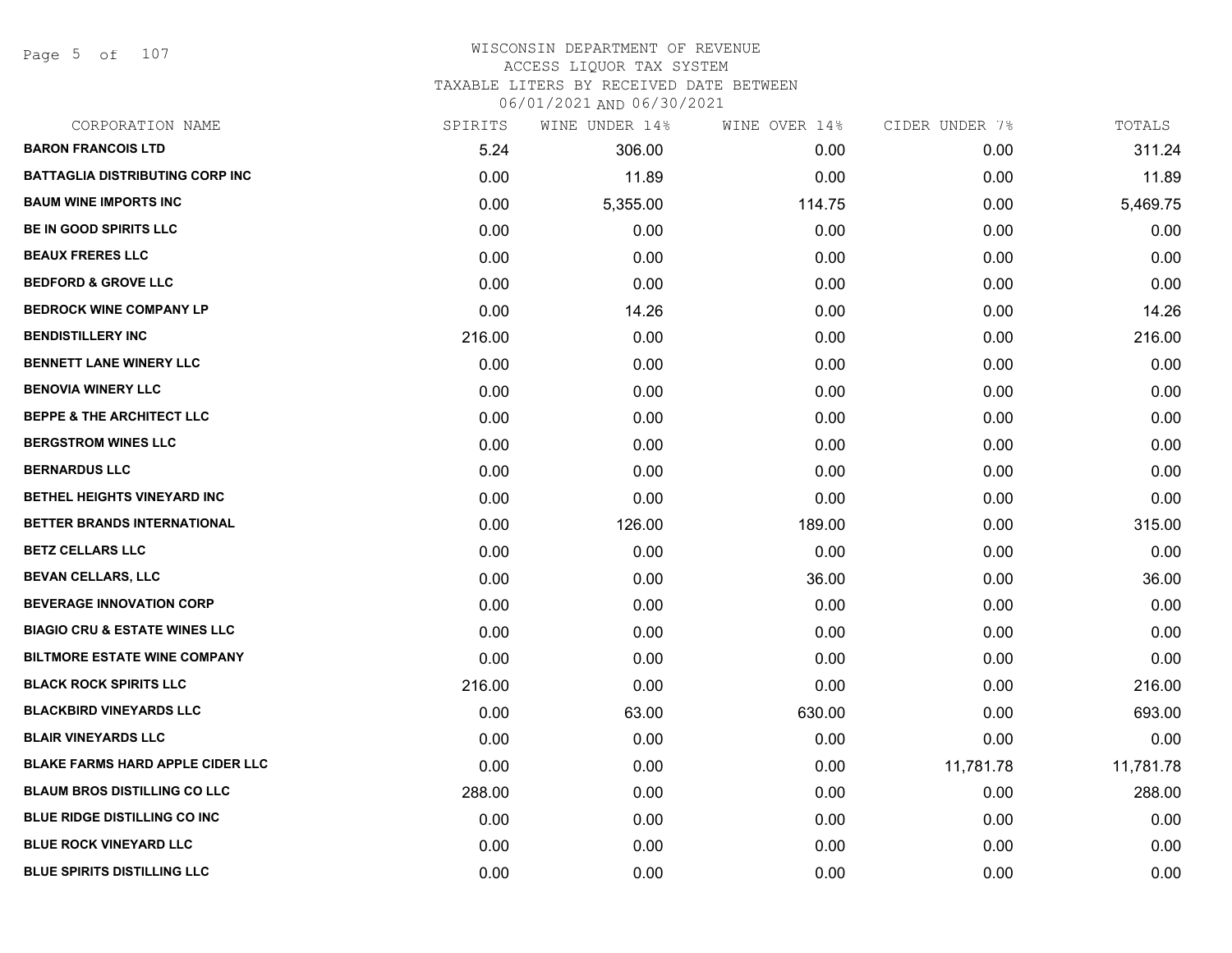Page 6 of 107

| CORPORATION NAME                     | SPIRITS    | WINE UNDER 14% | WINE OVER 14% | CIDER UNDER 7% | TOTALS     |
|--------------------------------------|------------|----------------|---------------|----------------|------------|
| <b>BOEGER WINERY INC</b>             | 0.00       | 0.00           | 0.00          | 0.00           | 0.00       |
| <b>BOGLE VINEYARDS INC</b>           | 0.00       | 3,024.00       | 25,884.00     | 0.00           | 28,908.00  |
| <b>BONANNO VINTNERS LLC</b>          | 0.00       | 315.00         | 189.00        | 0.00           | 504.00     |
| <b>BONNY DOON WINERY INC</b>         | 0.00       | 0.00           | 0.00          | 0.00           | 0.00       |
| <b>BOOKWALTER WINERY LLC</b>         | 0.00       | 0.00           | 0.00          | 0.00           | 0.00       |
| <b>BOSTON BEER CORPORATION</b>       | 1,839.71   | 0.00           | 0.00          | 107,360.90     | 109,200.61 |
| <b>BOUCHAINE VINEYARDS INC</b>       | 0.00       | 0.00           | 0.00          | 0.00           | 0.00       |
| <b>BOUNDARY BREAKS LLC</b>           | 0.00       | 252.00         | 0.00          | 0.00           | 252.00     |
| <b>BOURGET IMPORTS LLC</b>           | 0.00       | 27.00          | 0.00          | 0.00           | 27.00      |
| <b>BOUTINOT USA INC</b>              | 0.00       | 0.00           | 0.00          | 0.00           | 0.00       |
| <b>BOUTIQUE BEVERAGE CO</b>          | 0.00       | 1,620.00       | 0.00          | 0.00           | 1,620.00   |
| <b>BRAIN BREW VENTURES 3.0, INC.</b> | 0.00       | 0.00           | 0.00          | 0.00           | 0.00       |
| <b>BRASSFIELD ESTATE WINERY LLC</b>  | 0.00       | 0.00           | 441.00        | 0.00           | 441.00     |
| <b>BRAZOS WINE IMPORTS LLC</b>       | 0.00       | 2,862.75       | 320.25        | 0.00           | 3,183.00   |
| <b>BREWDOG BREWING COMPANY LLC</b>   | 0.00       | 0.00           | 0.00          | 0.00           | 0.00       |
| <b>BRIAN CARTER CELLARS LLC</b>      | 0.00       | 0.00           | 0.00          | 0.00           | 0.00       |
| <b>BRICKELL WINES LLC</b>            | 0.00       | 0.00           | 0.00          | 0.00           | 0.00       |
| <b>BRIDGEVIEW VINEYARDS INC</b>      | 0.00       | 0.00           | 0.00          | 0.00           | 0.00       |
| <b>BRIGHT CELLARS INC.</b>           | 0.00       | 0.00           | 0.00          | 0.00           | 0.00       |
| <b>BROADBENT SELECTIONS INC</b>      | 0.00       | 1,341.00       | 0.00          | 0.00           | 1,341.00   |
| <b>BRONCO WINE COMPANY</b>           | 0.00       | 74,392.82      | 378.00        | 0.00           | 74,770.82  |
| <b>BROVO SPIRITS LLC</b>             | 0.00       | 0.00           | 0.00          | 0.00           | 0.00       |
| <b>BROWNE FAMILY WINES LLC</b>       | 0.00       | 0.00           | 0.00          | 0.00           | 0.00       |
| <b>BROWN-FORMAN CORPORATION</b>      | 257,654.52 | 6,537.96       | 0.00          | 0.00           | 264,192.48 |
| <b>BRUTOCAO CELLARS LP</b>           | 0.00       | 0.00           | 0.00          | 0.00           | 0.00       |
| <b>BRYN MAWR VINEYARDS INC</b>       | 0.00       | 0.00           | 0.00          | 0.00           | 0.00       |
| <b>BUCKLER FAMILY VINEYARDS LLC</b>  | 0.00       | 0.00           | 0.00          | 0.00           | 0.00       |
| <b>BUEHLER VINEYARDS INC</b>         | 0.00       | 0.00           | 0.00          | 0.00           | 0.00       |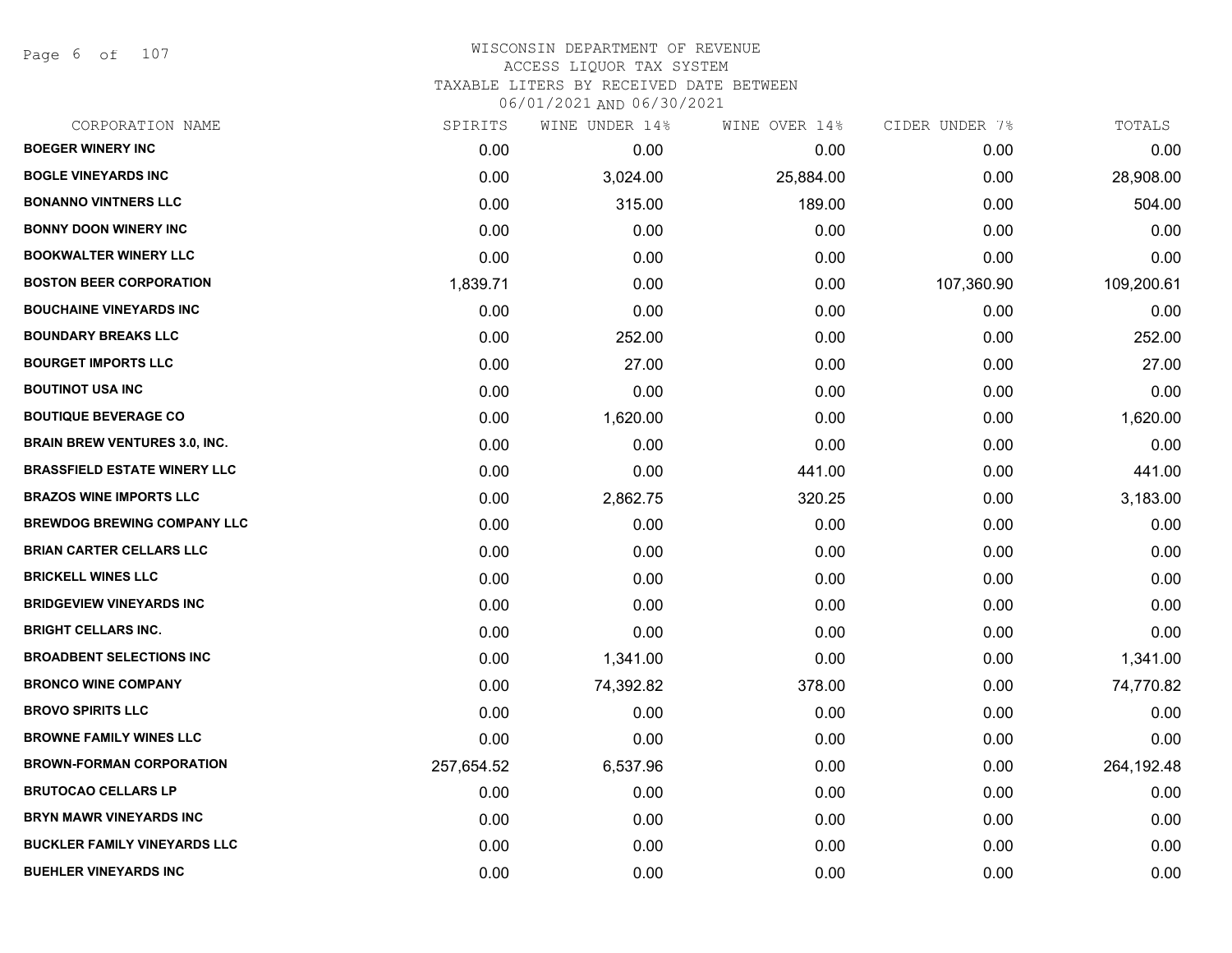Page 7 of 107

| CORPORATION NAME                            | SPIRITS   | WINE UNDER 14% | WINE OVER 14% | CIDER UNDER 7% | TOTALS    |
|---------------------------------------------|-----------|----------------|---------------|----------------|-----------|
| <b>BULLY HILL VINEYARDS INC</b>             | 0.00      | 0.00           | 0.00          | 0.00           | 0.00      |
| <b>BURGESS CELLARS INC</b>                  | 0.00      | 0.00           | 0.00          | 0.00           | 0.00      |
| <b>BURKE &amp; MORRIS SPIRITS LLC</b>       | 0.00      | 0.00           | 0.00          | 0.00           | 0.00      |
| <b>BUZZBALLZ LLC</b>                        | 0.00      | 0.00           | 0.00          | 0.00           | 0.00      |
| <b>BUZZBOX BEVERAGES INC</b>                | 614.00    | 0.00           | 0.00          | 0.00           | 614.00    |
| <b>BWSC LLC</b>                             | 0.00      | 720.00         | 0.00          | 0.00           | 720.00    |
| <b>C &amp; C WINE SERVICES INC</b>          | 0.00      | 0.00           | 0.00          | 0.00           | 0.00      |
| <b>C MONDAVI &amp; FAMILY</b>               | 0.00      | 12,726.00      | 153.00        | 0.00           | 12,879.00 |
| <b>C SQUARED CIDERS LLC</b>                 | 0.00      | 0.00           | 0.00          | 0.00           | 0.00      |
| <b>CABERNET CORP</b>                        | 0.00      | 1,372.50       | 567.00        | 0.00           | 1,939.50  |
| <b>CAIN CELLARS INC</b>                     | 0.00      | 0.00           | 0.00          | 0.00           | 0.00      |
| <b>CAL VIN ENTERPRISES CORPORATION</b>      | 0.00      | 0.00           | 0.00          | 0.00           | 0.00      |
| <b>CALEDONIA SPIRITS INC</b>                | 450.00    | 0.00           | 0.00          | 0.00           | 450.00    |
| <b>CALIFORNIA CIDER COMPANY</b>             | 0.00      | 0.00           | 0.00          | 13,182.31      | 13,182.31 |
| <b>CALIFORNIA VINEYARDS INC</b>             | 0.00      | 0.00           | 0.00          | 0.00           | 0.00      |
| <b>CALIFORNIA WINE WORKS LLC</b>            | 0.00      | 0.00           | 0.00          | 0.00           | 0.00      |
| <b>CALLUNA VINEYARDS LLC</b>                | 0.00      | 0.00           | 0.00          | 0.00           | 0.00      |
| <b>CAMARDA CORP</b>                         | 0.00      | 0.00           | 0.00          | 0.00           | 0.00      |
| <b>CAMARENA IMPORTS LLC</b>                 | 0.00      | 0.00           | 0.00          | 0.00           | 0.00      |
| <b>CAMELOT IMPORTING CO INC</b>             | 0.00      | 0.00           | 0.00          | 0.00           | 0.00      |
| <b>CAMPARI AMERICA LLC</b>                  | 67,034.40 | 270.00         | 0.00          | 0.00           | 67,304.40 |
| <b>CAMPBELL &amp; MCGILL SELECTIONS LLC</b> | 0.00      | 126.00         | 0.00          | 0.00           | 126.00    |
| <b>CAMPEON SPIRITS COMPANY INC</b>          | 0.00      | 0.00           | 0.00          | 0.00           | 0.00      |
| <b>CANNED FUN LLC</b>                       | 0.00      | 0.00           | 0.00          | 0.00           | 0.00      |
| <b>CANNON RIVER WINERY LLC</b>              | 0.00      | 5,766.00       | 0.00          | 0.00           | 5,766.00  |
| <b>CAPARONE WINERY LLC</b>                  | 0.00      | 63.00          | 0.00          | 0.00           | 63.00     |
| <b>CAPE CLASSICS INC</b>                    | 0.00      | 1,187.92       | 0.00          | 0.00           | 1,187.92  |
| <b>CARACCIOLI CELLARS INC</b>               | 0.00      | 0.00           | 0.00          | 0.00           | 0.00      |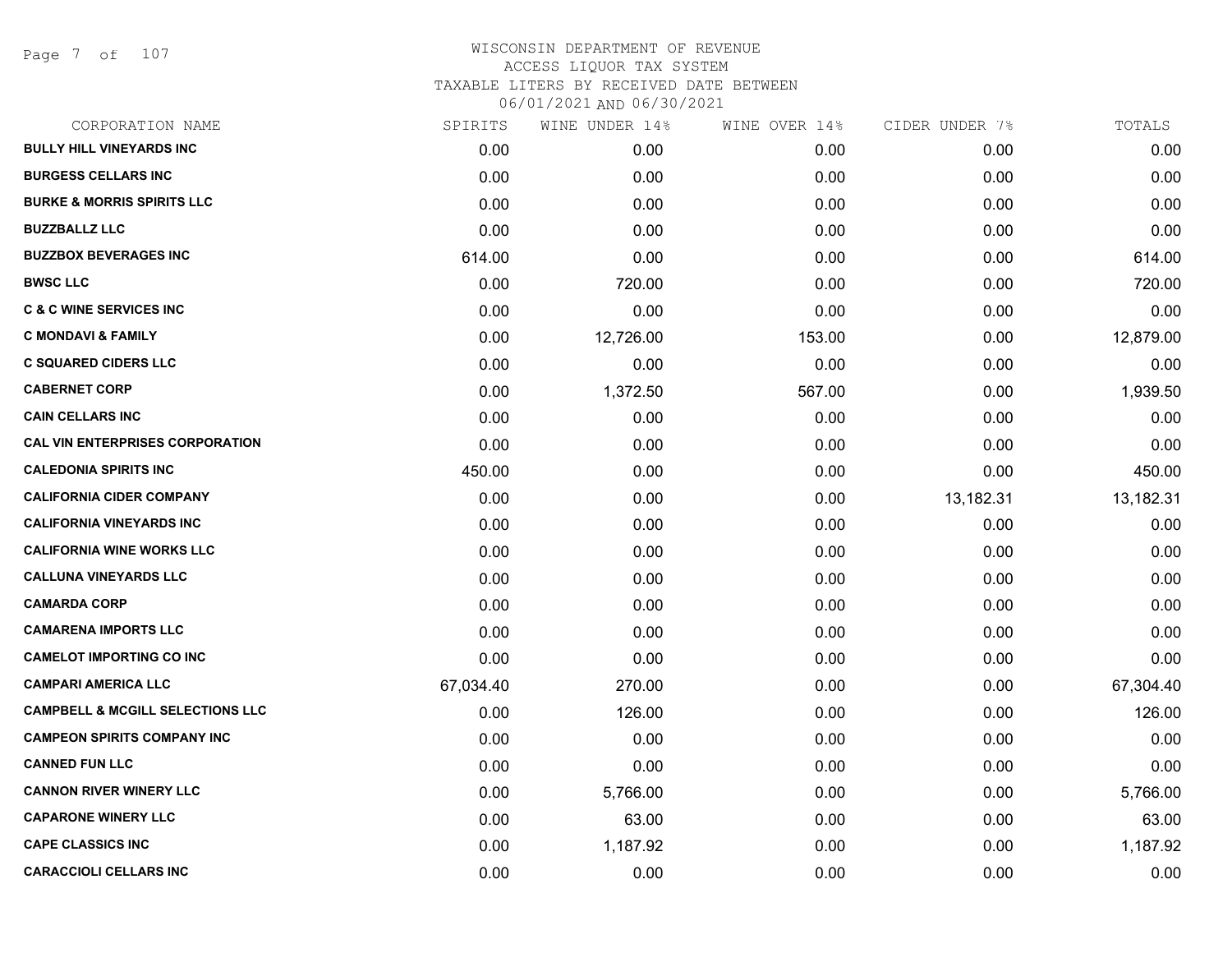Page 8 of 107

| CORPORATION NAME                            | SPIRITS  | WINE UNDER 14%    | WINE OVER 14% | CIDER UNDER 7% | TOTALS    |
|---------------------------------------------|----------|-------------------|---------------|----------------|-----------|
| <b>CARDINAL SPIRITS LLC</b>                 | 0.00     | 0.00 <sub>1</sub> | 0.00          | 0.00           | 0.00      |
| <b>CARDINAL WINE GROUP LLC</b>              | 0.00     | 0.00              | 0.00          | 0.00           | 0.00      |
| <b>CARDWELL HILL CELLARS LLC</b>            | 0.00     | 63.00             | 0.00          | 0.00           | 63.00     |
| <b>CARIBBEAN DISTILLERS LLC</b>             | 0.00     | 0.00              | 0.00          | 0.00           | 0.00      |
| <b>CARIBBEAN SPIRITS INC</b>                | 105.00   | 0.00              | 0.00          | 0.00           | 105.00    |
| <b>CARL THOMA</b>                           | 0.00     | 0.00              | 0.00          | 0.00           | 0.00      |
| <b>CARLSON VINEYARDS INC</b>                | 0.00     | 0.00              | 0.00          | 0.00           | 0.00      |
| <b>CAROLINA DISTRIBUTION LLC</b>            | 0.00     | 0.00              | 0.00          | 0.00           | 0.00      |
| <b>CARRIAGE HOUSE IMPORTS, LTD.</b>         | 0.00     | 0.00              | 0.00          | 0.00           | 0.00      |
| <b>CASTIEL ESTATE LLC</b>                   | 0.00     | 0.00              | 0.00          | 0.00           | 0.00      |
| <b>CASTLE BRANDS USA CORP</b>               | 3,066.00 | 0.00              | 0.00          | 0.00           | 3,066.00  |
| <b>CASTORO CELLARS</b>                      | 0.00     | 0.00              | 0.00          | 0.00           | 0.00      |
| <b>CAYMUS VINEYARDS INC</b>                 | 0.00     | 0.00              | 0.00          | 0.00           | 0.00      |
| <b>CEDAR KNOLL VINEYARDS INC</b>            | 0.00     | 0.00              | 0.00          | 0.00           | 0.00      |
| <b>CELEBRATION DISTILLATION CORPORATION</b> | 0.00     | 0.00              | 0.00          | 0.00           | 0.00      |
| <b>CELLARS INTERNATIONAL INC</b>            | 0.00     | 0.00              | 0.00          | 0.00           | 0.00      |
| <b>CELLIER WINES DISTRIBUTING INC</b>       | 0.00     | 0.00              | 0.00          | 0.00           | 0.00      |
| <b>CHAISE VENTURES INC</b>                  | 0.00     | 0.00              | 0.00          | 0.00           | 0.00      |
| <b>CHANNING DAUGHTERS WINERY LLC</b>        | 0.00     | 0.00              | 0.00          | 0.00           | 0.00      |
| <b>CHAPPELLET WINERY INC</b>                | 0.00     | 0.00              | 454.50        | 0.00           | 454.50    |
| <b>CHARBAUT AMERICA INC</b>                 | 0.00     | 0.00              | 0.00          | 0.00           | 0.00      |
| <b>CHARLES &amp; MARTHA BARRA</b>           | 0.00     | 0.00              | 63.00         | 0.00           | 63.00     |
| <b>CHARLES JACQUIN ET CIE INC</b>           | 9,886.58 | 0.00              | 305.99        | 0.00           | 10,192.57 |
| <b>CHARLES JEFFREY MATTINGLY</b>            | 0.00     | 0.00              | 0.00          | 0.00           | 0.00      |
| <b>CHARLES NEAL SELECTIONS INC</b>          | 0.00     | 252.00            | 0.00          | 0.00           | 252.00    |
| <b>CHARLES REININGER LLC</b>                | 0.00     | 0.00              | 0.00          | 0.00           | 0.00      |
| <b>CHATEAU BARNABY LLC</b>                  | 0.00     | 0.00              | 0.00          | 0.00           | 0.00      |
| <b>CHATEAU DIANA LLC</b>                    | 0.00     | 91,917.00         | 0.00          | 0.00           | 91,917.00 |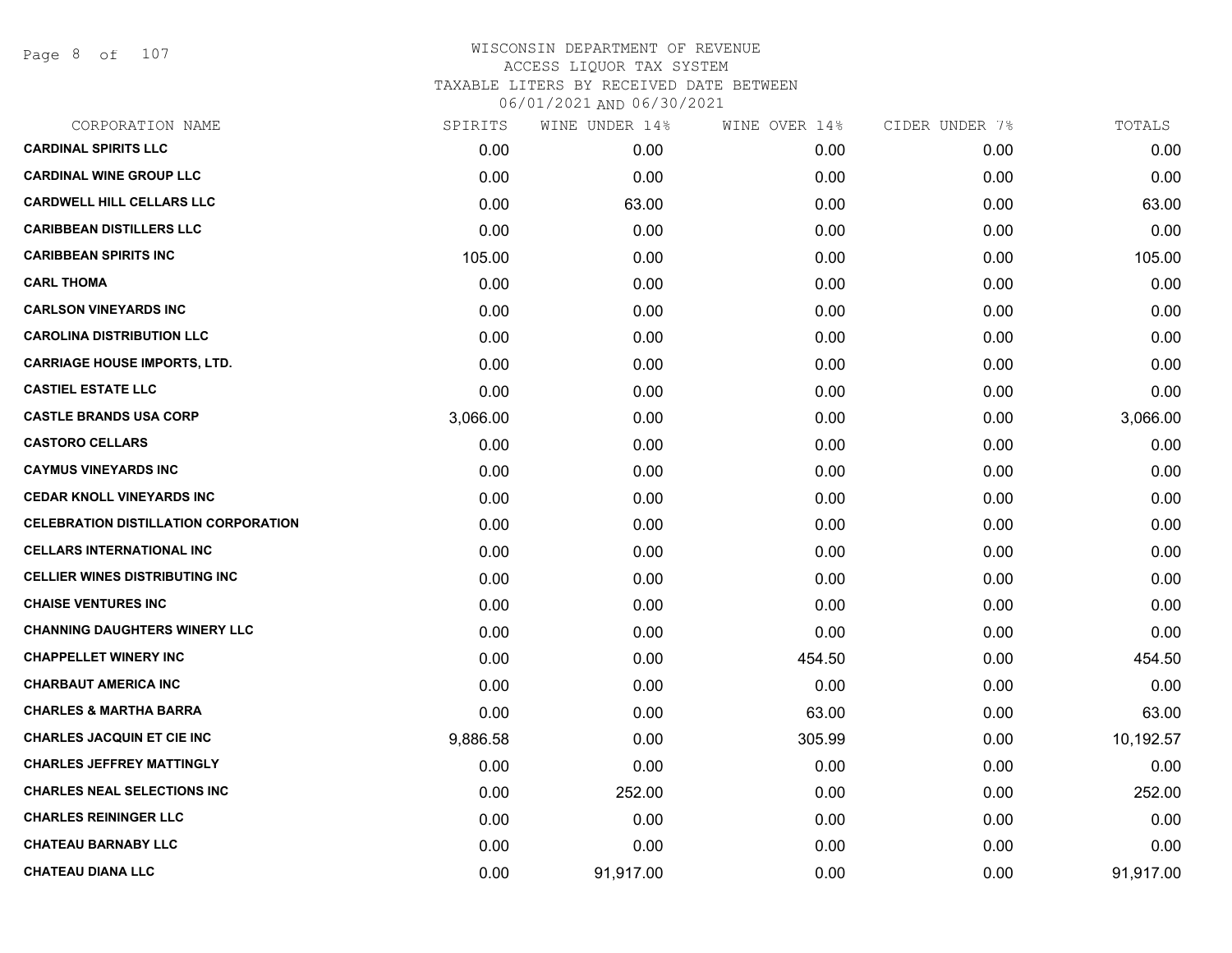| CORPORATION NAME                      | SPIRITS   | WINE UNDER 14% | WINE OVER 14% | CIDER UNDER 7% | TOTALS     |
|---------------------------------------|-----------|----------------|---------------|----------------|------------|
| <b>CHATEAU OPERATIONS, LTD.</b>       | 0.00      | 0.00           | 0.00          | 0.00           | 0.00       |
| <b>CHATHAM IMPORTS INC</b>            | 1,226.25  | 180.00         | 0.00          | 0.00           | 1,406.25   |
| <b>CHEHALEM INC</b>                   | 0.00      | 540.00         | 0.00          | 0.00           | 540.00     |
| <b>CHICAGO DISTILLING COMPANY LLC</b> | 0.00      | 0.00           | 0.00          | 0.00           | 0.00       |
| <b>CHOYA UMESHU USA INC</b>           | 0.00      | 36.00          | 252.00        | 0.00           | 288.00     |
| <b>CHRISTOPHER F PITTENGER</b>        | 0.00      | 4.50           | 0.00          | 0.00           | 4.50       |
| <b>CHRISTOPHER FIGGINS</b>            | 0.00      | 0.00           | 0.00          | 0.00           | 0.00       |
| <b>CHRISTOPHER J BROCKWAY</b>         | 0.00      | 252.00         | 0.00          | 0.00           | 252.00     |
| <b>CHRISTOPHER MICHAEL WINES LLC</b>  | 0.00      | 504.00         | 126.00        | 0.00           | 630.00     |
| CIV (USA) INC                         | 0.00      | 10,404.00      | 0.00          | 0.00           | 10,404.00  |
| <b>CLAAR CELLARS LLC</b>              | 0.00      | 0.00           | 0.00          | 0.00           | 0.00       |
| <b>CLASSIC WINES INC</b>              | 0.00      | 4,173.00       | 0.00          | 0.00           | 4,173.00   |
| <b>CLASSICAL WINES FROM SPAIN LTD</b> | 0.00      | 0.00           | 0.00          | 0.00           | 0.00       |
| <b>CLENDENENLINDQUIST VINTNERS</b>    | 0.00      | 153.00         | 0.00          | 0.00           | 153.00     |
| <b>CLINE CELLARS INC</b>              | 0.00      | 630.00         | 1,953.00      | 0.00           | 2,583.00   |
| <b>CLINE SISTERS IMPORTS LLC</b>      | 0.00      | 45.00          | 0.00          | 0.00           | 45.00      |
| <b>CLOCK SHOP BEVERAGE LLC</b>        | 0.00      | 0.00           | 0.00          | 0.00           | 0.00       |
| <b>CLOS DU VAL WINE CO LTD</b>        | 0.00      | 0.00           | 189.00        | 0.00           | 189.00     |
| <b>CLOS LACHANCE WINES LLC</b>        | 0.00      | 309.00         | 406.00        | 0.00           | 715.00     |
| <b>CNS ENTERPRISES INC</b>            | 0.00      | 0.00           | 0.00          | 0.00           | 0.00       |
| <b>COCKERELL WINE CONSULTING LLC</b>  | 0.00      | 0.00           | 0.00          | 0.00           | 0.00       |
| <b>CODY T WRIGHT</b>                  | 0.00      | 0.00           | 0.00          | 0.00           | 0.00       |
| <b>CONSTELLATION BRANDS, INC.</b>     | 70,218.12 | 211,431.00     | 24,966.00     | 0.00           | 306,615.12 |
| <b>COOL HAND VINEYARDS LLC</b>        | 0.00      | 126.00         | 0.00          | 0.00           | 126.00     |
| <b>COPPER CANE LLC</b>                | 0.00      | 4.50           | 1,908.00      | 0.00           | 1,912.50   |
| <b>CORA IMPORTS LTD</b>               | 11.89     | 0.00           | 0.00          | 0.00           | 11.89      |
| <b>CORDELINA WINE COMPANY LLC</b>     | 0.00      | 0.00           | 0.00          | 0.00           | 0.00       |
| <b>CORK ALLIANCE INC</b>              | 0.00      | 945.00         | 0.00          | 0.00           | 945.00     |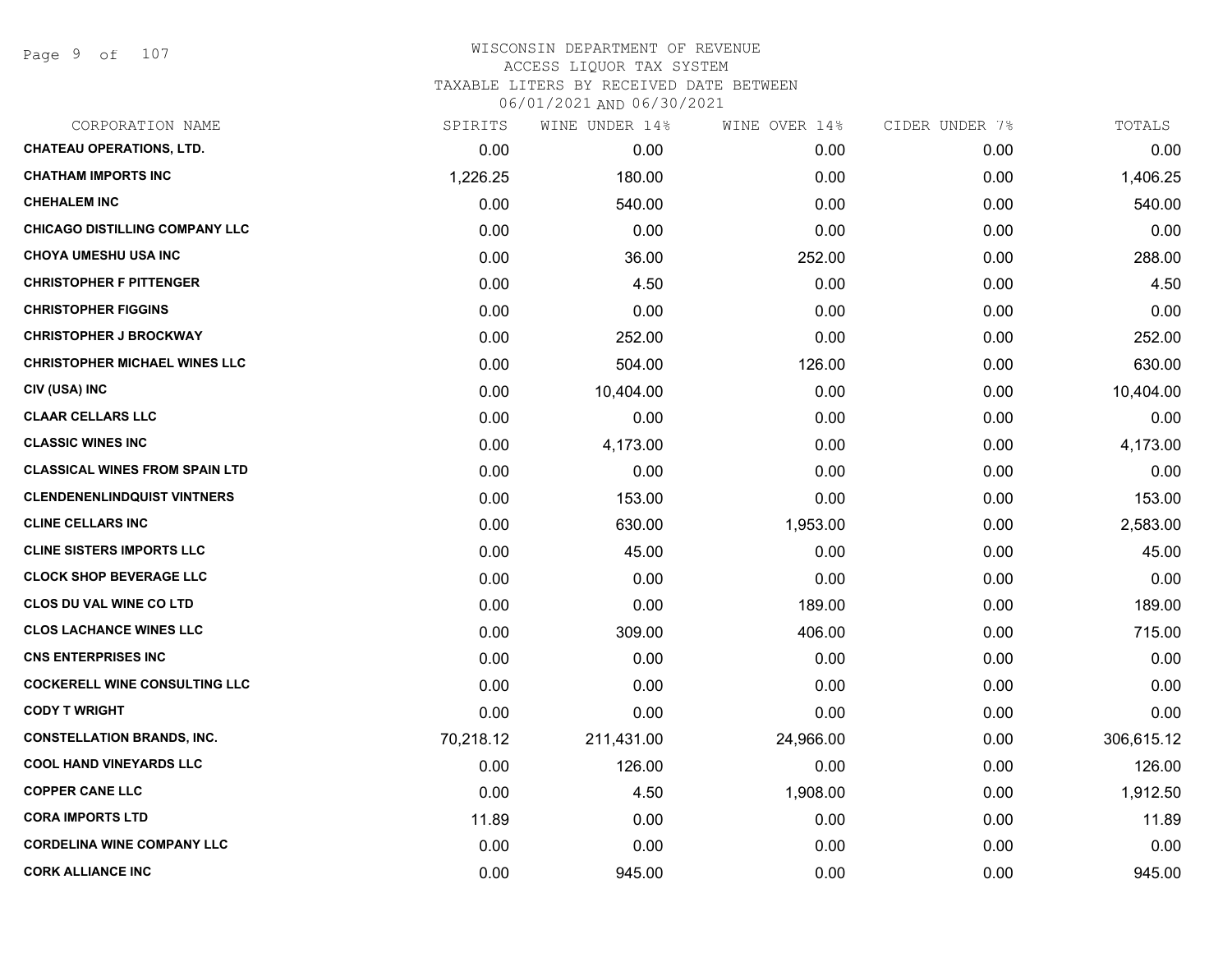| CORPORATION NAME                                   | SPIRITS | WINE UNDER 14% | WINE OVER 14% | CIDER UNDER 7% | TOTALS   |
|----------------------------------------------------|---------|----------------|---------------|----------------|----------|
| <b>CORNERSTONE CELLARS LLC</b>                     | 0.00    | 0.00           | 0.00          | 0.00           | 0.00     |
| <b>CORNERSTONE U.S. WINE IMPORTS INC</b>           | 0.00    | 0.00           | 0.00          | 0.00           | 0.00     |
| <b>CORY J MICHAL</b>                               | 0.00    | 0.00           | 0.00          | 0.00           | 0.00     |
| <b>COUNTRY HERITAGE WINERY &amp; VINEYARD INC.</b> | 0.00    | 0.00           | 0.00          | 0.00           | 0.00     |
| <b>COUNTRY SMOOTH SPIRITS, LLC</b>                 | 0.00    | 0.00           | 0.00          | 0.00           | 0.00     |
| <b>COUP DE FOUDRE LLC</b>                          | 0.00    | 0.00           | 0.00          | 0.00           | 0.00     |
| <b>COURAGEOUS INC</b>                              | 0.00    | 0.00           | 0.00          | 0.00           | 0.00     |
| <b>CRACOVIA BRANDS INC</b>                         | 81.00   | 36.00          | 63.00         | 0.00           | 180.00   |
| <b>CRAFTED ARTISAN MEADERY LLC</b>                 | 0.00    | 0.00           | 0.00          | 0.00           | 0.00     |
| <b>CRAIG S HANDLY</b>                              | 0.00    | 0.00           | 0.00          | 0.00           | 0.00     |
| <b>CREATIVE WINE CONCEPTS INC</b>                  | 0.00    | 0.00           | 0.00          | 0.00           | 0.00     |
| <b>CREW WINE COMPANY LLC</b>                       | 0.00    | 2,123.50       | 189.00        | 0.00           | 2,312.50 |
| <b>CRIBARI VINEYARDS INC</b>                       | 0.00    | 503.99         | 0.00          | 0.00           | 503.99   |
| <b>CRIMSON WINE GROUP LTD</b>                      | 0.00    | 0.00           | 0.00          | 0.00           | 0.00     |
| <b>CRISTOM VINEYARDS INC</b>                       | 0.00    | 0.00           | 0.00          | 0.00           | 0.00     |
| <b>CROWN IMPORTS LLC</b>                           | 0.00    | 0.00           | 0.00          | 0.00           | 0.00     |
| <b>CROWN POINT WINERY LLC</b>                      | 0.00    | 0.00           | 0.00          | 0.00           | 0.00     |
| <b>CRYSTAL RAIN DISTILLERY INC</b>                 | 0.00    | 0.00           | 0.00          | 0.00           | 0.00     |
| <b>CULT OF 8</b>                                   | 0.00    | 1,035.00       | 1,134.00      | 0.00           | 2,169.00 |
| <b>CUNAT PREMIUM VINEYARDS LLC</b>                 | 0.00    | 0.00           | 0.00          | 0.00           | 0.00     |
| <b>CUSHMAN WINERY CORPORATION</b>                  | 0.00    | 0.00           | 0.00          | 0.00           | 0.00     |
| <b>D &amp; D VINEYARDS INC</b>                     | 0.00    | 0.00           | 0.00          | 0.00           | 0.00     |
| <b>D MYERS LLC</b>                                 | 0.00    | 0.00           | 0.00          | 0.00           | 0.00     |
| <b>D&amp;V INTERNATIONAL INC</b>                   | 0.00    | 0.00           | 0.00          | 0.00           | 0.00     |
| <b>D.G.L. DISTRIBUTORS, INC</b>                    | 0.00    | 0.00           | 0.00          | 0.00           | 0.00     |
| <b>DAEDALUS CELLARS CO</b>                         | 0.00    | 0.00           | 0.00          | 0.00           | 0.00     |
| <b>DAN CAREY</b>                                   | 0.00    | 0.00           | 0.00          | 0.00           | 0.00     |
| <b>DANA ESTATES INC</b>                            | 0.00    | 0.00           | 0.00          | 0.00           | 0.00     |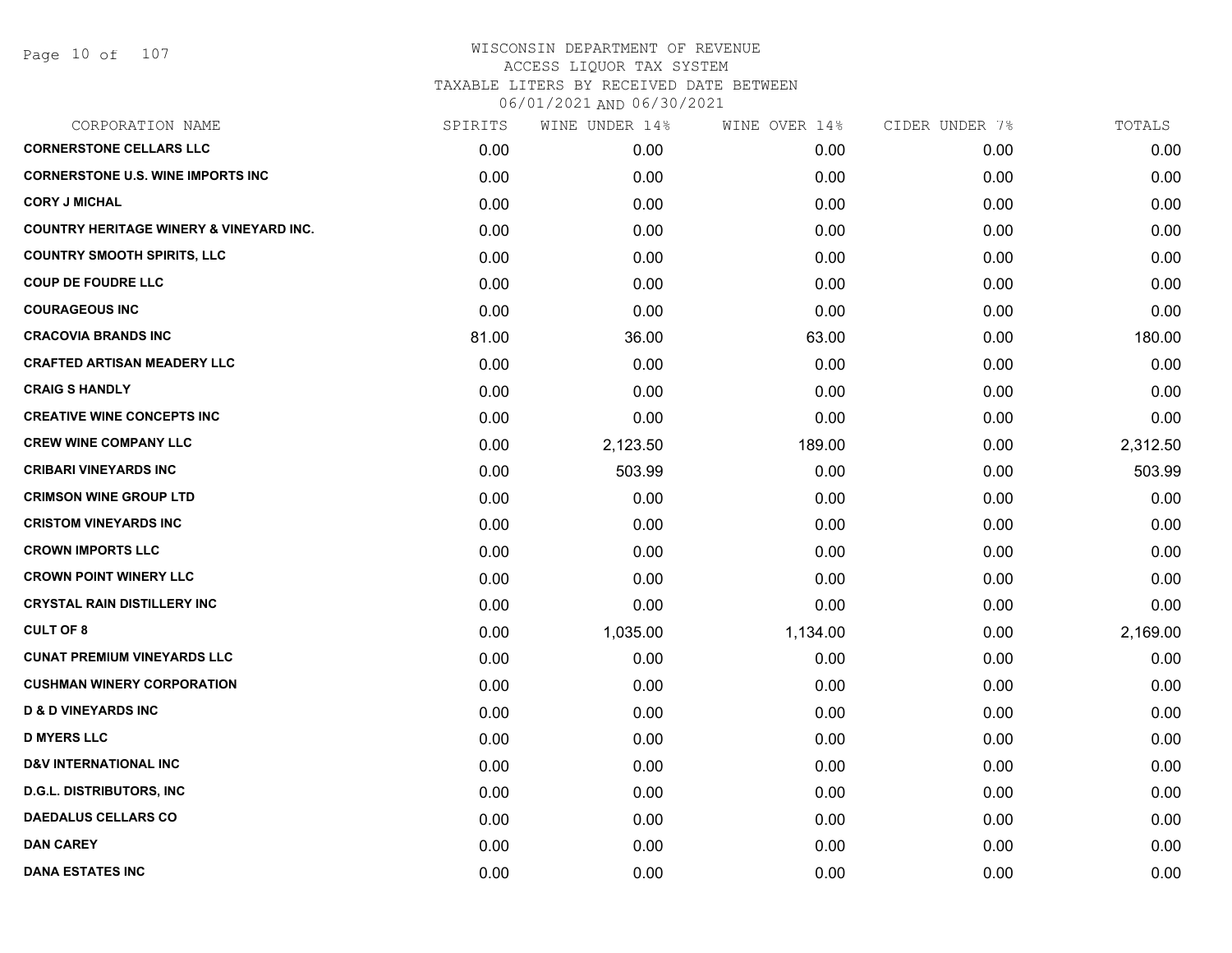Page 11 of 107

| CORPORATION NAME                        | SPIRITS  | WINE UNDER 14% | WINE OVER 14% | CIDER UNDER 7% | TOTALS     |
|-----------------------------------------|----------|----------------|---------------|----------------|------------|
| <b>DANCING COYOTE WINES</b>             | 0.00     | 0.00           | 0.00          | 0.00           | 0.00       |
| <b>DANICA PATRICK</b>                   | 0.00     | 0.00           | 0.00          | 0.00           | 0.00       |
| <b>DANIEL A LASNER</b>                  | 376.40   | 0.00           | 0.00          | 0.00           | 376.40     |
| <b>DANIEL KEEFE IV</b>                  | 0.00     | 0.00           | 0.00          | 0.00           | 0.00       |
| <b>DANIEL SCHOENFELD</b>                | 0.00     | 0.00           | 0.00          | 0.00           | 0.00       |
| <b>DANNY RAKOVIC</b>                    | 0.00     | 0.00           | 0.00          | 0.00           | 0.00       |
| <b>DAOU VINEYARDS LLC</b>               | 0.00     | 882.00         | 6,138.00      | 0.00           | 7,020.00   |
| <b>DAQUINO ITALIAN IMPORTING CO INC</b> | 0.00     | 0.00           | 0.00          | 0.00           | 0.00       |
| <b>DARIOUSH KHALEDI WINERY LLC</b>      | 0.00     | 0.00           | 126.00        | 0.00           | 126.00     |
| <b>DAVID ARTHUR VINEYARDS LLC</b>       | 0.00     | 0.00           | 0.00          | 0.00           | 0.00       |
| <b>DAVID B POTTER</b>                   | 0.00     | 0.00           | 0.00          | 0.00           | 0.00       |
| <b>DAVID BOWLER LLC</b>                 | 0.00     | 252.00         | 0.00          | 0.00           | 252.00     |
| <b>DAVID J ECKERT</b>                   | 0.00     | 0.00           | 0.00          | 0.00           | 0.00       |
| <b>DAVID JAMES LLC</b>                  | 0.00     | 0.00           | 0.00          | 0.00           | 0.00       |
| <b>DAVID L DENNIGMANN</b>               | 0.00     | 0.00           | 0.00          | 0.00           | 0.00       |
| <b>DAVID MEIER</b>                      | 0.00     | 0.00           | 0.00          | 0.00           | 0.00       |
| <b>DAVID N RAYNE</b>                    | 2,443.28 | 25,334.27      | 11,737.76     | 0.00           | 39,515.31  |
| <b>DAVID R BARNES</b>                   | 0.00     | 0.00           | 0.00          | 0.00           | 0.00       |
| <b>DAVOS BRANDS LLC</b>                 | 2,362.98 | 38.34          | 36.00         | 0.00           | 2,437.32   |
| DAYLIGHT WINE COMPANY LLC               | 0.00     | 0.00           | 234.00        | 0.00           | 234.00     |
| DE MAISON SELECTIONS INC                | 0.00     | 1,687.50       | 229.50        | 0.00           | 1,917.00   |
| <b>DEANNA BASTIANICH</b>                | 0.00     | 0.00           | 0.00          | 0.00           | 0.00       |
| <b>DEL RIO VINEYARDS LLC</b>            | 0.00     | 62.99          | 441.00        | 0.00           | 503.99     |
| <b>DELEGAT USA INC</b>                  | 0.00     | 19,440.00      | 0.00          | 0.00           | 19,440.00  |
| <b>DELICATO VINEYARDS INC</b>           | 0.00     | 221,479.03     | 56,019.00     | 0.00           | 277,498.03 |
| <b>DELILLE CELLARS LLC</b>              | 0.00     | 0.00           | 0.00          | 0.00           | 0.00       |
| <b>DELUXE WINE &amp; SPIRITS CO</b>     | 0.00     | 0.00           | 0.00          | 0.00           | 0.00       |
| <b>DEMERARA DISTILLERS (USA) INC</b>    | 0.00     | 0.00           | 0.00          | 0.00           | 0.00       |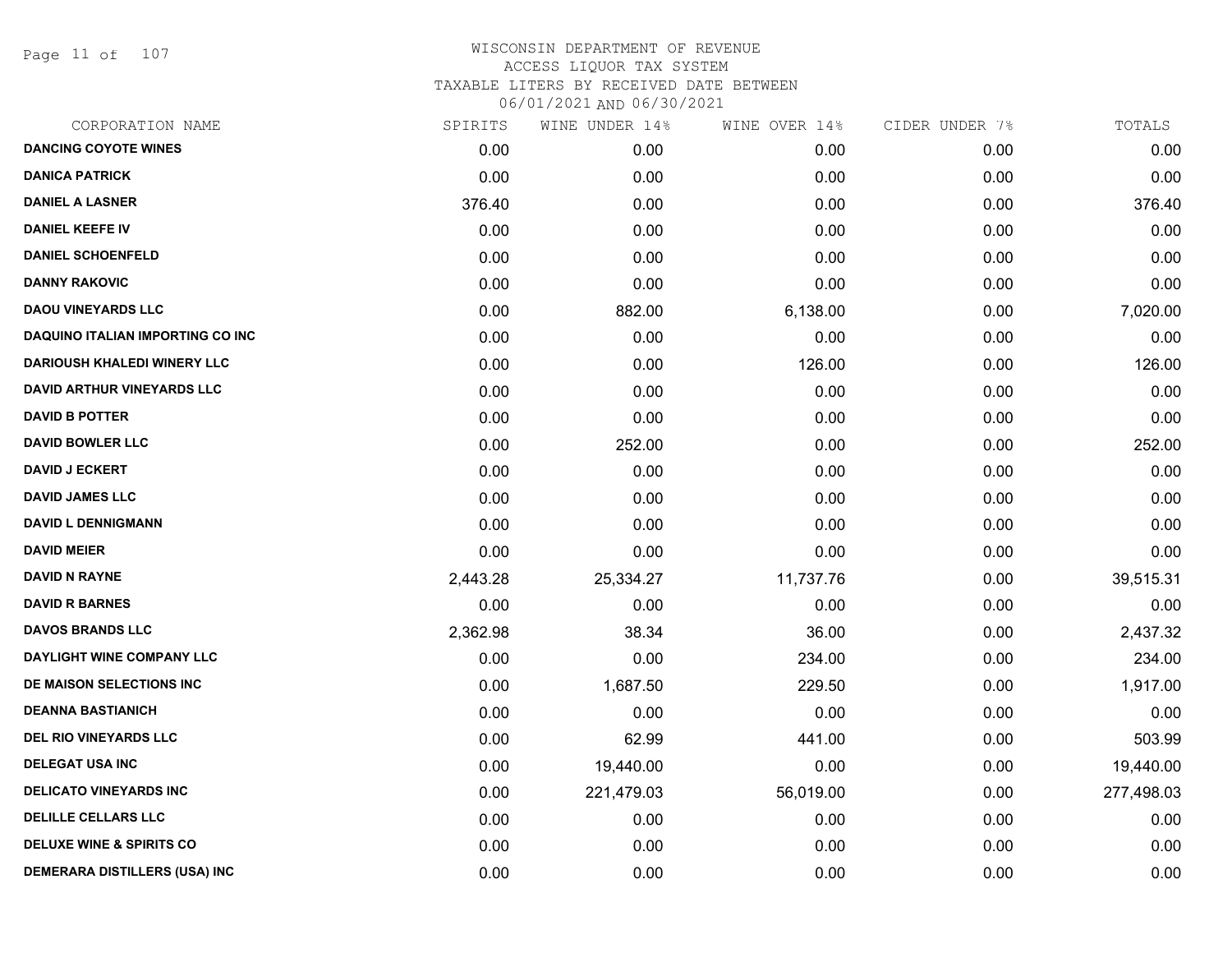Page 12 of 107

| CORPORATION NAME                                              | SPIRITS      | WINE UNDER 14% | WINE OVER 14% | CIDER UNDER 7% | TOTALS       |
|---------------------------------------------------------------|--------------|----------------|---------------|----------------|--------------|
| <b>DEMETRIA VINEYARDS AND WINERY LLC</b>                      | 0.00         | 0.00           | 0.00          | 0.00           | 0.00         |
| <b>DEMON SPIRITS LLC</b>                                      | 0.00         | 0.00           | 0.00          | 0.00           | 0.00         |
| <b>DENISON CELLARS LLC</b>                                    | 0.00         | 0.00           | 0.00          | 0.00           | 0.00         |
| DENNIS ROBERT PATTON & ANDREA BETH<br><b>SILVERSTEIN</b>      | 0.00         | 0.00           | 0.00          | 0.00           | 0.00         |
| <b>DERRICK C MANCINI</b>                                      | 0.00         | 0.00           | 0.00          | 0.00           | 0.00         |
| DESTILADOS DE MEXICO LLC                                      | 0.00         | 0.00           | 0.00          | 0.00           | 0.00         |
| <b>DIAGEO AMERICAS, INC.</b>                                  | 683,548.80   | 0.00           | 0.00          | 0.00           | 683,548.80   |
| <b>DIAMOND IMPORTERS INC</b>                                  | 0.00         | 0.00           | 0.00          | 0.00           | 0.00         |
| <b>DISARONNO INTERNATIONAL LLC</b>                            | 2,709.00     | 0.00           | 504.00        | 0.00           | 3,213.00     |
| <b>DISTILLED RESOURCES INCORPORATED</b>                       | 0.00         | 0.00           | 0.00          | 0.00           | 0.00         |
| <b>DISTILLERS WAY, LLC</b>                                    | 1,008.00     | 0.00           | 0.00          | 0.00           | 1,008.00     |
| <b>DISTILLERY 291 INC</b>                                     | 0.00         | 0.00           | 0.00          | 0.00           | 0.00         |
| <b>DIVOT ENTERPRISES LLC</b>                                  | 0.00         | 0.00           | 0.00          | 0.00           | 0.00         |
| <b>DMK INCORPORATED</b>                                       | 0.00         | 0.00           | 0.00          | 0.00           | 0.00         |
| <b>DOMACE VINO LLC</b>                                        | 0.00         | 0.00           | 0.00          | 0.00           | 0.00         |
| <b>DOMAINE CO.</b>                                            | 0.00         | 1,008.00       | 1,962.00      | 0.00           | 2,970.00     |
| DOMAINE DE LA TERRE ROUGE LTD                                 | 0.00         | 0.00           | 315.00        | 0.00           | 315.00       |
| <b>DOMAINE DE MARIA SOTER LLC</b>                             | 0.00         | 45.00          | 0.00          | 0.00           | 45.00        |
| DOMAINE SERENE VINEYARDS & WINERY INC                         | 0.00         | 18.00          | 36.00         | 0.00           | 54.00        |
| <b>DOMAINE ST GEORGE</b>                                      | 0.00         | 0.00           | 0.00          | 0.00           | 0.00         |
| DON SEBASTIANI & SONS INTERNATIONAL WINE<br><b>NEGOCIANTS</b> | 0.00         | 1,326.00       | 10,206.00     | 0.00           | 11,532.00    |
| <b>DONALD ALDRIDGE</b>                                        | 0.00         | 0.00           | 0.00          | 0.00           | 0.00         |
| DONATI FAMILY VINEYARD, INC                                   | 0.00         | 567.00         | 0.00          | 0.00           | 567.00       |
| <b>DOUBLE DIAMOND DISTILLERY LLC</b>                          | $-22,876.48$ | 0.00           | 0.00          | 0.00           | $-22,876.48$ |
| <b>DOUBLE DOWN SPIRITS LLC</b>                                | 0.00         | 0.00           | 0.00          | 0.00           | 0.00         |
| <b>DOWNEAST CIDER HOUSE, LLC</b>                              | 0.00         | 0.00           | 0.00          | 8,686.41       | 8,686.41     |
| <b>DOYNA LTD</b>                                              | 0.00         | 0.00           | 0.00          | 0.00           | 0.00         |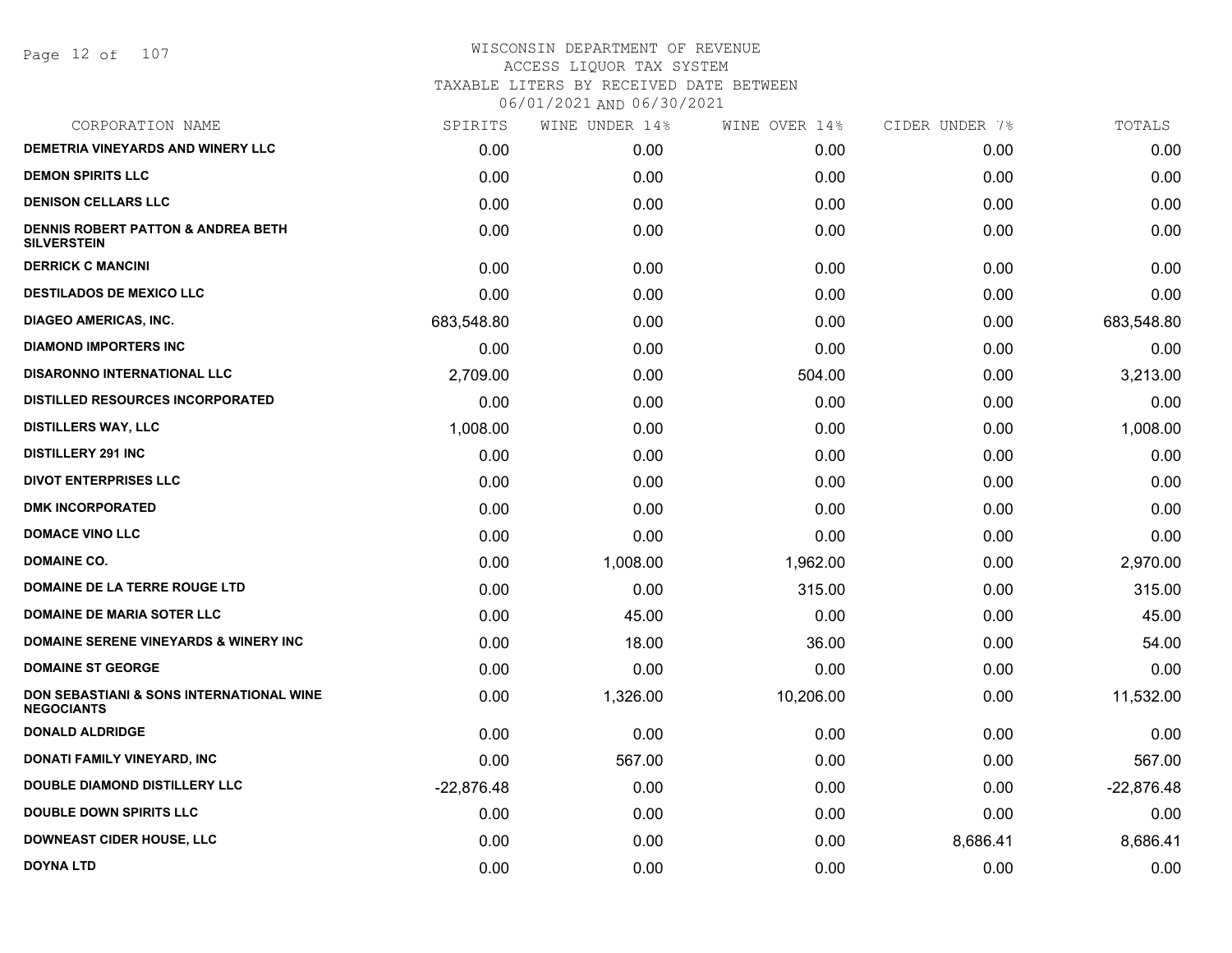Page 13 of 107

| CORPORATION NAME                        | SPIRITS    | WINE UNDER 14% | WINE OVER 14% | CIDER UNDER 7% | TOTALS       |
|-----------------------------------------|------------|----------------|---------------|----------------|--------------|
| DRAKE MAKES WINE, INC.                  | 0.00       | 0.00           | 0.00          | 0.00           | 0.00         |
| <b>DREYER WINE LLC</b>                  | 0.00       | 0.00           | 0.00          | 0.00           | 0.00         |
| <b>DREYFUS ASHBY INC</b>                | 0.00       | 2,839.50       | 252.00        | 0.00           | 3,091.50     |
| <b>DRG IMPORTS LLC</b>                  | 0.00       | 520.00         | 0.00          | 0.00           | 520.00       |
| DRUM CIRCLE DISTILLING LLC              | 0.00       | 0.00           | 0.00          | 0.00           | 0.00         |
| DRY CREEK VINEYARD INC                  | 0.00       | 126.00         | 409.50        | 0.00           | 535.50       |
| DRY FLY DISTILLING INC                  | 157.54     | 0.00           | 0.00          | 0.00           | 157.54       |
| <b>DUCKHORN WINE COMPANY</b>            | 0.00       | 18,462.00      | 7,596.00      | 0.00           | 26,058.00    |
| DUGGANS DISTILLERS PRODUCTS CORPORATION | 557.40     | 0.00           | 0.00          | 0.00           | 557.40       |
| <b>DULUTH CIDER LLC</b>                 | 0.00       | 0.00           | 0.00          | $-54.57$       | $-54.57$     |
| <b>DUMOL WINERY LLC</b>                 | 0.00       | 0.00           | 0.00          | 0.00           | 0.00         |
| <b>DUNHAM CELLARS LLC</b>               | 0.00       | 0.00           | 0.00          | 0.00           | 0.00         |
| <b>DUNN VINEYARDS LLC</b>               | 0.00       | 0.00           | 0.00          | 0.00           | 0.00         |
| <b>DUVEL MOORTGAT USA LTD</b>           | 0.00       | 0.00           | 0.00          | 0.00           | 0.00         |
| DV SPIRITS LLC                          | 2,156.00   | 0.00           | 0.00          | 0.00           | 2,156.00     |
| <b>E &amp; J GALLO WINERY</b>           | 489,662.58 | 882,141.28     | 26,597.50     | 0.00           | 1,398,401.36 |
| <b>EAGLE EYE IMPORTS LLC</b>            | 0.00       | 495.00         | 0.00          | 0.00           | 495.00       |
| <b>EAGLES LANDING WINERY LLC</b>        | 0.00       | 720.00         | 0.00          | 0.00           | 720.00       |
| <b>EASLEY ENTERPRISES INC.</b>          | 0.00       | 0.00           | 0.00          | 0.00           | 0.00         |
| <b>EASTERN LIQUORS USA INC</b>          | 0.00       | 0.00           | 0.00          | 0.00           | 0.00         |
| <b>EBERLE WINERY LP</b>                 | 0.00       | 0.00           | 0.00          | 0.00           | 0.00         |
| <b>ECLIPSE ASSETS LLC</b>               | 0.00       | 0.00           | 0.00          | 0.00           | 0.00         |
| <b>ECOSUR GROUP LLC</b>                 | 0.00       | 0.00           | 0.00          | 0.00           | 0.00         |
| <b>EGGHEAD TOO, LLC</b>                 | 0.00       | 0.00           | 0.00          | 0.00           | 0.00         |
| EHREN JORDAN WINE CELLARS LLC           | 0.00       | 189.00         | 0.00          | 0.00           | 189.00       |
| <b>EIGHT BOTTLES LLC</b>                | 0.00       | 0.00           | 0.00          | 0.00           | 0.00         |
| ELK COVE VINEYARDS INC                  | 0.00       | 0.00           | 0.00          | 0.00           | 0.00         |
| <b>ELLEN FORREST</b>                    | 0.00       | 0.00           | 0.00          | 0.00           | 0.00         |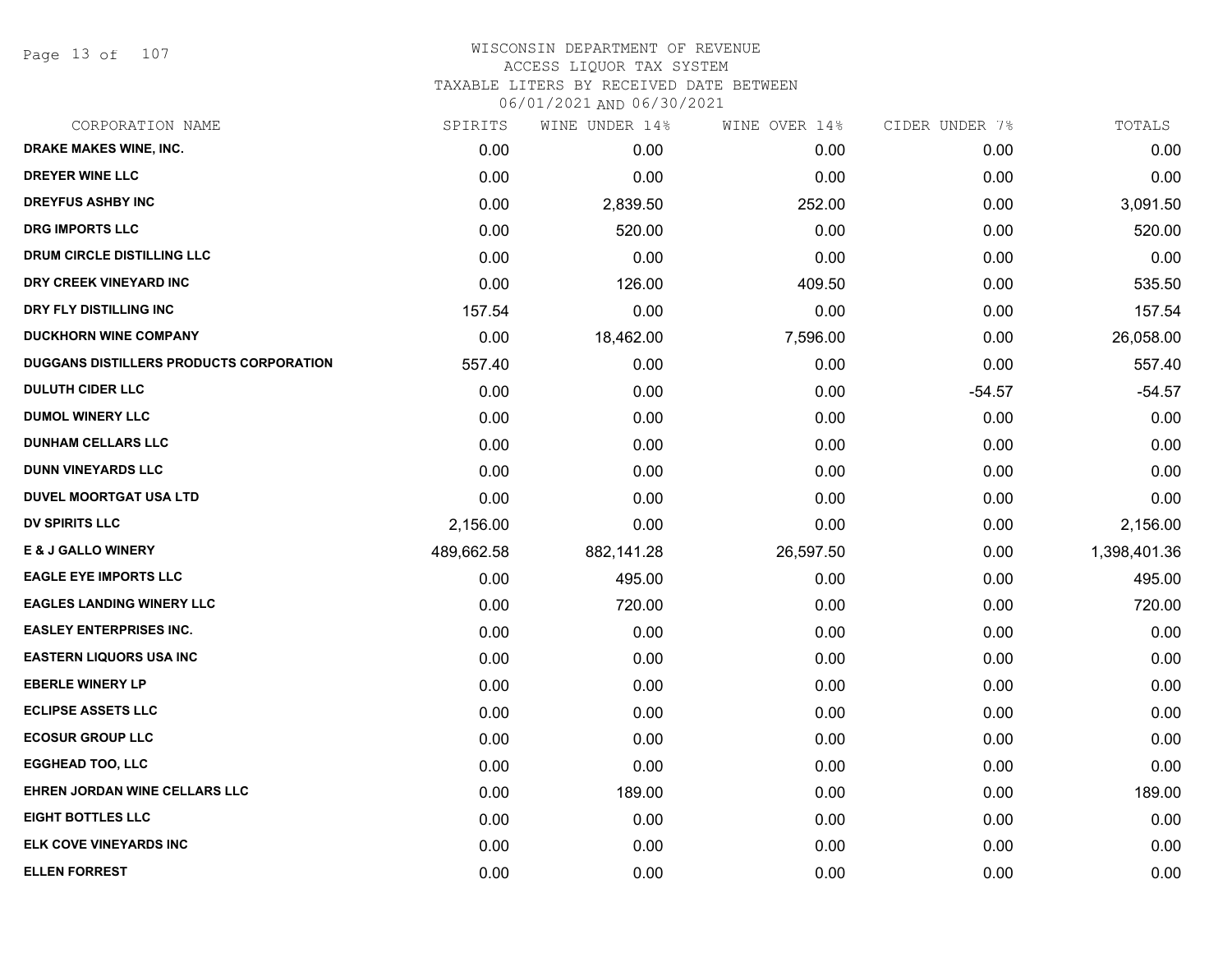Page 14 of 107

| CORPORATION NAME                            | SPIRITS | WINE UNDER 14% | WINE OVER 14% | CIDER UNDER 7% | TOTALS    |
|---------------------------------------------|---------|----------------|---------------|----------------|-----------|
| <b>ELV-OREGON LLC</b>                       | 0.00    | 0.00           | 0.00          | 0.00           | 0.00      |
| <b>EMCO CHEMICAL DISTRIBUTORS, INC.</b>     | 0.00    | 0.00           | 0.00          | 0.00           | 0.00      |
| <b>EMILIO GUGLIELMO WINERY INC</b>          | 0.00    | 0.00           | 0.00          | 0.00           | 0.00      |
| <b>EMPSON USA INC</b>                       | 0.00    | 286.50         | 67.50         | 0.00           | 354.00    |
| <b>ENOS VINEYARDS INC</b>                   | 0.00    | 0.00           | 0.00          | 0.00           | 0.00      |
| <b>ENOTEC IMPORTS INC</b>                   | 0.00    | 0.00           | 0.00          | 0.00           | 0.00      |
| <b>ENOVATION BRANDS INC</b>                 | 0.00    | 103.50         | 0.00          | 0.00           | 103.50    |
| <b>ENTENTE SPIRITS LLC</b>                  | 0.00    | 0.00           | 0.00          | 0.00           | 0.00      |
| <b>EOLA HILLS WINE CELLARS INC</b>          | 0.00    | 1,134.00       | 9.00          | 0.00           | 1,143.00  |
| <b>EPICUREAN WINES LLC</b>                  | 0.00    | 1,008.00       | 378.00        | 0.00           | 1,386.00  |
| <b>ERIC FLANAGAN</b>                        | 0.00    | 0.00           | 0.00          | 0.00           | 0.00      |
| ERIC TRUMP WINE MANUFACTURING LLC           | 0.00    | 0.00           | 0.00          | 0.00           | 0.00      |
| <b>ERIK MILLER WINES, INC.</b>              | 0.00    | 0.00           | 0.00          | 0.00           | 0.00      |
| <b>ESSER WINES LLC</b>                      | 0.00    | 0.00           | 0.00          | 0.00           | 0.00      |
| <b>EVAKI INC</b>                            | 0.00    | 0.00           | 0.00          | 0.00           | 0.00      |
| <b>EVATON INC</b>                           | 0.00    | 1,260.00       | 355.50        | 0.00           | 1,615.50  |
| <b>EVESHAM WOOD VINEYARD AND WINERY LLC</b> | 0.00    | 0.00           | 0.00          | 0.00           | 0.00      |
| <b>EXPERIENCE WINES LLC</b>                 | 0.00    | 0.00           | 0.00          | 0.00           | 0.00      |
| F L NAVARRO LIMITED                         | 0.00    | 0.00           | 0.00          | 0.00           | 0.00      |
| <b>F&amp;F FINE WINES INTERNATIONAL INC</b> | 0.00    | 827.00         | 0.00          | 0.00           | 827.00    |
| F.X. MAGNER SELECTIONS, INC.                | 0.00    | 0.00           | 0.00          | 0.00           | 0.00      |
| <b>FAMILY &amp; FARMERS LLC</b>             | 0.00    | 66.36          | 0.00          | 0.00           | 66.36     |
| <b>FAMOUS BRANDS LLC</b>                    | 0.00    | 0.00           | 0.00          | 0.00           | 0.00      |
| <b>FANTIS IMPORTS INC</b>                   | 0.00    | 339.28         | 0.00          | 0.00           | 339.28    |
| <b>FAR NORTH SPIRITS INC</b>                | 365.25  | 0.00           | 0.00          | 0.00           | 365.25    |
| <b>FASEL SHENSTONE LLC</b>                  | 0.00    | 0.00           | 253.50        | 0.00           | 253.50    |
| <b>FELIX SOLIS AVANTIS USA INC</b>          | 0.00    | 1,350.00       | 0.00          | 0.00           | 1,350.00  |
| <b>FERMENTED SCIENCES II INC</b>            | 0.00    | 13,513.92      | 0.00          | 0.00           | 13,513.92 |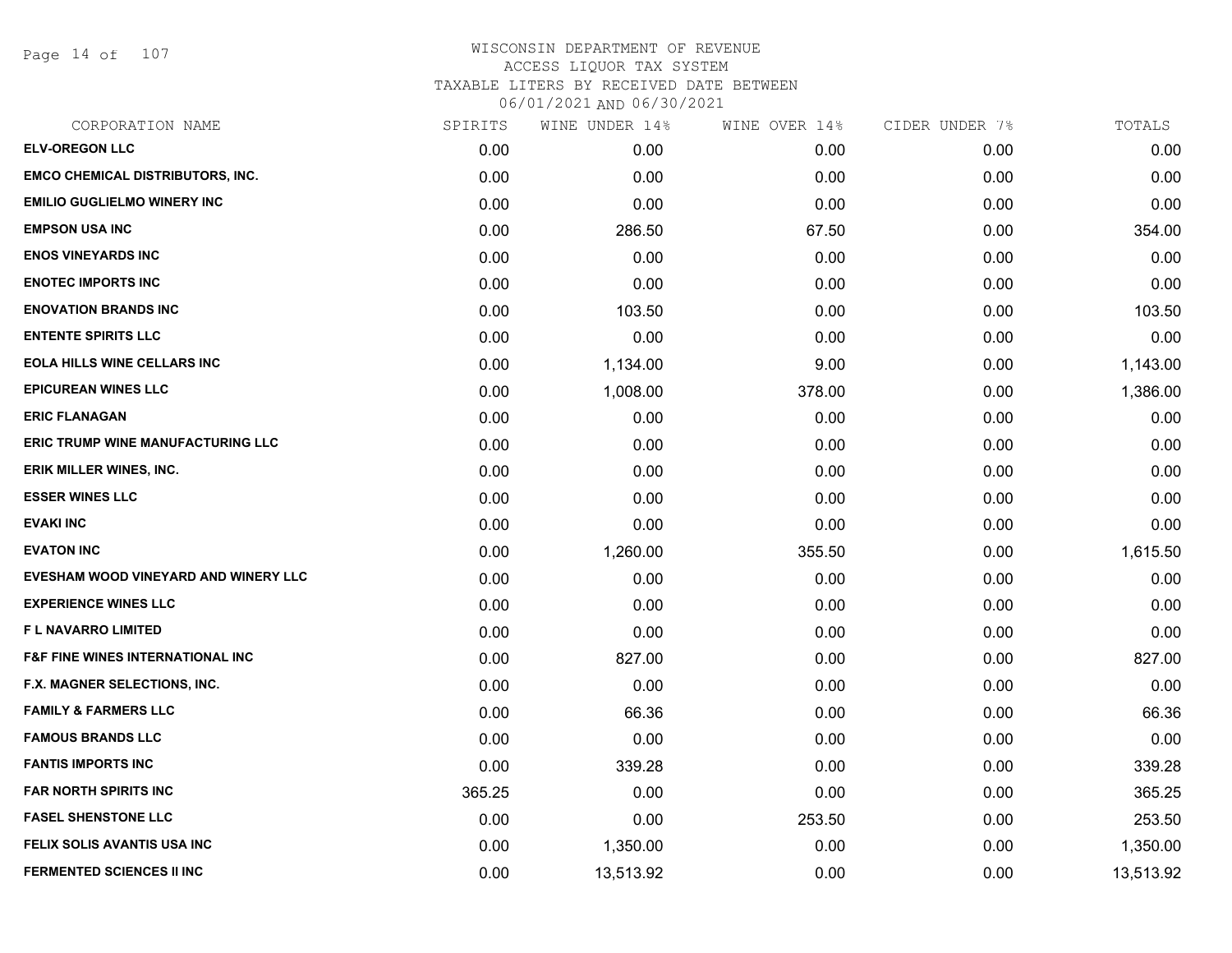Page 15 of 107

# WISCONSIN DEPARTMENT OF REVENUE

# ACCESS LIQUOR TAX SYSTEM

TAXABLE LITERS BY RECEIVED DATE BETWEEN

| CORPORATION NAME                         | SPIRITS    | WINE UNDER 14% | WINE OVER 14% | CIDER UNDER 7% | TOTALS     |
|------------------------------------------|------------|----------------|---------------|----------------|------------|
| <b>FETZER VINEYARDS</b>                  | 0.00       | 19,843.32      | 7,209.00      | 0.00           | 27,052.32  |
| <b>FIFTH GENERATION INC</b>              | 246,126.00 | 0.00           | 0.00          | 0.00           | 246,126.00 |
| FIFTY FOURTH STREET ENTERPRISES LLC      | 0.00       | 0.00           | 0.00          | 0.00           | 0.00       |
| <b>FINO TEQUILA LLC</b>                  | 0.00       | 0.00           | 0.00          | 0.00           | 0.00       |
| FIOR DI SOLE, LLC                        | 0.00       | 126.00         | 423.00        | 0.00           | 549.00     |
| <b>FIRESTEED CORPORATION</b>             | 0.00       | 0.00           | 0.00          | 0.00           | 0.00       |
| <b>FISHER VINEYARDS</b>                  | 0.00       | 0.00           | 0.00          | 0.00           | 0.00       |
| <b>FITVINE LLC</b>                       | 0.00       | 0.00           | 2,888.35      | 0.00           | 2,888.35   |
| <b>FIVE GRAPES LLC</b>                   | 0.00       | 0.00           | 0.00          | 0.00           | 0.00       |
| <b>FLORA SPRINGS WINE COMPANY</b>        | 0.00       | 0.00           | 0.00          | 0.00           | 0.00       |
| <b>FLORIDA ORANGE GROVES INC</b>         | 0.00       | 1,032.00       | 0.00          | 0.00           | 1,032.00   |
| <b>FN CELLARS LLC</b>                    | 0.00       | 6.75           | 1,543.50      | 0.00           | 1,550.25   |
| FOGGY MOUNTAIN SPIRIT COMPANY, LLC       | 0.00       | 0.00           | 0.00          | 0.00           | 0.00       |
| <b>FOLEY FAMILY WINES INC</b>            | 0.00       | 14,617.50      | 6,997.50      | 0.00           | 21,615.00  |
| <b>FOLIO WINE COMPANY LLC</b>            | 0.00       | 2,767.50       | 2,259.00      | 0.00           | 5,026.50   |
| <b>FORIS VINEYARDS WINERY LLC</b>        | 0.00       | 756.00         | 0.00          | 0.00           | 756.00     |
| FORT ROSS VINEYARD & WINERY LLC          | 0.00       | 0.00           | 126.00        | 0.00           | 126.00     |
| <b>FOUR BEARS WINERY LLC</b>             | 0.00       | 0.00           | 0.00          | 0.00           | 0.00       |
| FOUR DAUGHTERS VINEYARD AND WINERY LLC   | 0.00       | 0.00           | 0.00          | 14,783.56      | 14,783.56  |
| <b>FOUR ROSES DISTILLERY LLC</b>         | 10,801.50  | 0.00           | 0.00          | 0.00           | 10,801.50  |
| <b>FOWLES WINE USA INC</b>               | 0.00       | 0.00           | 622.50        | 0.00           | 622.50     |
| <b>FOXEN VINEYARD INC</b>                | 0.00       | 0.00           | 0.00          | 0.00           | 0.00       |
| <b>FRANCIS COPPOLA WINERY LLC</b>        | 0.00       | 0.00           | 0.00          | 0.00           | 0.00       |
| FRANK FAMILY VINEYARDS LLC               | 0.00       | 0.00           | 2,679.75      | 0.00           | 2,679.75   |
| <b>FRANK LIN DISTILLERS PRODUCTS LTD</b> | 6,749.98   | 0.00           | 0.00          | 0.00           | 6,749.98   |
| <b>FRANK R VEZER</b>                     | 0.00       | 0.00           | 0.00          | 0.00           | 0.00       |
| <b>FRED C SCHERRER</b>                   | 0.00       | 0.00           | 0.00          | 0.00           | 0.00       |
| <b>FREDERICK WILDMAN &amp; SONS LTD</b>  | 532.50     | 68,517.22      | 838.79        | 0.00           | 69,888.51  |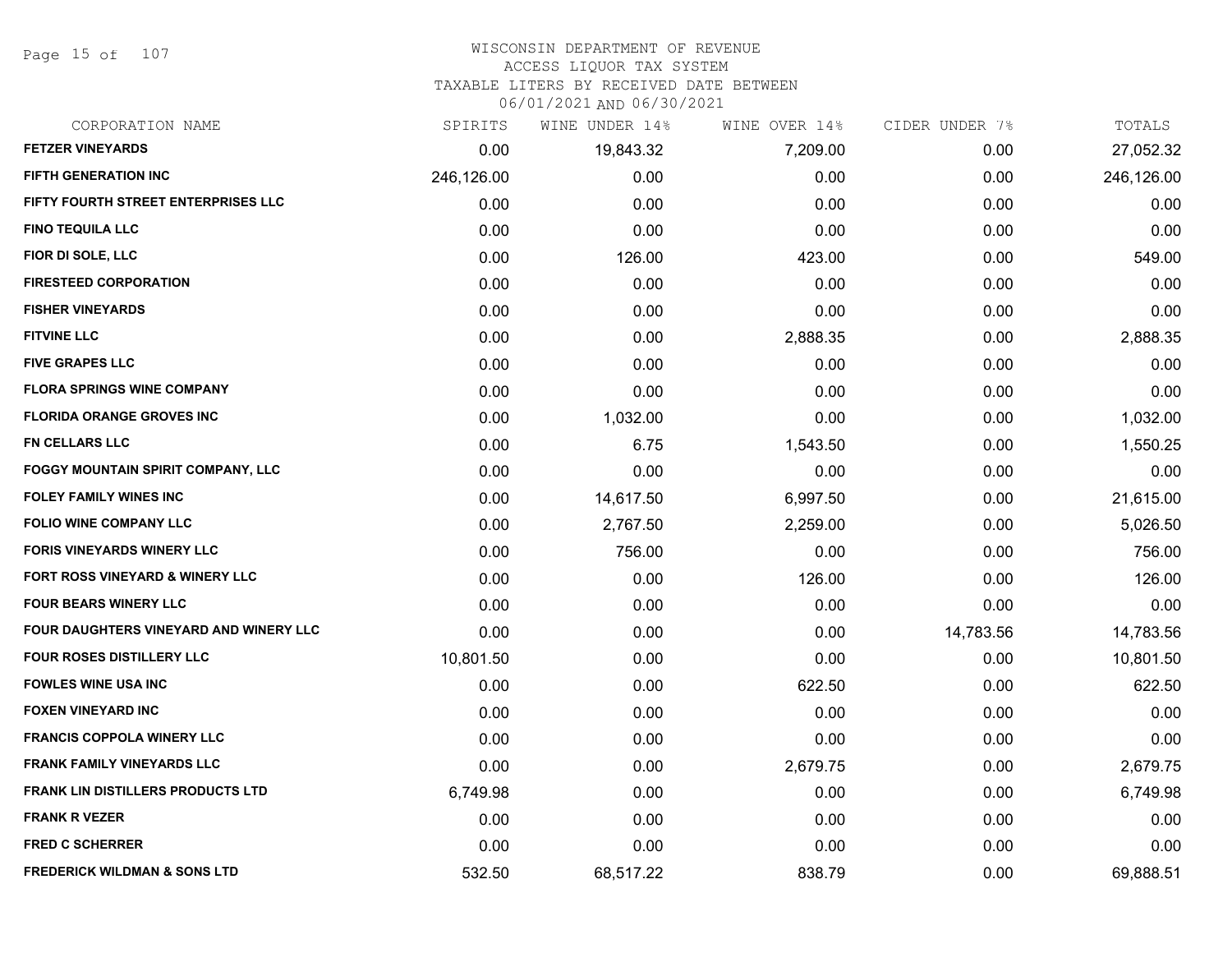Page 16 of 107

# WISCONSIN DEPARTMENT OF REVENUE ACCESS LIQUOR TAX SYSTEM TAXABLE LITERS BY RECEIVED DATE BETWEEN

| CORPORATION NAME                                | SPIRITS  | WINE UNDER 14% | WINE OVER 14% | CIDER UNDER 7% | TOTALS   |
|-------------------------------------------------|----------|----------------|---------------|----------------|----------|
| <b>FRESH GRAPES LLC</b>                         | 0.00     | 0.00           | 0.00          | 0.00           | 0.00     |
| <b>FREY VINEYARDS LTD</b>                       | 0.00     | 2,016.00       | 126.00        | 0.00           | 2,142.00 |
| <b>FRITZ CELLARS INC</b>                        | 0.00     | 0.00           | 0.00          | 0.00           | 0.00     |
| <b>FROGS LEAP WINERY</b>                        | 0.00     | 189.00         | 0.00          | 0.00           | 189.00   |
| <b>FRUIT OF THE VINES INC</b>                   | 0.00     | 693.07         | 450.05        | 0.00           | 1,143.12 |
| FULL THROTTLE SLOON SHINE LLC                   | 0.00     | 0.00           | 0.00          | 0.00           | 0.00     |
| <b>FULLERTON WINES, INC</b>                     | 0.00     | 252.00         | 0.00          | 0.00           | 252.00   |
| <b>FULTON STREET BREWERY LLC</b>                | 0.00     | 0.00           | 0.00          | 0.00           | 0.00     |
| <b>FUTURE PROOF BRANDS LLC</b>                  | 0.00     | 2,160.00       | 0.00          | 0.00           | 2,160.00 |
| <b>G K SKAGGS INC</b>                           | 0.00     | 3,780.00       | 0.00          | 0.00           | 3,780.00 |
| G.S.W.C. INC.                                   | 0.00     | 0.00           | 0.00          | 0.00           | 0.00     |
| <b>GALENA AVIATION, LLC</b>                     | 0.00     | 0.00           | 0.00          | 0.00           | 0.00     |
| <b>GAMBA VINEYARDS AND WINERY LLC</b>           | 0.00     | 0.00           | 0.00          | 0.00           | 0.00     |
| <b>GAMBLE FAMILY VINEYARDS LLC</b>              | 0.00     | 0.00           | 0.00          | 0.00           | 0.00     |
| <b>GEORGE BOZIC JR</b>                          | 0.00     | 0.00           | 0.00          | 0.00           | 0.00     |
| <b>GEORGIAN HOUSE OF GREATER WASHINGTON LLC</b> | 0.00     | 0.00           | 0.00          | 0.00           | 0.00     |
| <b>GF WINES LLC</b>                             | 0.00     | 0.00           | 0.00          | 0.00           | 0.00     |
| <b>GH HOLDINGS LP</b>                           | 0.00     | 0.00           | 0.00          | 0.00           | 0.00     |
| <b>GIBSON WINE COMPANY</b>                      | 0.00     | 0.00           | 0.00          | 0.00           | 0.00     |
| <b>GILBERT CELLARS LLC</b>                      | 0.00     | 0.00           | 0.00          | 0.00           | 0.00     |
| <b>GILDARDO PARTIDA LLC</b>                     | 0.00     | 0.00           | 0.00          | 0.00           | 0.00     |
| <b>GLOBAL BEVERAGE TEAM, LLC</b>                | 630.00   | 0.00           | 0.00          | 0.00           | 630.00   |
| <b>GLOBAL SPIRITS USA LLC</b>                   | 1,369.50 | 0.00           | 0.00          | 0.00           | 1,369.50 |
| <b>GLOBAL VINEYARD IMPORTERS INC</b>            | 0.00     | 0.00           | 0.00          | 0.00           | 0.00     |
| <b>GLUNZ FAMILY WINERY &amp; CELLARS INC</b>    | 0.00     | 0.00           | 0.00          | 0.00           | 0.00     |
| <b>GNEKOW FAMILY WINERY LLC</b>                 | 0.00     | 0.00           | 126.00        | 0.00           | 126.00   |
| <b>GOAMERICAGO BEVERAGES LLC</b>                | 1,076.40 | 0.00           | 0.00          | 0.00           | 1,076.40 |
| <b>GOLDSCHMIDT VINEYARDS LLC</b>                | 0.00     | 189.00         | 247.50        | 0.00           | 436.50   |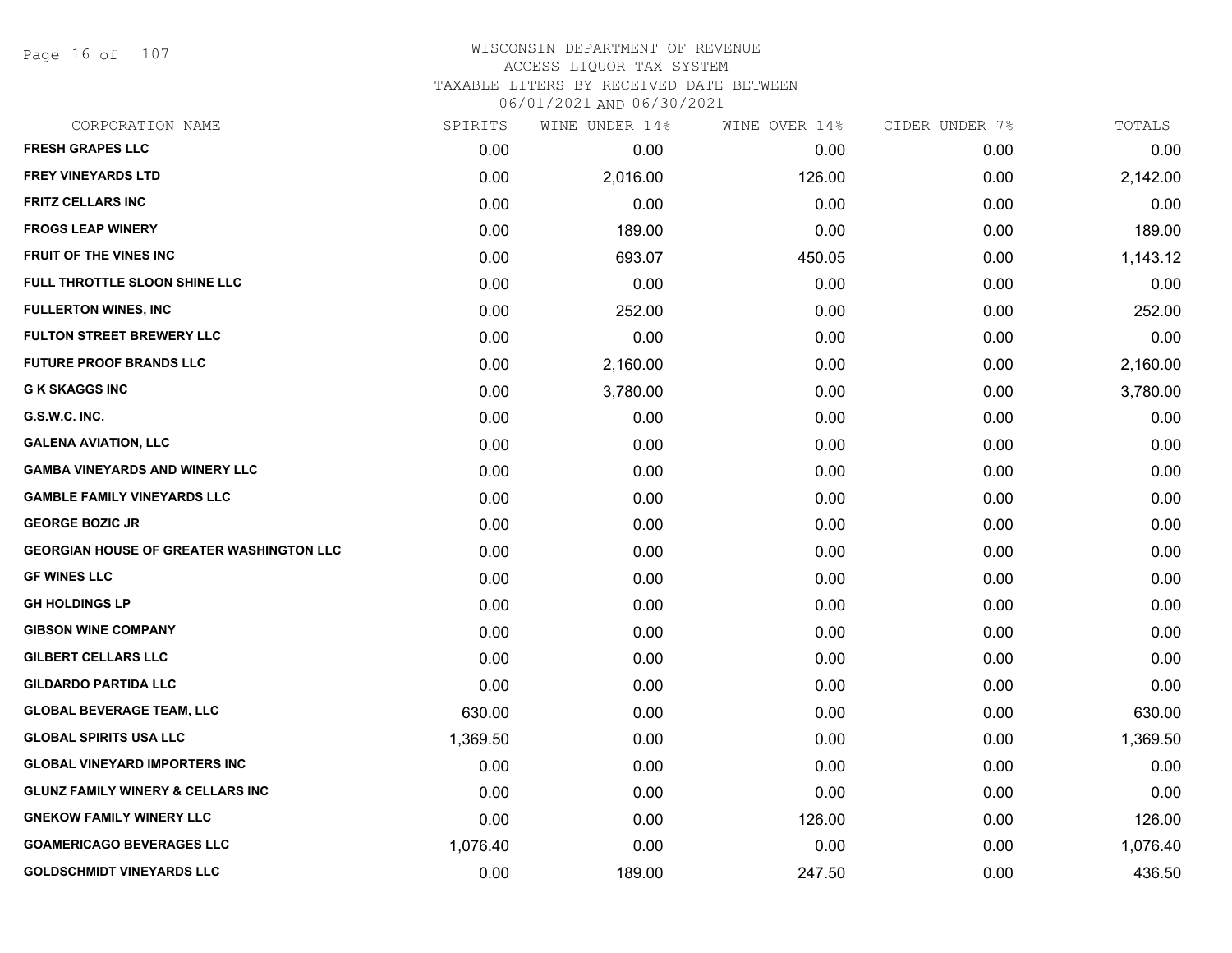Page 17 of 107

#### WISCONSIN DEPARTMENT OF REVENUE ACCESS LIQUOR TAX SYSTEM

TAXABLE LITERS BY RECEIVED DATE BETWEEN

| CORPORATION NAME                           | SPIRITS | WINE UNDER 14% | WINE OVER 14% | CIDER UNDER 7% | TOTALS    |
|--------------------------------------------|---------|----------------|---------------|----------------|-----------|
| <b>GOOSE RIDGE LLC</b>                     | 0.00    | 126.00         | 0.00          | 0.00           | 126.00    |
| <b>GORDON BROTHERS CELLARS INC</b>         | 0.00    | 504.00         | 0.00          | 0.00           | 504.00    |
| <b>GRAPE EXPECTATIONS, INC</b>             | 0.00    | 252.00         | 0.00          | 0.00           | 252.00    |
| <b>GRAPE VISIONS LLC</b>                   | 0.00    | 0.00           | 0.00          | 0.00           | 0.00      |
| <b>GRAPES &amp; BARLEY LLC</b>             | 0.00    | 11,340.00      | 0.00          | 0.00           | 11,340.00 |
| <b>GRAPES OF SPAIN INC</b>                 | 0.00    | 0.00           | 0.00          | 0.00           | 0.00      |
| <b>GRAPESEED WINE FUND LLC</b>             | 0.00    | 0.00           | 0.00          | 0.00           | 0.00      |
| <b>GRATON SPIRITS COMPANY LLC</b>          | 378.00  | 0.00           | 0.00          | 0.00           | 378.00    |
| <b>GRAY DUCK SPIRITS LLC</b>               | 0.00    | 0.00           | 0.00          | 0.00           | 0.00      |
| <b>GREEN BUS PROVISIONS</b>                | 0.00    | 0.00           | 0.00          | 0.00           | 0.00      |
| <b>GREENFIELD GLOBAL USA INC</b>           | 0.00    | 0.00           | 0.00          | 0.00           | 0.00      |
| <b>GREG &amp; GREG INC</b>                 | 0.00    | 0.00           | 0.00          | 0.00           | 0.00      |
| <b>GREG &amp; PAM HARRINGTON WINES LLC</b> | 0.00    | 0.00           | 0.00          | 0.00           | 0.00      |
| <b>GREGORY EDWARD GRAZIANO</b>             | 0.00    | 0.00           | 0.00          | 0.00           | 0.00      |
| <b>GREGORY F BUONOCORE</b>                 | 0.00    | 0.00           | 0.00          | 0.00           | 0.00      |
| <b>GRGICH HILLS CELLAR</b>                 | 0.00    | 0.00           | 0.00          | 0.00           | 0.00      |
| <b>GRIEB OPTIMAL WINECRAFTING LLC</b>      | 0.00    | 0.00           | 0.00          | 0.00           | 0.00      |
| <b>GROTH VINEYARDS &amp; WINERY LLC</b>    | 0.00    | 63.00          | 0.00          | 0.00           | 63.00     |
| <b>GUARACHI WINE PARTNERS INC</b>          | 0.00    | 1,314.00       | 1,170.00      | 0.00           | 2,484.00  |
| <b>GUILLAUME LACHETEAU</b>                 | 0.00    | 0.00           | 0.00          | 0.00           | 0.00      |
| <b>H ERIK ZETTERSTROM</b>                  | 0.00    | 387.00         | 0.00          | 0.00           | 387.00    |
| <b>HAAS BROTHERS INC</b>                   | 0.00    | 0.00           | 0.00          | 0.00           | 0.00      |
| <b>HAHN ESTATE</b>                         | 0.00    | 0.00           | 0.00          | 0.00           | 0.00      |
| <b>HALBY MARKETING INC</b>                 | 0.00    | 0.00           | 0.00          | 0.00           | 0.00      |
| <b>HALCYON SYNDICATE LTD LLC</b>           | 0.00    | 0.00           | 0.00          | 0.00           | 0.00      |
| <b>HALL WINES LLC</b>                      | 0.00    | 0.00           | 405.00        | 0.00           | 405.00    |
| <b>HAMEL FAMILY WINES LLC</b>              | 0.00    | 0.00           | 0.00          | 0.00           | 0.00      |
| <b>HAND PICKED SELECTIONS INC</b>          | 0.00    | 225.00         | 0.00          | 0.00           | 225.00    |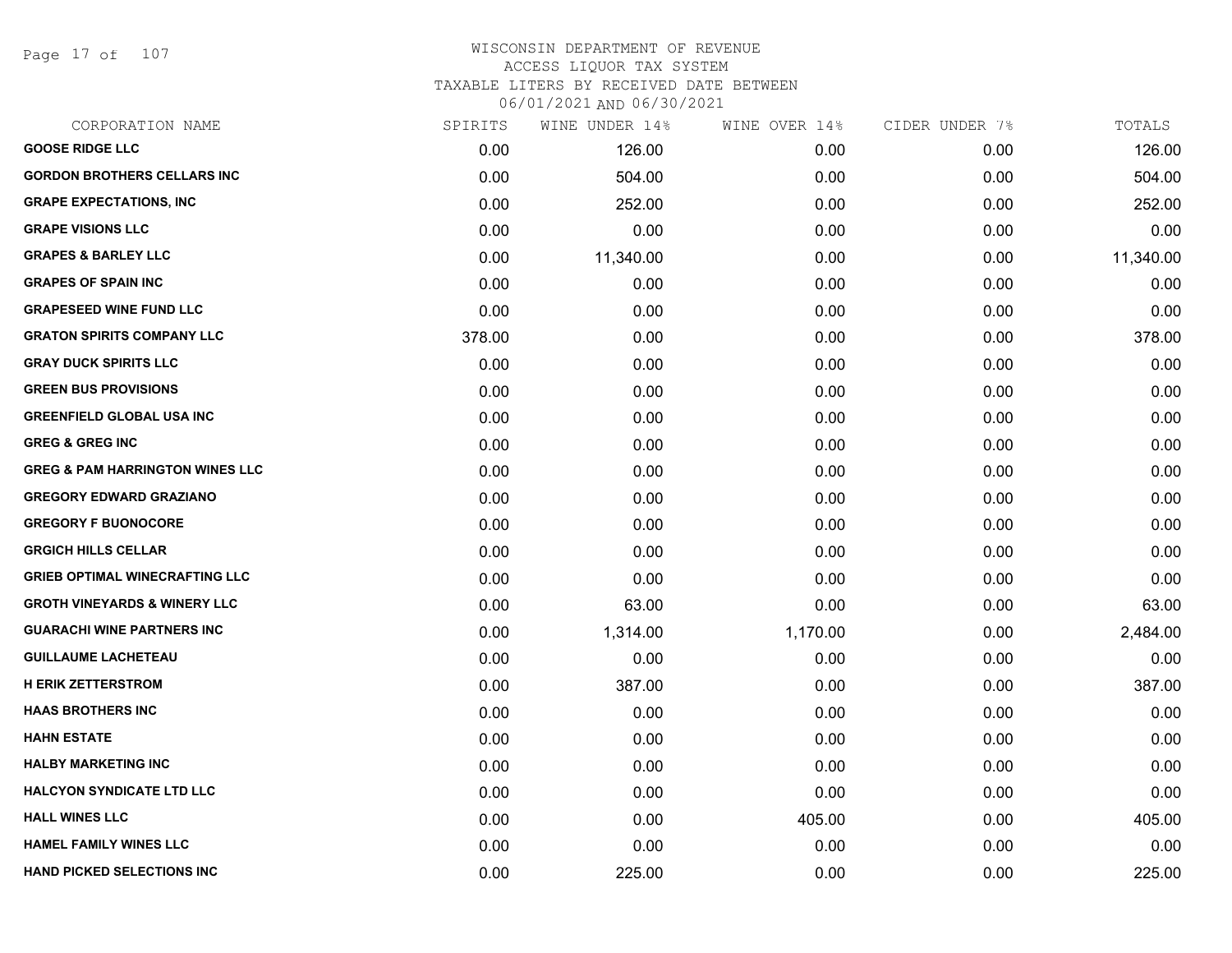Page 18 of 107

| SPIRITS    | WINE UNDER 14% |          |               | TOTALS         |
|------------|----------------|----------|---------------|----------------|
| 0.00       | 0.00           | 0.00     | 0.00          | 0.00           |
| 0.00       | 0.00           | 0.00     | 0.00          | 0.00           |
| 0.00       | 0.00           | 0.00     | 0.00          | 0.00           |
| 0.00       | 0.00           | 0.00     | 0.00          | 0.00           |
| 0.00       | 0.00           | 0.00     | 0.00          | 0.00           |
| 0.00       | 0.00           | 0.00     | 0.00          | 0.00           |
| 396,337.50 | 0.00           | 2,079.00 | 0.00          | 398,416.50     |
| 504.00     | 0.00           | 22.50    | 0.00          | 526.50         |
| 0.00       | 0.00           | 0.00     | 10,375.00     | 10,375.00      |
| 0.00       | 131.25         | 0.00     | 0.00          | 131.25         |
| 0.00       | 0.00           | 0.00     | 0.00          | 0.00           |
| 0.00       | 0.00           | 0.00     | 0.00          | 0.00           |
| 0.00       | 0.00           | 0.00     | 0.00          | 0.00           |
| 0.00       | 1,035.00       | 0.00     | 0.00          | 1,035.00       |
| 0.00       | 114.00         | 0.00     | 0.00          | 114.00         |
| 0.00       | 0.00           | 0.00     | 0.00          | 0.00           |
| 0.00       | 0.00           | 0.00     | 0.00          | 0.00           |
| 0.00       | 0.00           | 0.00     | 0.00          | 0.00           |
| 0.00       | 0.00           | 0.00     | 0.00          | 0.00           |
| 0.00       | 1,521.02       | 0.00     | 0.00          | 1,521.02       |
| 0.00       | 0.00           | 0.00     | 0.00          | 0.00           |
| 0.00       | 0.00           | 0.00     | 0.00          | 0.00           |
| 0.00       | 0.00           | 0.00     | 0.00          | 0.00           |
| 0.00       | 0.00           | 0.00     | 0.00          | 0.00           |
| 0.00       | 0.00           | 0.00     | 0.00          | 0.00           |
| 0.00       | 0.00           | 0.00     | 0.00          | 0.00           |
| 0.00       | 270.00         | 63.00    | 0.00          | 333.00         |
| 2,262.00   | 0.00           | 0.00     | 0.00          | 2,262.00       |
|            |                |          | WINE OVER 14% | CIDER UNDER 7% |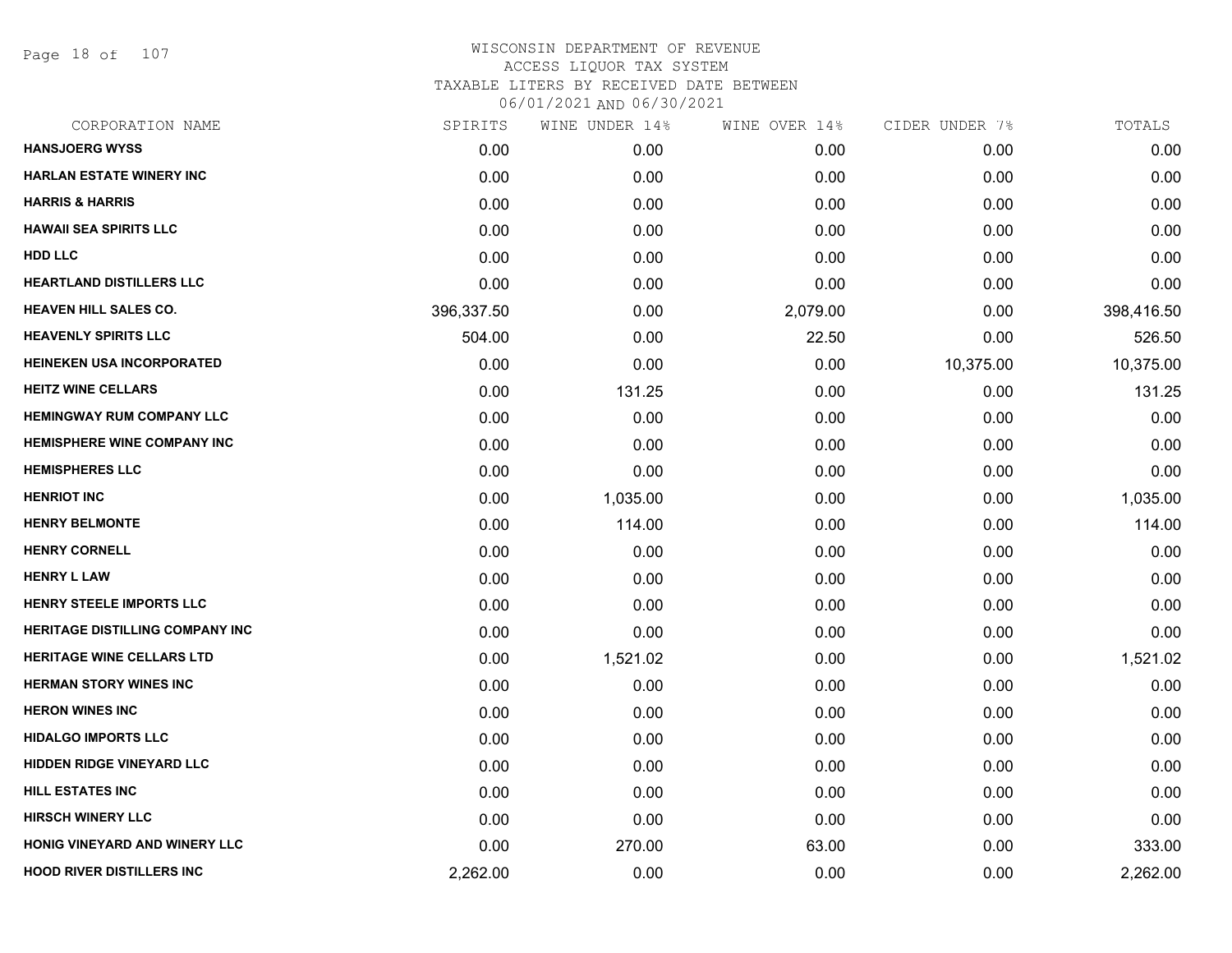Page 19 of 107

| CORPORATION NAME                                  | SPIRITS   | WINE UNDER 14% | WINE OVER 14% | CIDER UNDER 7% | TOTALS    |
|---------------------------------------------------|-----------|----------------|---------------|----------------|-----------|
| <b>HOPE WINE LLC</b>                              | 0.00      | 630.00         | 0.00          | 0.00           | 630.00    |
| <b>HORSE &amp; PLOW INC,</b>                      | 0.00      | 0.00           | 0.00          | 0.00           | 0.00      |
| <b>HOTALING &amp; CO., LLC</b>                    | 0.00      | 0.00           | 0.00          | 0.00           | 0.00      |
| <b>HOTEL TANGO DISTILLERY</b>                     | 0.00      | 0.00           | 0.00          | 0.00           | 0.00      |
| <b>HOURGLASS WINE COMPANY INC</b>                 | 0.00      | 0.00           | 0.00          | 0.00           | 0.00      |
| <b>HPS EPICUREAN</b>                              | 81.00     | 0.00           | 0.00          | 0.00           | 81.00     |
| <b>HUBER ORCHARDS INC</b>                         | 989.25    | 0.00           | 0.00          | 0.00           | 989.25    |
| <b>HUDSON WINE BROKERS LLC</b>                    | 0.00      | 0.00           | 0.00          | 0.00           | 0.00      |
| <b>HUNEEUS VINTNERS LLC</b>                       | 0.00      | 0.00           | 0.00          | 0.00           | 0.00      |
| HUNEEUS WINES HOLDCO LLC                          | 0.00      | 648.00         | 1,089.00      | 0.00           | 1,737.00  |
| <b>HUSCH VINEYARDS INC</b>                        | 0.00      | 261.00         | 0.00          | 0.00           | 261.00    |
| <b>HYATT FARM PARTNERSHIP</b>                     | 0.00      | 0.00           | 0.00          | 0.00           | 0.00      |
| <b>IAN BRAND</b>                                  | 0.00      | 252.00         | 0.00          | 0.00           | 252.00    |
| <b>IDEAL WINE &amp; SPIRITS CO INC</b>            | 0.00      | 0.00           | 0.00          | 0.00           | 0.00      |
| <b>IDLEWILD WINES, INC.</b>                       | 0.00      | 0.00           | 0.00          | 0.00           | 0.00      |
| <b>ILLAHE VINEYARDS AND WINERY INC</b>            | 0.00      | 0.00           | 0.00          | 0.00           | 0.00      |
| <b>ILLYRIAN IMPORT INC</b>                        | 0.00      | 0.00           | 0.00          | 0.00           | 0.00      |
| <b>IMPEX BEVERAGES INC</b>                        | 90.00     | 0.00           | 0.00          | 0.00           | 90.00     |
| IN AGAVE WE TRUST LLC                             | 901.50    | 0.00           | 0.00          | 0.00           | 901.50    |
| <b>INDIGENOUS SELECTIONS LLC</b>                  | 0.00      | 657.00         | 112.50        | 0.00           | 769.50    |
| <b>INDIGO WINE GROUP LLC</b>                      | 0.00      | 756.00         | 0.00          | 0.00           | 756.00    |
| <b>INFINIUM SPIRITS INC.</b>                      | 44,973.75 | 0.00           | 0.00          | 0.00           | 44,973.75 |
| INNO VINO INTERNATIONAL INC                       | 0.00      | 0.00           | 0.00          | 0.00           | 0.00      |
| <b>INTERACTIONS &amp; TRANSACTIONS, INC.</b>      | 0.00      | 0.00           | 0.00          | 0.00           | 0.00      |
| <b>INTERNATIONAL DISTILLERS &amp; VINTERS LTD</b> | 0.00      | 0.00           | 0.00          | 0.00           | 0.00      |
| <b>INTERNATIONAL VINES INC</b>                    | 0.00      | 594.00         | 0.00          | 0.00           | 594.00    |
| <b>INTERTRADE USA COMPANY</b>                     | 0.00      | 0.00           | 0.00          | 0.00           | 0.00      |
| <b>INVESTOR'S OF AMERICA LP</b>                   | 0.00      | 0.00           | 0.00          | 0.00           | 0.00      |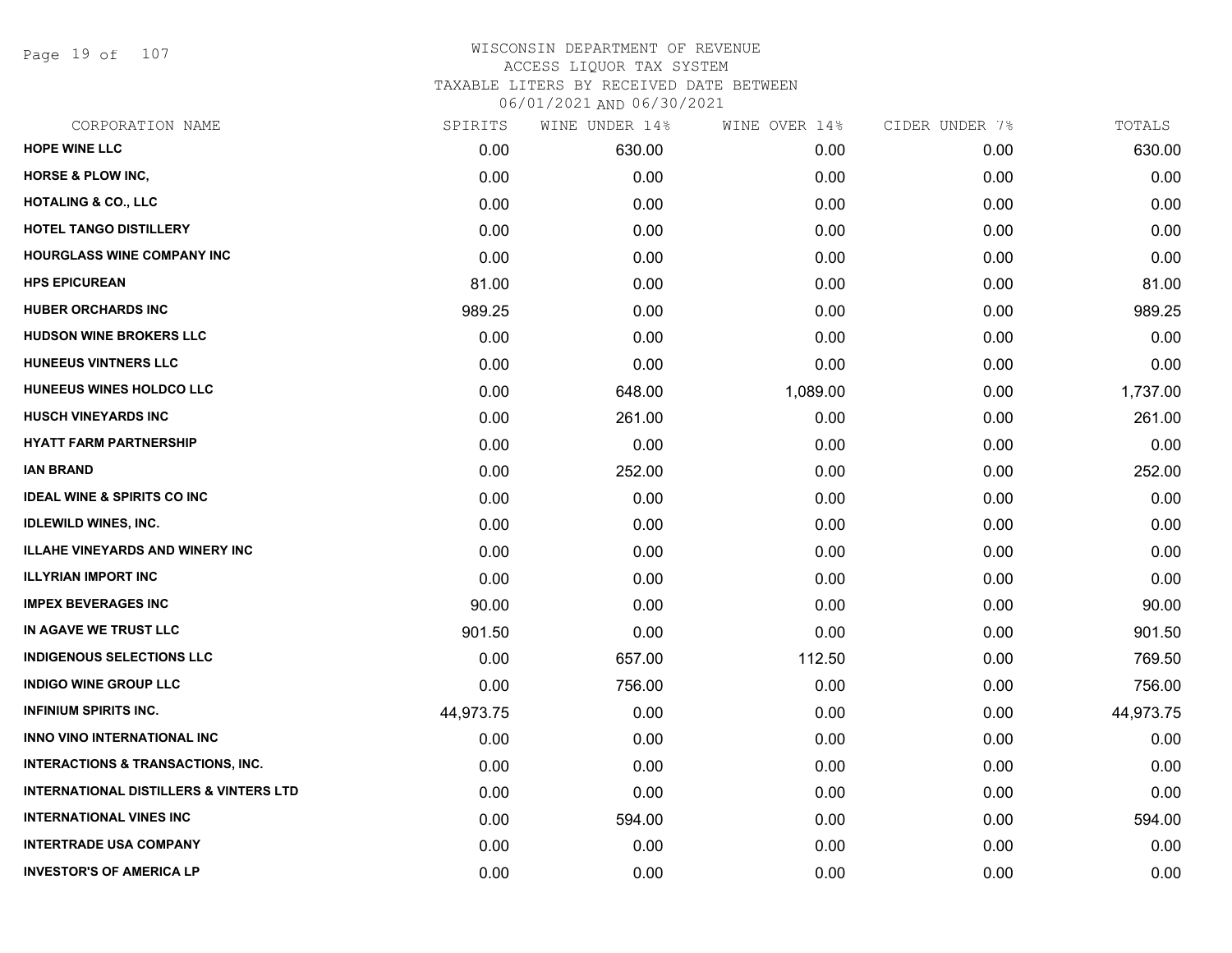Page 20 of 107

|            | WINE UNDER 14% | WINE OVER 14% | CIDER UNDER 7% | TOTALS     |
|------------|----------------|---------------|----------------|------------|
| 0.00       | 0.00           | 0.00          | 0.00           | 0.00       |
| 0.00       | 0.00           | 0.00          | 0.00           | 0.00       |
| 0.00       | 0.00           | 0.00          | 0.00           | 0.00       |
| 0.00       | 9,765.00       | 641.25        | 0.00           | 10,406.25  |
| 0.00       | 0.00           | 126.00        | 0.00           | 126.00     |
| 0.00       | 0.00           | 0.00          | 0.00           | 0.00       |
| 0.00       | 27.00          | 18.00         | 0.00           | 45.00      |
| 0.00       | 43,480.91      | 8,428.13      | 0.00           | 51,909.04  |
| 0.00       | 0.00           | 0.00          | 0.00           | 0.00       |
| 0.00       | 126.00         | 10,008.00     | 0.00           | 10,134.00  |
| 0.00       | 0.00           | 0.00          | 0.00           | 0.00       |
| 0.00       | 63.00          | 0.00          | 0.00           | 63.00      |
| 0.00       | 0.00           | 0.00          | 0.00           | 0.00       |
| 0.00       | 43.20          | 108.00        | 0.00           | 151.20     |
| 0.00       | 0.00           | 0.00          | 0.00           | 0.00       |
| 0.00       | 0.00           | 0.00          | 0.00           | 0.00       |
| 0.00       | 0.00           | 33.29         | 0.00           | 33.29      |
| 2,760.00   | 432.00         | 0.00          | 0.00           | 3,192.00   |
| 0.00       | 0.00           | 0.00          | 0.00           | 0.00       |
| 0.00       | 0.00           | 0.00          | 0.00           | 0.00       |
| 10,632.96  | 0.00           | 0.00          | 0.00           | 10,632.96  |
| 0.00       | 2,268.00       | 1,242.00      | 0.00           | 3,510.00   |
| 432.00     | 0.00           | 0.00          | 0.00           | 432.00     |
| 2,341.50   | 0.00           | 0.00          | 0.00           | 2,341.50   |
| 0.00       | 0.00           | 0.00          | 0.00           | 0.00       |
| 0.00       | 994.80         | 1,661.05      | 0.00           | 2,655.85   |
| 538,874.04 | 0.00           | 0.00          | 0.00           | 538,874.04 |
| 0.00       | 0.00           | 0.00          | 0.00           | 0.00       |
|            | SPIRITS        |               |                |            |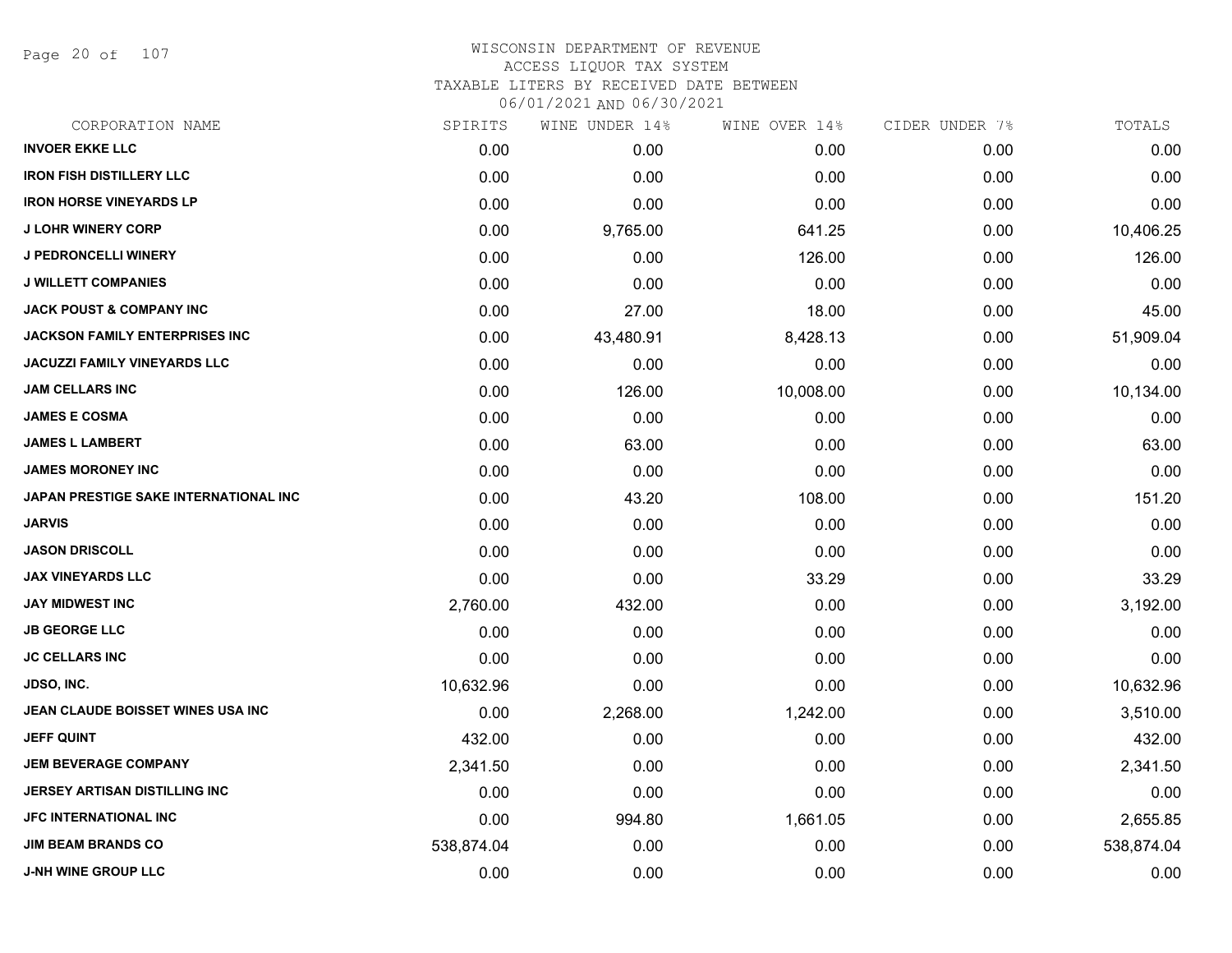Page 21 of 107

| CORPORATION NAME                         | SPIRITS | WINE UNDER 14% | WINE OVER 14% | CIDER UNDER 7% | TOTALS   |
|------------------------------------------|---------|----------------|---------------|----------------|----------|
| JNJ INTERNATIONAL INC                    | 0.00    | 0.00           | 0.00          | 0.00           | 0.00     |
| <b>JOHAN VINEYARDS LLC</b>               | 0.00    | 0.00           | 0.00          | 0.00           | 0.00     |
| JOHN ANTHONY VINEYARDS LLC               | 0.00    | 0.00           | 18.00         | 0.00           | 18.00    |
| <b>JOHN C BAKER</b>                      | 405.00  | 0.00           | 0.00          | 0.00           | 405.00   |
| <b>JOHN R LUCAS</b>                      | 0.00    | 153.00         | 43.50         | 0.00           | 196.50   |
| <b>JOSE PASTOR</b>                       | 0.00    | 0.00           | 0.00          | 0.00           | 0.00     |
| <b>JOSEPH DEHNER</b>                     | 0.00    | 0.00           | 0.00          | 0.00           | 0.00     |
| <b>JOSEPH PHELPS VINEYARDS LLC</b>       | 0.00    | 0.00           | 0.00          | 0.00           | 0.00     |
| JOSEPH VICTORI WINES, INC.               | 0.00    | 0.00           | 0.00          | 0.00           | 0.00     |
| <b>JOSU GALDOS</b>                       | 0.00    | 1,134.00       | 252.00        | 0.00           | 1,386.00 |
| <b>JULIO GOMEZ REJON</b>                 | 0.00    | 0.00           | 0.00          | 0.00           | 0.00     |
| <b>JUSTIN VINEYARDS &amp; WINERY LLC</b> | 0.00    | 1,314.00       | 1,170.00      | 0.00           | 2,484.00 |
| <b>JVS WINES IMPORTS IL CORP</b>         | 504.00  | 0.00           | 0.00          | 0.00           | 504.00   |
| <b>JVW CORPORATION</b>                   | 0.00    | 634.50         | 0.00          | 0.00           | 634.50   |
| <b>JZ WINE COMPANY</b>                   | 0.00    | 90.00          | 0.00          | 0.00           | 90.00    |
| <b>K VINTNERS LLC</b>                    | 0.00    | 4,914.00       | 108.00        | 0.00           | 5,022.00 |
| <b>KAITRIN N COOPER</b>                  | 0.00    | 0.00           | 0.00          | 0.00           | 0.00     |
| <b>KALIN CELLARS INC</b>                 | 0.00    | 0.00           | 0.00          | 0.00           | 0.00     |
| <b>KAMEN WINES LLC</b>                   | 0.00    | 0.00           | 0.00          | 0.00           | 0.00     |
| <b>KEEPER'S QUEST INC</b>                | 0.00    | 0.00           | 0.00          | 0.00           | 0.00     |
| <b>KEN WRIGHT CELLARS CO</b>             | 0.00    | 111.90         | 0.00          | 0.00           | 111.90   |
| <b>KENNETH S LIKITPRAKONG</b>            | 0.00    | 506.00         | 0.00          | 0.00           | 506.00   |
| <b>KENT HUMPHREY</b>                     | 0.00    | 0.00           | 432.00        | 0.00           | 432.00   |
| <b>KENT RASMUSSEN WINERY</b>             | 0.00    | 126.00         | 0.00          | 0.00           | 126.00   |
| <b>KENTUCKY BOURBON DISTILLERS LTD</b>   | 889.50  | 0.00           | 0.00          | 0.00           | 889.50   |
| <b>KERMIT LYNCH WINE MERCHANTS</b>       | 120.00  | 3,321.00       | 195.00        | 0.00           | 3,636.00 |
| <b>KERWIN ESTATE LLC</b>                 | 0.00    | 0.00           | 0.00          | 0.00           | 0.00     |
| <b>KIMBERTON WINES LLC</b>               | 0.00    | 0.00           | 0.00          | 0.00           | 0.00     |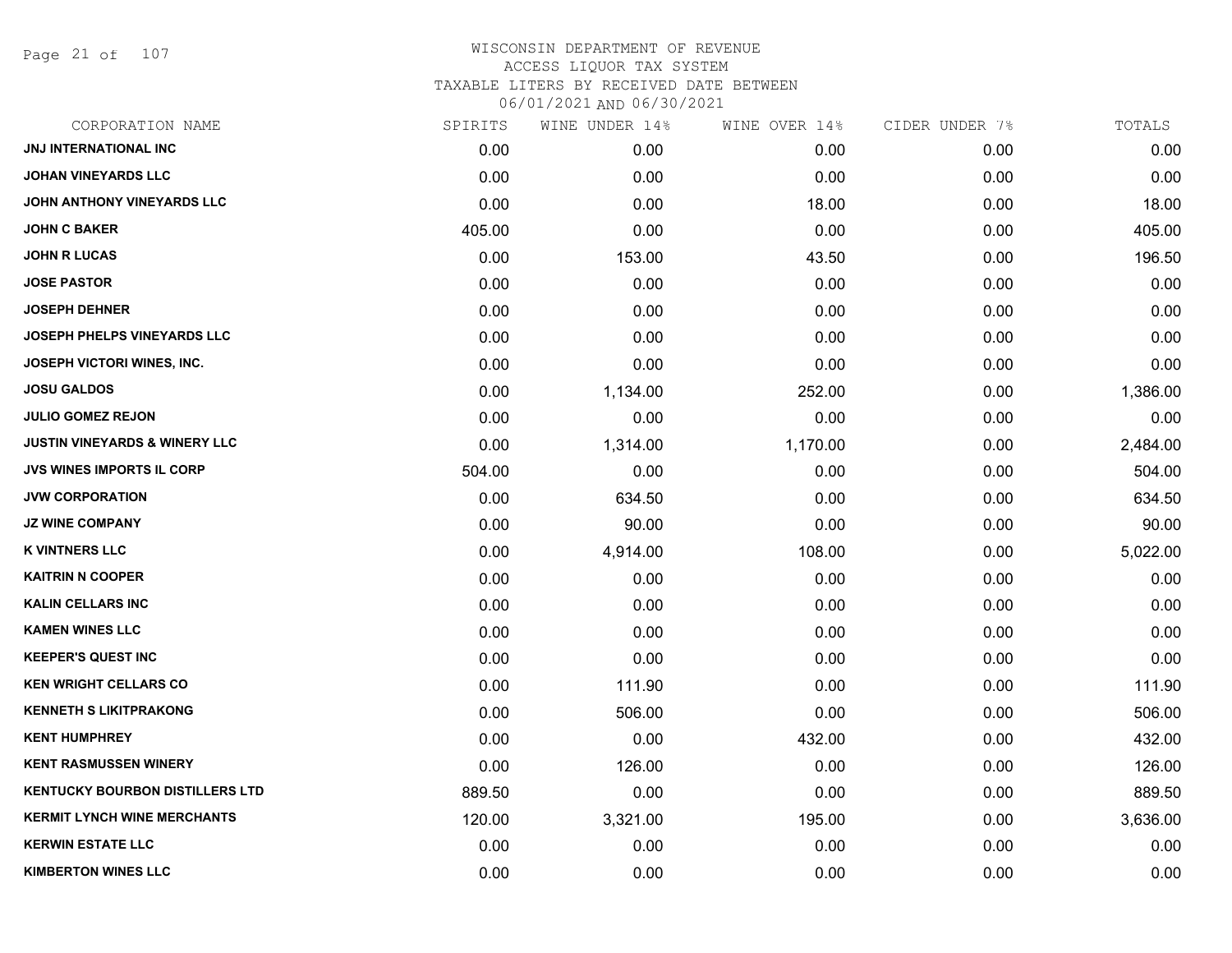Page 22 of 107

| CORPORATION NAME                                  | SPIRITS | WINE UNDER 14% | WINE OVER 14% | CIDER UNDER 7% | TOTALS    |
|---------------------------------------------------|---------|----------------|---------------|----------------|-----------|
| KINDRED SPIRITS NORTH AMERICA INC                 | 0.00    | 0.00           | 0.00          | 0.00           | 0.00      |
| <b>KINDRED VINES IMPORT CO LLC</b>                | 0.00    | 252.00         | 61.50         | 0.00           | 313.50    |
| <b>KING ESTATE WINERY LP</b>                      | 0.00    | 0.00           | 0.00          | 0.00           | 0.00      |
| <b>KING SPIRITS, LLC</b>                          | 0.00    | 0.00           | 0.00          | 0.00           | 0.00      |
| <b>KINGS COUNTY DISTILLERY LLC</b>                | 0.00    | 0.00           | 0.00          | 0.00           | 0.00      |
| <b>KIONA VINEYARDS LLC</b>                        | 0.00    | 36.00          | 0.00          | 0.00           | 36.00     |
| KISMET WINE, INC.                                 | 0.00    | 0.00           | 0.00          | 0.00           | 0.00      |
| KISTLER VINEYARDS, LLC                            | 0.00    | 0.00           | 0.00          | 0.00           | 0.00      |
| <b>KITFOX VINEYARDS LLC</b>                       | 0.00    | 0.00           | 0.00          | 0.00           | 0.00      |
| <b>KLEIN FOODS INC</b>                            | 0.00    | 0.00           | 0.00          | 0.00           | 0.00      |
| <b>KLIN SPIRITS LLC</b>                           | 0.00    | 0.00           | 0.00          | 0.00           | 0.00      |
| <b>KLINKER BRICK WINERY INC</b>                   | 0.00    | 0.00           | 868.50        | 0.00           | 868.50    |
| <b>KNIGHTS BRIDGE WINERY LLC</b>                  | 0.00    | 0.00           | 0.00          | 0.00           | 0.00      |
| <b>KOBRAND CORPORATION</b>                        | 243.00  | 8,709.30       | 5,315.82      | 0.00           | 14,268.12 |
| <b>KOJIMA &amp; INTERNATIONAL ASSOCIATES INC.</b> | 0.00    | 0.00           | 0.00          | 0.00           | 0.00      |
| <b>KOLOA RUM CORP</b>                             | 0.00    | 0.00           | 0.00          | 0.00           | 0.00      |
| <b>KONGSGAARD WINE LLC</b>                        | 0.00    | 0.00           | 0.00          | 0.00           | 0.00      |
| <b>KONSTANTIN D FRANK &amp; SONS</b>              | 0.00    | 0.00           | 0.00          | 0.00           | 0.00      |
| <b>KOPRI INC</b>                                  | 0.00    | 0.00           | 72.00         | 0.00           | 72.00     |
| KORE WINE COMPANY, LLC                            | 0.00    | 0.00           | 0.00          | 0.00           | 0.00      |
| <b>KOVAL INC</b>                                  | 281.25  | 0.00           | 0.00          | 0.00           | 281.25    |
| <b>KOZUBA &amp; SONS DISTILLERY INC</b>           | 0.00    | 0.00           | 0.00          | 0.00           | 0.00      |
| <b>KRUPP BROTHERS LLC</b>                         | 0.00    | 0.00           | 0.00          | 0.00           | 0.00      |
| <b>KYSELA PERE ET FILS LTD</b>                    | 0.00    | 659.25         | 823.50        | 0.00           | 1,482.75  |
| <b>L &amp; F BRANDS INC</b>                       | 0.00    | 266.39         | 0.00          | 0.00           | 266.39    |
| <b>LC WINE</b>                                    | 0.00    | 0.00           | 0.00          | 0.00           | 0.00      |
| <b>L&amp;C WINE COUNTRY OPERATIONS LLC</b>        | 0.00    | 0.00           | 0.00          | 0.00           | 0.00      |
| L. MAWBY, LLC                                     | 0.00    | 0.00           | 0.00          | 0.00           | 0.00      |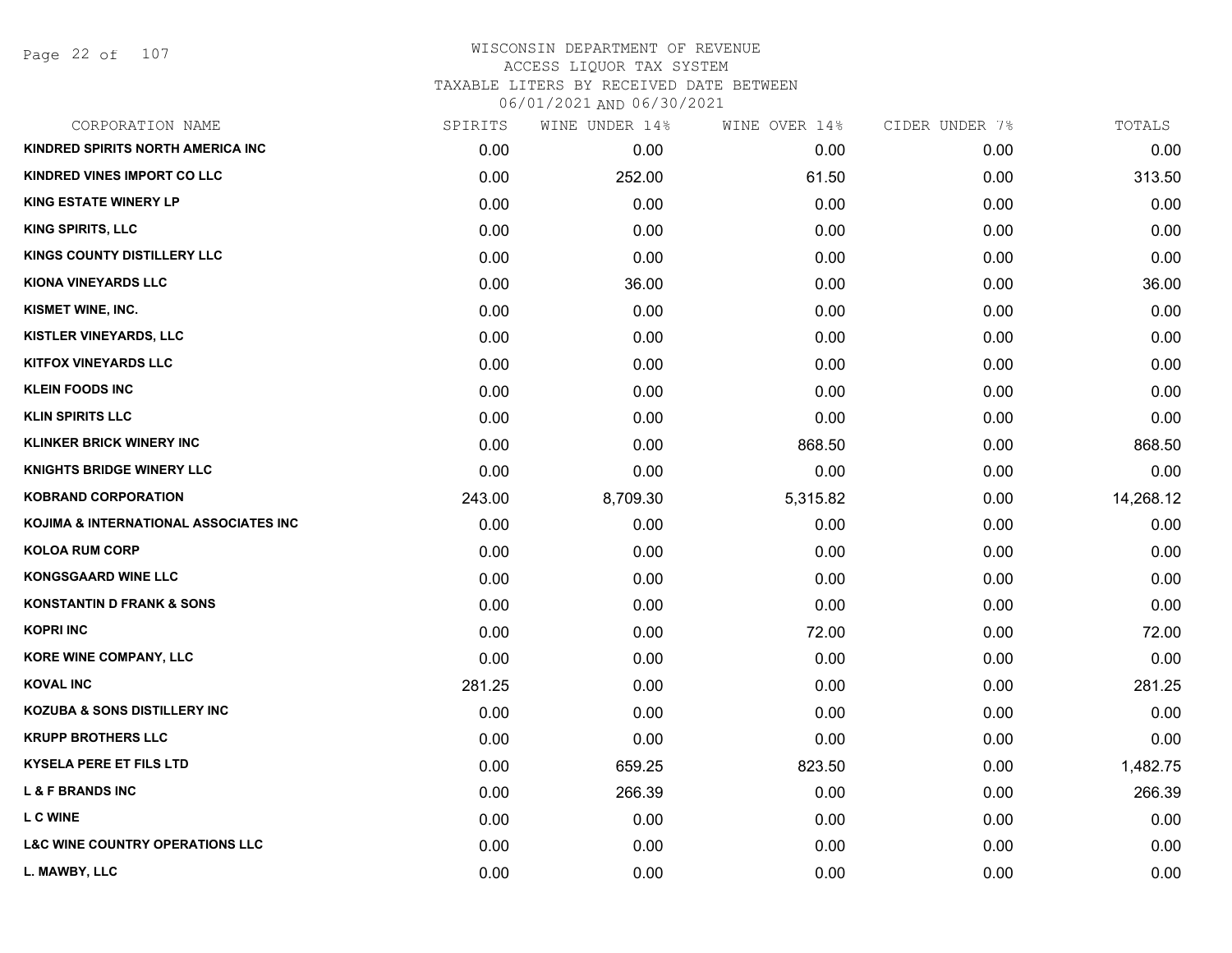Page 23 of 107

| CORPORATION NAME                          | SPIRITS    | WINE UNDER 14% | WINE OVER 14% | CIDER UNDER 7% | TOTALS     |
|-------------------------------------------|------------|----------------|---------------|----------------|------------|
| <b>L18 HOLDINGS, INC.</b>                 | 0.00       | 0.00           | 0.00          | 0.00           | 0.00       |
| <b>LADERA WINERY LLC</b>                  | 0.00       | 0.00           | 0.00          | 0.00           | 0.00       |
| <b>LAIL VINEYARDS LLC</b>                 | 0.00       | 0.00           | 81.00         | 0.00           | 81.00      |
| <b>LAIRD &amp; COMPANY</b>                | 0.00       | 0.00           | 0.00          | 0.00           | 0.00       |
| <b>LAIRD FAMILY ESTATE LLC</b>            | 0.00       | 0.00           | 0.00          | 0.00           | 0.00       |
| <b>LAKE COUNTRY LIBARE DISTILLING LLC</b> | 0.00       | 0.00           | 0.00          | 0.00           | 0.00       |
| <b>LANGDON SHIVERICK INC</b>              | 0.00       | 901.50         | 0.00          | 0.00           | 901.50     |
| <b>LANGE WINERY LLC</b>                   | 0.00       | 54.00          | 0.00          | 0.00           | 54.00      |
| <b>LATITUDE BEVERAGE COMPANY</b>          | 0.00       | 0.00           | 0.00          | 0.00           | 0.00       |
| LAUREATE IMPORTS & MARKETING COMPANY, INC | 0.00       | 0.00           | 0.00          | 0.00           | 0.00       |
| <b>LAVA SPRINGS INC</b>                   | 0.00       | 0.00           | 0.00          | 0.00           | 0.00       |
| <b>LAWER FAMILY WINERY INC</b>            | 0.00       | 0.00           | 0.00          | 0.00           | 0.00       |
| <b>LAWLESS DISTILLING COMPANY LLC</b>     | 0.00       | 0.00           | 0.00          | 0.00           | 0.00       |
| <b>LCF WINE COMPANY LLC</b>               | 0.00       | 756.00         | 778.50        | 0.00           | 1,534.50   |
| LE CEP II INC                             | 0.00       | 126.00         | 0.00          | 0.00           | 126.00     |
| LE GRAND COURTAGE LLC                     | 0.00       | 0.00           | 0.00          | 0.00           | 0.00       |
| LE VIGNE WINERY INC                       | 0.00       | 0.00           | 0.00          | 0.00           | 0.00       |
| LEELANAU WINE CELLARS, LTD.               | 0.00       | 0.00           | 0.00          | 0.00           | 0.00       |
| <b>LEFGROUP</b>                           | 0.00       | 0.00           | 0.00          | 0.00           | 0.00       |
| LEFT COAST CELLARS LLC                    | 0.00       | 0.00           | 0.00          | 0.00           | 0.00       |
| <b>LEMELSON WINERY LLC</b>                | 0.00       | 346.50         | 0.00          | 0.00           | 346.50     |
| <b>LEONARD KREUSCH INC</b>                | 0.00       | 549.57         | 0.00          | 0.00           | 549.57     |
| <b>LEONARDINI FAMILY WINERY LLC</b>       | 0.00       | 0.00           | 405.00        | 0.00           | 405.00     |
| <b>LEONETTI CELLAR LLC</b>                | 0.00       | 0.00           | 0.00          | 0.00           | 0.00       |
| LES CHENEAUX DISTILLERS, INC.             | 0.00       | 0.00           | 0.00          | 0.00           | 0.00       |
| <b>LES LUNES WINE LLC</b>                 | 0.00       | 0.00           | 0.00          | 0.00           | 0.00       |
| <b>LEVECKE CORPORATION</b>                | 133,717.50 | 0.00           | 0.00          | 0.00           | 133,717.50 |
| <b>LIDESTRI BEVERAGES LLC</b>             | 0.00       | 0.00           | 0.00          | 0.00           | 0.00       |
|                                           |            |                |               |                |            |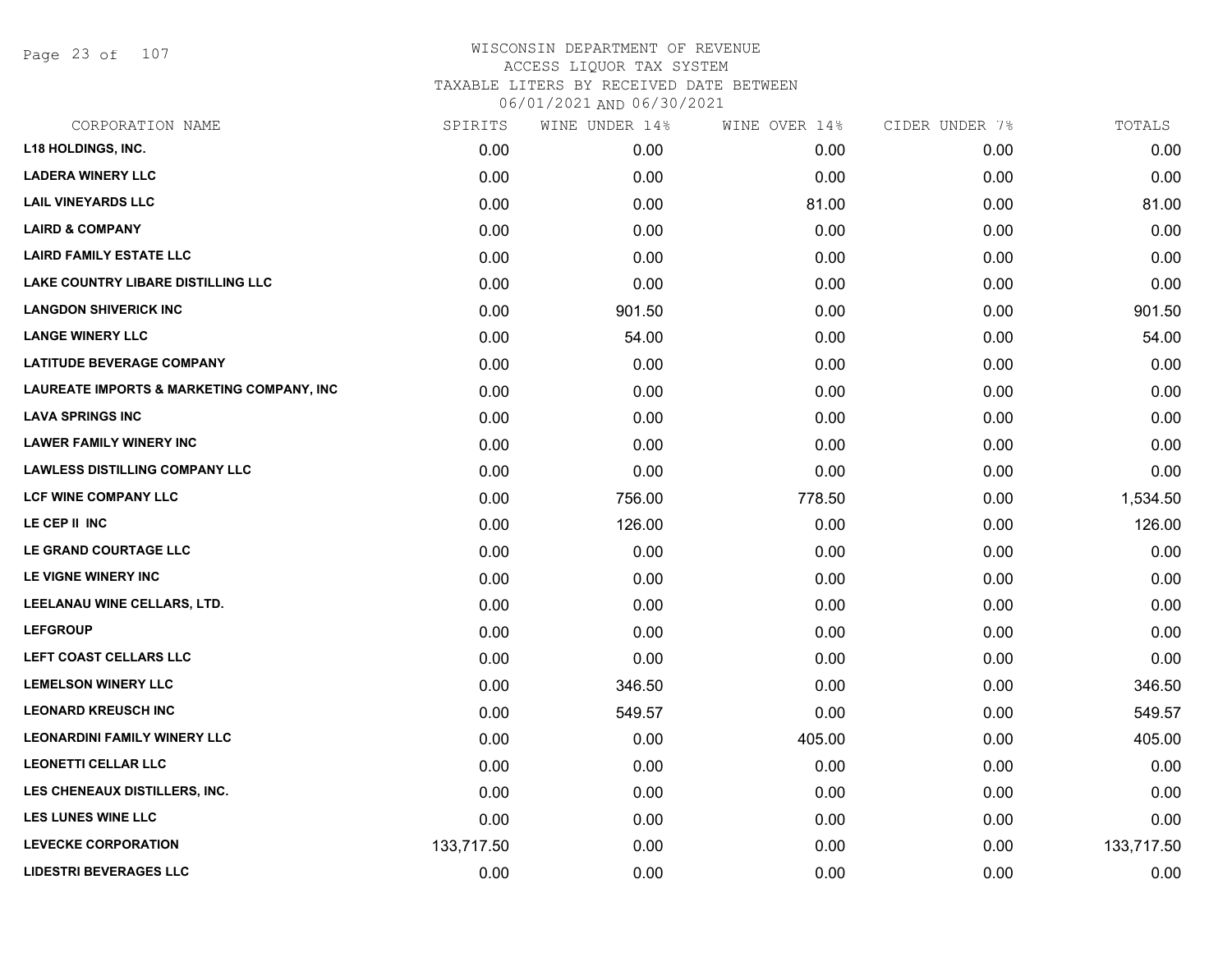#### WISCONSIN DEPARTMENT OF REVENUE ACCESS LIQUOR TAX SYSTEM TAXABLE LITERS BY RECEIVED DATE BETWEEN

| CORPORATION NAME                         | SPIRITS    | WINE UNDER 14% | WINE OVER 14% | CIDER UNDER 7% | TOTALS     |
|------------------------------------------|------------|----------------|---------------|----------------|------------|
| <b>LIMERICK LANE CELLARS INC</b>         | 0.00       | 0.00           | 0.00          | 0.00           | 0.00       |
| LINCOLN SQUARE WINE COMPANY LLC          | 0.00       | 0.00           | 0.00          | 0.00           | 0.00       |
| LINGUA FRANCA-LS VINEYARDS HOLDINGS, LLC | 0.00       | 0.00           | 0.00          | 0.00           | 0.00       |
| <b>LINKS DRINKS LLC</b>                  | 0.00       | 0.00           | 0.00          | 0.00           | 0.00       |
| <b>LIOCO WINE COMPANY LLC</b>            | 0.00       | 0.00           | 0.00          | 0.00           | 0.00       |
| <b>LION NATHAN USA INC</b>               | 0.00       | 2,776.50       | 2,781.00      | 0.00           | 5,557.50   |
| <b>LISA CHASE</b>                        | 0.00       | 0.00           | 0.00          | 0.00           | 0.00       |
| <b>LISA LISA INCORPORATED</b>            | 0.00       | 0.00           | 0.00          | 0.00           | 0.00       |
| <b>LISA MARLOW</b>                       | 0.00       | 0.00           | 0.00          | 0.00           | 0.00       |
| <b>LIVING FOODS. LLC</b>                 | 0.00       | 0.00           | 0.00          | 0.00           | 0.00       |
| <b>LLOYD CARUSO LLC</b>                  | 0.00       | 0.00           | 0.00          | 0.00           | 0.00       |
| <b>LLOYD CELLARS INC</b>                 | 0.00       | 0.00           | 0.00          | 0.00           | 0.00       |
| <b>LMR WINE ESTATES LLC</b>              | 0.00       | 603.00         | 63.00         | 0.00           | 666.00     |
| <b>LOCAL DISTILLING INC</b>              | 2,550.00   | 0.00           | 0.00          | 0.00           | 2,550.00   |
| <b>LOEST &amp; MCNAMEE INC</b>           | 0.00       | 270.00         | 0.00          | 0.00           | 270.00     |
| LOHI DISTILLED LLC                       | 0.00       | 0.00           | 0.00          | 0.00           | 0.00       |
| LONE STAR DISTILLERY LLC                 | 0.00       | 0.00           | 0.00          | 0.00           | 0.00       |
| <b>LONG SHADOWS VINTNERS LLC</b>         | 0.00       | 0.00           | 0.00          | 0.00           | 0.00       |
| <b>LONZ WINERY INC</b>                   | 0.00       | 0.00           | 0.00          | 0.00           | 0.00       |
| <b>LOOSEN BROS USA LTD</b>               | 0.00       | 5,958.00       | 0.00          | 0.00           | 5,958.00   |
| <b>LORING WINE COMPANY LLC</b>           | 0.00       | 0.00           | 0.00          | 0.00           | 0.00       |
| <b>LOST GENERATION LLC</b>               | 0.00       | 0.00           | 0.00          | 0.00           | 0.00       |
| <b>LOUIS GLUNZ BEER INC</b>              | 0.00       | 0.00           | 0.00          | 0.00           | 0.00       |
| <b>LOUIS LATOUR INC</b>                  | 0.00       | 990.00         | 0.00          | 0.00           | 990.00     |
| <b>LOWDEN SCHOOLHOUSE CORPORATION</b>    | 0.00       | 0.00           | 0.00          | 0.00           | 0.00       |
| <b>LUNEAU USA INC</b>                    | 0.00       | 5,850.00       | 126.00        | 0.00           | 5,976.00   |
| <b>LUXCO INC</b>                         | 138,057.60 | 468.00         | 0.00          | 0.00           | 138,525.60 |
| <b>LYNFRED WINERY INC</b>                | 0.00       | 0.00           | 0.00          | 0.00           | 0.00       |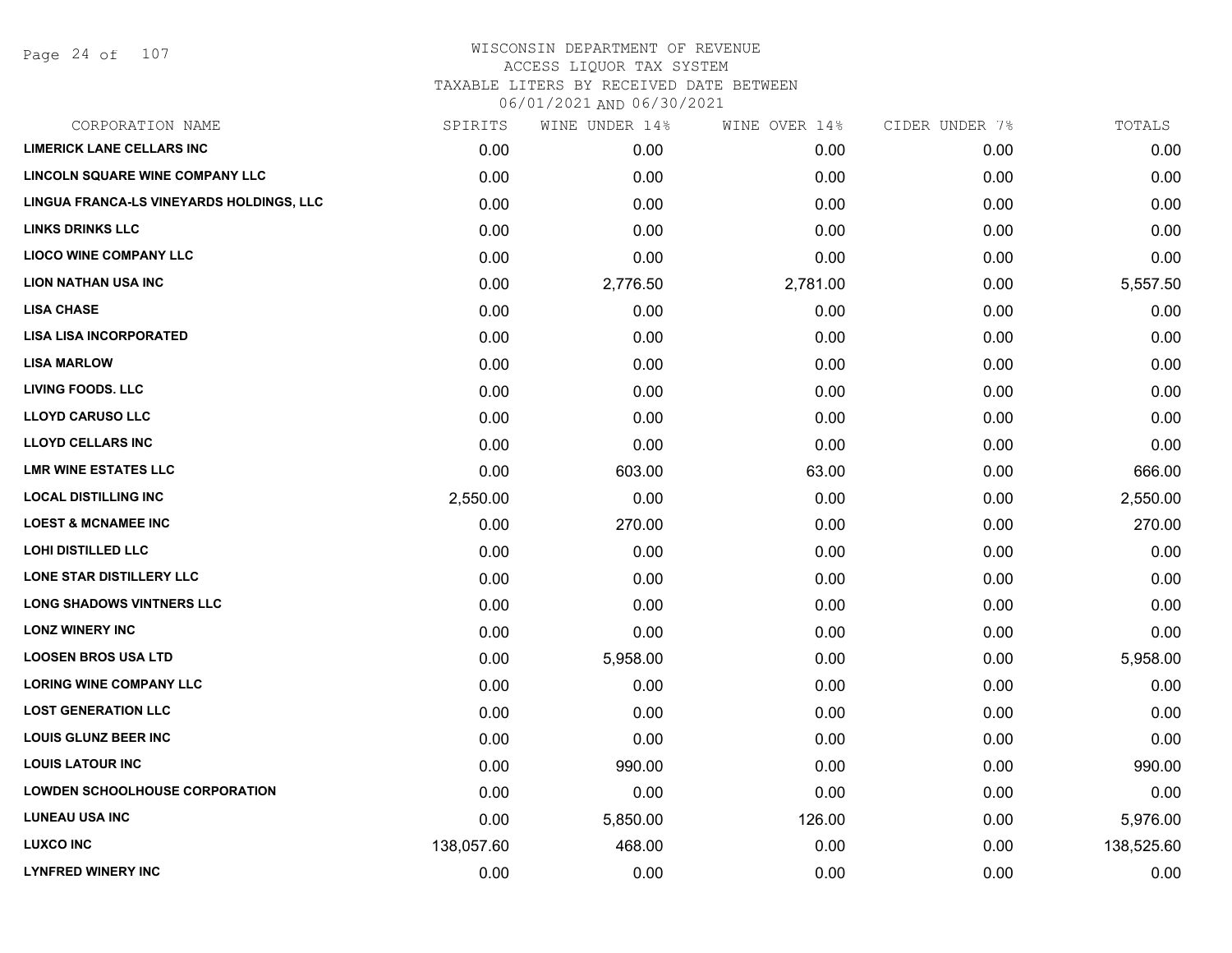Page 25 of 107

#### WISCONSIN DEPARTMENT OF REVENUE ACCESS LIQUOR TAX SYSTEM TAXABLE LITERS BY RECEIVED DATE BETWEEN

| CORPORATION NAME                               | SPIRITS   | WINE UNDER 14% | WINE OVER 14% | CIDER UNDER 7% | TOTALS     |
|------------------------------------------------|-----------|----------------|---------------|----------------|------------|
| <b>LYNMAR WINERY LLC</b>                       | 0.00      | 0.00           | 0.00          | 0.00           | 0.00       |
| <b>M.A.C. WINES, LLC</b>                       | 0.00      | 0.00           | 0.00          | 0.00           | 0.00       |
| <b>MACH FLYNT INC</b>                          | 50,414.40 | 105,552.00     | 11,808.00     | 0.00           | 167,774.40 |
| <b>MACK &amp; SCHUHLE INC</b>                  | 0.00      | 8,289.00       | 0.00          | 0.00           | 8,289.00   |
| <b>MADSON WINES LLC</b>                        | 0.00      | 0.00           | 0.00          | 0.00           | 0.00       |
| <b>MAISONS MARQUES &amp; DOMAINES USA INC.</b> | 0.00      | 1,359.00       | 346.50        | 0.00           | 1,705.50   |
| <b>MAMMOTH DISTILLING LLC</b>                  | 0.00      | 0.00           | 0.00          | 0.00           | 0.00       |
| <b>MANCAN WINE LLC</b>                         | 0.00      | 4.49           | 0.00          | 0.00           | 4.49       |
| <b>MANO'S INC</b>                              | 0.00      | 0.00           | 0.00          | 0.00           | 0.00       |
| <b>MARC P HUJIK</b>                            | 0.00      | 0.00           | 0.00          | 0.00           | 0.00       |
| <b>MARCI PALATELLA</b>                         | 0.00      | 0.00           | 0.00          | 0.00           | 0.00       |
| <b>MARGERUM WINE COMPANY INC</b>               | 0.00      | 0.00           | 0.00          | 0.00           | 0.00       |
| <b>MARIETTA CELLARS INC</b>                    | 0.00      | 0.00           | 0.00          | 0.00           | 0.00       |
| <b>MARIPOSA WINE COMPANY LLC</b>               | 0.00      | 0.00           | 0.00          | 0.00           | 0.00       |
| <b>MARK ANTHONY BRANDS INC.</b>                | 0.00      | 0.00           | 0.00          | 0.00           | 0.00       |
| <b>MARK MCNEILLY</b>                           | 0.00      | 0.00           | 0.00          | 0.00           | 0.00       |
| <b>MARK SZUMOWSKI</b>                          | 0.00      | 0.00           | 0.00          | 0.00           | 0.00       |
| <b>MARKETING GLOBAL BRANDS CORP</b>            | 0.00      | 0.00           | 0.00          | 0.00           | 0.00       |
| <b>MARKO J KARAKASEVIC</b>                     | 1,260.00  | 0.00           | 0.00          | 0.00           | 1,260.00   |
| <b>MARTELLOTTO INC.</b>                        | 0.00      | 180.00         | 0.00          | 0.00           | 180.00     |
| <b>MARTIN &amp; COMPANY WINES, INC</b>         | 0.00      | 0.00           | 0.00          | 0.00           | 0.00       |
| <b>MARTIN RAY WINERY INC</b>                   | 0.00      | 0.00           | 0.00          | 0.00           | 0.00       |
| <b>MARTINELLI WINERY INC</b>                   | 0.00      | 0.00           | 27.00         | 0.00           | 27.00      |
| <b>MARTINEZ DISTRIBUTING CO INC</b>            | 0.00      | 0.00           | 0.00          | 0.00           | 0.00       |
| <b>MARUSSIA BEVERAGES USA.</b>                 | 474.90    | 0.00           | 0.00          | 0.00           | 474.90     |
| <b>MARY TAYLOR</b>                             | 0.00      | 1,415.25       | 0.00          | 0.00           | 1,415.25   |
| <b>MARY TAYLOR</b>                             | 0.00      | 0.00           | 0.00          | 0.00           | 0.00       |
| <b>MASSANOIS LLC</b>                           | 0.00      | 1,362.00       | 342.00        | 0.00           | 1,704.00   |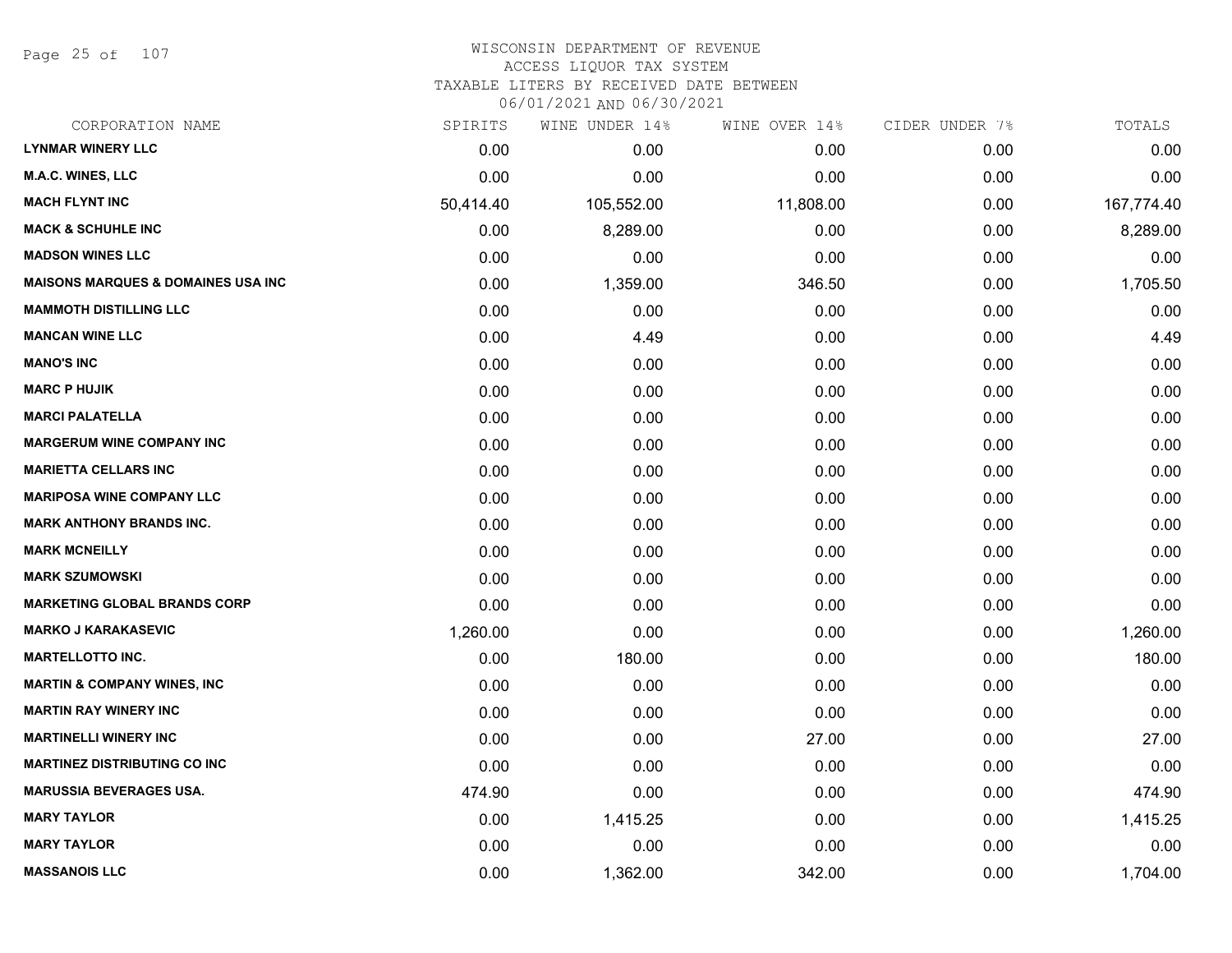# WISCONSIN DEPARTMENT OF REVENUE ACCESS LIQUOR TAX SYSTEM TAXABLE LITERS BY RECEIVED DATE BETWEEN

| CORPORATION NAME                        | SPIRITS   | WINE UNDER 14% | WINE OVER 14% | CIDER UNDER 7% | TOTALS    |
|-----------------------------------------|-----------|----------------|---------------|----------------|-----------|
| <b>MAST-JAEGERMEISTER US INC</b>        | 3,082.50  | 0.00           | 0.00          | 0.00           | 3,082.50  |
| <b>MATCHVINO LLC</b>                    | 0.00      | 201.00         | 0.00          | 0.00           | 201.00    |
| <b>MATHY WINERY LLC</b>                 | 0.00      | 0.00           | 0.00          | 0.00           | 0.00      |
| <b>MATRICK HOLDINGS CORPORATION</b>     | 0.00      | 0.00           | 0.00          | 0.00           | 0.00      |
| <b>MATT PREIS</b>                       | 0.00      | 0.00           | 0.00          | 0.00           | 0.00      |
| <b>MATTHEW C VILLARD</b>                | 0.00      | 0.00           | 0.00          | 0.00           | 0.00      |
| <b>MATTHEW RORICK WINES INC</b>         | 0.00      | 0.00           | 0.00          | 0.00           | 0.00      |
| <b>MATTHIASSON FAMILY VINEYARDS LLC</b> | 0.00      | 31.50          | 0.00          | 0.00           | 31.50     |
| <b>MAURITSON FAMILY WINERY</b>          | 0.00      | 0.00           | 0.00          | 0.00           | 0.00      |
| <b>MAYACAMAS VINEYARDS INC</b>          | 0.00      | 0.00           | 0.00          | 0.00           | 0.00      |
| <b>MAYNARD JAMES KEENAN</b>             | 0.00      | 0.00           | 0.00          | 0.00           | 0.00      |
| <b>MC CORMICK DISTILLING CO INC</b>     | 25,430.40 | 0.00           | 0.00          | 0.00           | 25,430.40 |
| <b>MCBRIDE SISTERS COLLECTIONS INC</b>  | 0.00      | 756.00         | 0.00          | 0.00           | 756.00    |
| <b>MCKAHN FAMILY CELLARS, LLC</b>       | 0.00      | 0.00           | 0.00          | 0.00           | 0.00      |
| <b>MCKENZIE'S BEVERAGES INC</b>         | 0.00      | 0.00           | 0.00          | 2,478.14       | 2,478.14  |
| <b>MCNAB RIDGE WINERY LLC</b>           | 0.00      | 0.00           | 63.00         | 0.00           | 63.00     |
| <b>MEDCO ATLANTIC INC</b>               | 0.00      | 0.00           | 0.00          | 0.00           | 0.00      |
| <b>MEIERS WINE CELLARS INC</b>          | 0.00      | 387.00         | 0.00          | 0.00           | 387.00    |
| <b>MENDOCINO WINE GROUP LLC</b>         | 0.00      | 126.00         | 126.00        | 0.00           | 252.00    |
| <b>MERCER WINE ESTATES LLC</b>          | 0.00      | 0.00           | 0.00          | 0.00           | 0.00      |
| <b>MERCHANT DU VIN CORPORATION</b>      | 0.00      | 0.00           | 0.00          | 383.46         | 383.46    |
| <b>METAMORPHOSIS WINES LLC</b>          | 0.00      | 0.00           | 0.00          | 0.00           | 0.00      |
| <b>METEOR VINEYARD LLC</b>              | 0.00      | 0.00           | 0.00          | 0.00           | 0.00      |
| <b>METIER LLC</b>                       | 0.00      | 0.00           | 0.00          | 0.00           | 0.00      |
| <b>METTLER WINES LLC</b>                | 0.00      | 0.00           | 189.00        | 0.00           | 189.00    |
| <b>MEV CORPORATION</b>                  | 0.00      | 63.00          | 0.00          | 0.00           | 63.00     |
| <b>MEXCOR INC</b>                       | 3,036.00  | 0.00           | 0.00          | 0.00           | 3,036.00  |
| <b>MEYER CELLARS LLC</b>                | 0.00      | 82.50          | 23.00         | 0.00           | 105.50    |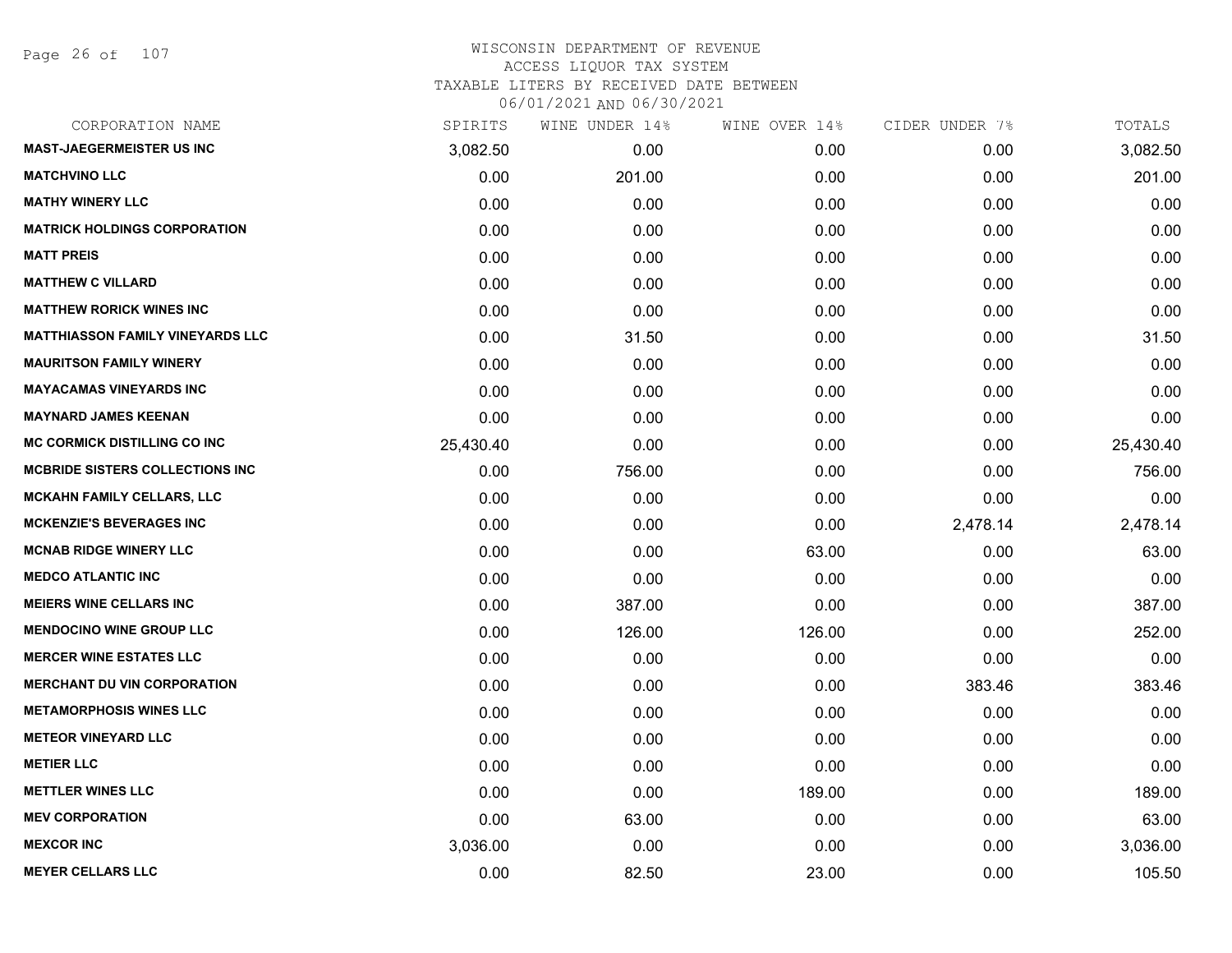Page 27 of 107

#### WISCONSIN DEPARTMENT OF REVENUE ACCESS LIQUOR TAX SYSTEM

TAXABLE LITERS BY RECEIVED DATE BETWEEN

| CORPORATION NAME                                  | SPIRITS   | WINE UNDER 14% | WINE OVER 14% | CIDER UNDER 7% | TOTALS    |
|---------------------------------------------------|-----------|----------------|---------------|----------------|-----------|
| <b>MHW LTD</b>                                    | 13,263.75 | 5,732.38       | 3,696.00      | 0.00           | 22,692.13 |
| <b>MICHAEL BELLO</b>                              | 0.00      | 0.00           | 0.00          | 0.00           | 0.00      |
| <b>MICHAEL HOUGH</b>                              | 0.00      | 566.94         | 148.50        | 0.00           | 715.44    |
| <b>MICHAEL KUSH</b>                               | 0.00      | 99.00          | 0.00          | 0.00           | 99.00     |
| <b>MICHAEL SKURNIK WINES INC</b>                  | 0.00      | 2,545.50       | 0.00          | 0.00           | 2,545.50  |
| <b>MICHEAL DASHE</b>                              | 0.00      | 126.00         | 0.00          | 0.00           | 126.00    |
| <b>MIDDLE WEST SPIRITS</b>                        | 0.00      | 0.00           | 0.00          | 0.00           | 0.00      |
| <b>MIDNIGHT CELLARS INC</b>                       | 0.00      | 0.00           | 405.00        | 0.00           | 405.00    |
| <b>MID-OAK DISTILLERY INC</b>                     | 0.00      | 0.00           | 0.00          | 0.00           | 0.00      |
| <b>MIGHTY SWELL COCKTAIL COMPANY LLC</b>          | 0.00      | 0.00           | 0.00          | 0.00           | 0.00      |
| <b>MIGNANELLI WINERY LLC</b>                      | 0.00      | 0.00           | 0.00          | 0.00           | 0.00      |
| <b>MILBRANDT FAMILY WINES LLC</b>                 | 0.00      | 315.00         | 13.50         | 0.00           | 328.50    |
| MILLER FAMILY WINE COMPANY LLC                    | 0.00      | 411.00         | 153.00        | 0.00           | 564.00    |
| <b>MILLER SQUARED INC</b>                         | 0.00      | 0.00           | 0.00          | 0.00           | 0.00      |
| <b>MILTONS DISTRIBUTING CO INC</b>                | 0.00      | 1,945.50       | 360.00        | 0.00           | 2,305.50  |
| <b>MINER FAMILY WINERY LLC</b>                    | 0.00      | 0.00           | 130.50        | 0.00           | 130.50    |
| <b>MINNESOTAS FINEST FERMENTED PRODUCTS</b>       | 0.00      | 0.00           | 0.00          | 34.08          | 34.08     |
| <b>MIONETTO USA INC</b>                           | 0.00      | 634.22         | 0.00          | 0.00           | 634.22    |
| <b>MIRACLE IMPORTING AND DISTRIBUTION LLC</b>     | 0.00      | 657.00         | 54.00         | 0.00           | 711.00    |
| <b>MIRAMONT ESTATE VINEYARDS &amp; WINERY INC</b> | 0.00      | 297.00         | 0.00          | 0.00           | 297.00    |
| <b>MIRASOL WINE LLC</b>                           | 0.00      | 0.00           | 162.00        | 0.00           | 162.00    |
| <b>MIRER MANAGEMENT COMPANY LLC</b>               | 0.00      | 0.00           | 0.00          | 0.00           | 0.00      |
| <b>MIROSLAV IVANOV TCHOLAKOV</b>                  | 0.00      | 0.00           | 0.00          | 0.00           | 0.00      |
| <b>MISA IMPORTS INC</b>                           | 35,055.00 | 21,006.00      | 828.00        | 0.00           | 56,889.00 |
| <b>MISSISSIPPI RIVER DISTILLING COMPANY</b>       | 216.50    | 0.00           | 0.00          | 0.00           | 216.50    |
| <b>MISTARR WINE IMPORTERS</b>                     | 0.00      | 0.00           | 0.00          | 0.00           | 0.00      |
| <b>MODERN DEVELOPMENT COMPANY</b>                 | 0.00      | 0.00           | 126.00        | 0.00           | 126.00    |
| <b>MODERN SPIRITS LLC</b>                         | 22.50     | 85.20          | 58.50         | 0.00           | 166.20    |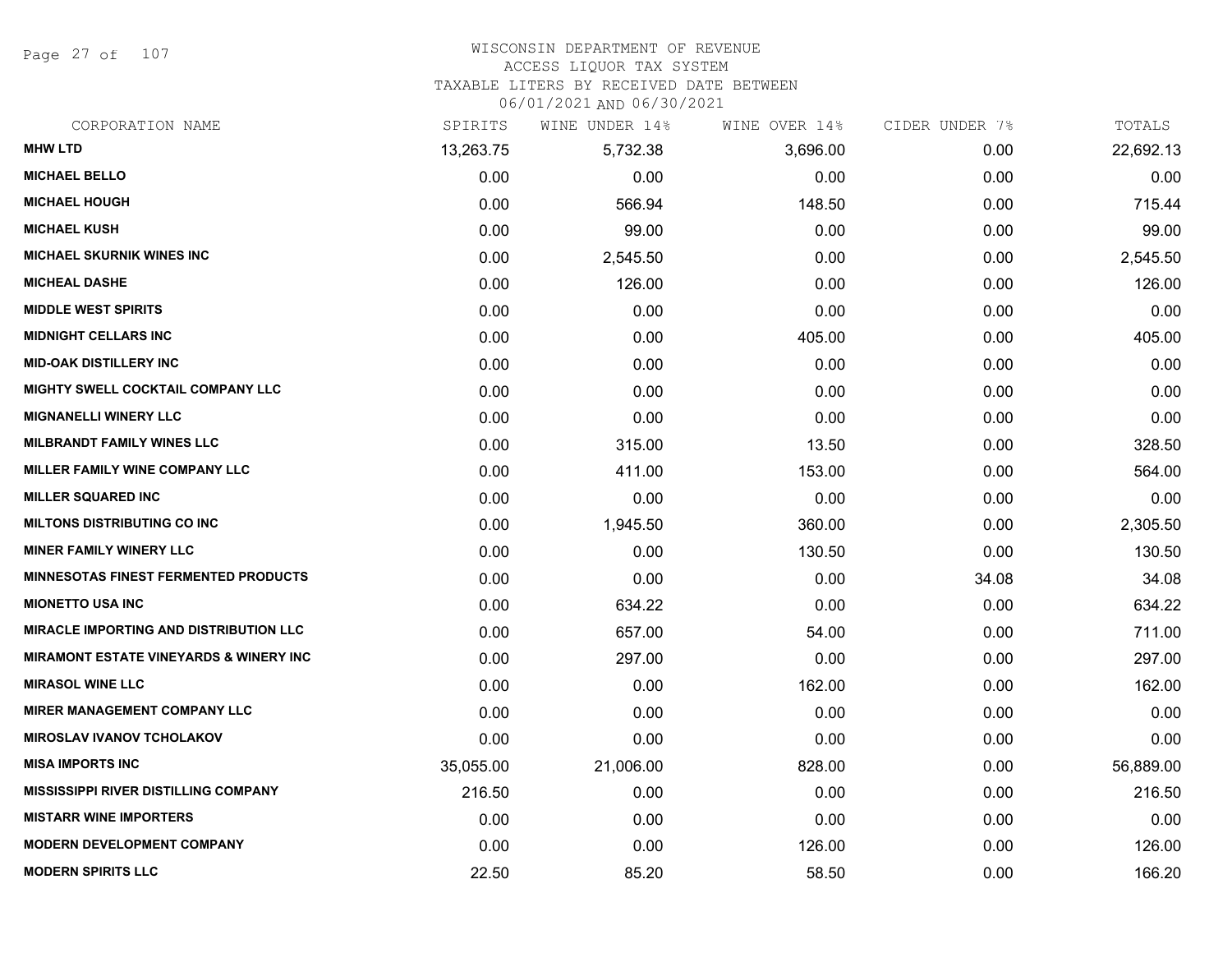# WISCONSIN DEPARTMENT OF REVENUE

#### ACCESS LIQUOR TAX SYSTEM

TAXABLE LITERS BY RECEIVED DATE BETWEEN

| CORPORATION NAME                                                                   | SPIRITS   | WINE UNDER 14% | WINE OVER 14% | CIDER UNDER 7% | TOTALS     |
|------------------------------------------------------------------------------------|-----------|----------------|---------------|----------------|------------|
| MOET HENNESSY USA, INC.                                                            | 30,283.70 | 6,124.50       | 724.50        | 3,987.00       | 41,119.70  |
| MOLLYDOOKER INTERNATIONAL LLC                                                      | 0.00      | 0.00           | 693.00        | 0.00           | 693.00     |
| <b>MOLLY'S WINERY INC</b>                                                          | 0.00      | 27.00          | 0.00          | 0.00           | 27.00      |
| <b>MOLSON COORS BEVERAGE COMPANY USA LLC</b>                                       | 16,557.62 | 1,746.89       | 0.00          | 0.00           | 18,304.51  |
| <b>MONICA NOGUES</b>                                                               | 0.00      | 387.00         | 126.00        | 0.00           | 513.00     |
| <b>MONSIEUR TOUTON SELECTION LTD / ORIGIN USA</b>                                  | 0.00      | 0.00           | 0.00          | 0.00           | 0.00       |
| <b>MONTCALM WINE IMPORTERS LTD</b>                                                 | 144.00    | 436.36         | 0.00          | 0.00           | 580.36     |
| <b>MONTE CRISTO BLOCK IV LLC</b>                                                   | 0.00      | 0.00           | 0.00          | 0.00           | 0.00       |
| <b>MONTEREY WINE COMPANY LLC</b>                                                   | 0.00      | 756.00         | 0.00          | 0.00           | 756.00     |
| <b>MONTICELLO CELLARS INC</b>                                                      | 0.00      | 0.00           | 0.00          | 0.00           | 0.00       |
| <b>MOONLIGHT MEADERY LLC D/B/A HIDDEN MOON</b><br><b>BREWING</b>                   | 0.00      | 0.00           | 0.00          | 0.00           | 0.00       |
| <b>MORE THAN GRAPES, LLC</b>                                                       | 0.00      | 1,577.78       | 182.25        | 0.00           | 1,760.03   |
| <b>MORGAN WINERY INC</b>                                                           | 0.00      | 252.00         | 0.00          | 0.00           | 252.00     |
| <b>MOUNT VEEDER FARMS LLC</b>                                                      | 0.00      | 0.00           | 0.00          | 0.00           | 0.00       |
| <b>MOUNTAIN VIEW VINTNERS LLC</b>                                                  | 0.00      | 0.00           | 0.00          | 0.00           | 0.00       |
| <b>MPL BRANDS NV INC</b>                                                           | 3,696.00  | 215,802.29     | 0.00          | 0.00           | 219,498.29 |
| <b>MR WINE</b>                                                                     | 0.00      | 0.00           | 0.00          | 0.00           | 0.00       |
| <b>MS WALKER INC</b>                                                               | 5,256.00  | 0.00           | 0.00          | 0.00           | 5,256.00   |
| MUTUAL WHOLESALE LIQUOR INC                                                        | 0.00      | 0.00           | 0.00          | 0.00           | 0.00       |
| <b>NAPA VALLEY SPECIALTY WINES INC</b>                                             | 0.00      | 441.00         | 792.00        | 0.00           | 1,233.00   |
| <b>NATIONAL CONSUMER CREDIT GUARANTEE</b><br><b>ASSOCIATION OF CONNECTICUT INC</b> | 294.00    | 0.00           | 0.00          | 0.00           | 294.00     |
| <b>NATURAL MERCHANTS INC</b>                                                       | 0.00      | 126.00         | 0.00          | 0.00           | 126.00     |
| <b>NATURAL SELECTIONS 357 LLC</b>                                                  | 0.00      | 0.00           | 0.00          | 0.00           | 0.00       |
| <b>NATUREL WEST CORP</b>                                                           | 0.00      | 0.00           | 0.00          | 0.00           | 0.00       |
| <b>NBI ACQUISITION LLC</b>                                                         | 0.00      | 0.00           | 0.00          | 0.00           | 0.00       |
| <b>NDC SYSTEMS LP</b>                                                              | 3,597.00  | 41,425.50      | 4,429.50      | 0.00           | 49,452.00  |
| <b>NESTOR IMPORTS INC</b>                                                          | 0.00      | 81.00          | 207.00        | 0.00           | 288.00     |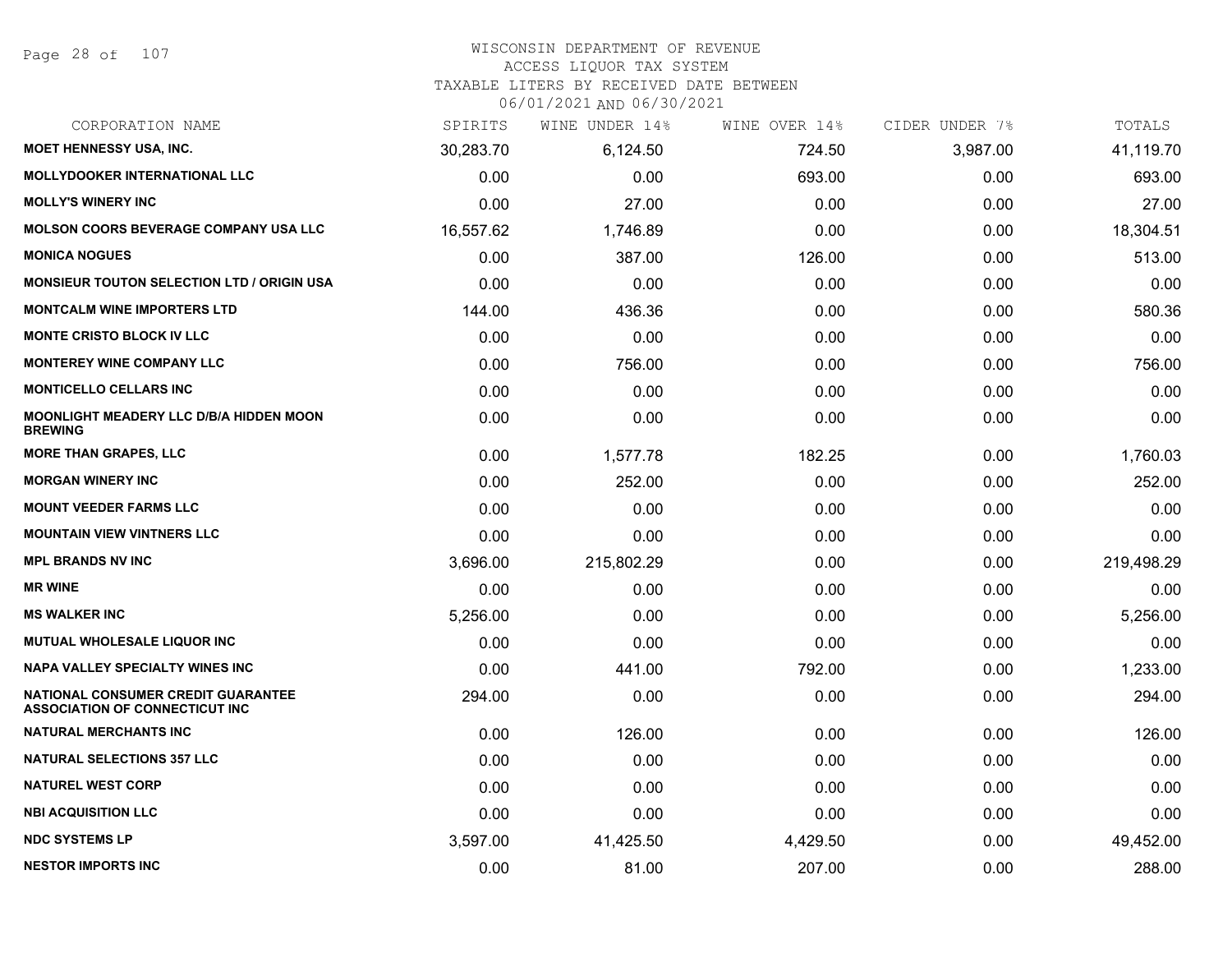Page 29 of 107

| CORPORATION NAME                      | SPIRITS   | WINE UNDER 14% | WINE OVER 14% | CIDER UNDER 7% | TOTALS    |
|---------------------------------------|-----------|----------------|---------------|----------------|-----------|
| <b>NEW HOLLAND BREWING CO LLC</b>     | 0.00      | 0.00           | 0.00          | 0.00           | 0.00      |
| <b>NEW MEXICO WINERIES INC</b>        | 0.00      | 720.00         | 0.00          | 0.00           | 720.00    |
| <b>NEW PARROTT &amp; CO</b>           | 0.00      | 8,595.00       | 90.00         | 0.00           | 8,685.00  |
| <b>NEW VAVIN INC</b>                  | 0.00      | 0.00           | 0.00          | 0.00           | 0.00      |
| <b>NEW VINELAND LLC</b>               | 0.00      | 0.00           | 0.00          | 0.00           | 0.00      |
| <b>NEW YORK MUTUAL TRADING CO INC</b> | 0.00      | 0.00           | 140.40        | 0.00           | 140.40    |
| <b>NEXUS BRANDS LLC</b>               | 0.00      | 1,467.00       | 630.00        | 0.00           | 2,097.00  |
| NIEBAUM-COPPOLA ESTATE WINERY LP      | 0.00      | 0.00           | 94.50         | 0.00           | 94.50     |
| <b>NINER WINE ESTATES LLC</b>         | 0.00      | 108.00         | 0.00          | 0.00           | 108.00    |
| <b>NLV TEQUILA BOTTLING LLC</b>       | 297.00    | 0.00           | 0.00          | 0.00           | 297.00    |
| <b>NOLET SPIRITS USA INC</b>          | 0.00      | 0.00           | 0.00          | 0.00           | 0.00      |
| <b>NORTH SHORE DISTILLERY LLC</b>     | 0.00      | 0.00           | 0.00          | 0.00           | 0.00      |
| <b>NORTHERN EMPIRE LLC</b>            | 0.00      | 0.00           | 0.00          | 0.00           | 0.00      |
| <b>NOVA WINES, INC.</b>               | 0.00      | 63.00          | 18.00         | 0.00           | 81.00     |
| <b>NV AWG LTD</b>                     | 0.00      | 0.00           | 12.00         | 0.00           | 12.00     |
| <b>NW WINE COMPANY LLC</b>            | 0.00      | 693.00         | 63.00         | 0.00           | 756.00    |
| <b>OAK RIDGE WINERY LLC</b>           | 0.00      | 882.00         | 0.00          | 0.00           | 882.00    |
| <b>OLD BRIDGE CELLARS</b>             | 0.00      | 1,554.90       | 513.00        | 0.00           | 2,067.90  |
| OLD DOMINICK DISTILLERY LLC           | 360.00    | 0.00           | 0.00          | 0.00           | 360.00    |
| OLD ELK HOLDINGS LLC                  | 10,921.50 | 0.00           | 0.00          | 0.00           | 10,921.50 |
| <b>OLD SALEM SPIRITS INC</b>          | 0.00      | 0.00           | 0.00          | 0.00           | 0.00      |
| OLE SMOKY DISTILLERY LLC              | 33,945.00 | 0.00           | 0.00          | 0.00           | 33,945.00 |
| <b>OLIVER WINE COMPANY INC</b>        | 0.00      | 16,587.00      | 0.00          | 0.00           | 16,587.00 |
| <b>ONE TRUE VINE LLC</b>              | 0.00      | 0.00           | 4.50          | 0.00           | 4.50      |
| <b>ONE87 WINE AND COCKTAILS, LLC</b>  | 0.00      | 0.00           | 0.00          | 0.00           | 0.00      |
| O'NEILL BEVERAGES CO LLC              | 0.00      | 4,419.00       | 1,530.00      | 0.00           | 5,949.00  |
| <b>OPICI IMPORT COMPANY</b>           | 567.00    | 1,102.50       | 0.00          | 0.00           | 1,669.50  |
| <b>OPOLO WINES LP</b>                 | 0.00      | 0.00           | 0.00          | 0.00           | 0.00      |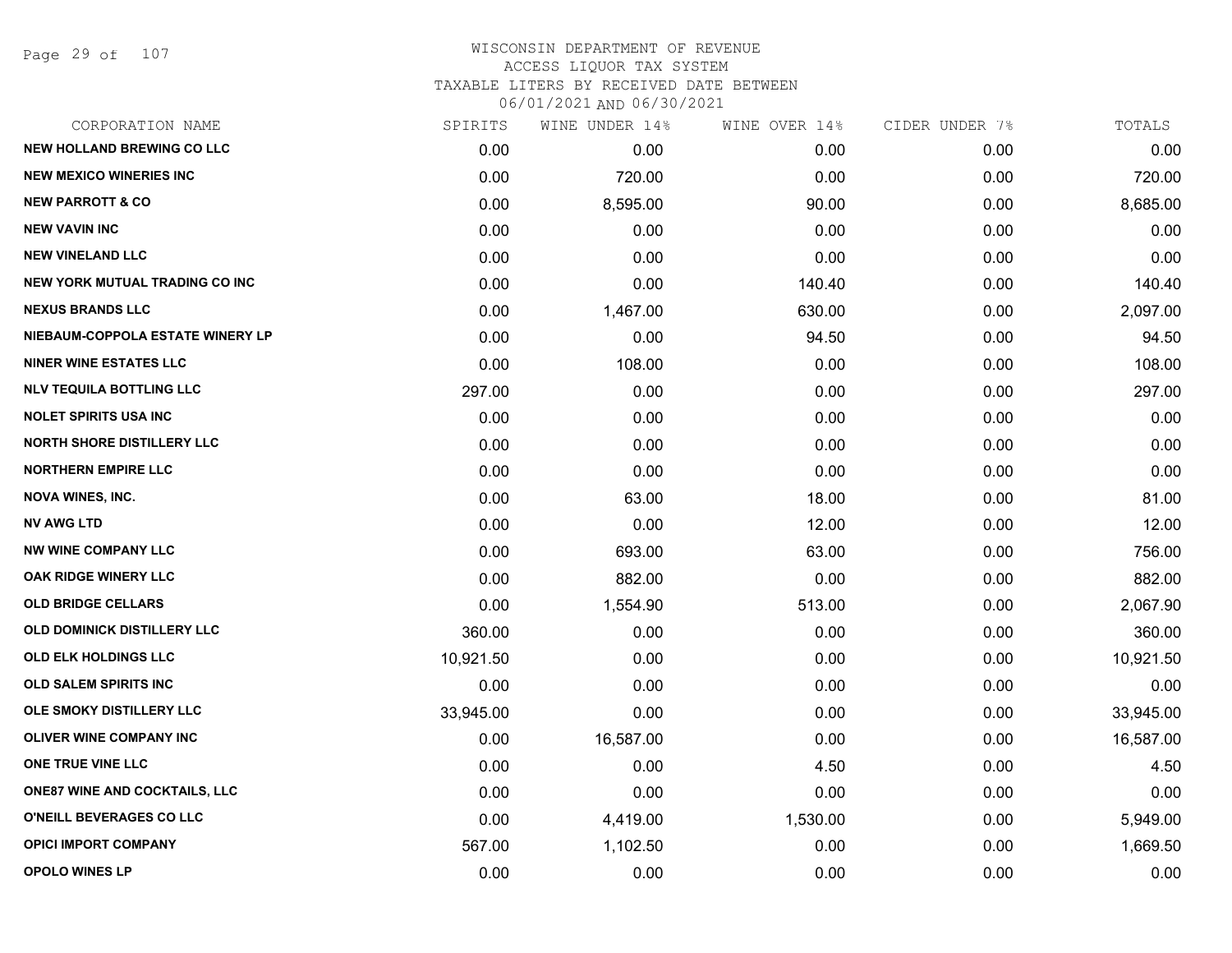Page 30 of 107

| SPIRITS   | WINE UNDER 14% | WINE OVER 14% | CIDER UNDER 7% | TOTALS    |
|-----------|----------------|---------------|----------------|-----------|
| 0.00      | 0.00           | 0.00          | 0.00           | 0.00      |
| 0.00      | 0.00           | 0.00          | 0.00           | 0.00      |
| 89.99     | 0.00           | 0.00          | 0.00           | 89.99     |
| 0.00      | 0.00           | 828.00        | 0.00           | 828.00    |
| 0.00      | 0.00           | 0.00          | 0.00           | 0.00      |
| 0.00      | 756.00         | 0.00          | 0.00           | 756.00    |
| 0.00      | 0.00           | 0.00          | 0.00           | 0.00      |
| 139.50    | 0.00           | 0.00          | 0.00           | 139.50    |
| 0.00      | 0.00           | 0.00          | 0.00           | 0.00      |
| 0.00      | 0.00           | 0.00          | 0.00           | 0.00      |
| 0.00      | 67.00          | 40.00         | 0.00           | 107.00    |
| 49.50     | 8,321.32       | 369.00        | 0.00           | 8,739.82  |
| 0.00      | 81.00          | 0.00          | 0.00           | 81.00     |
| 0.00      | 0.00           | 0.00          | 0.00           | 0.00      |
| 0.00      | 228.24         | 0.00          | 0.00           | 228.24    |
| 0.00      | 0.00           | 0.00          | 0.00           | 0.00      |
| 0.00      | 0.00           | 0.00          | 0.00           | 0.00      |
| 15,903.50 | 20,340.42      | 2,329.50      | 0.00           | 38,573.42 |
| 0.00      | 63.00          | 189.00        | 0.00           | 252.00    |
| 0.00      | 126.00         | 607.50        | 0.00           | 733.50    |
| 0.00      | 0.00           | 0.00          | 0.00           | 0.00      |
| 0.00      | 0.00           | 0.00          | 0.00           | 0.00      |
| 0.00      | 1,168.50       | 1,099.80      | 0.00           | 2,268.30  |
| 0.00      | 1,657.20       | 117.00        | 0.00           | 1,774.20  |
| 0.00      | 0.00           | 0.00          | 0.00           | 0.00      |
| 660.00    | 0.00           | 0.00          | 0.00           | 660.00    |
| 0.00      | 0.00           | 0.00          | 0.00           | 0.00      |
| 0.00      | 0.00           | 0.00          | 0.00           | 0.00      |
|           |                |               |                |           |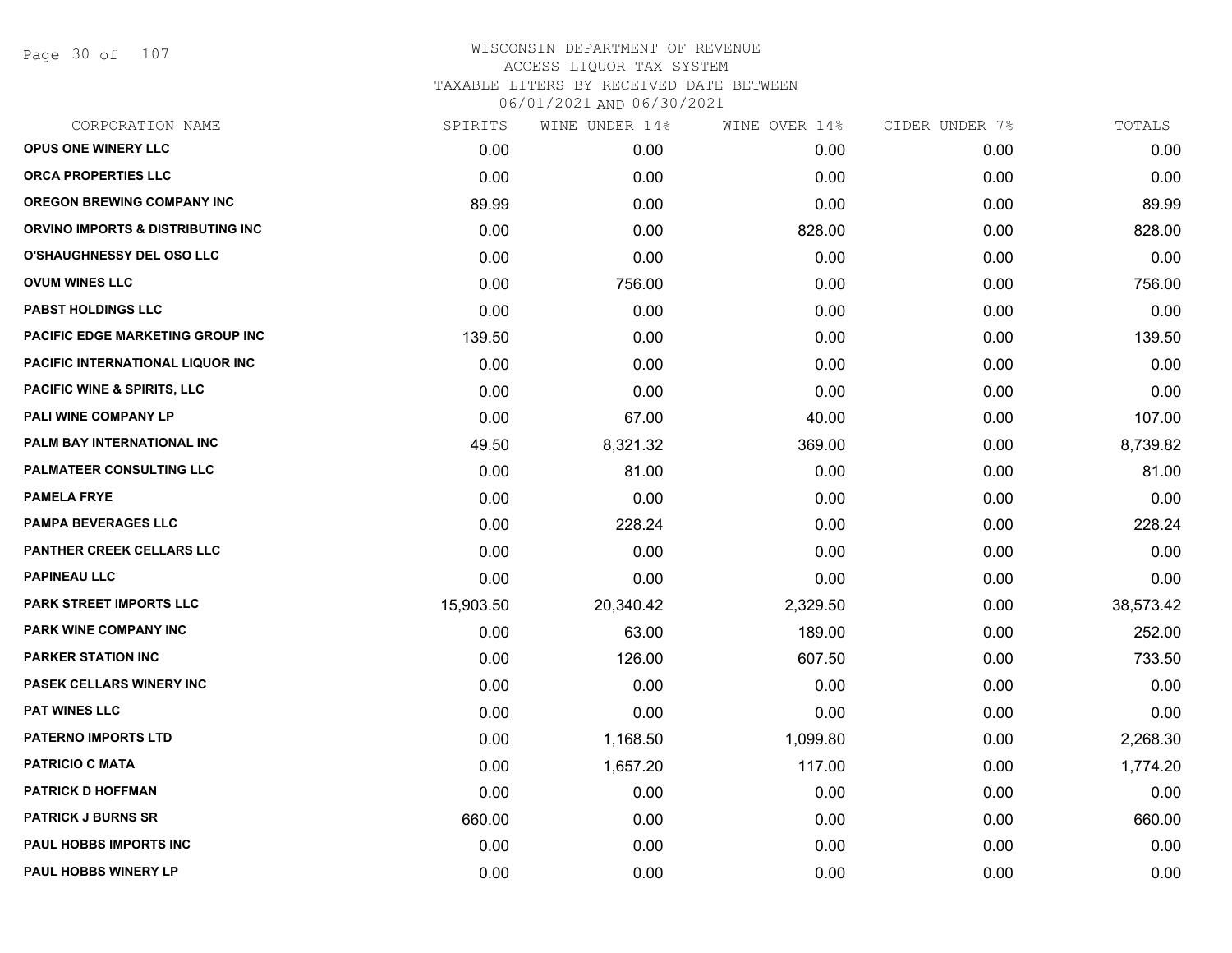Page 31 of 107

|            | WINE UNDER 14% |          |               | TOTALS         |
|------------|----------------|----------|---------------|----------------|
| 0.00       | 0.00           | 0.00     | 0.00          | 0.00           |
| 0.00       | 0.00           | 252.00   | 0.00          | 252.00         |
| 0.00       | 0.00           | 0.00     | 0.00          | 0.00           |
| 0.00       | 0.00           | 0.00     | 0.00          | 0.00           |
| 270.00     | 0.00           | 0.00     | 0.00          | 270.00         |
| 0.00       | 0.00           | 0.00     | 0.00          | 0.00           |
| 0.00       | 0.00           | 0.00     | 0.00          | 0.00           |
| 0.00       | 153.00         | 0.00     | 0.00          | 153.00         |
| 285,860.92 | 10,462.39      | 225.00   | 0.00          | 296,548.31     |
| 0.00       | 0.00           | 0.00     | 0.00          | 0.00           |
| 0.00       | 81.00          | 0.00     | 0.00          | 81.00          |
| 0.00       | 60.00          | 580.00   | 0.00          | 640.00         |
| 0.00       | 0.00           | 0.00     | 0.00          | 0.00           |
| 0.00       | 0.00           | 0.00     | 0.00          | 0.00           |
| 0.00       | 0.00           | 0.00     | 0.00          | 0.00           |
| 0.00       | 0.00           | 0.00     | 0.00          | 0.00           |
| 0.00       | 0.00           | 0.00     | 0.00          | 0.00           |
| 0.00       | 0.00           | 0.00     | 0.00          | 0.00           |
| 0.00       | 0.00           | 0.00     | 0.00          | 0.00           |
| 3,543.15   | 0.00           | 0.00     | 0.00          | 3,543.15       |
| 0.00       | 0.00           | 0.00     | 0.00          | 0.00           |
| 0.00       | 0.00           | 0.00     | 0.00          | 0.00           |
| 0.00       | 628.50         | 1,146.00 | 0.00          | 1,774.50       |
| 0.00       | 450.00         | 0.00     | 0.00          | 450.00         |
| 0.00       | 0.00           | 0.00     | 0.00          | 0.00           |
| 0.00       | 0.00           | 0.00     | 0.00          | 0.00           |
| 0.00       | 0.00           | 0.00     | 0.00          | 0.00           |
| 0.00       | 0.00           | 0.00     | 0.00          | 0.00           |
|            | SPIRITS        |          | WINE OVER 14% | CIDER UNDER 7% |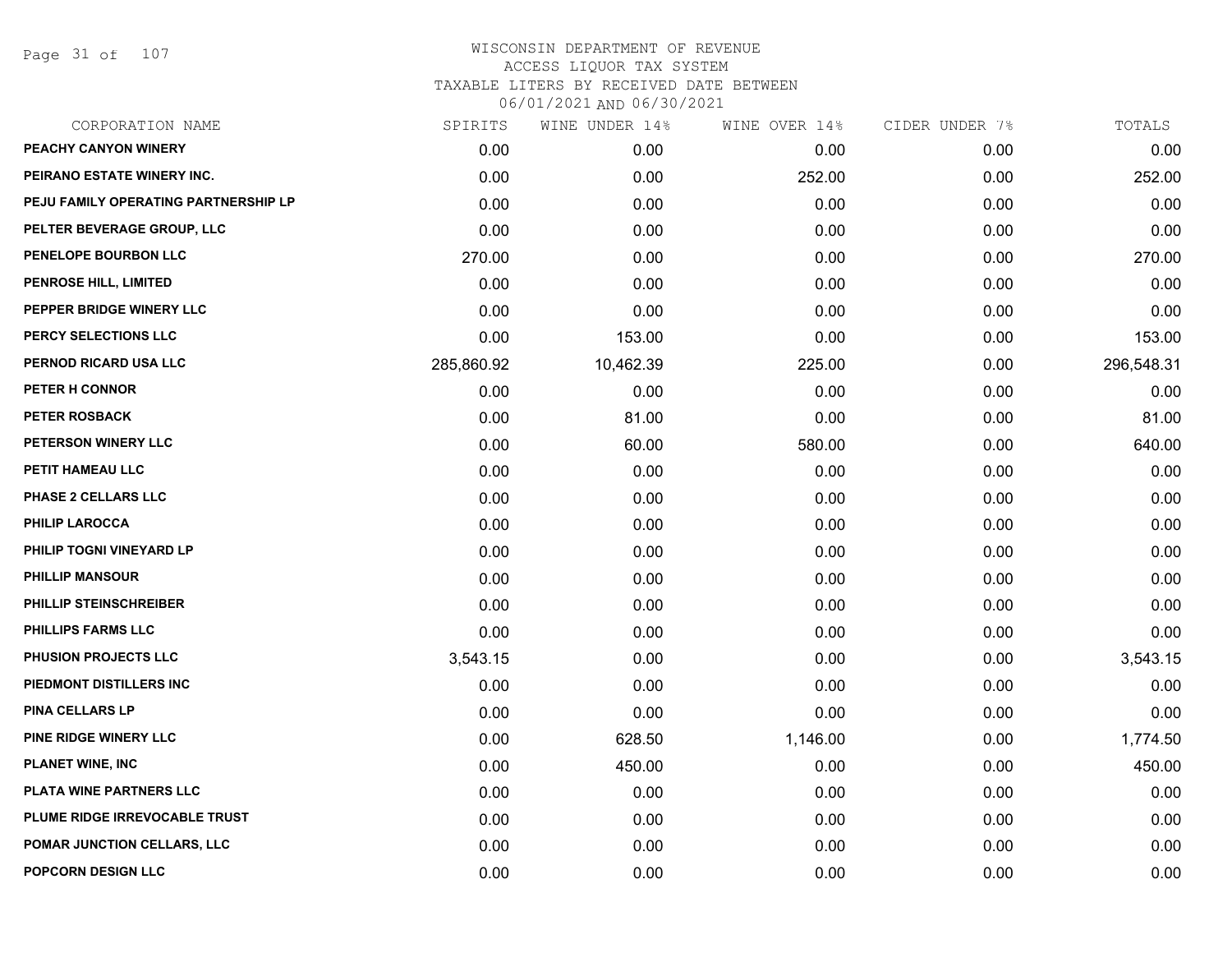#### WISCONSIN DEPARTMENT OF REVENUE ACCESS LIQUOR TAX SYSTEM

# TAXABLE LITERS BY RECEIVED DATE BETWEEN

| CORPORATION NAME                                         | SPIRITS    | WINE UNDER 14% | WINE OVER 14% | CIDER UNDER 7% | TOTALS     |
|----------------------------------------------------------|------------|----------------|---------------|----------------|------------|
| PORT WASHINGTON IMPORTS LLC                              | 0.00       | 504.00         | 0.00          | 0.00           | 504.00     |
| <b>PORTOVINO LLC</b>                                     | 0.00       | 673.50         | 31.50         | 0.00           | 705.00     |
| <b>POUR MANAGEMENT LLC</b>                               | 0.00       | 0.00           | 0.00          | 0.00           | 0.00       |
| <b>PRAGER WINERY &amp; PORT WORKS, INC.</b>              | 0.00       | 0.00           | 0.00          | 0.00           | 0.00       |
| PRECEPT BRANDS LLC                                       | 0.00       | 19,763.76      | 2,880.00      | 0.00           | 22,643.76  |
| <b>PRECISION BRAND COLLECTION WINE &amp; SPIRITS LLC</b> | 0.00       | 0.00           | 0.00          | 0.00           | 0.00       |
| PREMIER WINE GROUP, LLC                                  | 0.00       | 0.00           | 0.00          | 0.00           | 0.00       |
| PREMIERE DISTILLERY LLC                                  | 0.00       | 0.00           | 0.00          | 0.00           | 0.00       |
| PREMIUM PORT WINES INC                                   | 0.00       | 0.00           | 1,125.00      | 0.00           | 1,125.00   |
| <b>PRESQU'ILE WINERY</b>                                 | 0.00       | 0.00           | 0.00          | 0.00           | 0.00       |
| PRESTIGE IMPORTS LLC                                     | 0.00       | 0.00           | 0.00          | 0.00           | 0.00       |
| PRESTIGE WINE IMPORTS CORP                               | 0.00       | 12,462.00      | 45.00         | 0.00           | 12,507.00  |
| PRICHARDS DISTILLERY INC                                 | 0.00       | 0.00           | 0.00          | 0.00           | 0.00       |
| PRIDE MOUNTAIN VINEYARDS LLC                             | 0.00       | 0.00           | 16.64         | 0.00           | 16.64      |
| PROLETARIAT WINE COMPANY, LLC                            | 0.00       | 0.00           | 0.00          | 0.00           | 0.00       |
| <b>PRO-LIQUITECH LLC</b>                                 | 0.00       | 0.00           | 0.00          | 0.00           | 0.00       |
| PROST BEVERAGE COMPANY LLC                               | 0.00       | 0.00           | 0.00          | 0.00           | 0.00       |
| <b>PROXIMO SPIRITS INC</b>                               | 198,034.08 | 0.00           | 0.00          | 0.00           | 198,034.08 |
| PUENTE-INTERNACIONAL INC                                 | 0.00       | 0.00           | 0.00          | 0.00           | 0.00       |
| PURPLE WINE COMPANY LLC                                  | 0.00       | 3,186.00       | 0.00          | 0.00           | 3,186.00   |
| <b>QUADY SOUTH WINERY LLC</b>                            | 0.00       | 4,536.00       | 0.00          | 0.00           | 4,536.00   |
| QUE ONDA BEVERAGE, INC.                                  | 21,878.56  | 0.00           | 0.00          | 0.00           | 21,878.56  |
| QUILCEDA CREEK VINTNERS INC                              | 0.00       | 0.00           | 0.00          | 0.00           | 0.00       |
| <b>QUINTESSENTIAL LLC</b>                                | 0.00       | 3,060.00       | 1,276.50      | 0.00           | 4,336.50   |
| <b>R &amp; G SCHATZ FARMS INC</b>                        | 0.00       | 322.97         | 372.00        | 0.00           | 694.97     |
| <b>R &amp; M BRANDS INC</b>                              | 1,104.30   | 63.00          | 0.00          | 0.00           | 1,167.30   |
| <b>RH KEENAN CO</b>                                      | 0.00       | 0.00           | 0.00          | 0.00           | 0.00       |
| R.F. BEVERAGE, LLC                                       | 0.00       | 181.84         | 59.44         | 0.00           | 241.28     |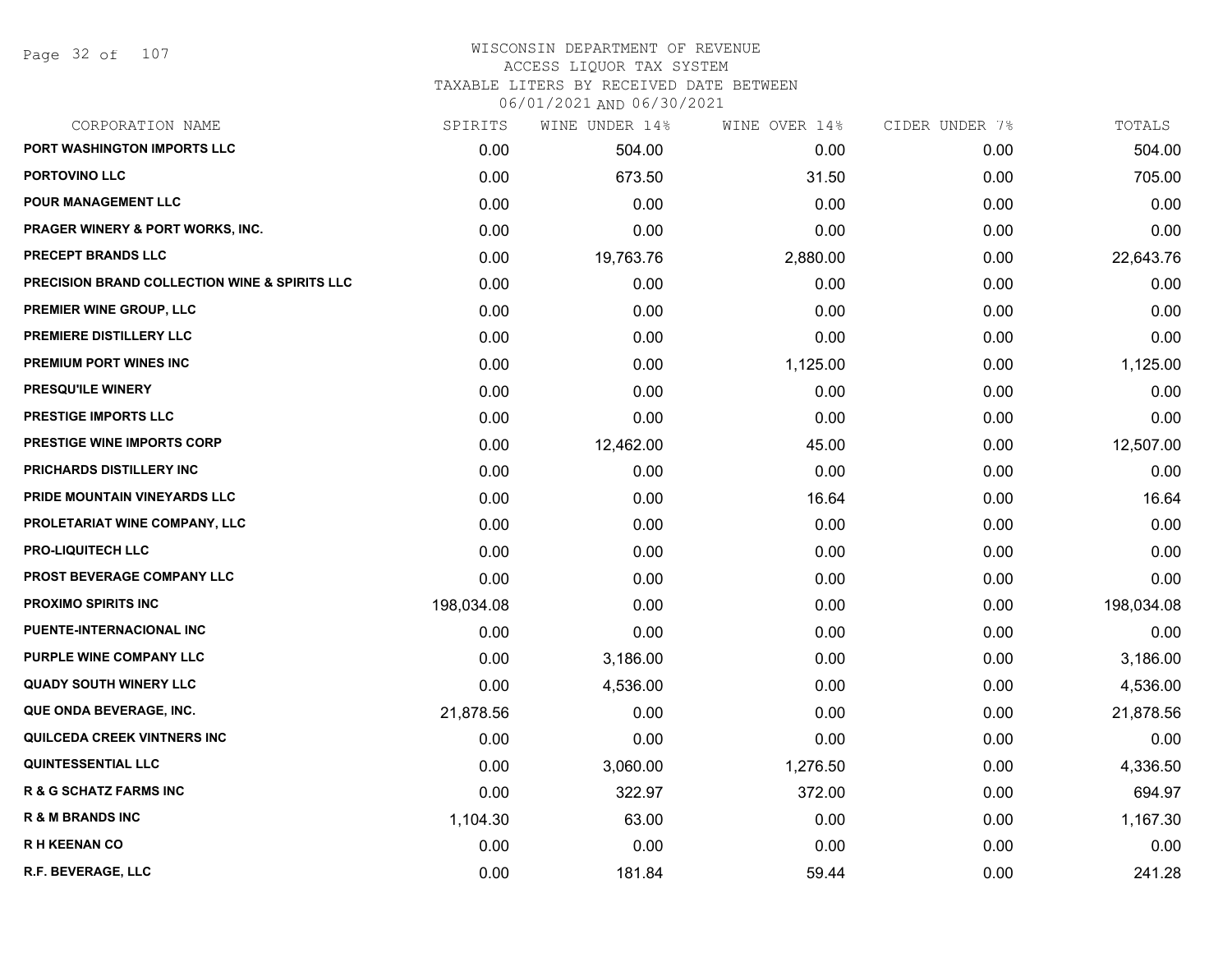Page 33 of 107

| CORPORATION NAME                                 | SPIRITS   | WINE UNDER 14% | WINE OVER 14% | CIDER UNDER 7% | TOTALS    |
|--------------------------------------------------|-----------|----------------|---------------|----------------|-----------|
| R.S. LIPMAN COMPANY, LLC                         | 0.00      | 0.00           | 0.00          | 0.00           | 0.00      |
| <b>RACINE WINE CO LLC</b>                        | 0.00      | 0.00           | 0.00          | 0.00           | 0.00      |
| RADIO-COTEAU WINE CELLARS LLC                    | 0.00      | 0.00           | 0.00          | 0.00           | 0.00      |
| <b>RAMEY WINE CELLARS INC</b>                    | 0.00      | 63.00          | 63.00         | 0.00           | 126.00    |
| <b>RANSOM SPIRITS LLC</b>                        | 90.00     | 0.00           | 0.00          | 0.00           | 90.00     |
| <b>RAYMOND SIGNORELLO</b>                        | 0.00      | 0.00           | 0.00          | 0.00           | 0.00      |
| <b>RB WINE ASSOCIATES LLC</b>                    | 0.00      | 0.00           | 0.00          | 0.00           | 0.00      |
| <b>RBZ VINEYARDS LLC</b>                         | 0.00      | 0.00           | 0.00          | 0.00           | 0.00      |
| <b>RED CAR WINE COMPANY LLC</b>                  | 0.00      | 0.00           | 0.00          | 0.00           | 0.00      |
| <b>RED NEWT CELLARS INC</b>                      | 0.00      | 0.00           | 0.00          | 0.00           | 0.00      |
| <b>RED TAIL RIDGE INC</b>                        | 0.00      | 477.00         | 0.00          | 0.00           | 477.00    |
| <b>REDEMPTION SPIRITS LLC</b>                    | 1,894.50  | 261.00         | 0.00          | 0.00           | 2,155.50  |
| <b>REDWOOD SPIRITS INC</b>                       | 0.00      | 0.00           | 0.00          | 0.00           | 0.00      |
| <b>REGAL WINE IMPORTS INC</b>                    | 0.00      | 0.00           | 1,080.00      | 0.00           | 1,080.00  |
| <b>REMY COINTREAU AMERIQUE USA</b>               | 15,817.95 | 0.00           | 0.00          | 0.00           | 15,817.95 |
| <b>REN ACQUISITION INC</b>                       | 0.00      | 0.00           | 0.00          | 0.00           | 0.00      |
| <b>RENT A BBQ</b>                                | 0.00      | 0.00           | 0.00          | 0.00           | 0.00      |
| <b>RESERVA WINES LLC</b>                         | 0.00      | 0.00           | 0.00          | 0.00           | 0.00      |
| RESTLESS SPIRITS DISTILLING COMPANY LLC          | 0.00      | 0.00           | 0.00          | 0.00           | 0.00      |
| <b>REVANA FAMILY PARTNERS LP</b>                 | 0.00      | 0.00           | 0.00          | 0.00           | 0.00      |
| <b>REVELRY VINTNERS LLC</b>                      | 0.00      | 0.00           | 0.00          | 0.00           | 0.00      |
| <b>REYNOLDS CREATIVE PRODUCTS INC</b>            | 0.00      | 0.00           | 0.00          | 0.00           | 0.00      |
| <b>RGI BRANDS LLC</b>                            | 0.00      | 0.00           | 0.00          | 0.00           | 0.00      |
| <b>RHINEGEIST, LLC</b>                           | 0.00      | 0.00           | 0.00          | 656.77         | 656.77    |
| <b>RHYS VINEYARDS LLC</b>                        | 0.00      | 0.00           | 0.00          | 0.00           | 0.00      |
| <b>RICOU SPIRITS LP</b>                          | 0.00      | 0.00           | 0.00          | 0.00           | 0.00      |
| <b>RIDGE VINEYARDS INC</b>                       | 0.00      | 45.00          | 63.00         | 0.00           | 108.00    |
| <b>RO SALES &amp; DISTRIBUTION SERVICES INC.</b> | 0.00      | 0.00           | 0.00          | 0.00           | 0.00      |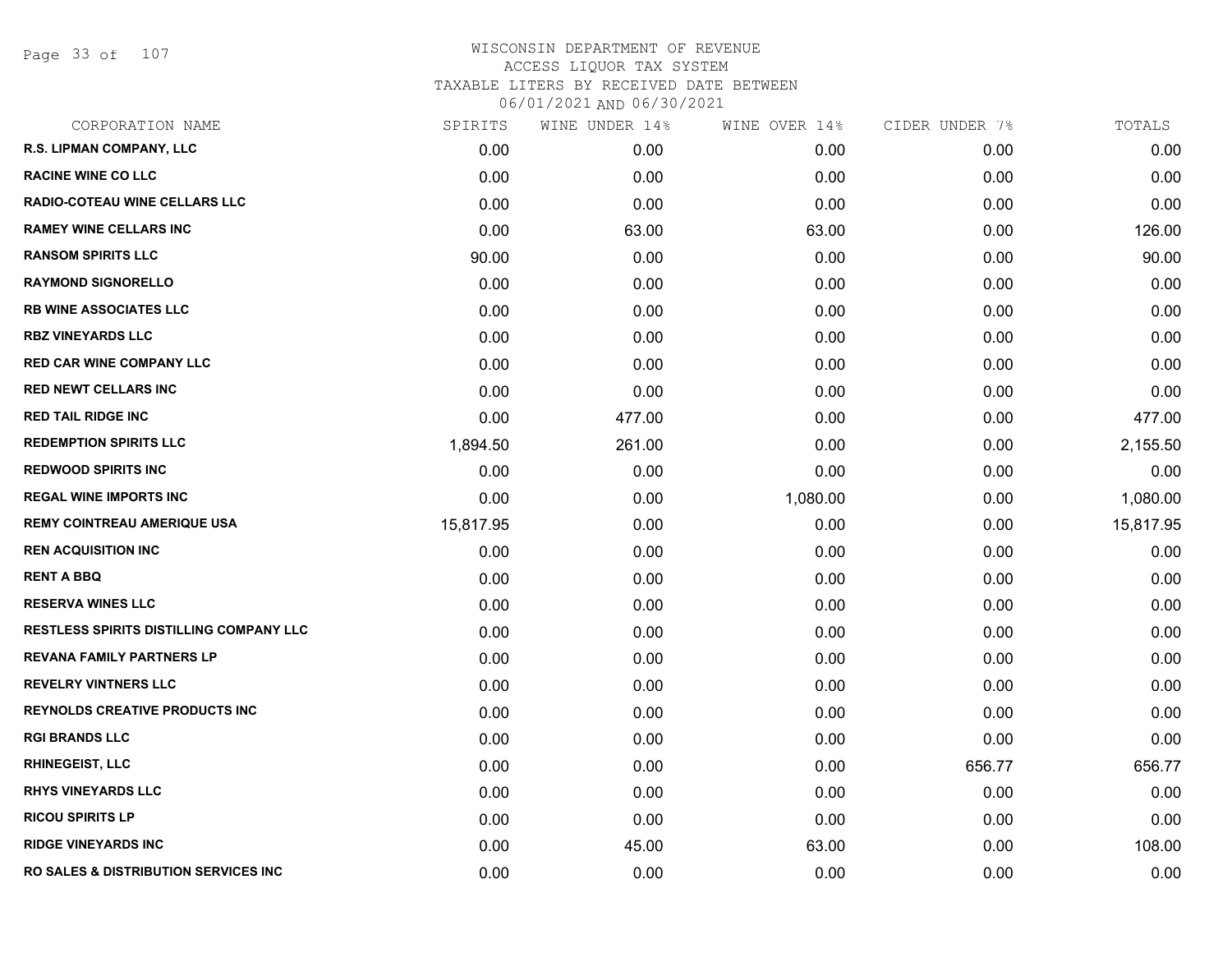Page 34 of 107

| CORPORATION NAME                                 | SPIRITS  | WINE UNDER 14% | WINE OVER 14% | CIDER UNDER 7% | TOTALS   |
|--------------------------------------------------|----------|----------------|---------------|----------------|----------|
| <b>RO SALES &amp; DISTRIBUTION SERVICES INC.</b> | 0.00     | 0.00           | 0.00          | 0.00           | 0.00     |
| <b>ROBERT A CUTTER</b>                           | 0.00     | 315.00         | 90.00         | 0.00           | 405.00   |
| <b>ROBERT FOLEY LLC</b>                          | 0.00     | 0.00           | 0.00          | 0.00           | 0.00     |
| <b>ROBERT J GROSS</b>                            | 0.00     | 0.00           | 0.00          | 0.00           | 0.00     |
| <b>ROBERT L HUDSON</b>                           | 0.00     | 0.00           | 0.00          | 0.00           | 0.00     |
| <b>ROBERT YOUNG ESTATE WINERY LLC</b>            | 0.00     | 0.00           | 0.00          | 0.00           | 0.00     |
| <b>ROCK SAKE LLC</b>                             | 0.00     | 0.00           | 0.00          | 0.00           | 0.00     |
| ROCKFILTER DISTILLERY LLC                        | 0.00     | 0.00           | 0.00          | 0.00           | 0.00     |
| <b>ROGER PENG</b>                                | 0.00     | 0.00           | 0.00          | 0.00           | 0.00     |
| <b>ROMBAUER VINEYARDS INC</b>                    | 0.00     | 0.00           | 2,232.00      | 0.00           | 2,232.00 |
| <b>RONALD J WICKER</b>                           | 0.00     | 0.00           | 0.00          | 0.00           | 0.00     |
| <b>RONALD T RUBIN</b>                            | 0.00     | 0.00           | 0.00          | 0.00           | 0.00     |
| <b>ROOTS RUN DEEP LLC</b>                        | 0.00     | 0.00           | 549.00        | 0.00           | 549.00   |
| <b>ROSE COCKTAILS LLC</b>                        | 0.00     | 0.00           | 0.00          | 0.00           | 0.00     |
| <b>ROSE IMPORTING &amp; DISTRIBUTING LLC</b>     | 0.00     | 333.00         | 0.00          | 0.00           | 333.00   |
| <b>ROSENTHAL WINE MERCHANT NY LTD</b>            | 0.00     | 825.75         | 0.00          | 0.00           | 825.75   |
| <b>ROSS PANGERE</b>                              | 0.00     | 0.00           | 0.00          | 0.00           | 0.00     |
| <b>ROTTA WINERY LLC</b>                          | 0.00     | 0.00           | 0.00          | 0.00           | 0.00     |
| <b>ROUND HILL CELLARS</b>                        | 0.00     | 819.00         | 1,134.00      | 0.00           | 1,953.00 |
| <b>ROUND POND ESTATE LLC</b>                     | 0.00     | 0.00           | 126.00        | 0.00           | 126.00   |
| <b>ROY ESTATE WINES LLC</b>                      | 0.00     | 0.00           | 0.00          | 0.00           | 0.00     |
| <b>ROYAL WINE CORPORATION</b>                    | 27.00    | 9,357.80       | 99.00         | 0.00           | 9,483.80 |
| <b>ROZA HILLS VINEYARDS LLC</b>                  | 0.00     | 162.00         | 0.00          | 0.00           | 162.00   |
| RTM IMPORTS, LLC                                 | 0.00     | 0.00           | 0.00          | 0.00           | 0.00     |
| <b>RTV WINERY LLC</b>                            | 0.00     | 0.00           | 0.00          | 0.00           | 0.00     |
| RUSH CREEK DISTILLING, LLC                       | 247.50   | 0.00           | 0.00          | 0.00           | 247.50   |
| <b>RUSSIAN RIVER VINEYARDS, LLC</b>              | 0.00     | 0.00           | 0.00          | 0.00           | 0.00     |
| RUSSIAN STANDARD VODKA (USA) INC                 | 1,381.50 | 307.74         | 0.00          | 0.00           | 1,689.24 |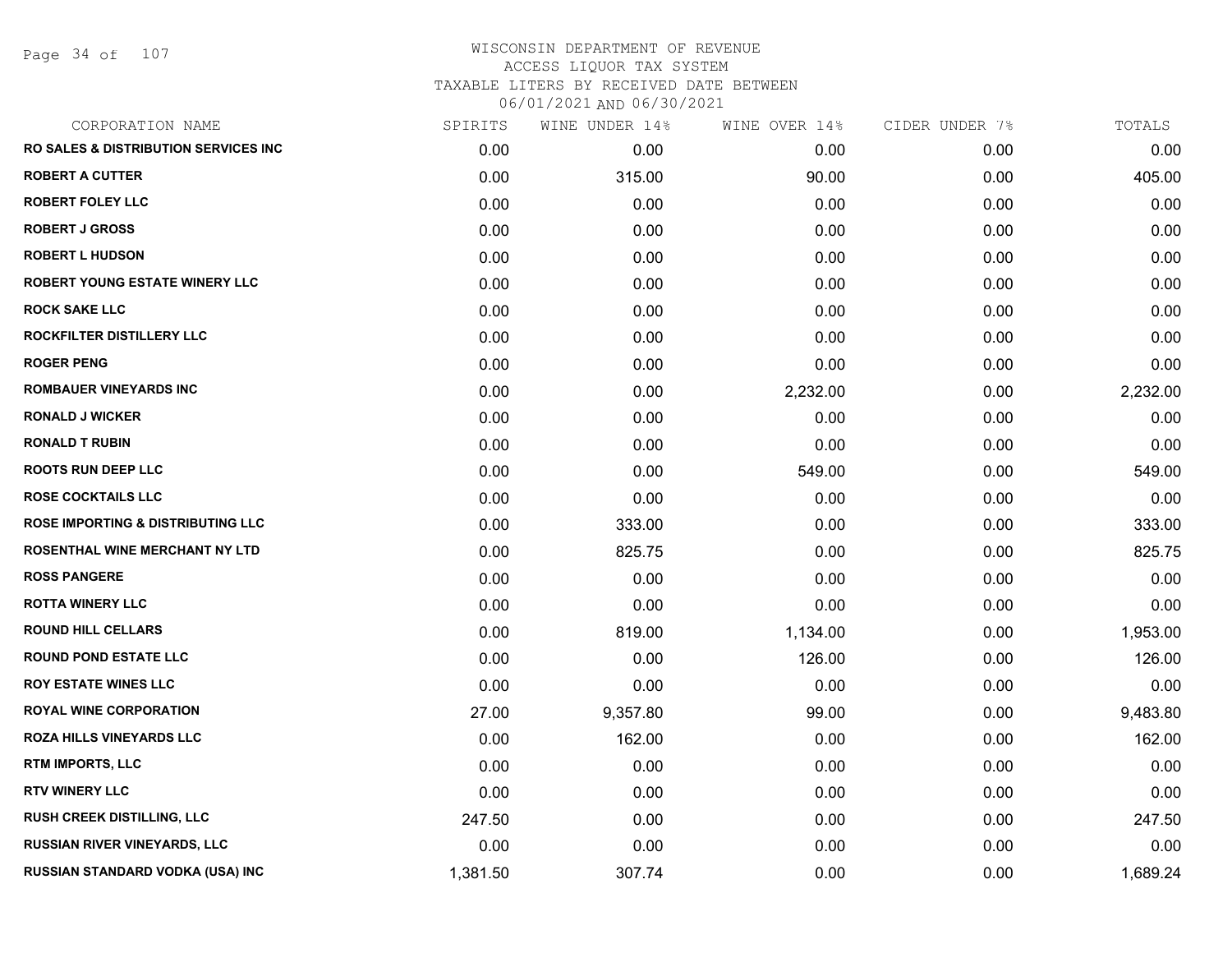Page 35 of 107

#### WISCONSIN DEPARTMENT OF REVENUE ACCESS LIQUOR TAX SYSTEM TAXABLE LITERS BY RECEIVED DATE BETWEEN

| CORPORATION NAME                            | SPIRITS    | WINE UNDER 14% | WINE OVER 14% | CIDER UNDER 7% | TOTALS     |
|---------------------------------------------|------------|----------------|---------------|----------------|------------|
| <b>RWG USA LLC</b>                          | 0.00       | 0.00           | 0.00          | 0.00           | 0.00       |
| <b>S &amp; R WINES LLC</b>                  | 0.00       | 0.00           | 0.00          | 0.00           | 0.00       |
| <b>SLJ GROUP INC</b>                        | 0.00       | 9,661.25       | 4,838.25      | 0.00           | 14,499.50  |
| <b>SAGAMORE WHISKEY LLC</b>                 | 72.00      | 0.00           | 0.00          | 0.00           | 72.00      |
| <b>SAKEONE CORPORATION</b>                  | 0.00       | 450.36         | 977.76        | 0.00           | 1,428.12   |
| <b>SALOON SPIRITS LLC</b>                   | 1,530.00   | 0.00           | 0.00          | 0.00           | 1,530.00   |
| SALT LAKE CITY DISTILLERY LLC               | 0.00       | 0.00           | 0.00          | 0.00           | 0.00       |
| <b>SALVESTRIN WINE CO LLC</b>               | 0.00       | 0.00           | 0.00          | 0.00           | 0.00       |
| <b>SAMANTHA A LOWERY</b>                    | 0.00       | 0.00           | 0.00          | 0.00           | 0.00       |
| <b>SAMANTHA SHEEHAN IMPORTS</b>             | 0.00       | 0.00           | 27.00         | 0.00           | 27.00      |
| <b>SAMUEL P BAXTER</b>                      | 0.00       | 0.00           | 0.00          | 0.00           | 0.00       |
| <b>SAN ANTONIO WINERY INC</b>               | 0.00       | 118,409.52     | 612.00        | 0.00           | 119,021.52 |
| <b>SAN FRANCISCO WINE EXCHANGE INC</b>      | 0.00       | 0.00           | 0.00          | 0.00           | 0.00       |
| SAN GABRIEL VALLEY WAREHOUSE & STORAGE INC  | 0.00       | 0.00           | 1,908.00      | 0.00           | 1,908.00   |
| SAN JOAQUIN WINE COMPANY INC                | 0.00       | 2,110.27       | 200.11        | 0.00           | 2,310.38   |
| SAN LUIS SPIRITS DISTILLING CO LLC          | 3,194.70   | 0.00           | 0.00          | 0.00           | 3,194.70   |
| <b>SANGLIER SELECTIONS LLC</b>              | 0.00       | 1,386.00       | 0.00          | 0.00           | 1,386.00   |
| <b>SANS LIEGE INC</b>                       | 0.00       | 0.00           | 0.00          | 0.00           | 0.00       |
| <b>SANS WINE &amp; SPIRITS CO</b>           | 0.00       | 0.00           | 0.00          | 0.00           | 0.00       |
| <b>SANS WINE CO. LLC</b>                    | 0.00       | 0.00           | 0.00          | 0.00           | 0.00       |
| <b>SANTA CROCE LLC</b>                      | 621.00     | 0.00           | 0.00          | 0.00           | 621.00     |
| SANTA MARGHERITA USA INC                    | 0.00       | 22,054.50      | 13.50         | 0.00           | 22,068.00  |
| <b>SANTA RITA USA CORPORATION</b>           | 0.00       | 189.00         | 0.00          | 0.00           | 189.00     |
| <b>SAPSUCKER FARMS LLC</b>                  | 0.00       | 0.00           | 0.00          | 0.00           | 0.00       |
| <b>SARMENTO'S IMPORTS &amp; EXPORTS INC</b> | 0.00       | 0.00           | 0.00          | 0.00           | 0.00       |
| <b>SAVIAH ROSE WINERY LLC</b>               | 0.00       | 0.00           | 0.00          | 0.00           | 0.00       |
| <b>SAZERAC COMPANY INC</b>                  | 592,410.75 | 972.00         | 873.00        | 0.00           | 594,255.75 |
| <b>SAZERAC NORTH AMERICA INC</b>            | 563,415.60 | 23,337.62      | 0.00          | 0.00           | 586,753.22 |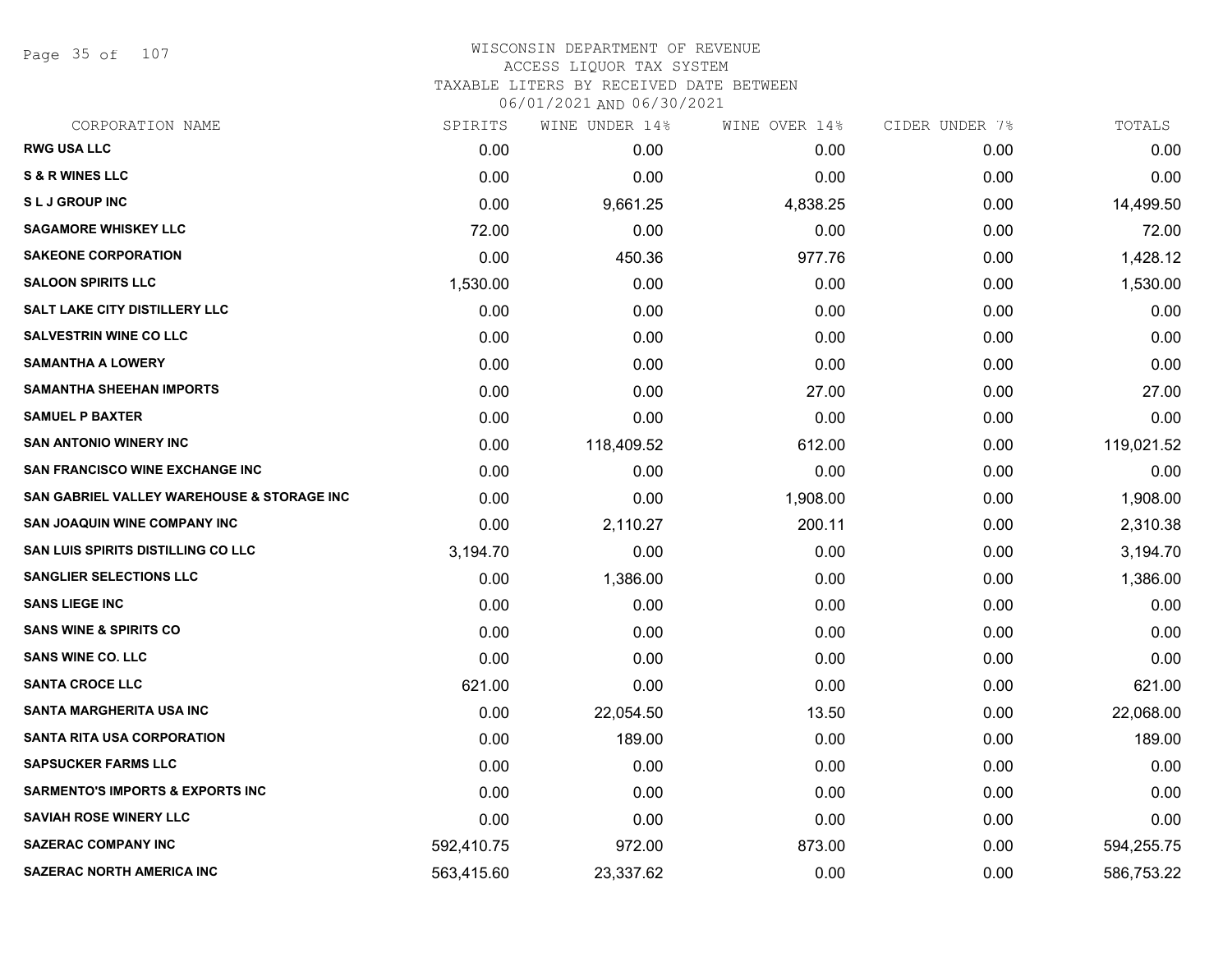| CORPORATION NAME                        | SPIRITS  | WINE UNDER 14% | WINE OVER 14% | CIDER UNDER 7% | TOTALS    |
|-----------------------------------------|----------|----------------|---------------|----------------|-----------|
| <b>SBRAGIA FAMILY VINEYARDS LLC</b>     | 0.00     | 0.00           | 0.00          | 0.00           | 0.00      |
| <b>SCENIC ROOT WINEGROWERS LLC</b>      | 0.00     | 0.00           | 0.00          | 0.00           | 0.00      |
| SCHAFER-REICHART SELECTIONS, INC.       | 0.00     | 11,772.00      | 0.00          | 13,559.33      | 25,331.33 |
| <b>SCHEID VINEYARDS CALIFORNIA INC.</b> | 0.00     | 15,862.50      | 432.00        | 0.00           | 16,294.50 |
| <b>SCHILLING CIDER LLC</b>              | 0.00     | 0.00           | 0.00          | 0.00           | 0.00      |
| <b>SCHUG WINERY LLC</b>                 | 0.00     | 252.00         | 0.00          | 0.00           | 252.00    |
| <b>SCHWEIGER VINEYARDS INC</b>          | 0.00     | 0.00           | 0.00          | 0.00           | 0.00      |
| <b>SCOPERTA IMPORTING CO INC</b>        | 0.00     | 7,416.00       | 0.00          | 0.00           | 7,416.00  |
| <b>SEA SMOKE INC</b>                    | 0.00     | 0.00           | 0.00          | 0.00           | 0.00      |
| SEATTLE CIDER COMPANY LLC               | 0.00     | 0.00           | 0.00          | 0.00           | 0.00      |
| <b>SEAVEY VINEYARD LP</b>               | 0.00     | 0.00           | 0.00          | 0.00           | 0.00      |
| <b>SELECTIONATUREL, LLC</b>             | 0.00     | 693.00         | 0.00          | 0.00           | 693.00    |
| <b>SELECTIVE WINE ESTATES INC</b>       | 0.00     | 567.00         | 0.00          | 0.00           | 567.00    |
| <b>SERENDIPITY WINES LLC</b>            | 135.00   | 0.00           | 0.00          | 0.00           | 135.00    |
| <b>SERGEY CHISTOV</b>                   | 0.00     | 0.00           | 0.00          | 0.00           | 0.00      |
| <b>SERRALLES USA LLC</b>                | 960.00   | 0.00           | 0.00          | 0.00           | 960.00    |
| <b>SHAFER VINEYARDS INC</b>             | 0.00     | 0.00           | 0.00          | 0.00           | 0.00      |
| <b>SHANNON RIDGE INC</b>                | 0.00     | 2,520.00       | 3,024.00      | 0.00           | 5,544.00  |
| <b>SHAW-ROSS HOLDING CO LLC</b>         | 1,123.50 | 937.20         | 5,793.14      | 0.00           | 7,853.84  |
| SHEA WINE CELLARS LLC                   | 0.00     | 0.00           | 0.00          | 0.00           | 0.00      |
| SHELTON-MACKENZIE WINE COMPANY          | 0.00     | 0.00           | 0.00          | 0.00           | 0.00      |
| <b>SHORTS BREWING COMPANY</b>           | 0.00     | 0.00           | 0.00          | 4,585.50       | 4,585.50  |
| SIERRA NEVADA BREWING COMPANY           | 0.00     | 0.00           | 0.00          | 0.00           | 0.00      |
| SILVER OAK WINE CELLARS LLC             | 0.00     | 0.00           | 756.00        | 0.00           | 756.00    |
| SILVER TRIDENT WINERY LLC               | 0.00     | 0.00           | 0.00          | 0.00           | 0.00      |
| SINGLE BARREL SPIRITS U.S. LLC          | 0.00     | 0.00           | 0.00          | 0.00           | 0.00      |
| <b>SINSKEY VINEYARDS INC</b>            | 0.00     | 63.00          | 0.00          | 0.00           | 63.00     |
| <b>SKINNER VINEYARDS LLC</b>            | 0.00     | 0.00           | 0.00          | 0.00           | 0.00      |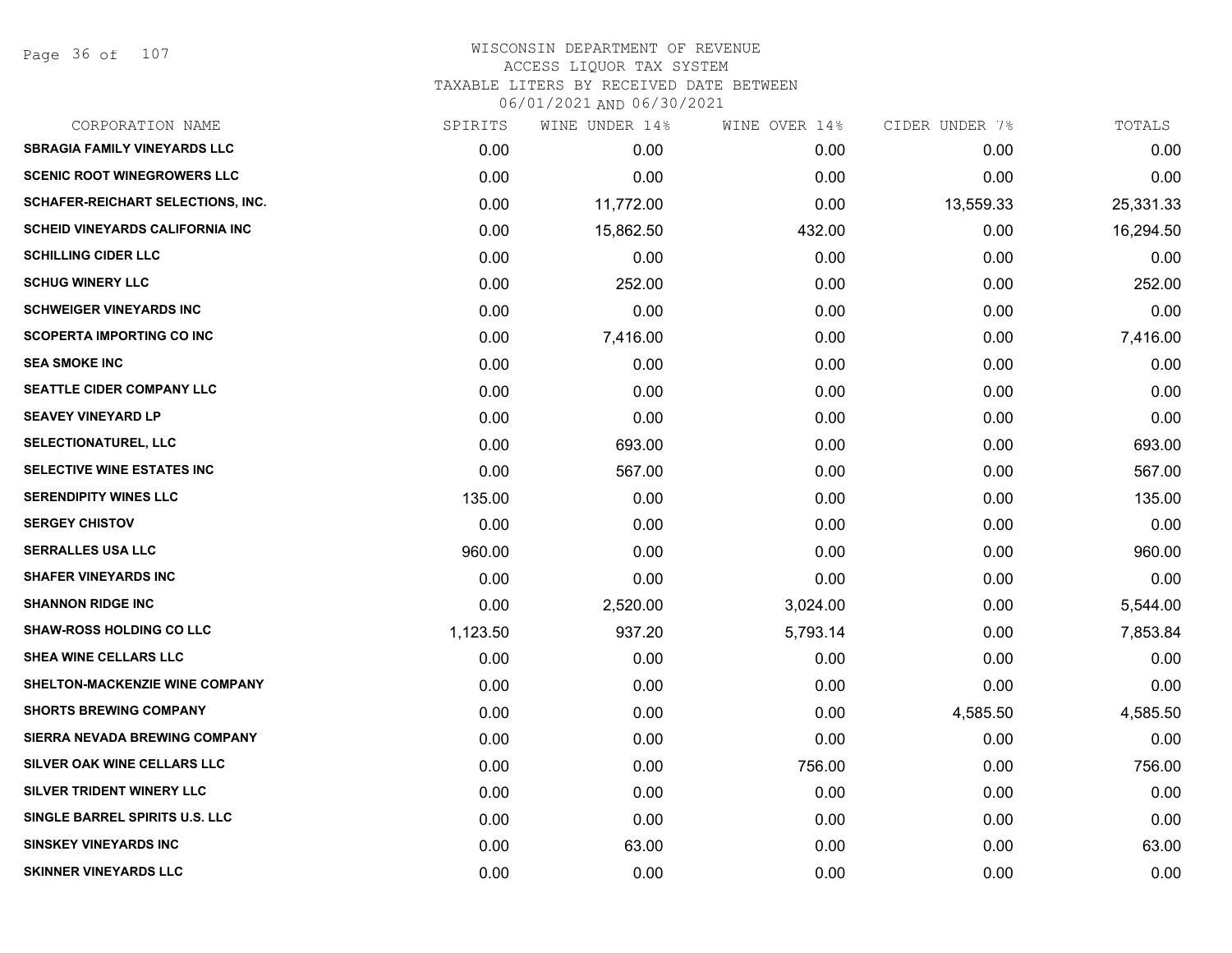Page 37 of 107

| SPIRITS  | WINE UNDER 14% | WINE OVER 14% | CIDER UNDER 7% | TOTALS    |
|----------|----------------|---------------|----------------|-----------|
| 0.00     | 0.00           | 0.00          | 0.00           | 0.00      |
| 0.00     | 0.00           | 0.00          | 0.00           | 0.00      |
| 0.00     | 0.00           | 0.00          | 0.00           | 0.00      |
| 0.00     | 756.00         | 0.00          | 0.00           | 756.00    |
| 0.00     | 0.00           | 0.00          | 0.00           | 0.00      |
| 0.00     | 0.00           | 0.00          | 0.00           | 0.00      |
| 1,509.00 | 0.00           | 0.00          | 0.00           | 1,509.00  |
| 0.00     | 4,175.88       | 315.00        | 0.00           | 4,490.88  |
| 0.00     | 0.00           | 0.00          | 0.00           | 0.00      |
| 0.00     | 0.00           | 0.00          | 0.00           | 0.00      |
| 0.00     | 945.00         | 0.00          | 0.00           | 945.00    |
| 0.00     | 0.00           | 0.00          | 0.00           | 0.00      |
| 0.00     | 504.00         | 0.00          | 0.00           | 504.00    |
| 0.00     | 0.00           | 0.00          | 0.00           | 0.00      |
| 0.00     | 0.00           | 0.00          | 0.00           | 0.00      |
| 0.00     | 315.00         | 315.00        | 0.00           | 630.00    |
| 0.00     | 0.00           | 252.00        | 0.00           | 252.00    |
| 0.00     | 0.00           | 0.00          | 0.00           | 0.00      |
| 1,764.00 | 11,622.94      | 0.00          | 0.00           | 13,386.94 |
| 0.00     | 0.00           | 9.00          | 0.00           | 9.00      |
| 0.00     | 0.00           | 0.00          | 0.00           | 0.00      |
| 0.00     | 0.00           | 0.00          | 0.00           | 0.00      |
| 0.00     | 0.00           | 0.00          | 0.00           | 0.00      |
| 6,574.50 | 0.00           | 0.00          | 0.00           | 6,574.50  |
| 0.00     | 0.00           | 0.00          | 0.00           | 0.00      |
| 0.00     | 0.00           | 0.00          | 0.00           | 0.00      |
| 0.00     | 0.00           | 0.00          | 0.00           | 0.00      |
| 0.00     | 1,399.00       | 0.00          | 0.00           | 1,399.00  |
|          |                |               |                |           |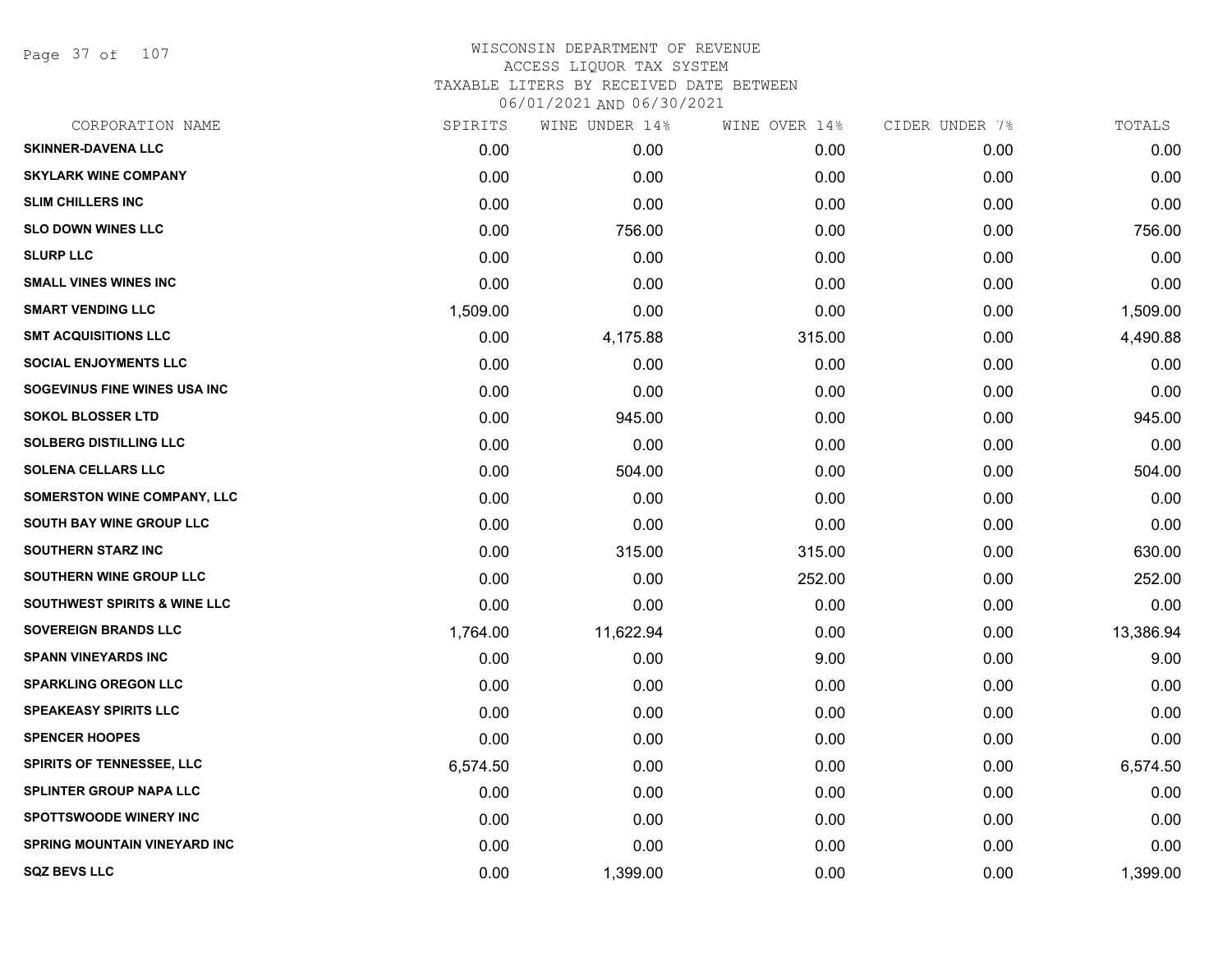Page 38 of 107

| CORPORATION NAME                         | SPIRITS   | WINE UNDER 14% | WINE OVER 14% | CIDER UNDER 7% | TOTALS    |
|------------------------------------------|-----------|----------------|---------------|----------------|-----------|
| <b>ST GEORGE SPIRITS INC</b>             | 721.80    | 0.00           | 0.00          | 0.00           | 721.80    |
| <b>ST HELENA ESTATE LLC</b>              | 0.00      | 0.00           | 0.00          | 0.00           | 0.00      |
| <b>ST INNOCENT LTD</b>                   | 0.00      | 0.00           | 0.00          | 0.00           | 0.00      |
| <b>ST JAMES WINERY INC</b>               | 0.00      | 0.00           | 0.00          | 0.00           | 0.00      |
| ST JULIAN WINE COMPANY INC               | 0.00      | 2,898.00       | 0.00          | 0.00           | 2,898.00  |
| ST KILLIAN IMPORTING CO INC              | 207.00    | 0.00           | 0.00          | 0.00           | 207.00    |
| <b>ST SUPERY INC</b>                     | 0.00      | 315.00         | 126.00        | 0.00           | 441.00    |
| <b>STAGLIN FAMILY VINEYARD LLC</b>       | 0.00      | 0.00           | 0.00          | 0.00           | 0.00      |
| <b>STANLEY STAWSKI DIST CO INC</b>       | 0.00      | 0.00           | 0.00          | 0.00           | 0.00      |
| STE. MICHELLE WINE ESTATES LTD.          | 0.00      | 46,677.00      | 9,952.00      | 0.00           | 56,629.00 |
| <b>STEFFENS FAMILY WINES LLC</b>         | 0.00      | 0.00           | 0.00          | 0.00           | 0.00      |
| STELLAR IMPORTING COMPANY LLC            | 0.00      | 0.00           | 0.00          | 0.00           | 0.00      |
| <b>STEM CIDERS LLC</b>                   | 0.00      | 0.00           | 0.00          | 0.00           | 0.00      |
| <b>STEPHAN VINEYARD INC</b>              | 0.00      | 0.00           | 0.00          | 0.00           | 0.00      |
| STEVEN EDMUNDS & CORNELIA ST JOHN        | 0.00      | 126.00         | 0.00          | 0.00           | 126.00    |
| <b>STEWART CELLARS, LLC</b>              | 0.00      | 0.00           | 0.00          | 0.00           | 0.00      |
| <b>STEZ &amp; BOWER</b>                  | 0.00      | 0.00           | 0.00          | 0.00           | 0.00      |
| STOLI GROUP (USA) LLC                    | 40,518.50 | 0.00           | 0.00          | 0.00           | 40,518.50 |
| <b>STOLLER IMPORTS INC</b>               | 916.45    | 0.00           | 135.02        | 0.00           | 1,051.47  |
| <b>STOLLER VINEYARDS INC</b>             | 0.00      | 558.00         | 0.00          | 0.00           | 558.00    |
| <b>STOLPMAN VINEYARDS LLC</b>            | 0.00      | 0.00           | 0.00          | 0.00           | 0.00      |
| <b>STONEBRAKER-SOLES INC</b>             | 0.00      | 0.00           | 0.00          | 0.00           | 0.00      |
| <b>STONECUSHION INC</b>                  | 0.00      | 0.00           | 0.00          | 0.00           | 0.00      |
| <b>STRALA VINEYARDS, LLC</b>             | 0.00      | 0.00           | 0.00          | 0.00           | 0.00      |
| <b>STRATUS WINE AND SPIRITS LLC</b>      | 0.00      | 0.00           | 0.00          | 0.00           | 0.00      |
| <b>STUART BOSSOM</b>                     | 0.00      | 0.00           | 0.00          | 0.00           | 0.00      |
| <b>STUBING &amp; GANNON, LLC</b>         | 0.00      | 0.00           | 0.00          | 0.00           | 0.00      |
| <b>SUGARLANDS DISTILLING COMPANY LLC</b> | 0.00      | 0.00           | 0.00          | 0.00           | 0.00      |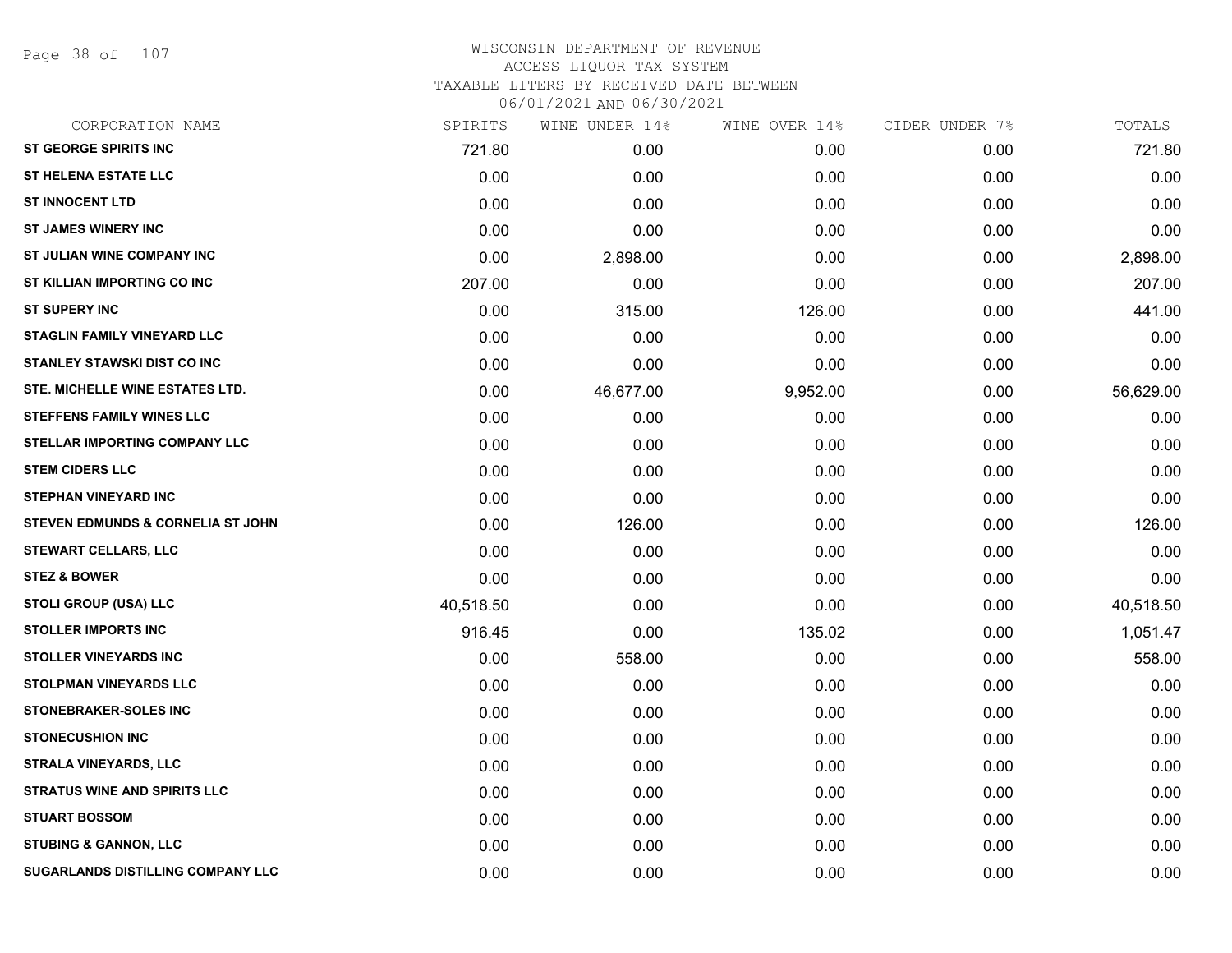Page 39 of 107

# WISCONSIN DEPARTMENT OF REVENUE ACCESS LIQUOR TAX SYSTEM TAXABLE LITERS BY RECEIVED DATE BETWEEN

| CORPORATION NAME                        | SPIRITS  | WINE UNDER 14% | WINE OVER 14% | CIDER UNDER 7% | TOTALS     |
|-----------------------------------------|----------|----------------|---------------|----------------|------------|
| <b>SUNDANCE SPIRITS COMPANY</b>         | 0.00     | 0.00           | 0.00          | 0.00           | 0.00       |
| <b>SUPERSTITION MEADERY</b>             | 0.00     | 625.42         | 0.00          | 19.01          | 644.43     |
| <b>SURVILLE ENTERPRISES CORP</b>        | 0.00     | 441.00         | 0.00          | 0.00           | 441.00     |
| <b>SUTTER HOME WINERY INC</b>           | 1,651.50 | 360,033.78     | 3,793.50      | 0.00           | 365,478.78 |
| <b>SVP WINERY LLC</b>                   | 0.00     | 0.00           | 0.00          | 0.00           | 0.00       |
| <b>T &amp; T DISTILLERY INC.</b>        | 0.00     | 0.00           | 0.00          | 0.00           | 0.00       |
| <b>T ELENTENY HOLDINGS LLC</b>          | 0.00     | 3,105.00       | 189.00        | 0.00           | 3,294.00   |
| <b>T. EDWARD WINES, LTD</b>             | 261.00   | 756.00         | 0.00          | 0.00           | 1,017.00   |
| <b>TAFT STREET INC</b>                  | 0.00     | 0.00           | 0.00          | 0.00           | 0.00       |
| <b>TAKARA SAKE USA INC</b>              | 0.00     | 2,398.68       | 730.80        | 142.20         | 3,271.68   |
| <b>TALLEY VINEYARDS INC</b>             | 0.00     | 0.00           | 0.00          | 0.00           | 0.00       |
| <b>TAMARELO INC</b>                     | 0.00     | 0.00           | 0.00          | 0.00           | 0.00       |
| <b>TAMBER BEY VINEYARDS LLC</b>         | 0.00     | 0.00           | 0.00          | 0.00           | 0.00       |
| <b>TATTERSALL COMPANIES LLC</b>         | 1,470.30 | 0.00           | 0.00          | 0.00           | 1,470.30   |
| <b>TEMPERANCE DISTILLING COMPANY</b>    | 290.40   | 0.00           | 0.00          | 0.00           | 290.40     |
| <b>TENN SOUTH DISTILLERY</b>            | 0.00     | 0.00           | 0.00          | 0.00           | 0.00       |
| <b>TEQUILAS PREMIUM, INC</b>            | 85.50    | 0.00           | 0.00          | 0.00           | 85.50      |
| <b>TERRA SANCTA TRADING COMPANY LLC</b> | 0.00     | 0.00           | 0.00          | 0.00           | 0.00       |
| <b>TERRANEO MERCHANTS INC</b>           | 90.00    | 1,323.00       | 0.00          | 0.00           | 1,413.00   |
| <b>TERRAVANT WINE COMPANY LLC</b>       | 0.00     | 0.00           | 0.00          | 0.00           | 0.00       |
| <b>TERRESSENTIA CORPORATION</b>         | 0.00     | 0.00           | 0.00          | 0.00           | 0.00       |
| <b>TERRIZZI VINO INC</b>                | 0.00     | 0.00           | 0.00          | 0.00           | 0.00       |
| <b>TEXACELLO, LLC</b>                   | 0.00     | 0.00           | 0.00          | 0.00           | 0.00       |
| <b>TEXAS BEVERAGE INTERNATIONAL</b>     | 0.00     | 0.00           | 0.00          | 0.00           | 0.00       |
| <b>TGE LLC</b>                          | 0.00     | 673.20         | 0.00          | 0.00           | 673.20     |
| THE 11 WELLS SPIRITS COMPANY LLC        | 0.00     | 0.00           | 0.00          | 0.00           | 0.00       |
| THE AUSTRALIAN WINE CONNECTION INC      | 0.00     | 0.00           | 0.00          | 0.00           | 0.00       |
| THE BARDSTOWN BOURBON COMPANY LLC       | 1,687.50 | 0.00           | 0.00          | 0.00           | 1,687.50   |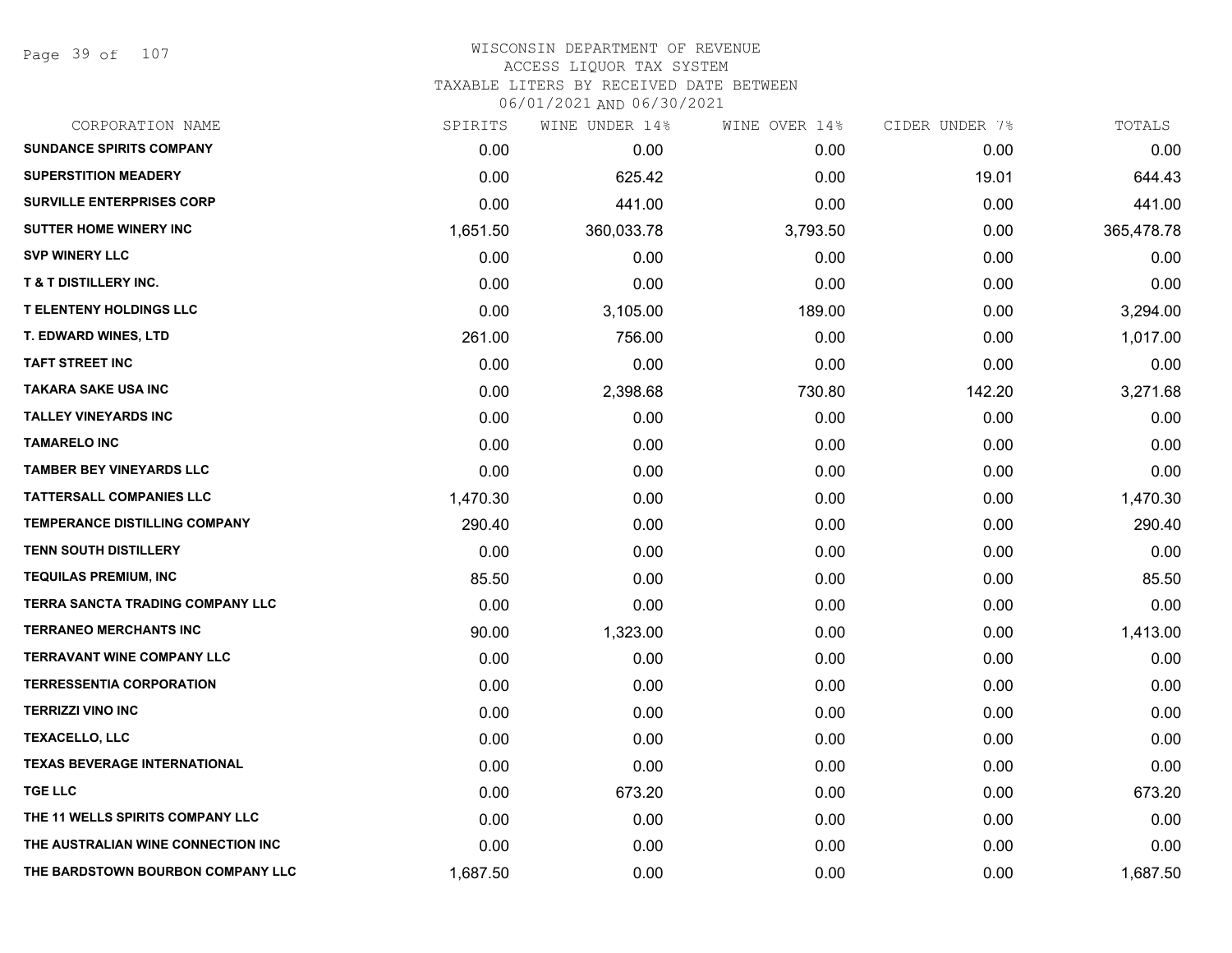Page 40 of 107

|          | WINE UNDER 14% | WINE OVER 14% |      | TOTALS         |
|----------|----------------|---------------|------|----------------|
| 0.00     | 0.00           | 0.00          | 0.00 | 0.00           |
| 0.00     | 0.00           | 0.00          | 0.00 | 0.00           |
| 0.00     | 0.00           | 0.00          | 0.00 | 0.00           |
| 1,020.00 | 0.00           | 0.00          | 0.00 | 1,020.00       |
| 0.00     | 0.00           | 0.00          | 0.00 | 0.00           |
| 0.00     | 4,692.00       | 1,359.00      | 0.00 | 6,051.00       |
| 0.00     | 0.00           | 0.00          | 0.00 | 0.00           |
| 0.00     | 0.00           | 0.00          | 0.00 | 0.00           |
| 0.00     | 0.00           | 0.00          | 0.00 | 0.00           |
| 0.00     | 0.00           | 0.00          | 0.00 | 0.00           |
| 0.00     | 0.00           | 0.00          | 0.00 | 0.00           |
| 0.00     | 0.00           | 0.00          | 0.00 | 0.00           |
| 0.00     | 14,818.50      | 99.00         | 0.00 | 14,917.50      |
| 0.00     | 0.00           | 0.00          | 0.00 | 0.00           |
| 0.00     | 0.00           | 0.00          | 0.00 | 0.00           |
| 0.00     | 0.00           | 0.00          | 0.00 | 0.00           |
| 0.00     | 560,990.87     | 20,034.00     | 0.00 | 581,024.87     |
| 0.00     | 0.00           | 0.00          | 0.00 | 0.00           |
| 0.00     | 504.00         | 0.00          | 0.00 | 504.00         |
| 0.00     | 0.00           | 0.00          | 0.00 | 0.00           |
| 0.00     | 0.00           | 0.00          | 0.00 | 0.00           |
| 0.00     | 0.00           | 630.00        | 0.00 | 630.00         |
| 0.00     | 0.00           | 45.00         | 0.00 | 45.00          |
| 0.00     | 72.00          | 0.00          | 0.00 | 72.00          |
| 0.00     | 0.00           | 0.00          | 0.00 | 0.00           |
| 0.00     | 0.00           | 0.00          | 0.00 | 0.00           |
| 0.00     | 0.00           | 0.00          | 0.00 | 0.00           |
| 0.00     | 0.00           | 0.00          | 0.00 | 0.00           |
|          | SPIRITS        |               |      | CIDER UNDER 7% |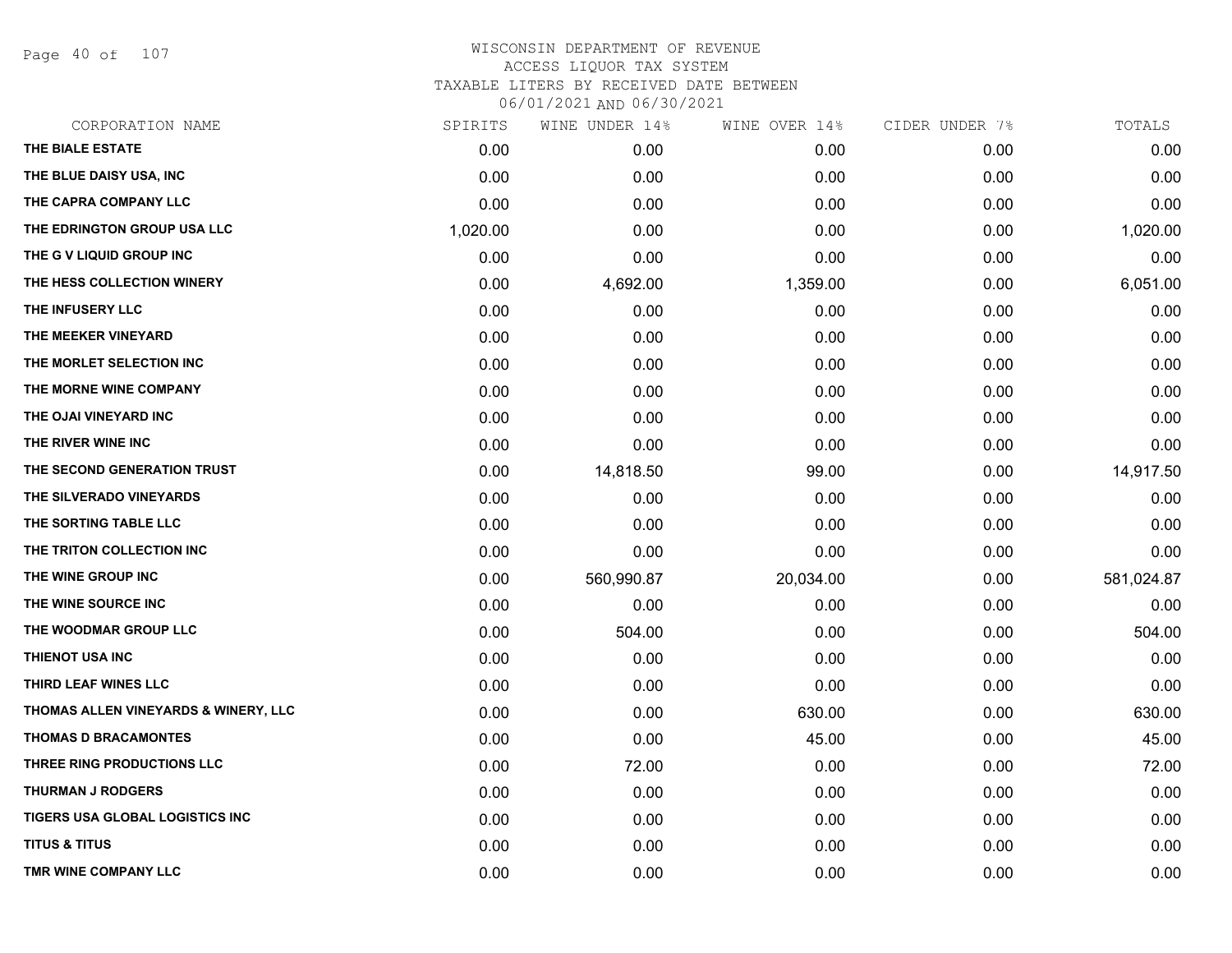Page 41 of 107

### WISCONSIN DEPARTMENT OF REVENUE ACCESS LIQUOR TAX SYSTEM

TAXABLE LITERS BY RECEIVED DATE BETWEEN

| CORPORATION NAME                       | SPIRITS | WINE UNDER 14% | WINE OVER 14% | CIDER UNDER 7% | TOTALS    |
|----------------------------------------|---------|----------------|---------------|----------------|-----------|
| <b>TOAD HOLLOW VINEYARDS INC</b>       | 0.00    | 2,583.00       | 279.00        | 0.00           | 2,862.00  |
| <b>TOBIN J HEMINWAY</b>                | 0.00    | 0.00           | 0.00          | 0.00           | 0.00      |
| <b>TOBIN JAMES CELLARS</b>             | 0.00    | 0.00           | 0.00          | 0.00           | 0.00      |
| <b>TOLLIVER RANCH BRANDS LLC</b>       | 0.00    | 0.00           | 0.00          | 0.00           | 0.00      |
| <b>TOM MEADOWCROFT</b>                 | 0.00    | 0.00           | 0.00          | 0.00           | 0.00      |
| TR WINES INC.                          | 0.00    | 0.00           | 0.00          | 0.00           | 0.00      |
| <b>TRAVIS R VERNON</b>                 | 0.00    | 0.00           | 0.00          | 0.00           | 0.00      |
| <b>TREANA WINERY LLC</b>               | 0.00    | 0.00           | 0.00          | 0.00           | 0.00      |
| TREASURY WINE ESTATES AMERICAS COMPANY | 0.00    | 40,989.96      | 34,038.00     | 0.00           | 75,027.96 |
| TREFETHEN VINEYARDS WINERY INC         | 0.00    | 0.00           | 441.00        | 0.00           | 441.00    |
| <b>TREMAINE ATKINSON</b>               | 690.00  | 0.00           | 0.00          | 0.00           | 690.00    |
| <b>TRENTADUE WINERY LLC</b>            | 0.00    | 0.00           | 189.00        | 0.00           | 189.00    |
| TRI VIN IMPORTS INC                    | 0.00    | 10,444.42      | 0.00          | 0.00           | 10,444.42 |
| TRIM WINES LLC                         | 0.00    | 0.00           | 0.00          | 0.00           | 0.00      |
| TRINITAS CELLARS LLC                   | 0.00    | 0.00           | 0.00          | 0.00           | 0.00      |
| <b>TRIONE VINEYARDS LLC</b>            | 0.00    | 0.00           | 0.00          | 0.00           | 0.00      |
| <b>TRI-STAR MARKETING INC</b>          | 0.00    | 6,246.00       | 0.00          | 0.00           | 6,246.00  |
| <b>TRUJILLO WINES, LLC</b>             | 0.00    | 63.00          | 84.75         | 0.00           | 147.75    |
| <b>TRUVINO INC</b>                     | 0.00    | 900.00         | 0.00          | 0.00           | 900.00    |
| <b>TURLEY WINE CELLARS INC</b>         | 0.00    | 0.00           | 0.00          | 0.00           | 0.00      |
| <b>TURNBULL WINE CELLARS</b>           | 0.00    | 0.00           | 0.00          | 0.00           | 0.00      |
| TWIN PEAKS WINERY INC                  | 0.00    | 0.00           | 0.00          | 0.00           | 0.00      |
| TWO BROTHERS ARTISAN SPIRITS COMPANY   | 0.00    | 0.00           | 0.00          | 0.00           | 0.00      |
| <b>TWO SONS IMPORTS LLC</b>            | 0.00    | 0.00           | 0.00          | 0.00           | 0.00      |
| TWO WORLDS WINE COMPANY, LLC           | 0.00    | 0.00           | 0.00          | 0.00           | 0.00      |
| UGLY DOG DISTILLERY, LLC               | 0.00    | 0.00           | 0.00          | 0.00           | 0.00      |
| <b>UMBERTO ERPILLO</b>                 | 0.00    | 0.00           | 0.00          | 0.00           | 0.00      |
| UNCLE JOHN'S FRUIT HOUSE WINERY LLC    | 0.00    | 0.00           | 0.00          | 0.00           | 0.00      |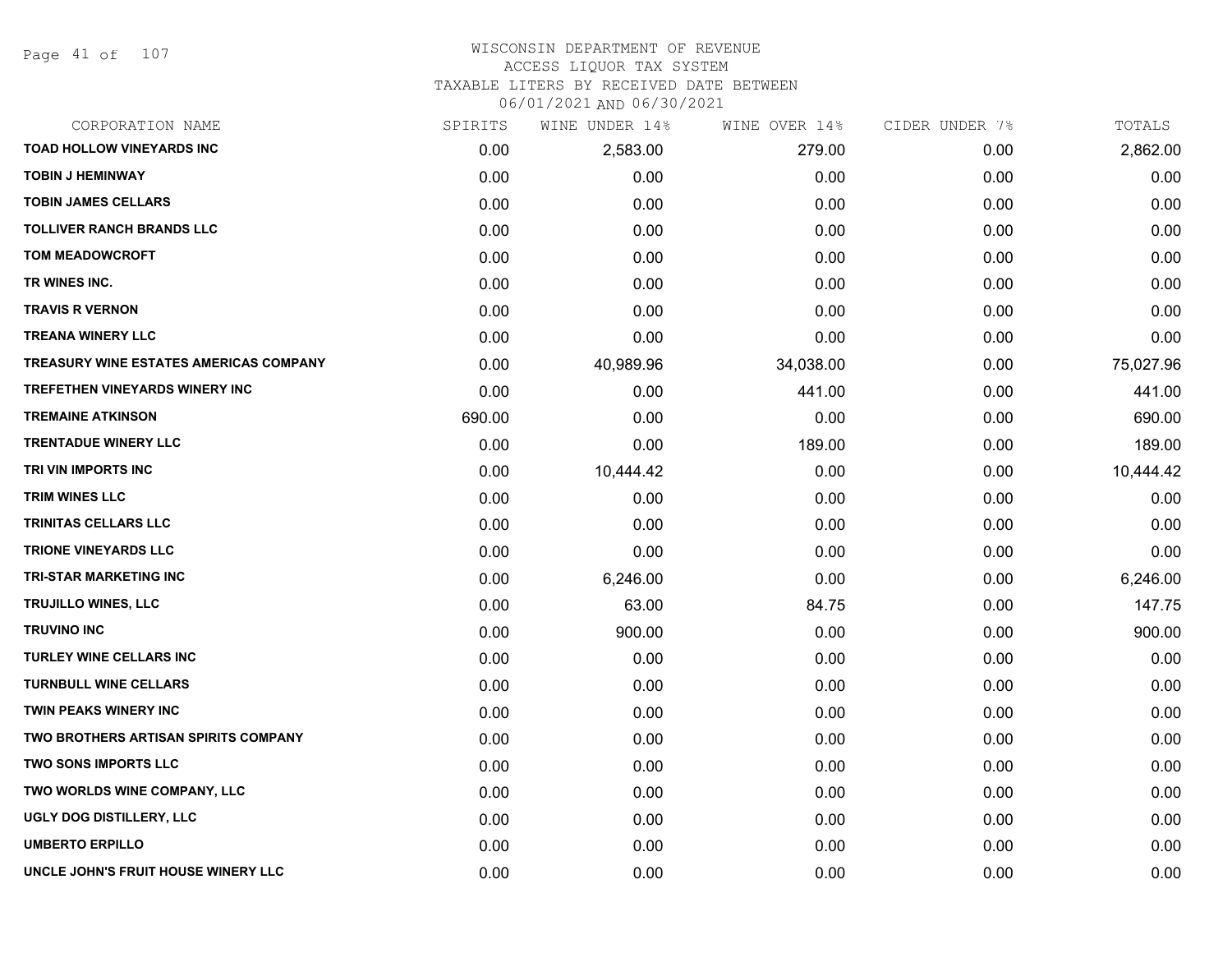#### WISCONSIN DEPARTMENT OF REVENUE ACCESS LIQUOR TAX SYSTEM

TAXABLE LITERS BY RECEIVED DATE BETWEEN

| CORPORATION NAME                      | SPIRITS    | WINE UNDER 14% | WINE OVER 14% | CIDER UNDER 7% | TOTALS     |
|---------------------------------------|------------|----------------|---------------|----------------|------------|
| UNDERGROUND WINE PROJECT LLC          | 0.00       | 0.00           | 0.00          | 0.00           | 0.00       |
| <b>UNION WINE COMPANY</b>             | 0.00       | 7,350.37       | 63.00         | 0.00           | 7,413.37   |
| <b>UNITED SPIRITS INC</b>             | 0.00       | 0.00           | 0.00          | 0.00           | 0.00       |
| UNITED STATES BEVERAGE LLC            | 0.00       | 0.00           | 0.00          | 0.00           | 0.00       |
| UNITED STATES DISTILLED PRODUCTS CO.  | 332,979.72 | 40,130.76      | 2,817.00      | 0.00           | 375,927.48 |
| UNIVERSAL BEVERAGE IMPORTERS, LLC     | 0.00       | 0.00           | 0.00          | 0.00           | 0.00       |
| UNTI WINE CO LLC                      | 0.00       | 0.00           | 0.00          | 0.00           | 0.00       |
| UPCHURCH VINEYARD LLC                 | 0.00       | 0.00           | 0.00          | 0.00           | 0.00       |
| <b>USA WINE IMPORTS INC</b>           | 0.00       | 2,359.50       | 0.00          | 0.00           | 2,359.50   |
| <b>USA WINE WEST LLC</b>              | 81.00      | 20,381.50      | 747.00        | 0.00           | 21,209.50  |
| <b>UVE ENTERPRISES INC</b>            | 0.00       | 108.00         | 0.00          | 0.00           | 108.00     |
| V&CLLC                                | 0.00       | 0.00           | 0.00          | 0.00           | 0.00       |
| <b>VALCKENBERG INTERNATIONAL INC</b>  | 0.00       | 0.00           | 0.00          | 0.00           | 0.00       |
| <b>VALKYRIE SELECTIONS LLC</b>        | 0.00       | 724.00         | 378.00        | 0.00           | 1,102.00   |
| <b>VALOR WINE CO LLC</b>              | 0.00       | 0.00           | 0.00          | 0.00           | 0.00       |
| VAN RUITEN FAMILY WINERY LLC          | 0.00       | 0.00           | 0.00          | 0.00           | 0.00       |
| <b>VANDER MILL LLC</b>                | 0.00       | 0.00           | 0.00          | 0.00           | 0.00       |
| VELOCITY DISTRIBUTION COMPANY, LLC    | 0.00       | 0.00           | 0.00          | 0.00           | 0.00       |
| <b>VEN CAL RANCHES LLC</b>            | 0.00       | 0.00           | 0.00          | 0.00           | 0.00       |
| <b>VENGE VINEYARDS INC</b>            | 0.00       | 0.00           | 0.00          | 0.00           | 0.00       |
| <b>VERITY WINES LLC</b>               | 0.00       | 0.00           | 0.00          | 0.00           | 0.00       |
| <b>VERMEIL WINE GROUP LLC</b>         | 0.00       | 0.00           | 0.00          | 0.00           | 0.00       |
| <b>VERMONT HARD CIDER COMPANY LLC</b> | 0.00       | 0.00           | 0.00          | 14,275.00      | 14,275.00  |
| VI. SCO. INC                          | 0.00       | 5,103.00       | 0.00          | 0.00           | 5,103.00   |
| <b>VIAS IMPORTS LTD</b>               | 0.00       | 108.00         | 0.00          | 0.00           | 108.00     |
| <b>VICENTE GANDIA USA INC</b>         | 0.00       | 0.00           | 0.00          | 0.00           | 0.00       |
| <b>VICTOR G HARVEY SR</b>             | 0.00       | 0.00           | 0.00          | 0.00           | 0.00       |
| <b>VIEUX VINS INC</b>                 | 0.00       | 1,005.00       | 856.50        | 0.00           | 1,861.50   |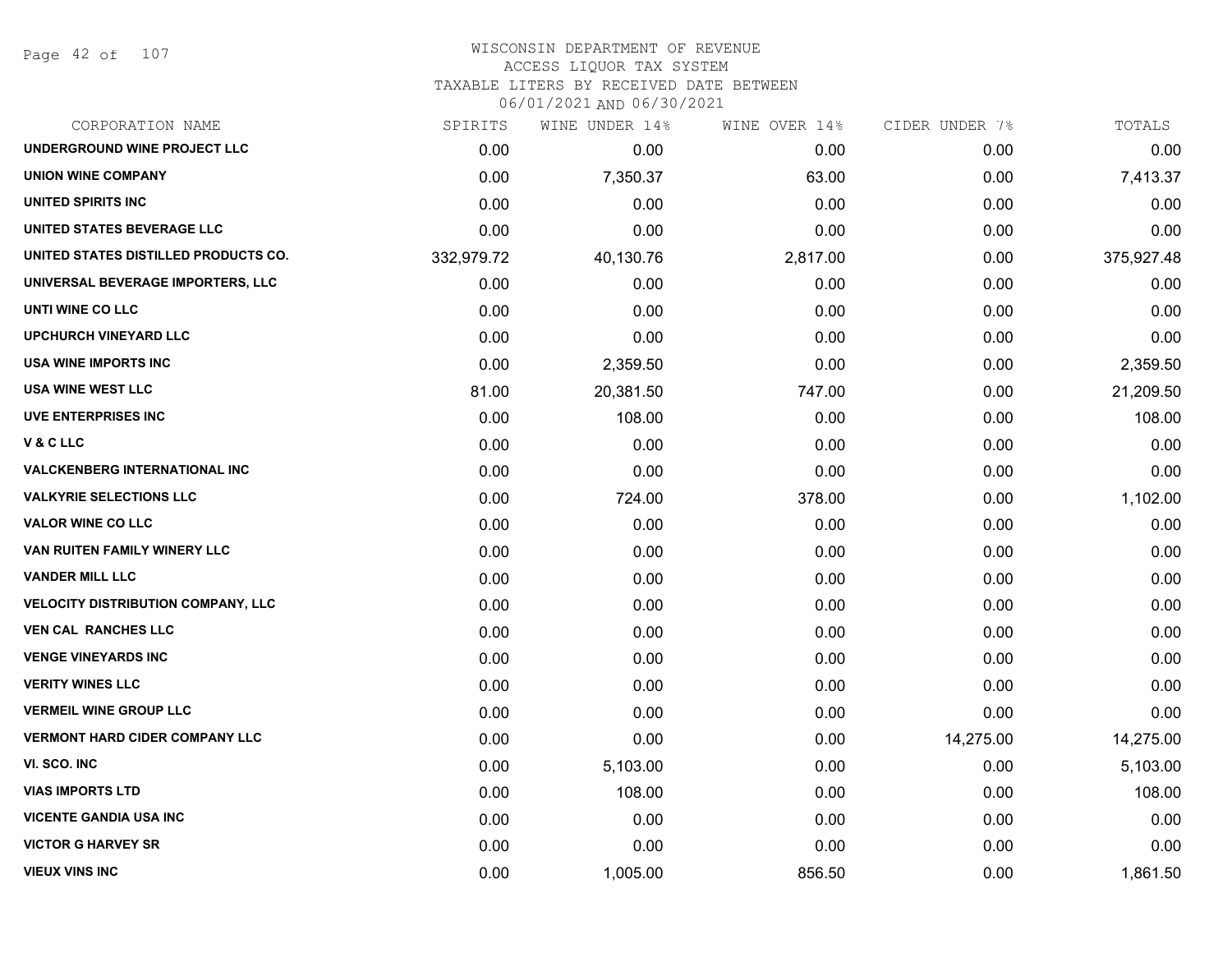Page 43 of 107

| CORPORATION NAME                  | SPIRITS  | WINE UNDER 14% | WINE OVER 14% | CIDER UNDER 7% | TOTALS   |
|-----------------------------------|----------|----------------|---------------|----------------|----------|
| <b>VIGNETTE WINERY LLC</b>        | 0.00     | 0.00           | 0.00          | 0.00           | 0.00     |
| <b>VIKRE DISTILLERY LLC</b>       | 994.50   | 1,008.00       | 0.00          | 0.00           | 2,002.50 |
| <b>VILLA CREEK INC</b>            | 0.00     | 0.00           | 0.00          | 0.00           | 0.00     |
| <b>VILLA ENCINAL PARTNERS LP</b>  | 0.00     | 0.00           | 378.00        | 0.00           | 378.00   |
| <b>VILLA SAN JULIETTE INC</b>     | 0.00     | 0.00           | 0.00          | 0.00           | 0.00     |
| VIN DE ZO LLC                     | 0.00     | 0.00           | 0.00          | 0.00           | 0.00     |
| <b>VIN DIVINO LTD</b>             | 0.00     | 0.00           | 0.00          | 0.00           | 0.00     |
| <b>VINA ROBLES INC</b>            | 0.00     | 18.00          | 297.00        | 0.00           | 315.00   |
| <b>VINAMERICAS INC</b>            | 0.00     | 0.00           | 0.00          | 0.00           | 0.00     |
| <b>VINCENZO PADULA</b>            | 0.00     | 0.00           | 0.00          | 0.00           | 0.00     |
| <b>VINE CLIFF WINERY INC</b>      | 0.00     | 0.00           | 0.00          | 0.00           | 0.00     |
| <b>VINE CONNECTIONS LLC</b>       | 0.00     | 965.70         | 933.84        | 0.00           | 1,899.54 |
| <b>VINEBURG LLC</b>               | 0.00     | 0.00           | 184.50        | 0.00           | 184.50   |
| <b>VINEDOS DISTRIBUTION LLC</b>   | 0.00     | 0.00           | 0.00          | 0.00           | 0.00     |
| <b>VINEYARD 29 LLC</b>            | 0.00     | 0.00           | 0.00          | 0.00           | 0.00     |
| <b>VINEYARD BRANDS LLC</b>        | 0.00     | 704.00         | 258.00        | 0.00           | 962.00   |
| <b>VINO DEL SOL INC</b>           | 0.00     | 1,467.00       | 1,134.00      | 0.00           | 2,601.00 |
| <b>VINO LOGICS CORPORATION</b>    | 0.00     | 0.00           | 0.00          | 0.00           | 0.00     |
| <b>VINO.COM LLC</b>               | 1,149.00 | 1,413.00       | 495.00        | 4,678.00       | 7,735.00 |
| <b>VINOANDES LLC</b>              | 0.00     | 0.00           | 0.00          | 0.00           | 0.00     |
| <b>VINOCOPIA INC</b>              | 0.00     | 0.00           | 0.00          | 0.00           | 0.00     |
| <b>VINOVIA WINE GROUP INC</b>     | 0.00     | 252.00         | 0.00          | 0.00           | 252.00   |
| <b>VINTAGE '59 IMPORTS LLC</b>    | 0.00     | 0.00           | 0.00          | 0.00           | 0.00     |
| <b>VINTAGE POINT LLC</b>          | 0.00     | 0.00           | 315.00        | 0.00           | 315.00   |
| <b>VINTAGE WINE ESTATES, INC.</b> | 0.00     | 5,008.50       | 3,368.25      | 0.00           | 8,376.75 |
| <b>VINTURE WINE COMPANY LLC</b>   | 0.00     | 0.00           | 234.00        | 0.00           | 234.00   |
| <b>VINTUS LLC</b>                 | 0.00     | 0.00           | 0.00          | 0.00           | 0.00     |
| <b>VOLIO VINO IMPORTS, INC.</b>   | 0.00     | 5,193.00       | 972.00        | 0.00           | 6,165.00 |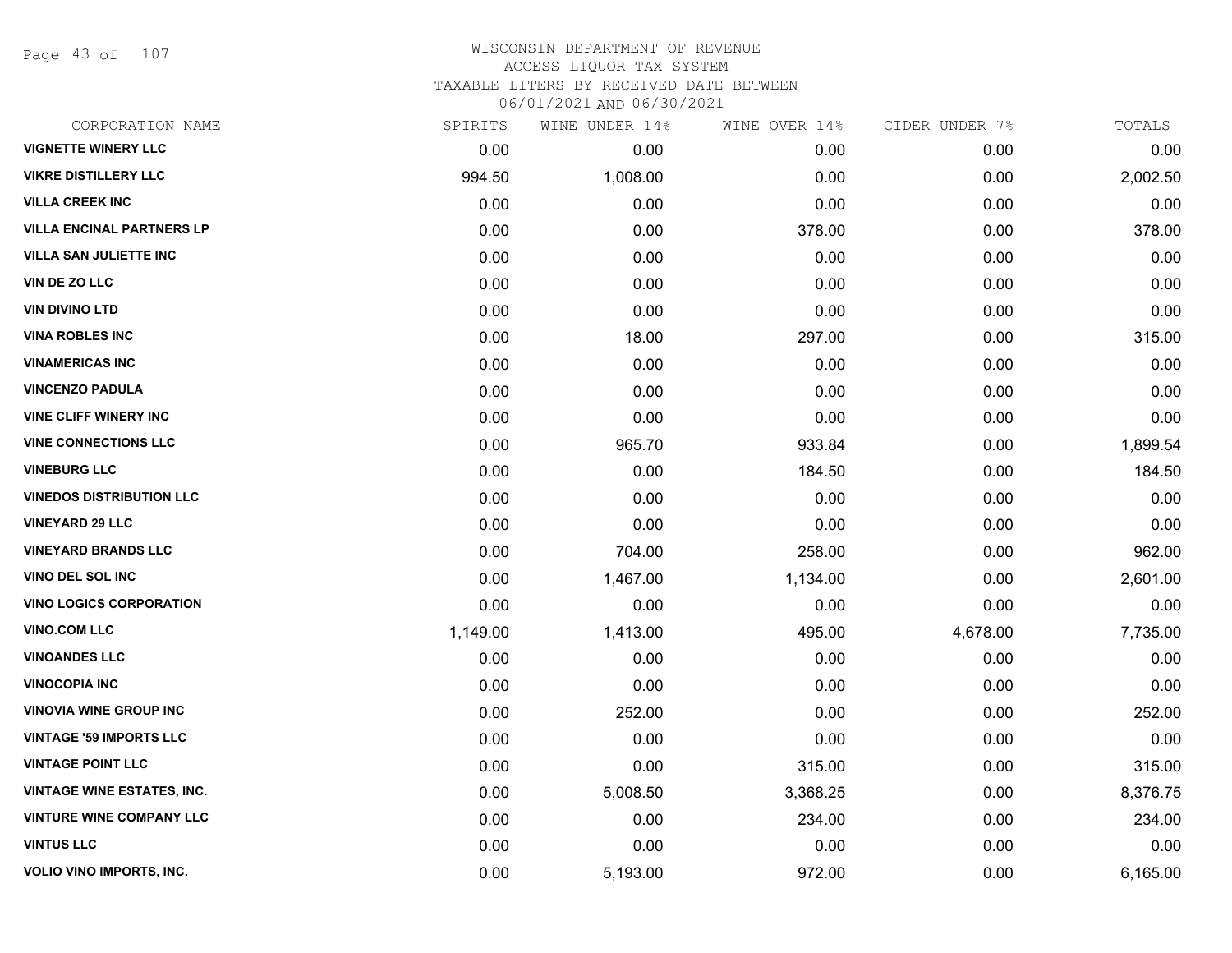Page 44 of 107

| CORPORATION NAME                               | SPIRITS   | WINE UNDER 14% | WINE OVER 14% | CIDER UNDER 7% | TOTALS    |
|------------------------------------------------|-----------|----------------|---------------|----------------|-----------|
| <b>VOTTO VINES IMPORTING INC</b>               | 0.00      | 0.00           | 0.00          | 0.00           | 0.00      |
| <b>VTPR INC</b>                                | 0.00      | 0.00           | 390.00        | 0.00           | 390.00    |
| <b>W J DEUTSCH &amp; SONS LTD</b>              | 23,206.77 | 57,716.92      | 13,863.38     | 0.00           | 94,787.07 |
| <b>WAGNER WINE COMPANY LLC</b>                 | 0.00      | 5,292.00       | 14,859.00     | 0.00           | 20,151.00 |
| <b>WAGNER WINERY LLC</b>                       | 0.00      | 0.00           | 0.00          | 0.00           | 0.00      |
| <b>WAYFARER LLC</b>                            | 0.00      | 0.00           | 0.00          | 0.00           | 0.00      |
| <b>WEBSTER BARNES LLC</b>                      | 0.00      | 0.00           | 0.00          | 0.00           | 0.00      |
| <b>WEIBEL INCORPORATED</b>                     | 0.00      | 2,474.83       | 0.00          | 0.00           | 2,474.83  |
| <b>WEIN BAUER INC</b>                          | 230.96    | 15,988.67      | 0.00          | 0.00           | 16,219.63 |
| WELL OILED WINE COMPANY LLC                    | 0.00      | 0.00           | 0.00          | 0.00           | 0.00      |
| <b>WEST COAST WINE PARTNERS LLC</b>            | 0.00      | 0.00           | 0.00          | 0.00           | 0.00      |
| WEST MICHIGAN RUM COMPANY, LLC                 | 0.00      | 0.00           | 0.00          | 0.00           | 0.00      |
| <b>WESTERN SPIRITS BEVERAGE CO LLC</b>         | 2,819.00  | 0.00           | 0.00          | 0.00           | 2,819.00  |
| <b>WEYGANDT-METZLER IMPORTING LTD</b>          | 0.00      | 0.00           | 0.00          | 0.00           | 0.00      |
| <b>WHISKEY ACRES DISTILLING CO</b>             | 0.00      | 0.00           | 0.00          | 0.00           | 0.00      |
| WHYTE AND MACKAY (AMERICAS) LIMITED LLC        | 0.00      | 0.00           | 0.00          | 0.00           | 0.00      |
| <b>WI INC</b>                                  | 0.00      | 3,123.00       | 0.00          | 0.00           | 3,123.00  |
| <b>WILD AGAVE IMPORTS LLC</b>                  | 0.00      | 0.00           | 0.00          | 0.00           | 0.00      |
| <b>WILLAMETTE VALLEY VINEYARDS INC</b>         | 0.00      | 513.00         | 0.00          | 0.00           | 513.00    |
| <b>WILLIAM COLE VINEYARDS LLC</b>              | 0.00      | 0.00           | 0.00          | 0.00           | 0.00      |
| <b>WILLIAM GRANT &amp; SONS INC</b>            | 0.00      | 0.00           | 0.00          | 0.00           | 0.00      |
| <b>WILLIAM P KNUTTEL</b>                       | 0.00      | 90.00          | 0.00          | 0.00           | 90.00     |
| <b>WILLIAM PRICE III</b>                       | 0.00      | 0.00           | 0.00          | 0.00           | 0.00      |
| <b>WILLIAM T HOLLORAN</b>                      | 0.00      | 504.10         | 0.00          | 0.00           | 504.10    |
| <b>WILLIAM WOLF BRAND LLC</b>                  | 0.00      | 0.00           | 0.00          | 0.00           | 0.00      |
| <b>WILLIAM WOODRUFF</b>                        | 0.00      | 0.00           | 0.00          | 0.00           | 0.00      |
| <b>WILLIAMS &amp; SELYEM LLC</b>               | 0.00      | 0.00           | 0.00          | 0.00           | 0.00      |
| <b>WILSON CREEK WINERY &amp; VINEYARDS INC</b> | 0.00      | 0.00           | 0.00          | 0.00           | 0.00      |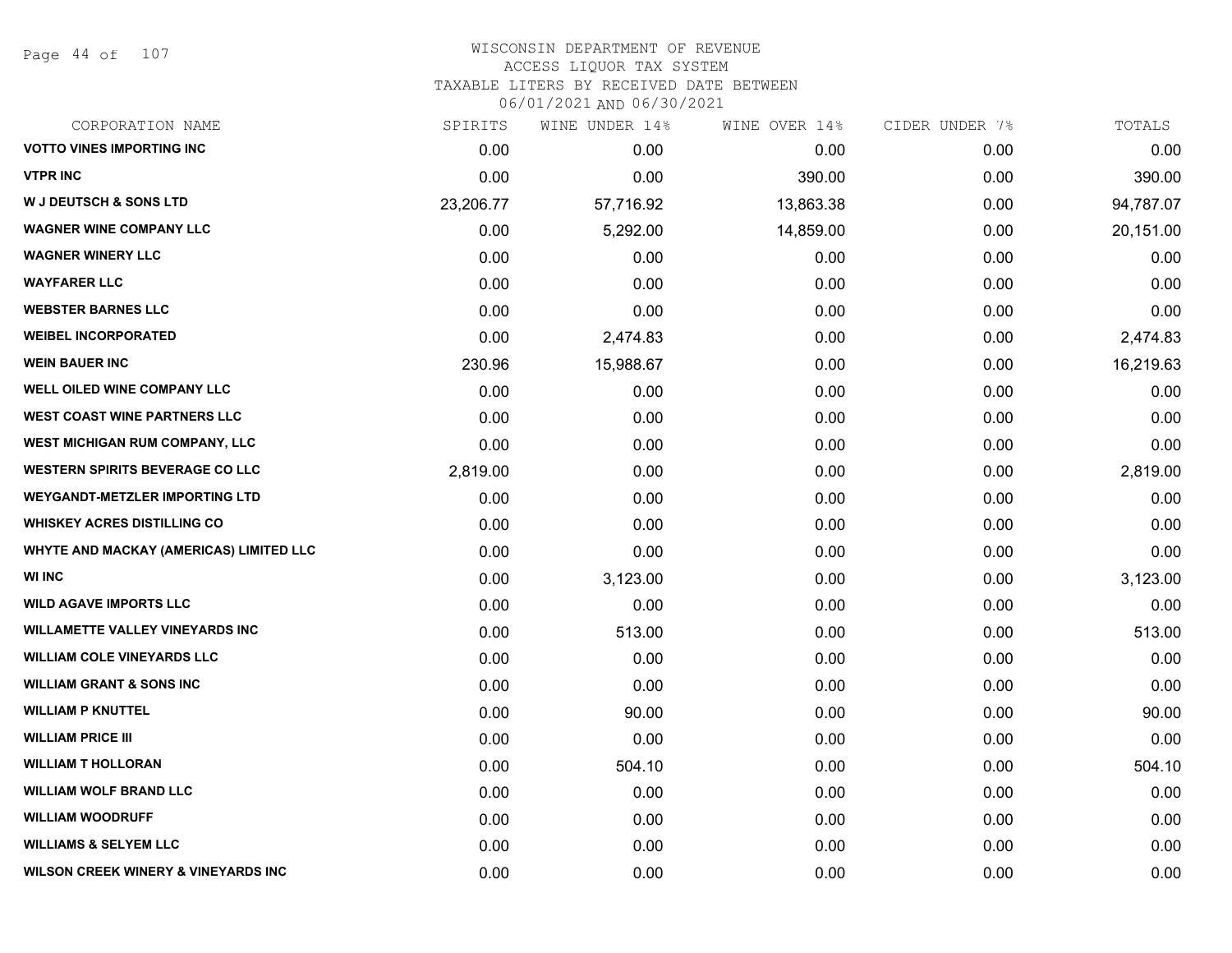Page 45 of 107

#### WISCONSIN DEPARTMENT OF REVENUE ACCESS LIQUOR TAX SYSTEM

TAXABLE LITERS BY RECEIVED DATE BETWEEN

| CORPORATION NAME                          | SPIRITS | WINE UNDER 14% | WINE OVER 14% | CIDER UNDER 7% | TOTALS    |
|-------------------------------------------|---------|----------------|---------------|----------------|-----------|
| <b>WILSON DANIELS LLC</b>                 | 0.00    | 2,494.40       | 297.00        | 0.00           | 2,791.40  |
| <b>WINE ATTITUDE INC</b>                  | 0.00    | 0.00           | 0.00          | 0.00           | 0.00      |
| <b>WINE BRIDGE IMPORTS INC</b>            | 0.00    | 1,148.13       | 9.00          | 0.00           | 1,157.13  |
| WINE COUNTRY INTERNATIONAL INC            | 0.00    | 0.00           | 0.00          | 0.00           | 0.00      |
| <b>WINE CREEK LLC</b>                     | 0.00    | 0.00           | 0.00          | 0.00           | 0.00      |
| <b>WINE HOOLIGANS LLC</b>                 | 0.00    | 249.00         | 249.00        | 0.00           | 498.00    |
| <b>WINE SPOTS CELLARS, INC</b>            | 0.00    | 0.00           | 0.00          | 0.00           | 0.00      |
| <b>WINE WINE SITUATION LLC</b>            | 0.00    | 0.00           | 0.00          | 0.00           | 0.00      |
| <b>WINEHAVEN INC</b>                      | 0.00    | 0.00           | 0.00          | 0.00           | 0.00      |
| <b>WINEPLAYGROUND.COM INC</b>             | 0.00    | 0.00           | 0.00          | 0.00           | 0.00      |
| <b>WINERIES &amp; SELECT PRODUCTS LLC</b> | 0.00    | 0.00           | 0.00          | 0.00           | 0.00      |
| <b>WINERY EXCHANGE, INC.</b>              | 0.00    | 31,095.00      | 2,268.00      | 0.00           | 33,363.00 |
| <b>WINES OF FRANCE INC</b>                | 0.00    | 126.00         | 0.00          | 0.00           | 126.00    |
| <b>WINES UNLIMITED INC</b>                | 0.00    | 0.00           | 0.00          | 0.00           | 0.00      |
| <b>WINESELLERS LTD</b>                    | 0.00    | 11,031.00      | 609.00        | 27.00          | 11,667.00 |
| <b>WISD LLC</b>                           | 0.00    | 0.00           | 2,106.00      | 0.00           | 2,106.00  |
| <b>WOODSON WINES LLC</b>                  | 0.00    | 0.00           | 0.00          | 0.00           | 0.00      |
| <b>WOOLER BRANDS INC</b>                  | 468.00  | 0.00           | 0.00          | 0.00           | 468.00    |
| <b>WORLD TRAVELER IMPORTS LLC</b>         | 0.00    | 0.00           | 0.00          | 0.00           | 0.00      |
| <b>WORLDWIDE CELLARS INC</b>              | 0.00    | 3,134.25       | 153.00        | 0.00           | 3,287.25  |
| <b>WRS CO. LLC</b>                        | 40.50   | 0.00           | 0.00          | 0.00           | 40.50     |
| <b>WTC IMPORT &amp; EXPORT LLC</b>        | 0.00    | 0.00           | 0.00          | 0.00           | 0.00      |
| <b>XXX DISTILLERY, LLC</b>                | 0.00    | 0.00           | 0.00          | 0.00           | 0.00      |
| YAEGAKI CORPORATION OF USA                | 0.00    | 0.00           | 0.00          | 0.00           | 0.00      |
| YOUNTVILLE WINE IMPORTS LLC               | 0.00    | 0.00           | 0.00          | 0.00           | 0.00      |
| <b>ZACH HOLLINGSWORTH</b>                 | 0.00    | 0.00           | 0.00          | 0.00           | 0.00      |
| <b>ZD WINES LLC</b>                       | 0.00    | 135.00         | 18.00         | 0.00           | 153.00    |
| <b>ZEILER SPIRITS LLC</b>                 | 0.00    | 0.00           | 0.00          | 0.00           | 0.00      |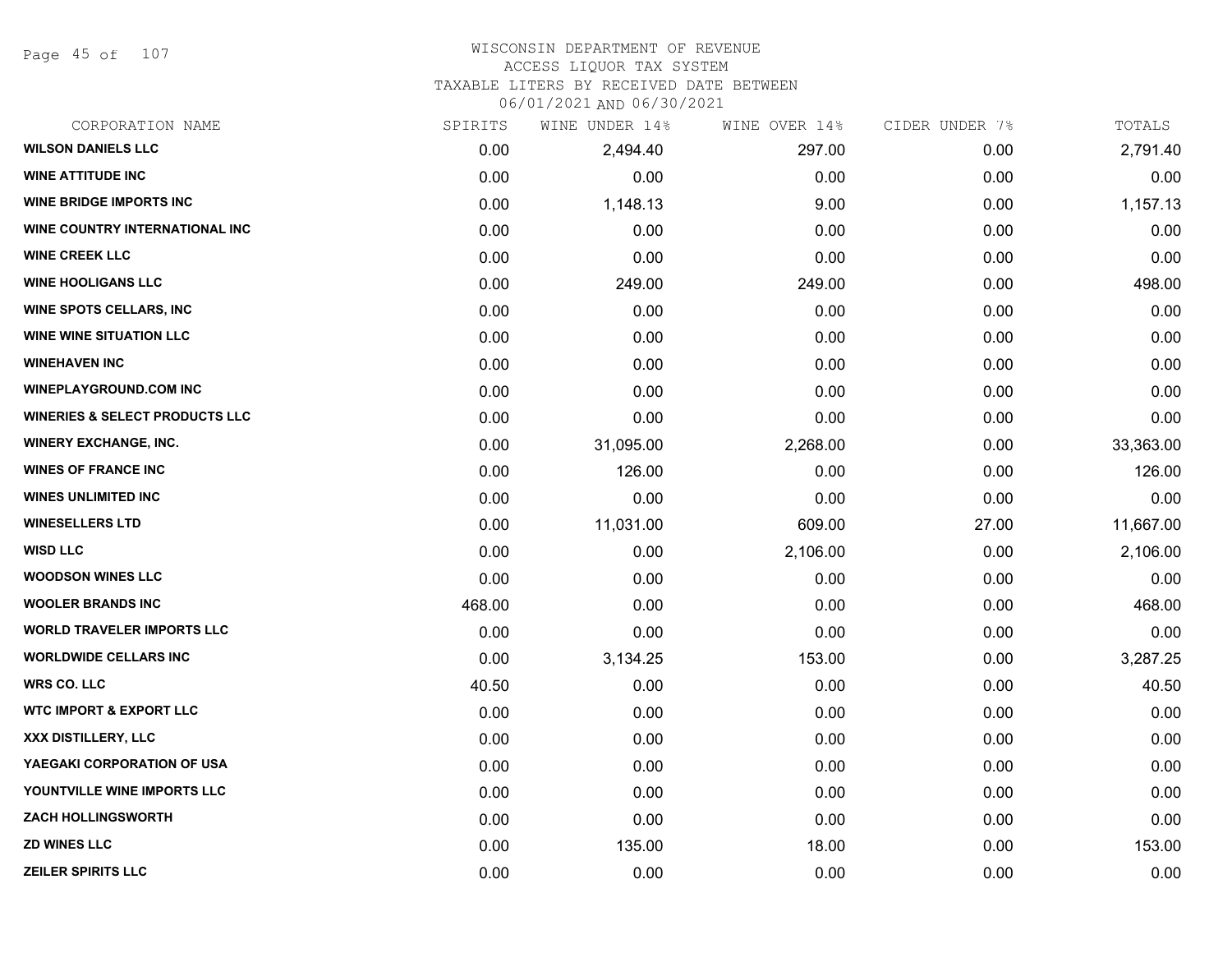| Page 46 of |  |  | 107 |
|------------|--|--|-----|
|------------|--|--|-----|

| CORPORATION NAME           | SPIRITS      | WINE UNDER 14% | WINE OVER 14% | CIDER UNDER 7% | TOTALS        |
|----------------------------|--------------|----------------|---------------|----------------|---------------|
| <b>ZING ZANG, LLC</b>      | 2.657.36     | 0.00           | 0.00          | 0.00           | 2,657.36      |
| <b>ZONIN USA INC</b>       | 0.00         | 157.50         | 0.00          | 0.00           | 157.50        |
| <b>ZRS WINES LLC</b>       | 0.00         | 0.00           | 0.00          | 0.00           | 0.00          |
| TOTAL LITERS FOR 6/30/2021 | 5,729,980.63 | 4.095.974.34   | 446,151.01    | 236,309.48     | 10,508,415.46 |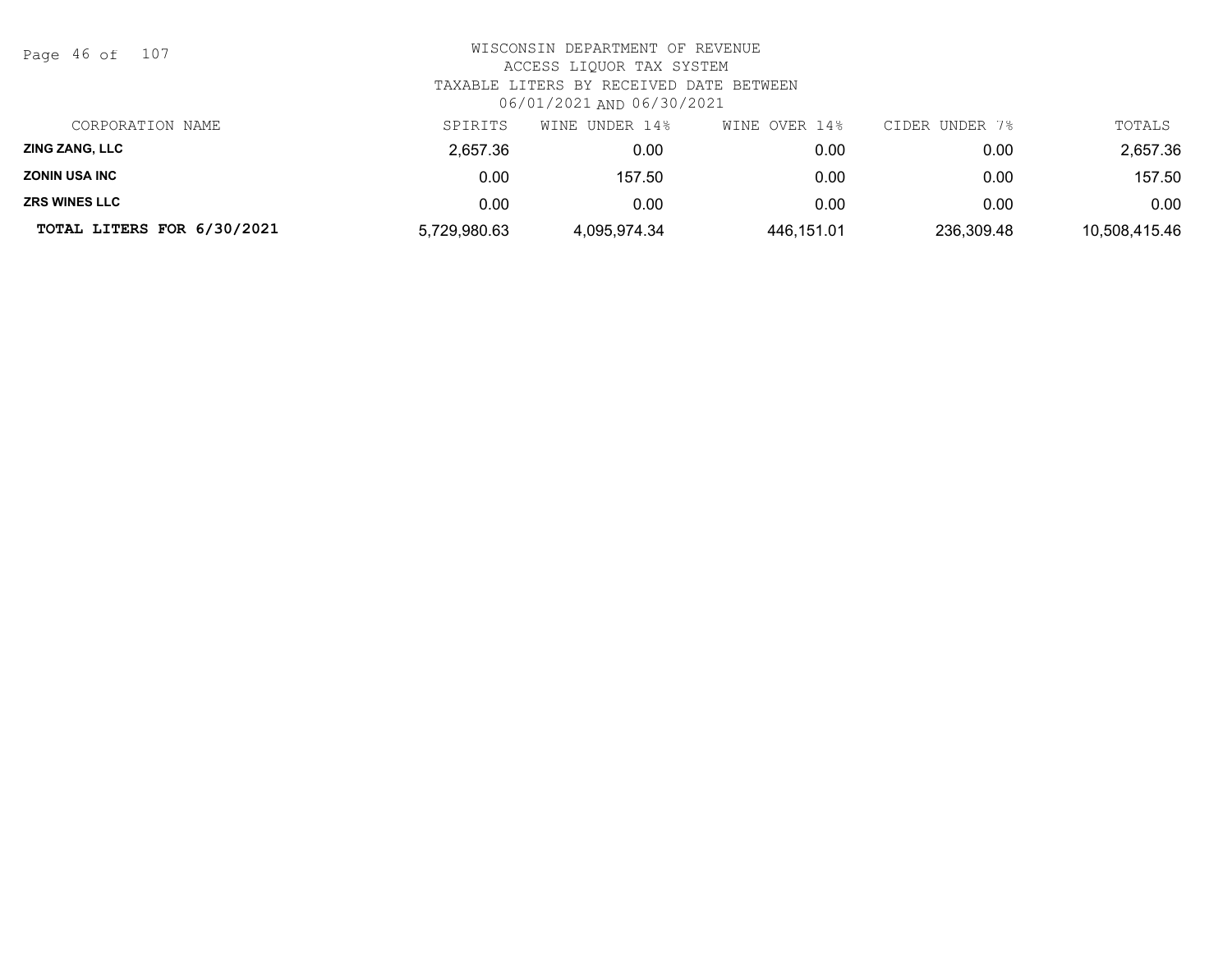Page 47 of 107

# WISCONSIN DEPARTMENT OF REVENUE ACCESS LIQUOR TAX SYSTEM TAXABLE LITERS BY RECEIVED DATE BETWEEN 06/01/2021 AND 06/30/2021

**IN STATE WHOLESALER (W) 1848 DISTRIBUTING COMPANY, LLC** 0.00 0.00 0.00 0.00 0.00 **ALLSTATE LIQUOR & WINE COMPANY, INC.** 0.00 0.00 0.00 0.00 0.00 **AMANDA MORDEN** 0.00 162.00 5.25 0.00 167.25 **ARCADIA BEVERAGE COMPANY**  $0.00$   $0.00$   $0.00$   $0.00$   $0.00$   $0.00$   $0.00$   $0.00$   $0.00$   $0.00$   $0.00$   $0.00$   $0.00$   $0.00$   $0.00$   $0.00$   $0.00$   $0.00$   $0.00$   $0.00$   $0.00$   $0.00$   $0.00$   $0.00$   $0.00$   $0.00$   $0.00$   $0.00$ **ARIS GLOBAL IMPORTS LLC** 0.00 0.00 0.00 0.00 0.00 **AVA WINE & SPIRITS LLC** 0.00 0.00 0.00 0.00 0.00 **BADGER DISTRIBUTING OF MILWAUKEE LLC** 0.00 0.00 0.00 0.00 0.00 **BADGER LIQUOR CO. INC.** 206,403.84 143,888.10 14,725.74 14,790.00 14,790.00 0.00 206,403.84 **BADGER STATE WINERY COOPERATIVE** 0.00 0.00 0.00 0.00 0.00 **BADGER WINE & SPIRITS LLC** 0.00 0.00 0.00 0.00 0.00 **BEECHWOOD DISTRIBUTORS, INC.** 0.00 0.00 0.00 0.00 0.00 **BEER CAPITOL DISTRIBUTING LLC** 0.00 0.00 0.00 0.00 0.00 **BILJANA KLATT** 0.00 0.00 0.00 0.00 0.00 **BILL'S DISTRIBUTING, LTD.** 0.00 935.75 215.94 0.00 1,151.69 **BRANT T NEHMER** 0.00 9,868.50 0.00 0.00 9,868.50 **BREAKTHRU BEVERAGE GROUP LLC** 0.00 0.00 0.00 0.00 0.00 **BREAKTHRU BEVERAGE GROUP LLC** 21,810.00 0.00 0.00 0.00 21,810.00 **C.J.W., INC.** 6.00 **0.00 0.00 0.00 0.00 0.00 0.00 0.00 0.00 0.00 0.00 0.00 0.00 0.00 CAPITOL-HUSTING COMPANY, INC.** 37,987.50 40,180.03 0.00 0.00 78,167.53 **CHAS A BERNICK INC** 0.00 0.00 0.00 0.00 0.00 **CHRISTY SMITH** 0.00 0.00 0.00 0.00 0.00 **CHROMATIC WINE COMPANY LLC** 0.00 0.00 0.00 0.00 0.00 **DE PERE LIQUOR CO LLC** 0.00 0.00 0.00 0.00 0.00 **DEAN DISTRIBUTING, INC.** 0.00 0.00 0.00 0.00 0.00 CORPORATION NAME SPIRITS WINE UNDER 14% WINE OVER 14% CIDER UNDER 7% TOTALS

**DEAN DISTRIBUTING, INC.** 0.00 0.00 0.00 0.00 0.00 **DEWITT CHURCH GOODS, INC.** 0.00 0.00 0.00 0.00 0.00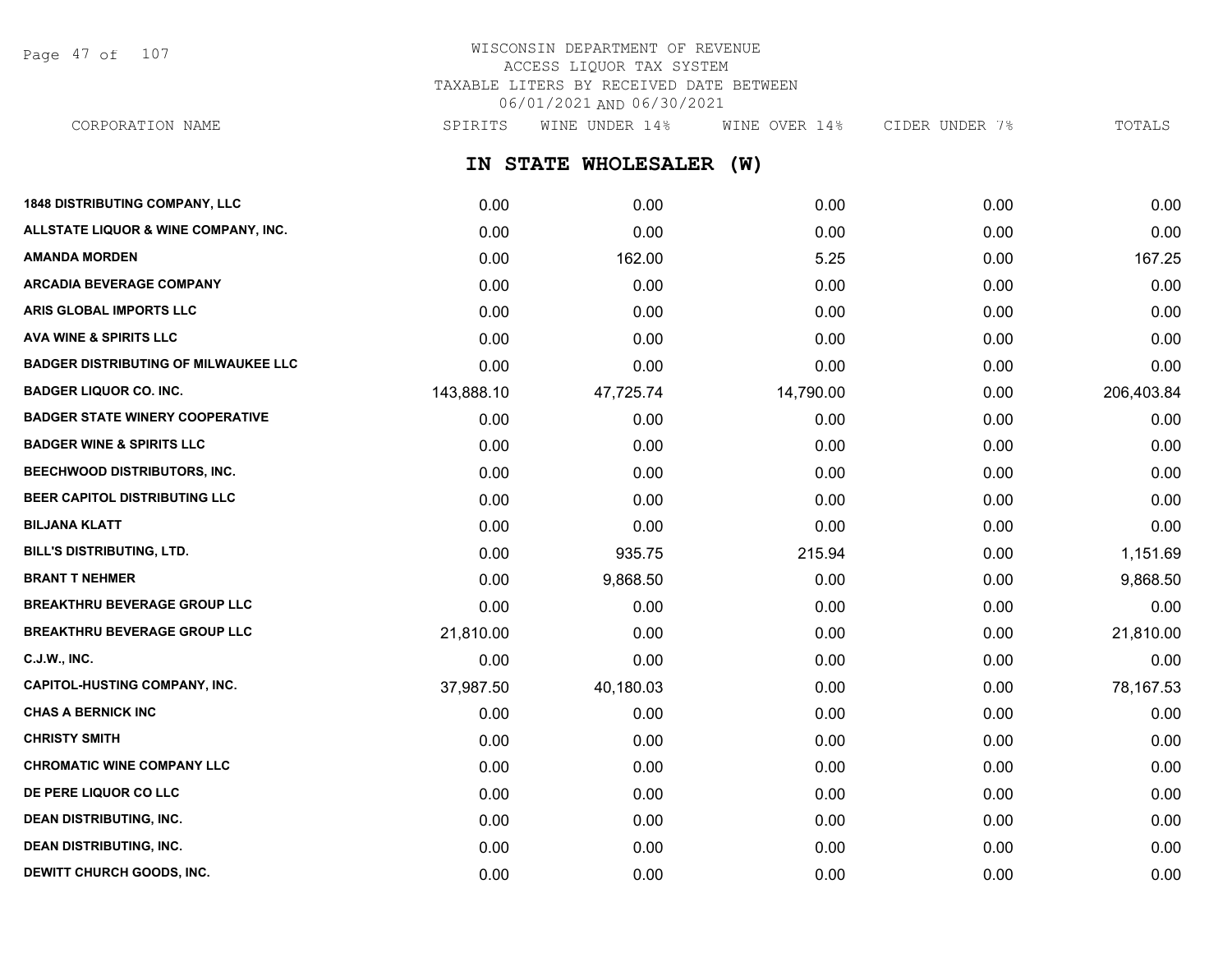Page 48 of 107

| CORPORATION NAME                                 | SPIRITS   | WINE UNDER 14% | WINE OVER 14% | CIDER UNDER 7% | TOTALS    |
|--------------------------------------------------|-----------|----------------|---------------|----------------|-----------|
| <b>EPIC MOMENTS LLC</b>                          | 0.00      | 0.00           | 0.00          | 0.00           | 0.00      |
| <b>FABIANO BROTHERS - WISCONSIN LLC</b>          | 0.00      | 0.00           | 0.00          | 0.00           | 0.00      |
| <b>FAUSTO FIORAVANTI</b>                         | 0.00      | 0.00           | 0.00          | 0.00           | 0.00      |
| FLANIGAN DISTRIBUTING OF DOOR COUNTY, INC.       | 0.00      | 0.00           | 0.00          | 0.00           | 0.00      |
| <b>FOUR SEASONS BEER DISTRIBUTORS INC.</b>       | 0.00      | 0.00           | 0.00          | 0.00           | 0.00      |
| <b>FRANK BEER DISTRIBUTORS, INC.</b>             | 0.00      | 0.00           | 0.00          | 0.00           | 0.00      |
| <b>FRANK BEER DISTRIBUTORS, INC.</b>             | 0.00      | 0.00           | 0.00          | 0.00           | 0.00      |
| <b>FRANK J MIRENDA SR</b>                        | 0.00      | 0.00           | 0.00          | 0.00           | 0.00      |
| FRANK LIQUOR COMPANY, INC.                       | 59,833.63 | 11,041.18      | 0.00          | 0.00           | 70,874.81 |
| <b>FRANK LIQUORS OF LA CROSSE, INC.</b>          | 0.00      | 0.00           | 0.00          | 0.00           | 0.00      |
| <b>G &amp; F DISTRIBUTING INC</b>                | 0.00      | 0.00           | 0.00          | 0.00           | 0.00      |
| <b>GENERAL BEER DISTRIBUTORS CO.</b>             | 0.00      | 0.00           | 0.00          | 0.00           | 0.00      |
| <b>GENERAL BEER DISTRIBUTORS CO. - MILWAUKEE</b> | 0.00      | 0.00           | 0.00          | 0.00           | 0.00      |
| <b>GENERAL BEER-NORTHEAST INC</b>                | 0.00      | 0.00           | 0.00          | 0.00           | 0.00      |
| <b>GENERAL BEER-NORTHEAST INC</b>                | 0.00      | 0.00           | 0.00          | 0.00           | 0.00      |
| <b>GENERAL BEER-NORTHWEST, INC.</b>              | 0.00      | 0.00           | 0.00          | 0.00           | 0.00      |
| <b>GENERAL BEER-NORTHWEST, INC.</b>              | 0.00      | 0.00           | 0.00          | 0.00           | 0.00      |
| <b>GENERAL BEVERAGE SALES CO.</b>                | 0.00      | 33,122.98      | 0.00          | 0.00           | 33,122.98 |
| <b>GENERAL BEVERAGE SALES CO. - OSHKOSH</b>      | 0.00      | 31,618.75      | 0.00          | 0.00           | 31,618.75 |
| <b>GENERAL BEVERAGE SALES CO.-MILWAUKEE</b>      | 8,937.00  | 52,666.66      | 0.00          | 0.00           | 61,603.66 |
| <b>GIUSEPPE GAGLIANELLO</b>                      | 0.00      | 0.00           | 0.00          | 0.00           | 0.00      |
| <b>HENDRICKS BEVERAGE, INC.</b>                  | 0.00      | 0.00           | 0.00          | 0.00           | 0.00      |
| <b>J &amp; P INTERNATIONAL LLC</b>               | 0.00      | 0.00           | 0.00          | 0.00           | 0.00      |
| <b>JACQUES VIEAU, INC.</b>                       | 0.00      | 0.00           | 0.00          | 0.00           | 0.00      |
| JANDRAIN RELIGIOUS SUPPLY, INC.                  | 0.00      | 0.00           | 0.00          | 0.00           | 0.00      |
| <b>JANSEN INTERNATIONAL LLC</b>                  | 0.00      | 0.00           | 0.00          | 0.00           | 0.00      |
| <b>JAW PROPERTIES LLC</b>                        | 0.00      | 0.00           | 0.00          | 0.00           | 0.00      |
| <b>JOHN J COLLETTI</b>                           | 0.00      | $-360.00$      | 0.00          | 0.00           | $-360.00$ |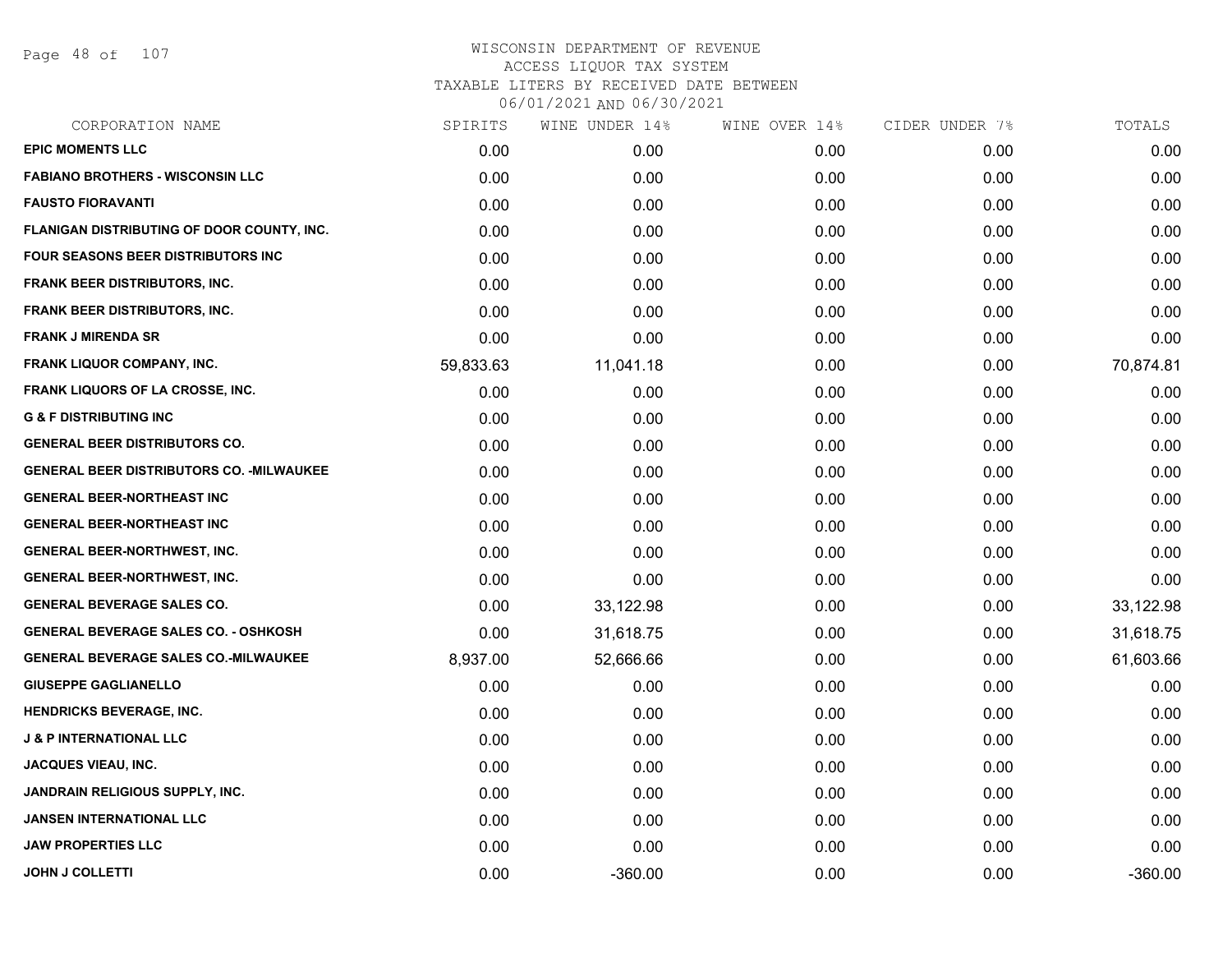Page 49 of 107

# WISCONSIN DEPARTMENT OF REVENUE ACCESS LIQUOR TAX SYSTEM TAXABLE LITERS BY RECEIVED DATE BETWEEN

| CORPORATION NAME                        | SPIRITS   | WINE UNDER 14% | WINE OVER 14% | CIDER UNDER 7% | TOTALS      |
|-----------------------------------------|-----------|----------------|---------------|----------------|-------------|
| JOHNSON BROTHERS OF WISCONSIN, INC.     | $-536.00$ | 8,100.00       | 0.00          | 0.00           | 7,564.00    |
| <b>JONATHON LODUCA</b>                  | 0.00      | 0.00           | 0.00          | 0.00           | 0.00        |
| <b>JOYVINE LLC</b>                      | 0.00      | 0.00           | 0.00          | 0.00           | 0.00        |
| <b>KAY BEER DISTRIBUTING, INC.</b>      | 0.00      | 0.00           | 0.00          | 0.00           | 0.00        |
| <b>KRH ENTERPRISES, LLC</b>             | 0.00      | 0.00           | 0.00          | 0.00           | 0.00        |
| LA CROSSE BEVERAGE LLC                  | 0.00      | 0.00           | 0.00          | 0.00           | 0.00        |
| <b>LARRY'S DISTRIBUTING CO., INC.</b>   | 0.00      | 0.00           | 0.00          | 0.00           | 0.00        |
| LEE BEVERAGE OF WISCONSIN LLC           | 0.00      | 0.00           | 0.00          | 0.00           | 0.00        |
| LEE BEVERAGE OF WISCONSIN LLC           | 0.00      | 0.00           | 0.00          | 0.00           | 0.00        |
| LEE BEVERAGE-CIDERS WINES & SPIRITS LLC | 0.00      | 0.00           | 0.00          | 0.00           | 0.00        |
| <b>L'EFT BANK WINE COMPANY LIMITED</b>  | 0.00      | 45,547.00      | 3,478.50      | 0.00           | 49,025.50   |
| LIB DIB, LLC                            | 0.00      | 0.00           | 0.00          | 0.00           | 0.00        |
| LO DUCA BROS., INC.                     | 0.00      | 8,928.00       | 0.00          | 0.00           | 8,928.00    |
| <b>LORI SCOTT</b>                       | 0.00      | 0.00           | 0.00          | 0.00           | 0.00        |
| <b>LOS ALTOS AGAVE DISTRIBUTOR INC</b>  | 825.00    | 990.00         | 0.00          | 0.00           | 1,815.00    |
| <b>LOVINO LLC</b>                       | 0.00      | 0.00           | 0.00          | 0.00           | 0.00        |
| <b>LYNDA MALMBERG</b>                   | 0.00      | 0.00           | 0.00          | 0.00           | 0.00        |
| <b>M SHIRAZ LLC</b>                     | 0.00      | 0.00           | 0.00          | 0.00           | 0.00        |
| <b>MICCA HUTCHINS</b>                   | 0.00      | 0.00           | 0.00          | 0.00           | 0.00        |
| <b>MICHAEL G ANSAY</b>                  | 0.00      | 0.00           | 0.00          | 0.00           | 0.00        |
| <b>MICHAEL LENTINO</b>                  | 0.00      | $-994.50$      | $-81.00$      | 0.00           | $-1,075.50$ |
| MIDWEST SALES & SERVICE, INC.           | 0.00      | 0.00           | 0.00          | 0.00           | 0.00        |
| <b>NOELKE DISTRIBUTORS, INC.</b>        | 0.00      | 0.00           | 0.00          | 0.00           | 0.00        |
| <b>NOUVEAU VENTURES LLC</b>             | 201.75    | 8,812.50       | 1,314.75      | 0.00           | 10,329.00   |
| <b>ODIN WINE CO</b>                     | 0.00      | 0.00           | 0.00          | 0.00           | 0.00        |
| PARK RIDGE DISTRIBUTING, INC.           | 0.00      | 0.00           | 0.00          | 0.00           | 0.00        |
| PEHLER DISTRIBUTING, INC.               | 0.00      | 0.00           | 0.00          | 0.00           | 0.00        |
| PHILLIPS DISTRIBUTING CORPORATION       | 0.00      | 0.00           | 0.00          | 0.00           | 0.00        |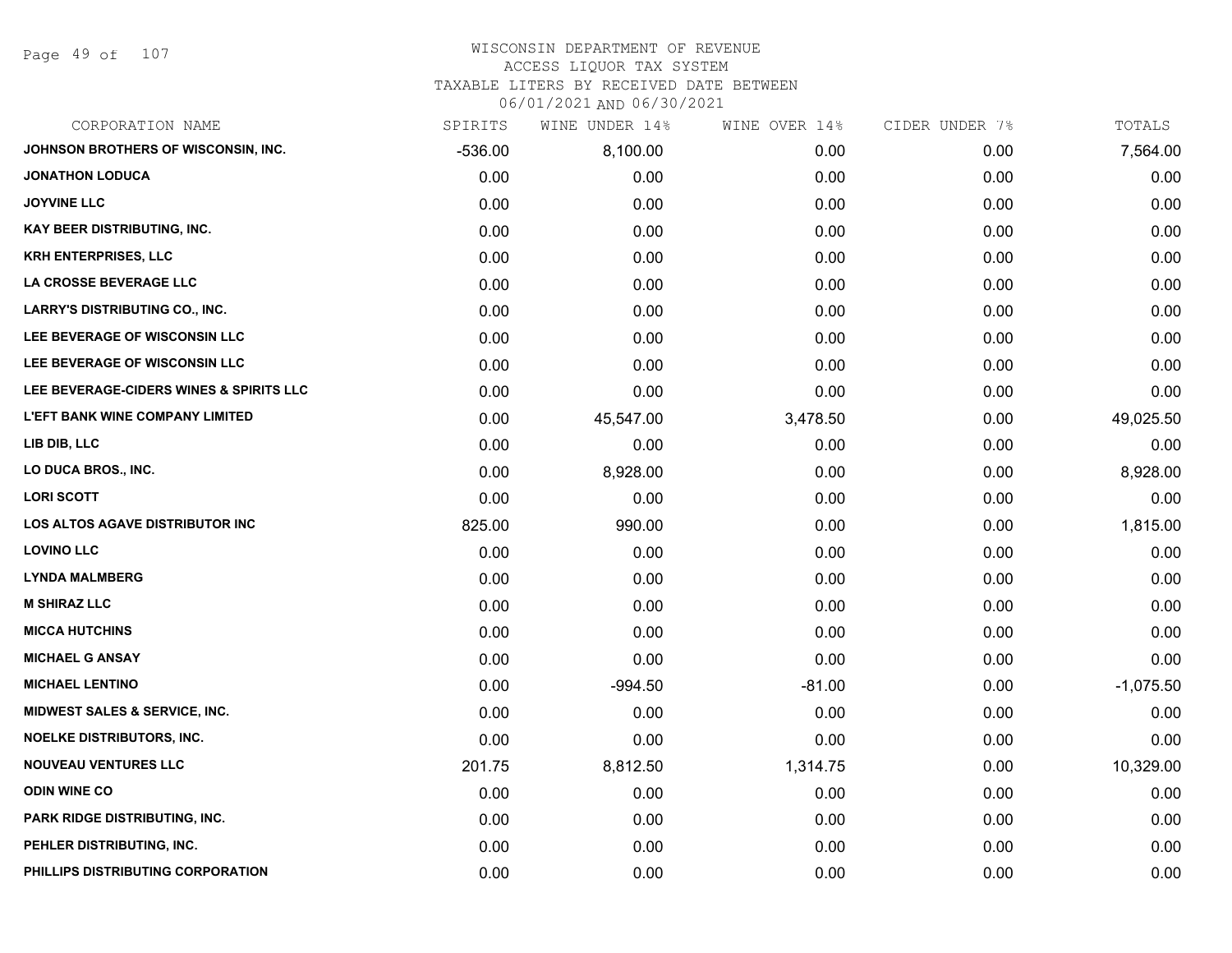Page 50 of 107

| CORPORATION NAME                        | SPIRITS   | WINE UNDER 14% | WINE OVER 14% | CIDER UNDER 7% | TOTALS    |
|-----------------------------------------|-----------|----------------|---------------|----------------|-----------|
| PHILLIPS WINE COMPANY                   | 0.00      | 0.00           | 0.00          | 0.00           | 0.00      |
| <b>PURE WINE WISCONSIN INC</b>          | 0.00      | 0.00           | 0.00          | 0.00           | 0.00      |
| PURPLE FEET WINES, LLC                  | 0.00      | 0.00           | 0.00          | 0.00           | 0.00      |
| <b>PVD ENTERPRISES LLC</b>              | 0.00      | 0.00           | 0.00          | 0.00           | 0.00      |
| RATAS WHOLESALE LIQUOR COMPANY          | 0.00      | 0.00           | 0.00          | 0.00           | 0.00      |
| S. & S. DISTRIBUTING, INC.              | 0.00      | 0.00           | 0.00          | 0.00           | 0.00      |
| S. & S. DISTRIBUTING, INC.              | 0.00      | 0.00           | 0.00          | 0.00           | 0.00      |
| SARATOGA LIQUOR CO., INC.               | 11,040.00 | 0.00           | 0.00          | 0.00           | 11,040.00 |
| <b>SP3 LLC</b>                          | 0.00      | 0.00           | 0.00          | 0.00           | 0.00      |
| <b>SUPERIOR BEVERAGES LLC</b>           | 0.00      | 0.00           | 0.00          | $-127.76$      | $-127.76$ |
| <b>SYRIANA INC</b>                      | 0.00      | 0.00           | 0.00          | 0.00           | 0.00      |
| T.H. STEMPER COMPANY, INC.              | 0.00      | 0.00           | 0.00          | 0.00           | 0.00      |
| <b>THOMAS A DORAIRAJ</b>                | 0.00      | 0.00           | 0.00          | 0.00           | 0.00      |
| TJ INTERNATIONAL LTD                    | 0.00      | 0.00           | 0.00          | 0.00           | 0.00      |
| <b>TORI-VERDI GROUP LLC</b>             | 0.00      | 0.00           | 0.00          | 0.00           | 0.00      |
| TRANSNATIONAL ENTERPRISES, INCORPORATED | 0.00      | 2,394.00       | 1,944.00      | 0.00           | 4,338.00  |
| TRIANGLE DISTRIBUTING COMPANY, INC.     | 0.00      | 0.00           | 0.00          | 0.00           | 0.00      |
| TRI-MART COMPANY LLC                    | 0.00      | 0.00           | 0.00          | 0.00           | 0.00      |
| <b>VINO VERITAS, LTD.</b>               | 0.00      | 7,901.00       | 1,491.75      | 0.00           | 9,392.75  |
| <b>WDI LLC</b>                          | 0.00      | 0.00           | 0.00          | 0.00           | 0.00      |
| <b>WDI LLC</b>                          | 0.00      | 0.00           | 0.00          | 0.00           | 0.00      |
| <b>WEBB &amp; GERRITSEN, INC.</b>       | 0.00      | 0.00           | 0.00          | 0.00           | 0.00      |
| <b>WEBB &amp; GERRITSEN, INC.</b>       | 0.00      | 0.00           | 0.00          | 0.00           | 0.00      |
| <b>WILLIAM D HANSEN</b>                 | 0.00      | 0.00           | 0.00          | 0.00           | 0.00      |
| <b>WISCONSIN BEVERAGE TEAM, LLC</b>     | 0.00      | 0.00           | 0.00          | 0.00           | 0.00      |
| <b>WISCONSIN DISTRIBUTORS EAST LLC</b>  | 0.00      | 0.00           | 0.00          | 0.00           | 0.00      |
| <b>WISCONSIN DISTRIBUTORS NORTH LLC</b> | 0.00      | 0.00           | 0.00          | 0.00           | 0.00      |
| <b>WISCONSIN DISTRIBUTORS SOUTH LLC</b> | 0.00      | 0.00           | 0.00          | 0.00           | 0.00      |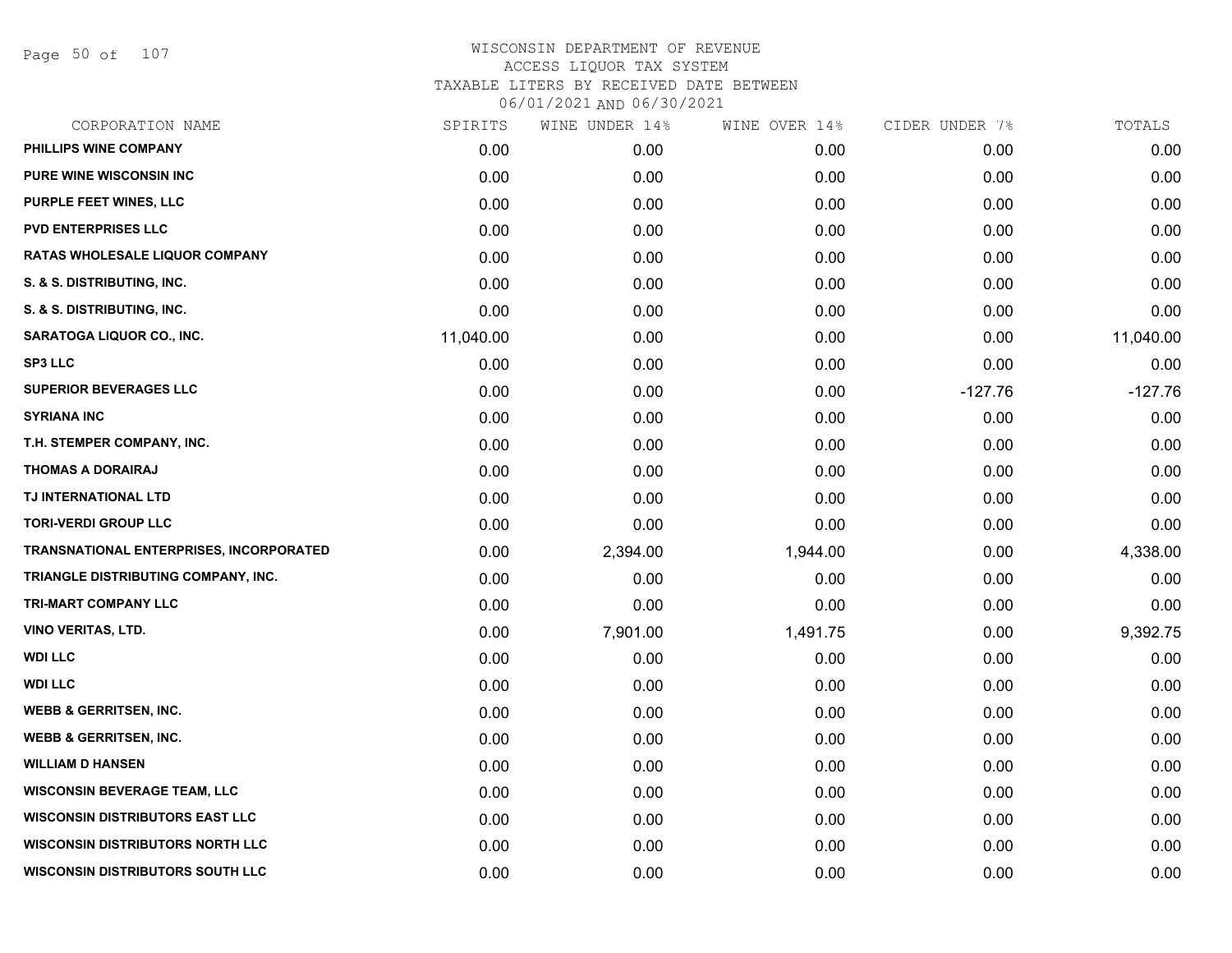Page 51 of 107

| CORPORATION NAME                      | SPIRITS    | WINE UNDER 14% | WINE OVER 14% | CIDER UNDER 7% | TOTALS     |
|---------------------------------------|------------|----------------|---------------|----------------|------------|
| <b>WISCONSIN WINE AND SPIRITS INC</b> | 0.00       | 0.00           | 0.00          | 0.00           | 0.00       |
| <b>WISCONSIN WINERY CO-OP</b>         | 0.00       | 0.00           | 0.00          | 0.00           | 0.00       |
| <b>WOODFIELD DISTRIBUTION LLC</b>     | 0.00       | 0.00           | 0.00          | 0.00           | 0.00       |
| ZASTROW THE BEER MAN, INC.            | 0.00       | 0.00           | 0.00          | 0.00           | 0.00       |
| TOTAL LITERS FOR 6/30/2021            | 283,986.98 | 308,639.59     | 23,159.19     | $-127.76$      | 615,658.00 |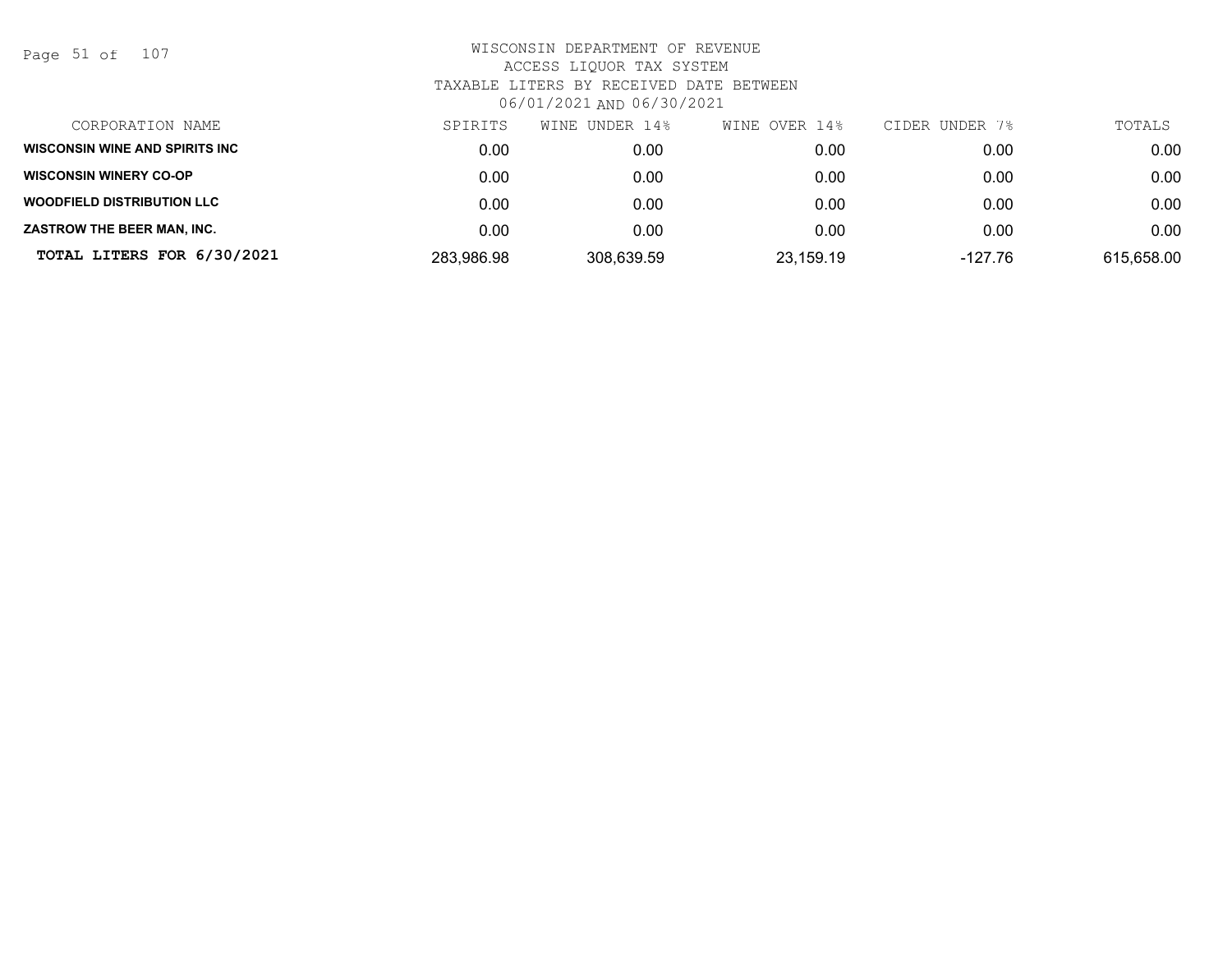Page 52 of 107

# WISCONSIN DEPARTMENT OF REVENUE ACCESS LIQUOR TAX SYSTEM TAXABLE LITERS BY RECEIVED DATE BETWEEN 06/01/2021 AND 06/30/2021

**IN STATE MANUFACTURER (WM)** CORPORATION NAME SPIRITS WINE UNDER 14% WINE OVER 14% CIDER UNDER 7% TOTALS

| <b>45TH PARALLEL SPIRITS, LLC</b>         | 0.00     | 0.00     | 0.00 | 0.00   | 0.00     |
|-------------------------------------------|----------|----------|------|--------|----------|
| ACE ETHANOL, LLC                          | 0.00     | 0.00     | 0.00 | 0.00   | 0.00     |
| <b>AEPPELTREOW INC</b>                    | 265.51   | 143.86   | 8.71 | 858.55 | 1,276.63 |
| ANCHOR STILLHOUSE HOLDINGS LLC            | 0.00     | 0.00     | 0.00 | 0.00   | 0.00     |
| ANGRY SPIRITS DISTILLING LLC              | 0.00     | 0.00     | 0.00 | 0.00   | 0.00     |
| <b>B &amp; E DISTILLERY INC.</b>          | 0.00     | 0.00     | 0.00 | 0.00   | 0.00     |
| <b>BRIAN SAMMONS</b>                      | 514.48   | 0.00     | 0.00 | 0.00   | 514.48   |
| <b>C &amp; N CORPORATION</b>              | 1,888.20 | 0.00     | 0.00 | 0.00   | 1,888.20 |
| <b>CENTRAL STANDARD LLC</b>               | 355.52   | 0.00     | 0.00 | 0.00   | 355.52   |
| <b>CENTRAL STANDARD LLC</b>               | 0.00     | 0.00     | 0.00 | 0.00   | 0.00     |
| CENTRAL TIME DISTILLERY AND WINERY, INC.  | 621.90   | 0.00     | 0.00 | 0.00   | 621.90   |
| CHIPPEWA RIVER DISTILLERY AND BREWERY LLC | 0.00     | 0.00     | 0.00 | 0.00   | 0.00     |
| <b>CLOVER MEADOW LLC</b>                  | 0.00     | 0.00     | 0.00 | 0.00   | 0.00     |
| <b>COPPER CROW DISTILLERY LLC</b>         | 193.55   | 0.00     | 0.00 | 0.00   | 193.55   |
| <b>CULLEN AND HARRISON LLC</b>            | 428.02   | 0.00     | 0.00 | 0.00   | 428.02   |
| <b>CULLEN AND HARRISON LLC</b>            | 255.99   | 0.00     | 0.00 | 0.00   | 255.99   |
| <b>DANCING GOAT DISTILLERY, LLC</b>       | 0.00     | 0.00     | 0.00 | 0.00   | 0.00     |
| <b>DENNIS E ERB</b>                       | 0.00     | 0.00     | 0.00 | 0.00   | 0.00     |
| <b>DISTILLERY PARTNERS, LLC</b>           | 0.00     | 0.00     | 0.00 | 0.00   | 0.00     |
| DOG AND SHRUB DISTILLERY LLC              | 285.00   | 0.00     | 0.00 | 0.00   | 285.00   |
| <b>DOUNDRINS DISTILLING</b>               | 1,901.71 | 0.00     | 0.00 | 0.00   | 1,901.71 |
| DRIFTLESS GLEN DISTILLERY LLC             | 4,534.46 | 0.00     | 0.00 | 0.00   | 4,534.46 |
| <b>DRIFTLESS PURE LLC</b>                 | 1,840.49 | 0.00     | 0.00 | 0.00   | 1,840.49 |
| <b>EAGLE TRACE BREWING COMPANY LLC</b>    | 566.00   | 0.00     | 0.00 | 0.00   | 566.00   |
| <b>EMCO CHEMICAL DISTRIBUTORS, INC.</b>   | 0.00     | 0.00     | 0.00 | 0.00   | 0.00     |
| <b>FREDERICK QUANDT</b>                   | 0.00     | 2,053.58 | 0.00 | 0.00   | 2,053.58 |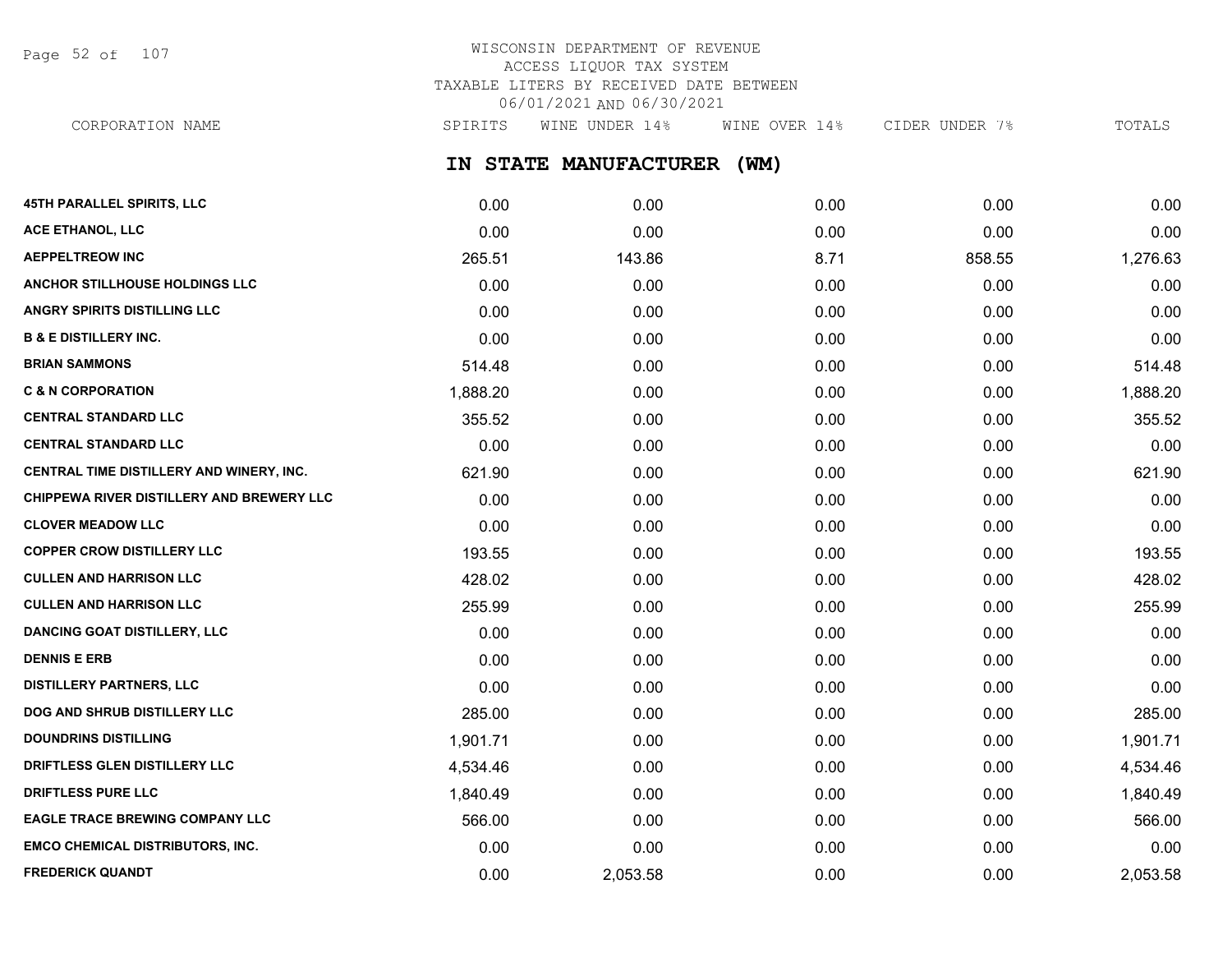Page 53 of 107

# WISCONSIN DEPARTMENT OF REVENUE ACCESS LIQUOR TAX SYSTEM TAXABLE LITERS BY RECEIVED DATE BETWEEN

| CORPORATION NAME                             | SPIRITS   | WINE UNDER 14% | WINE OVER 14% | CIDER UNDER 7% | TOTALS    |
|----------------------------------------------|-----------|----------------|---------------|----------------|-----------|
| <b>GLOBAL UNIVERSAL SRL</b>                  | 11,610.85 | 2,115.01       | 0.00          | 0.00           | 13,725.86 |
| <b>GRANT J VAN DRIEST</b>                    | 0.00      | 0.00           | 0.00          | 0.00           | 0.00      |
| <b>GREAT LAKES DISTILLERY LLC</b>            | 0.00      | 0.00           | 0.00          | 0.00           | 0.00      |
| <b>HENDRICKS FAMILY DISTILLERY LLC</b>       | 772.11    | 0.00           | 0.00          | 0.00           | 772.11    |
| <b>HICKORY VIEW DISTILLERY LLC</b>           | 1,647.75  | 0.00           | 0.00          | 0.00           | 1,647.75  |
| <b>IMAGINARY FACTORY LLC</b>                 | 0.00      | 0.00           | 0.00          | 0.00           | 0.00      |
| INCIDER, INC.                                | 0.00      | 0.00           | 0.00          | 56.78          | 56.78     |
| <b>ISAAC SHOWAKI</b>                         | 3,354.13  | 0.00           | 0.00          | 0.00           | 3,354.13  |
| <b>JACKSON WINE LLC</b>                      | 270.01    | 2,332.19       | 97.51         | 0.00           | 2,699.71  |
| <b>JAMES PLOETZ</b>                          | 62.99     | 0.00           | 0.00          | 0.00           | 62.99     |
| <b>JARIN K GELHAR</b>                        | 218.68    | 0.00           | 0.00          | 0.00           | 218.68    |
| <b>JEREMY A KAUFMANN</b>                     | 0.00      | 0.00           | 0.00          | 0.00           | 0.00      |
| JKLM DISTILLING PARTNERS LLC                 | 0.00      | 0.00           | 0.00          | 0.00           | 0.00      |
| <b>JOSEPH RETZER III</b>                     | 351.78    | 0.00           | 0.00          | 0.00           | 351.78    |
| <b>KATCHEVER &amp; CO LLC</b>                | 0.00      | 0.00           | 0.00          | 0.00           | 0.00      |
| <b>MATTHEW RICK</b>                          | 1,211.63  | 7,162.96       | 1.06          | 0.00           | 8,375.65  |
| <b>MEISENBURG BREWING AND DISTILLING LLC</b> | 0.00      | 0.00           | 0.00          | 0.00           | 0.00      |
| <b>MOLSON COORS BEVERAGE COMPANY USA LLC</b> | 0.00      | 0.00           | 0.00          | 0.00           | 0.00      |
| <b>NATHAN G GREENAWALT</b>                   | 0.00      | 0.00           | 0.00          | 0.00           | 0.00      |
| <b>NORTHERN WATERS DISTILLERY LLC</b>        | 1,612.13  | 0.00           | 0.00          | 0.00           | 1,612.13  |
| <b>PABST HOLDINGS LLC</b>                    | 0.00      | 0.00           | 0.00          | 0.00           | 0.00      |
| PARADISE NORTH DISTILLERY CO.                | 0.00      | 0.00           | 0.00          | 0.00           | 0.00      |
| PERLICK DISTILLERY, LLC                      | 1,080.13  | 0.00           | 0.00          | 0.00           | 1,080.13  |
| <b>RIVER BEND VINEYARD &amp; WINERY LLC</b>  | 342.01    | 0.00           | 0.00          | 0.00           | 342.01    |
| <b>S&amp;S DISTILLING</b>                    | 0.00      | 0.00           | 0.00          | 0.00           | 0.00      |
| <b>SENSIENT FLAVORS LLC</b>                  | 0.00      | 0.00           | 0.00          | 0.00           | 0.00      |
| <b>ST CROIX SPIRITS LLC</b>                  | 0.00      | 0.00           | 0.00          | 0.00           | 0.00      |
| <b>ST MARY'S DISTILLARY LLC</b>              | 800.57    | 0.00           | 0.00          | 0.00           | 800.57    |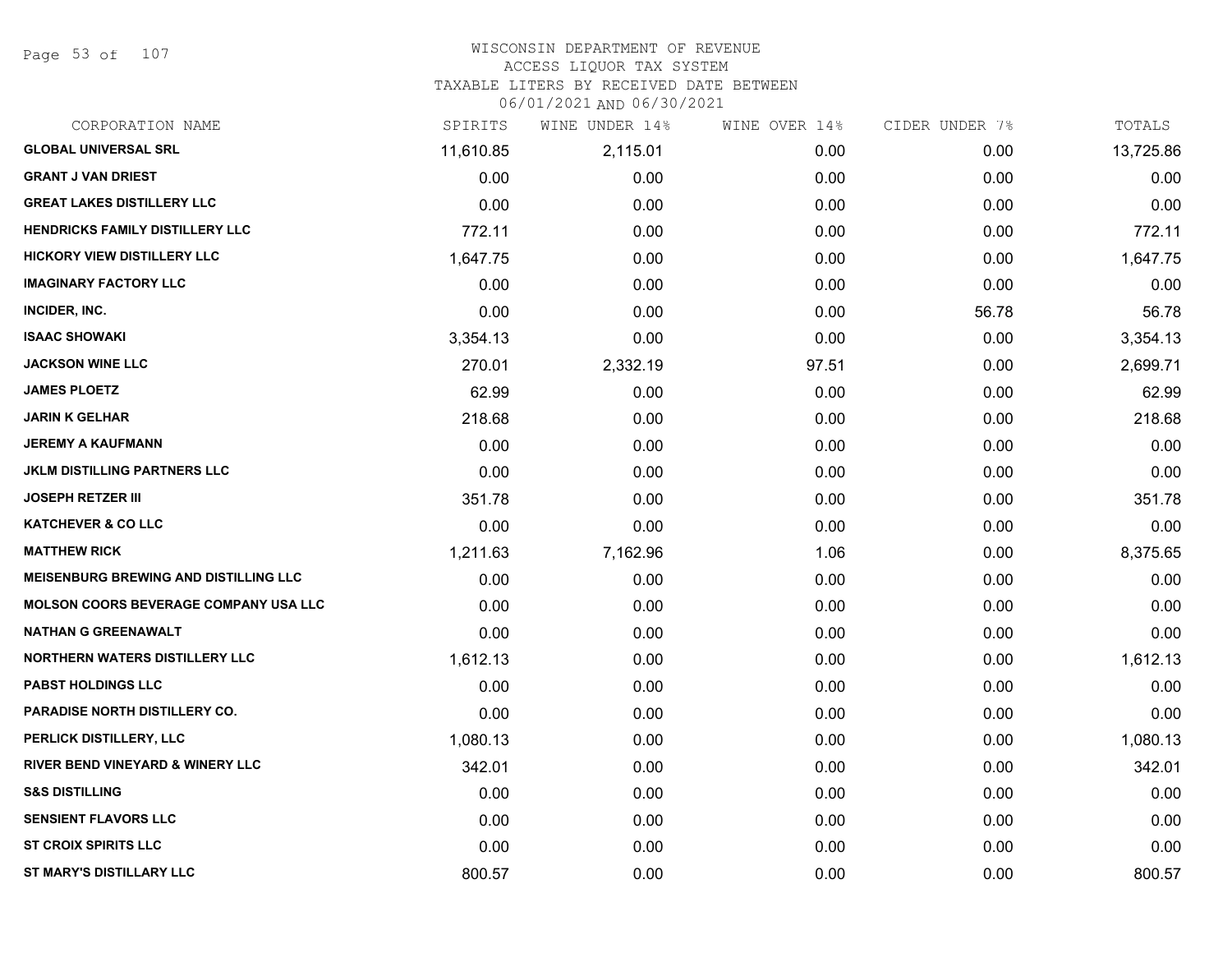Page 54 of 107

# WISCONSIN DEPARTMENT OF REVENUE ACCESS LIQUOR TAX SYSTEM TAXABLE LITERS BY RECEIVED DATE BETWEEN

| CORPORATION NAME                   | SPIRITS   | WINE UNDER 14% | WINE OVER 14% | CIDER UNDER 7% | TOTALS    |
|------------------------------------|-----------|----------------|---------------|----------------|-----------|
| <b>STABLE ROCK WINERY LLC</b>      | 0.00      | 1,287.04       | 0.00          | 0.00           | 1,287.04  |
| <b>STATE LINE DISTILLERY, LLC</b>  | 1,244.00  | 0.00           | 0.00          | 0.00           | 1,244.00  |
| <b>SUGAR RIVER DISTILLERY INC</b>  | 0.00      | 0.00           | 0.00          | 0.00           | 0.00      |
| <b>TATTERSALL COMPANIES LLC</b>    | 0.00      | 0.00           | 0.00          | 0.00           | 0.00      |
| THE EAU CLAIRE BREWING PROJECT LLC | 0.00      | 0.00           | 0.00          | 0.00           | 0.00      |
| THE NORTH WOODS DISTILLERY LLC     | 365.97    | 0.00           | 0.00          | 0.00           | 365.97    |
| THE WINE VINEYARD LLC              | 0.00      | 1,173.47       | 0.00          | 0.00           | 1,173.47  |
| WHITE WINTER WINERY INC            | 92.63     | 0.00           | 0.00          | 0.00           | 92.63     |
| <b>WOLLERSHEIM WINERY, INC.</b>    | 1,054.57  | 18.02          | 0.00          | 0.00           | 1,072.59  |
| YAHARA BAY DISTILLERS, INC.        | 7,553.11  | 0.00           | 0.00          | 0.00           | 7,553.11  |
| TOTAL LITERS FOR 6/30/2021         | 47,295.88 | 16,286.13      | 107.28        | 915.33         | 64,604.62 |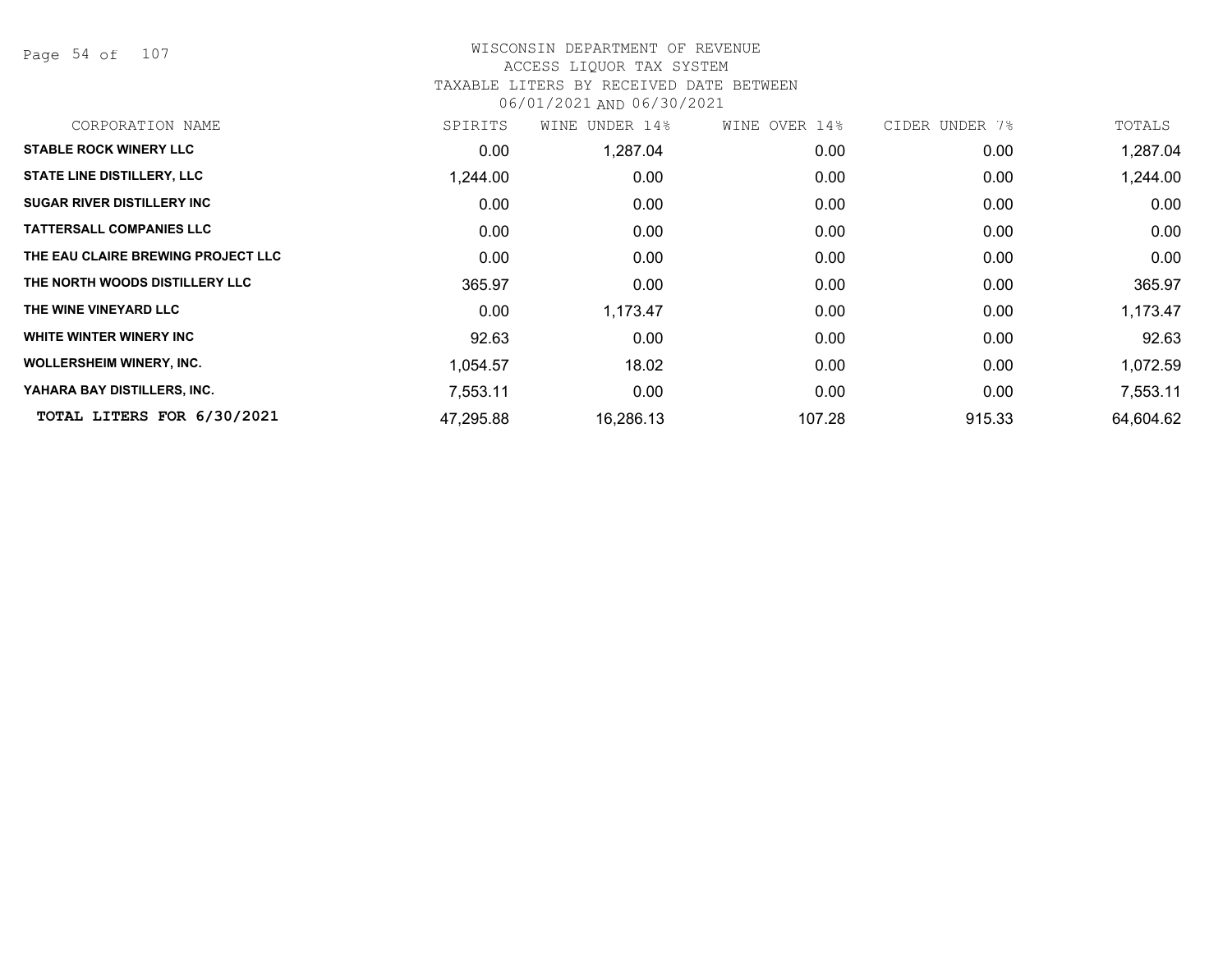Page 55 of 107

# WISCONSIN DEPARTMENT OF REVENUE ACCESS LIQUOR TAX SYSTEM TAXABLE LITERS BY RECEIVED DATE BETWEEN 06/01/2021 AND 06/30/2021

CORPORATION NAME SPIRITS WINE UNDER 14% WINE OVER 14% CIDER UNDER 7% TOTALS

# **IN STATE RECTIFIER (WR)**

| 45TH PARALLEL SPIRITS, LLC           | 8,513.99        | 0.00     | 0.00 | 0.00 | 8,513.99        |
|--------------------------------------|-----------------|----------|------|------|-----------------|
| <b>ARTY'S PREMIUM BEVERAGES, INC</b> | 5,136.14        | 0.00     | 0.00 | 0.00 | 5,136.14        |
| <b>CENTRAL STANDARD LLC</b>          | 11,632.27       | 0.00     | 0.00 | 0.00 | 11,632.27       |
| CITY BREWING COMPANY, LLC            | $-1,043,082.22$ | 0.00     | 0.00 | 0.00 | $-1,043,082.22$ |
| <b>DANCING GOAT DISTILLERY, LLC</b>  | 0.00            | 0.00     | 0.00 | 0.00 | 0.00            |
| <b>DISTILLERY PARTNERS, LLC</b>      | 0.00            | 0.00     | 0.00 | 0.00 | 0.00            |
| <b>DOUNDRINS DISTILLING</b>          | 0.00            | 0.00     | 0.00 | 0.00 | 0.00            |
| <b>FORTRESS NUTRITION, LLC</b>       | 0.00            | 0.00     | 0.00 | 0.00 | 0.00            |
| <b>FREDERICK QUANDT</b>              | 0.00            | 1,495.23 | 0.00 | 0.00 | 1,495.23        |
| <b>GALLOWAY COMPANY</b>              | 0.00            | 0.00     | 0.00 | 0.00 | 0.00            |
| <b>GLOBAL UNIVERSAL SRL</b>          | 0.00            | 0.00     | 0.00 | 0.00 | 0.00            |
| <b>GREAT LAKES DISTILLERY LLC</b>    | 2,454.75        | 0.00     | 0.00 | 0.00 | 2,454.75        |
| HENRY FARMS PRAIRIE SPIRITS LLC      | $-450.00$       | 0.00     | 0.00 | 0.00 | $-450.00$       |
| <b>JACKSON WINE LLC</b>              | 0.00            | 0.00     | 0.00 | 0.00 | 0.00            |
| <b>JOHN BIONDI</b>                   | 0.00            | 0.00     | 0.00 | 0.00 | 0.00            |
| <b>KELLY M YOCOM</b>                 | 75.92           | 117.00   | 0.00 | 0.00 | 192.92          |
| <b>MIDWEST CUSTOM BOTTLING LLC</b>   | 7,830.71        | $-0.71$  | 0.00 | 0.00 | 7,830.00        |
| <b>NATHAN G GREENAWALT</b>           | 0.00            | 0.00     | 0.00 | 0.00 | 0.00            |
| <b>NATURAL SPIRITS LLC</b>           | 0.00            | 0.00     | 0.00 | 0.00 | 0.00            |
| THE EAU CLAIRE BREWING PROJECT LLC   | 0.00            | 0.00     | 0.00 | 0.00 | 0.00            |
| YAHARA BAY DISTILLERS, INC.          | 0.00            | 0.00     | 0.00 | 0.00 | 0.00            |
| YAHARA BAY DISTILLERS, INC.          | 0.00            | 0.00     | 0.00 | 0.00 | 0.00            |
| TOTAL LITERS FOR 6/30/2021           | $-1,007,888.44$ | 1,611.52 | 0.00 | 0.00 | $-1,006,276.92$ |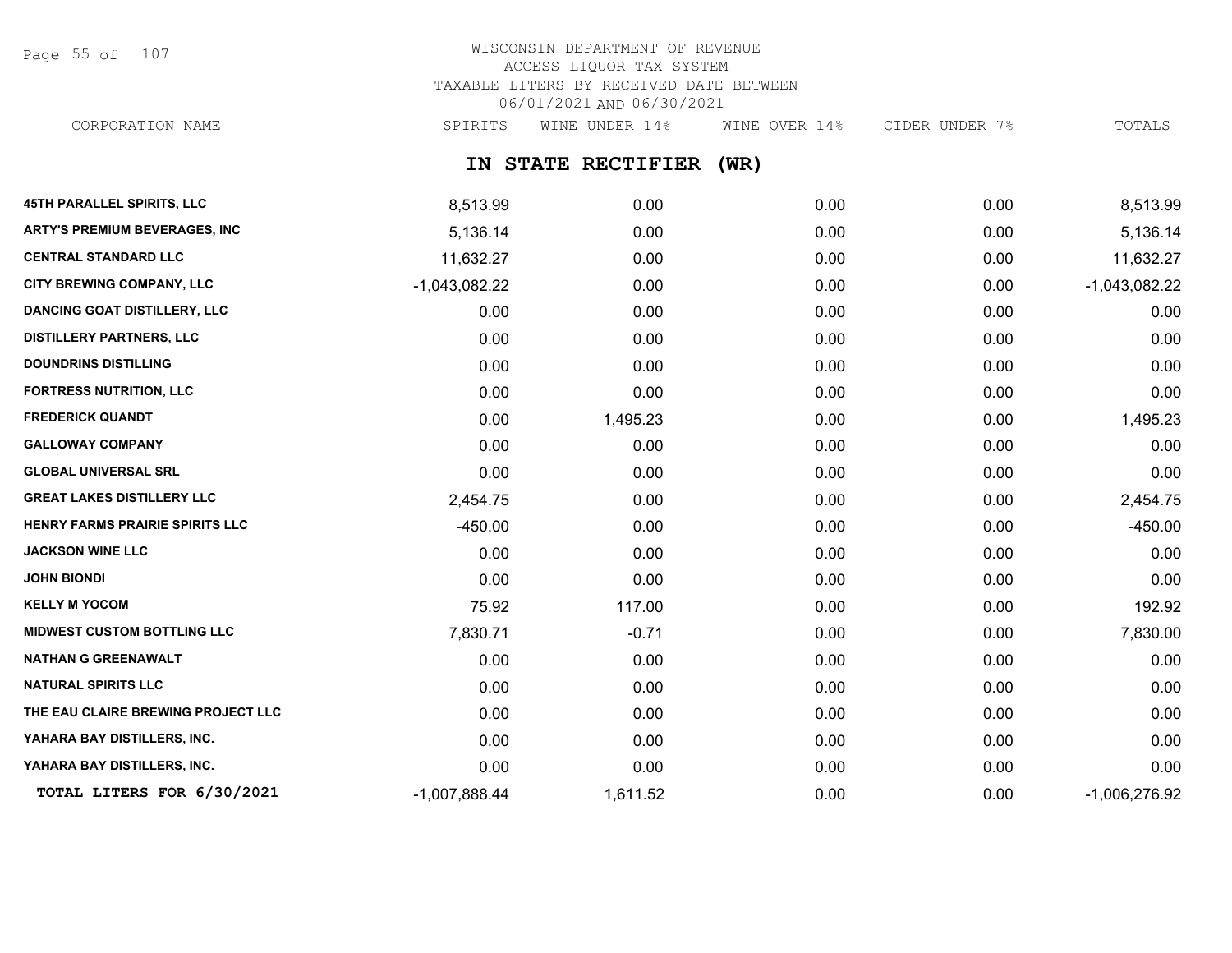Page 56 of 107

# WISCONSIN DEPARTMENT OF REVENUE ACCESS LIQUOR TAX SYSTEM TAXABLE LITERS BY RECEIVED DATE BETWEEN 06/01/2021 AND 06/30/2021

CORPORATION NAME SPIRITS WINE UNDER 14% WINE OVER 14% CIDER UNDER 7% TOTALS

**IN STATE WINERY (WWI)**

| <b>4 CHRISTI'S VINEYARD LLC</b>                   | 0.00 | 0.00      | 0.00   | 0.00   | 0.00      |
|---------------------------------------------------|------|-----------|--------|--------|-----------|
| <b>ALLEN L NAPARALLA</b>                          | 0.00 | 0.00      | 0.00   | 0.00   | 0.00      |
| <b>AMANDA STEFL</b>                               | 0.00 | 3,177.12  | 0.00   | 0.00   | 3,177.12  |
| <b>BADGER STATE BREWING COMPANY LLC</b>           | 0.00 | 0.00      | 0.00   | 138.17 | 138.17    |
| <b>BAYFIELD WINERY, LTD.</b>                      | 0.00 | 0.00      | 0.00   | 0.00   | 0.00      |
| <b>BELLEVINEZ LLC</b>                             | 0.00 | 954.00    | 0.00   | 0.00   | 954.00    |
| <b>BEVERLY GAGE</b>                               | 0.00 | 0.00      | 0.00   | 0.00   | 0.00      |
| <b>BLIND HORSE WINERY LLC</b>                     | 0.00 | 0.00      | 0.00   | 0.00   | 0.00      |
| <b>BOTHAM BRANDS LLC</b>                          | 0.00 | 0.00      | 0.00   | 0.00   | 0.00      |
| <b>BRADLEY L ALLEN</b>                            | 0.00 | 162.73    | 0.00   | 0.00   | 162.73    |
| <b>BRANCHES WINERY LLC</b>                        | 0.00 | 0.00      | 0.00   | 0.00   | 0.00      |
| <b>BRIAN C LOKRANTZ</b>                           | 0.00 | 0.00      | 0.00   | 0.00   | 0.00      |
| <b>BRIGADOON FARM &amp; WINERY LLC</b>            | 0.00 | 0.00      | 0.00   | 0.00   | 0.00      |
| <b>BRIX CIDER LLC</b>                             | 0.00 | 84.68     | 0.00   | 866.27 | 950.95    |
| <b>C &amp; N CORPORATION</b>                      | 0.00 | 43,700.97 | 179.96 | 0.00   | 43,880.93 |
| <b>CAPITAL BREWERY COMPANY, INC.</b>              | 0.00 | 0.00      | 0.00   | 0.00   | 0.00      |
| <b>CHATEAU ST CROIX WINERY &amp; VINEYARD LLC</b> | 0.00 | 2,256.74  | 65.64  | 0.00   | 2,322.38  |
| <b>CHERYL JOHNSON</b>                             | 0.00 | 0.00      | 0.00   | 0.00   | 0.00      |
| <b>CLOVER MEADOW LLC</b>                          | 0.00 | 0.00      | 0.00   | 0.00   | 0.00      |
| <b>COLLEEN M BOS</b>                              | 0.00 | 0.00      | 0.00   | 0.00   | 0.00      |
| <b>CRAIG FLETCHER</b>                             | 0.00 | 0.00      | 0.00   | 0.00   | 0.00      |
| <b>CREEKSIDE WINERY LLC</b>                       | 0.00 | 0.00      | 0.00   | 0.00   | 0.00      |
| <b>DANIEL J KOEPKE</b>                            | 0.00 | 0.00      | 0.00   | 0.00   | 0.00      |
| <b>DANIEL M OSBORN</b>                            | 0.00 | 0.00      | 0.00   | 0.00   | 0.00      |
| <b>DANZINGER VINEYARDS LLC</b>                    | 0.00 | 0.00      | 0.00   | 0.00   | 0.00      |
| <b>DAVID F MAHER</b>                              | 0.00 | 0.00      | 0.00   | 0.00   | 0.00      |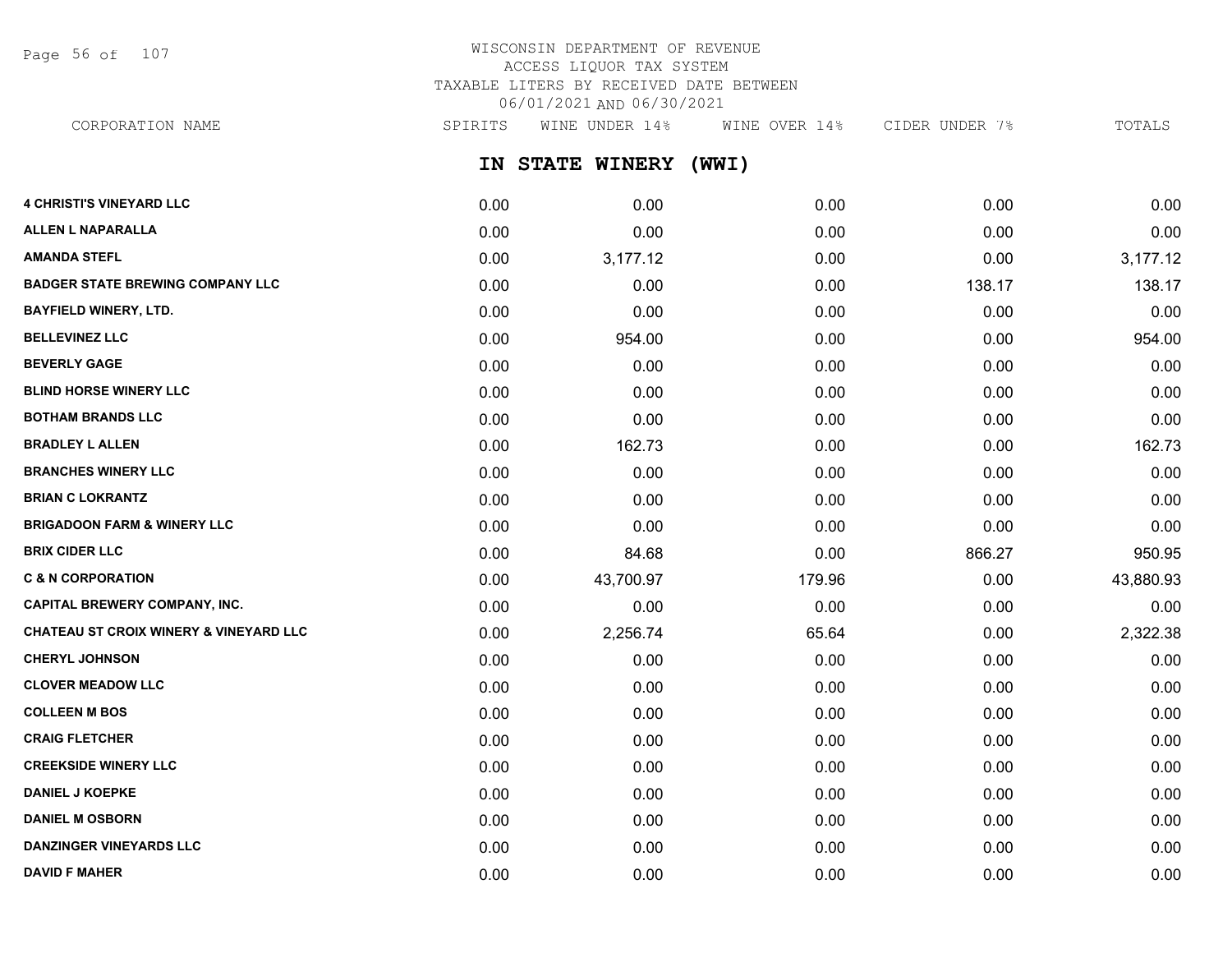Page 57 of 107

#### WISCONSIN DEPARTMENT OF REVENUE ACCESS LIQUOR TAX SYSTEM TAXABLE LITERS BY RECEIVED DATE BETWEEN

| CORPORATION NAME                     | SPIRITS | WINE UNDER 14% | WINE OVER 14% | CIDER UNDER 7% | TOTALS    |
|--------------------------------------|---------|----------------|---------------|----------------|-----------|
| <b>DAVID R RASMUSSEN</b>             | 0.00    | $-128.89$      | 0.00          | 0.00           | $-128.89$ |
| <b>DEAD BIRD BREWING COMPANY</b>     | 0.00    | 0.00           | 0.00          | 0.00           | 0.00      |
| <b>DEAN L BAUMGARTEN</b>             | 0.00    | 0.00           | 0.00          | 0.00           | 0.00      |
| <b>DIANA HOBSON</b>                  | 0.00    | 0.00           | 0.00          | 0.00           | 0.00      |
| DIXONS AUTUMN HARVEST WINERY, LLC    | 0.00    | 1,589.87       | 0.00          | 0.00           | 1,589.87  |
| <b>DON GRASSE</b>                    | 0.00    | 0.00           | 0.00          | 0.00           | 0.00      |
| DRUMLIN RIDGE WINERY LLC             | 0.00    | 7.57           | 0.00          | 0.00           | 7.57      |
| <b>EASTERN RIDGES VINEYARD, LLC</b>  | 0.00    | 1,637.98       | 0.00          | 0.00           | 1,637.98  |
| <b>EDWARD J RINK</b>                 | 0.00    | 223.34         | 1,116.69      | 0.00           | 1,340.03  |
| <b>ELISABETH W KLEIN</b>             | 0.00    | 0.00           | 0.00          | 0.00           | 0.00      |
| <b>ETHAN KELLER</b>                  | 0.00    | 0.00           | 0.00          | 199.30         | 199.30    |
| <b>FAWN CREEK WINERY LLC</b>         | 0.00    | 7,723.47       | 947.25        | 0.00           | 8,670.72  |
| <b>FERMENTING CELLARS LLC</b>        | 0.00    | 410.88         | 0.00          | 0.00           | 410.88    |
| FISHER KING WINERY, LLC              | 0.00    | 0.00           | 0.00          | 0.00           | 0.00      |
| <b>FRESAR INC</b>                    | 0.00    | 46.37          | 0.00          | 0.00           | 46.37     |
| FRUIT OF THE WOODS WINE CELLAR, INC. | 0.00    | 12,621.01      | 0.00          | 0.00           | 12,621.01 |
| <b>GREENVIEW BREWING LLC</b>         | 0.00    | 0.00           | 0.00          | 0.00           | 0.00      |
| <b>HALF KRAKT LLC</b>                | 0.00    | 716.24         | 0.00          | 0.00           | 716.24    |
| HALF MOON HILL LLC                   | 0.00    | 56.25          | 0.00          | 13.10          | 69.35     |
| <b>HARBOR RIDGE WINERY INC.</b>      | 0.00    | 3,548.17       | 0.00          | 0.00           | 3,548.17  |
| HAYWARD LAKES WINERY, LLC            | 0.00    | 903.08         | 0.00          | 0.00           | 903.08    |
| <b>HERDIE BAISDEN</b>                | 0.00    | 0.00           | 0.00          | 0.00           | 0.00      |
| <b>INDEED BREWING COMPANY LLC</b>    | 0.00    | 0.00           | 0.00          | 0.00           | 0.00      |
| <b>ISLAND ORCHARD CIDER LLC</b>      | 0.00    | 0.00           | 0.00          | 0.00           | 0.00      |
| <b>JAMES F HAUSER JR</b>             | 0.00    | 0.00           | 0.00          | 670.02         | 670.02    |
| <b>JAMES PLOETZ</b>                  | 0.00    | 627.73         | 7.50          | 0.00           | 635.23    |
| <b>JEFFERY BEMIS</b>                 | 0.00    | 1,336.25       | 0.00          | 0.00           | 1,336.25  |
| <b>JEFFREY L STOEGER</b>             | 0.00    | 0.00           | 0.00          | 0.00           | 0.00      |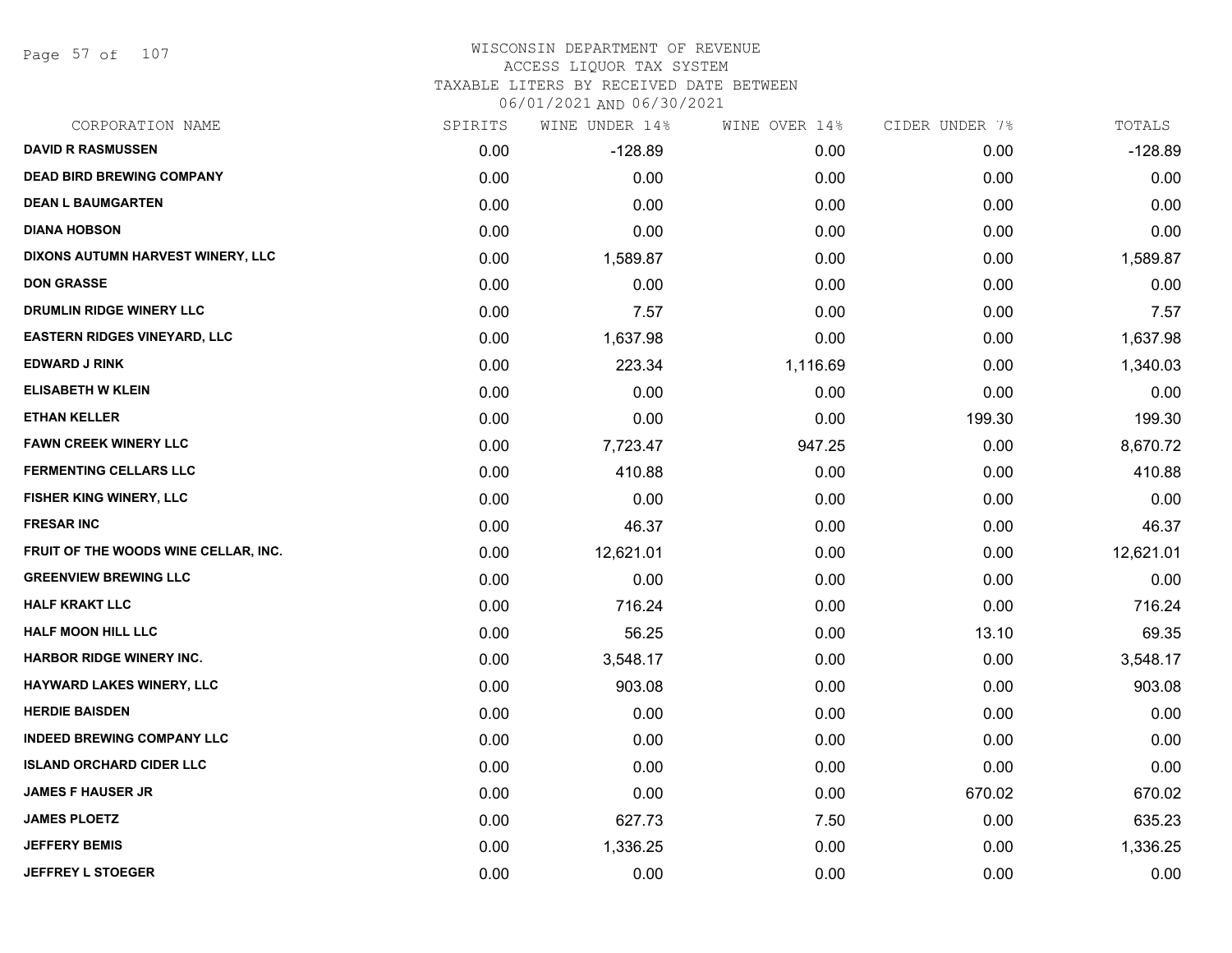Page 58 of 107

#### WISCONSIN DEPARTMENT OF REVENUE ACCESS LIQUOR TAX SYSTEM TAXABLE LITERS BY RECEIVED DATE BETWEEN

| CORPORATION NAME                             | SPIRITS | WINE UNDER 14% | WINE OVER 14% | CIDER UNDER 7% | TOTALS   |
|----------------------------------------------|---------|----------------|---------------|----------------|----------|
| <b>JESSICA L ECKER</b>                       | 0.00    | 0.00           | 0.00          | 0.00           | 0.00     |
| <b>JOHN BIONDI</b>                           | 0.00    | 0.00           | 0.00          | 1,475.97       | 1,475.97 |
| <b>JONATHAN DALE</b>                         | 0.00    | 392.39         | 0.00          | 0.00           | 392.39   |
| <b>JORNY'S END LLC</b>                       | 0.00    | 0.00           | 0.00          | 0.00           | 0.00     |
| <b>JORNY'S END LLC</b>                       | 0.00    | 3,796.11       | 0.00          | 0.00           | 3,796.11 |
| <b>JOSEPH CALLOW</b>                         | 0.00    | 7,587.00       | 0.00          | 242.27         | 7,829.27 |
| <b>JOSEPH STALLER</b>                        | 0.00    | 0.00           | 0.00          | 0.00           | 0.00     |
| <b>JOSEPH WYNIMKO</b>                        | 0.00    | 0.00           | 0.00          | 0.00           | 0.00     |
| <b>KATCHEVER &amp; CO LLC</b>                | 0.00    | 0.00           | 0.00          | 0.00           | 0.00     |
| <b>KEVIN BEHNKE</b>                          | 0.00    | 407.23         | 0.00          | 0.00           | 407.23   |
| <b>KRISTIN HARRINGTON-BOEGNER</b>            | 0.00    | 9,652.77       | 0.00          | 0.00           | 9,652.77 |
| <b>KRISTINA M HOGE</b>                       | 0.00    | 0.00           | 0.00          | 0.00           | 0.00     |
| <b>LAKE NOKOMIS CRANBERRIES INC</b>          | 0.00    | 4,351.24       | 0.00          | 0.00           | 4,351.24 |
| <b>LANDTA WINES LLC</b>                      | 0.00    | 0.00           | 0.00          | 0.00           | 0.00     |
| <b>LAUTENBACH'S ORCHARD COUNTRY INC</b>      | 0.00    | 7,181.93       | 450.01        | 0.00           | 7,631.94 |
| LEDGESTONE ESTATE LLC                        | 0.00    | 0.00           | 0.00          | 0.00           | 0.00     |
| LIL' OLE WINEMAKER SHOPPE LLC                | 0.00    | 645.52         | 0.00          | 0.00           | 645.52   |
| <b>LOST ISLAND WINE LLC</b>                  | 0.00    | 0.00           | 0.00          | 0.00           | 0.00     |
| <b>LUCKY DOG WINERY</b>                      | 0.00    | 0.00           | 0.00          | 0.00           | 0.00     |
| <b>LUNCH CREEK VINEYARDS LLC</b>             | 0.00    | 0.00           | 0.00          | 0.00           | 0.00     |
| <b>MARTIN E SELL</b>                         | 0.00    | 413.74         | 54.13         | 0.00           | 467.87   |
| <b>MARY BELLAZZINI</b>                       | 0.00    | 0.00           | 0.00          | 0.00           | 0.00     |
| <b>MATENAER CORPORATION</b>                  | 0.00    | 0.00           | 0.00          | 0.00           | 0.00     |
| <b>MATTHEW RICK</b>                          | 0.00    | 0.00           | 0.00          | 0.00           | 0.00     |
| MCFLESHMAN'S BREWING CO., LLC.               | 0.00    | 0.00           | 0.00          | 0.00           | 0.00     |
| <b>MERSHONIAN CIDERY LLC</b>                 | 0.00    | 234.69         | 0.00          | 1,483.88       | 1,718.57 |
| <b>MOBCRAFT BEER INC.</b>                    | 0.00    | 0.00           | 0.00          | 0.00           | 0.00     |
| <b>MOLSON COORS BEVERAGE COMPANY USA LLC</b> | 0.00    | 0.00           | 0.00          | 0.00           | 0.00     |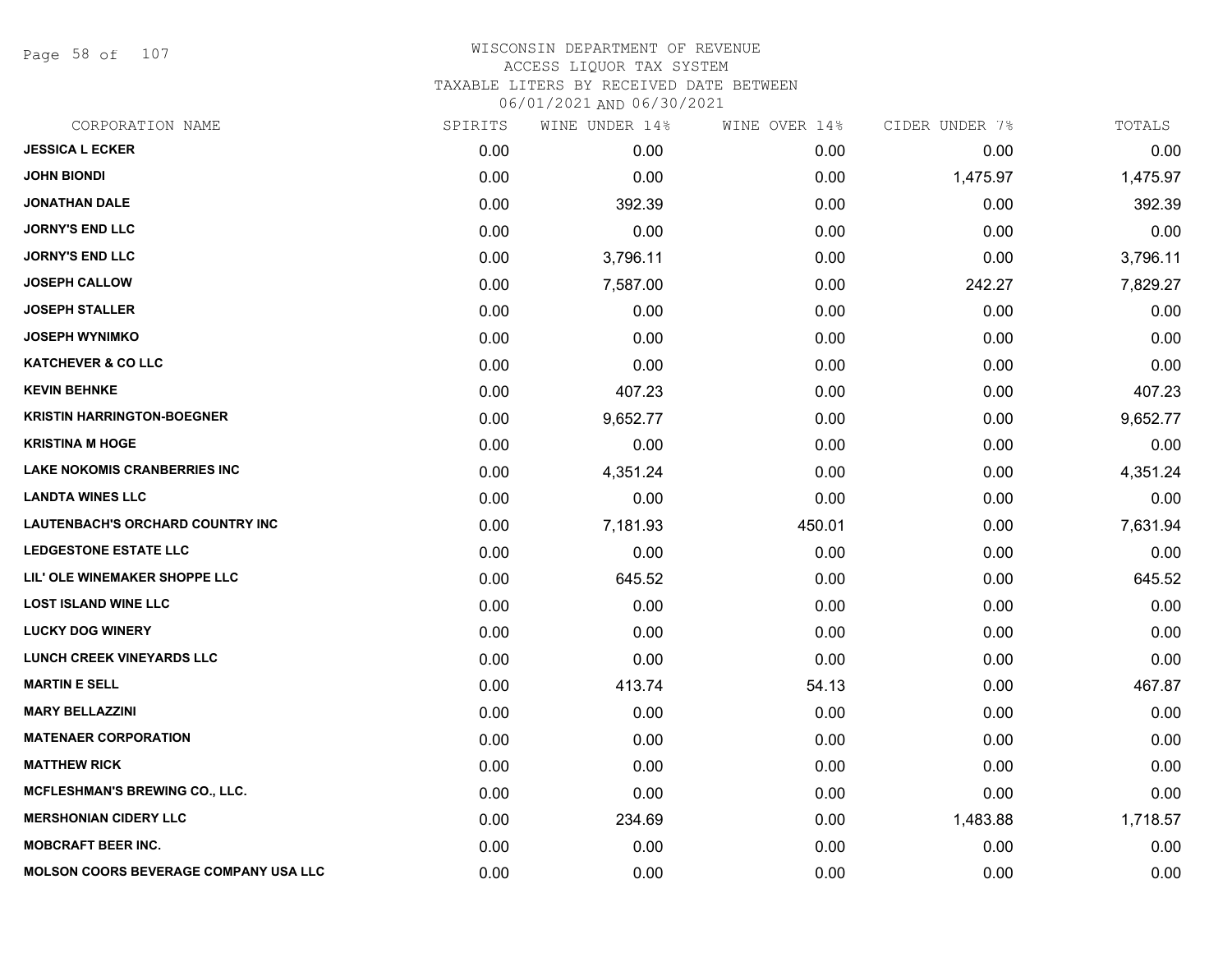Page 59 of 107

| CORPORATION NAME                            | SPIRITS | WINE UNDER 14% | WINE OVER 14% | CIDER UNDER 7% | TOTALS   |
|---------------------------------------------|---------|----------------|---------------|----------------|----------|
| <b>MOLSON COORS USA LLC</b>                 | 0.00    | 0.00           | 0.00          | 0.00           | 0.00     |
| <b>MOONDANCER LLC</b>                       | 0.00    | 169.47         | 0.00          | 0.00           | 169.47   |
| <b>MUNSON BRIDGE WINERY INC</b>             | 0.00    | 5,969.58       | 0.00          | 0.00           | 5,969.58 |
| <b>MUSETTA WINERY, LLC</b>                  | 0.00    | 6,710.97       | 0.00          | 0.00           | 6,710.97 |
| <b>NOBLE ROOTS BREWING COMPANY, LLC</b>     | 0.00    | 0.00           | 0.00          | 117.35         | 117.35   |
| NORTHLEAF WINERY, LLC                       | 0.00    | 1,557.77       | 27.37         | 0.00           | 1,585.14 |
| <b>ODILON FORD WINERY INC</b>               | 0.00    | 0.00           | 0.00          | 0.00           | 0.00     |
| PARALLEL 44 VINEYARD & WINERY, INC.         | 0.00    | 3,318.66       | 0.00          | 0.00           | 3,318.66 |
| PARALLEL 44 VINEYARD & WINERY, INC.         | 0.00    | 334.52         | 0.00          | 0.00           | 334.52   |
| <b>PATRICK ARNDT</b>                        | 0.00    | 340.69         | 0.00          | 0.00           | 340.69   |
| <b>PAUL D ASPER</b>                         | 0.00    | 0.00           | 0.00          | 2,164.37       | 2,164.37 |
| <b>PAUL G BLOMMEL</b>                       | 0.00    | 0.00           | 0.00          | 0.00           | 0.00     |
| <b>PAUL HAMMEN</b>                          | 0.00    | 0.00           | 90.02         | 0.00           | 90.02    |
| <b>PAUL J FRANZEN</b>                       | 0.00    | 0.00           | 0.00          | 0.00           | 0.00     |
| PETER H GENTRY                              | 0.00    | 0.00           | 0.00          | 0.00           | 0.00     |
| <b>PHILIP J BRATSCH</b>                     | 0.00    | 0.00           | 0.00          | 0.00           | 0.00     |
| <b>PIEPERTK LLC</b>                         | 0.00    | 2,447.26       | 5.98          | 0.00           | 2,453.24 |
| <b>PRAIRIE HAWK WINERY INC</b>              | 0.00    | 446.25         | 0.00          | 50.25          | 496.50   |
| <b>RED OAK VINEYARD INC</b>                 | 0.00    | 0.00           | 0.00          | 0.00           | 0.00     |
| <b>RIO LOBO LLC</b>                         | 0.00    | 0.00           | 0.00          | 0.00           | 0.00     |
| <b>RIVER BEND VINEYARD &amp; WINERY LLC</b> | 0.00    | 6,247.05       | 0.00          | 0.00           | 6,247.05 |
| <b>ROBERT J FOWLER</b>                      | 0.00    | 859.52         | $-6.00$       | 0.00           | 853.52   |
| <b>ROCK N WOOL WINERY LLC</b>               | 0.00    | 0.00           | 0.00          | 0.00           | 0.00     |
| <b>RUSHFORD MEADERY AND WINERY LLC</b>      | 0.00    | 0.00           | 0.00          | 0.00           | 0.00     |
| <b>RYAN PRELLWITZ</b>                       | 0.00    | 458.03         | 0.00          | 0.00           | 458.03   |
| <b>SEVEN HAWKS VINEYARDS LLC</b>            | 0.00    | 350.98         | 29.00         | 0.00           | 379.98   |
| <b>SEVEN HAWKS VINEYARDS LLC</b>            | 0.00    | 0.00           | 0.00          | 0.00           | 0.00     |
| <b>SHARON L PINGEL</b>                      | 0.00    | 0.00           | 0.00          | 0.00           | 0.00     |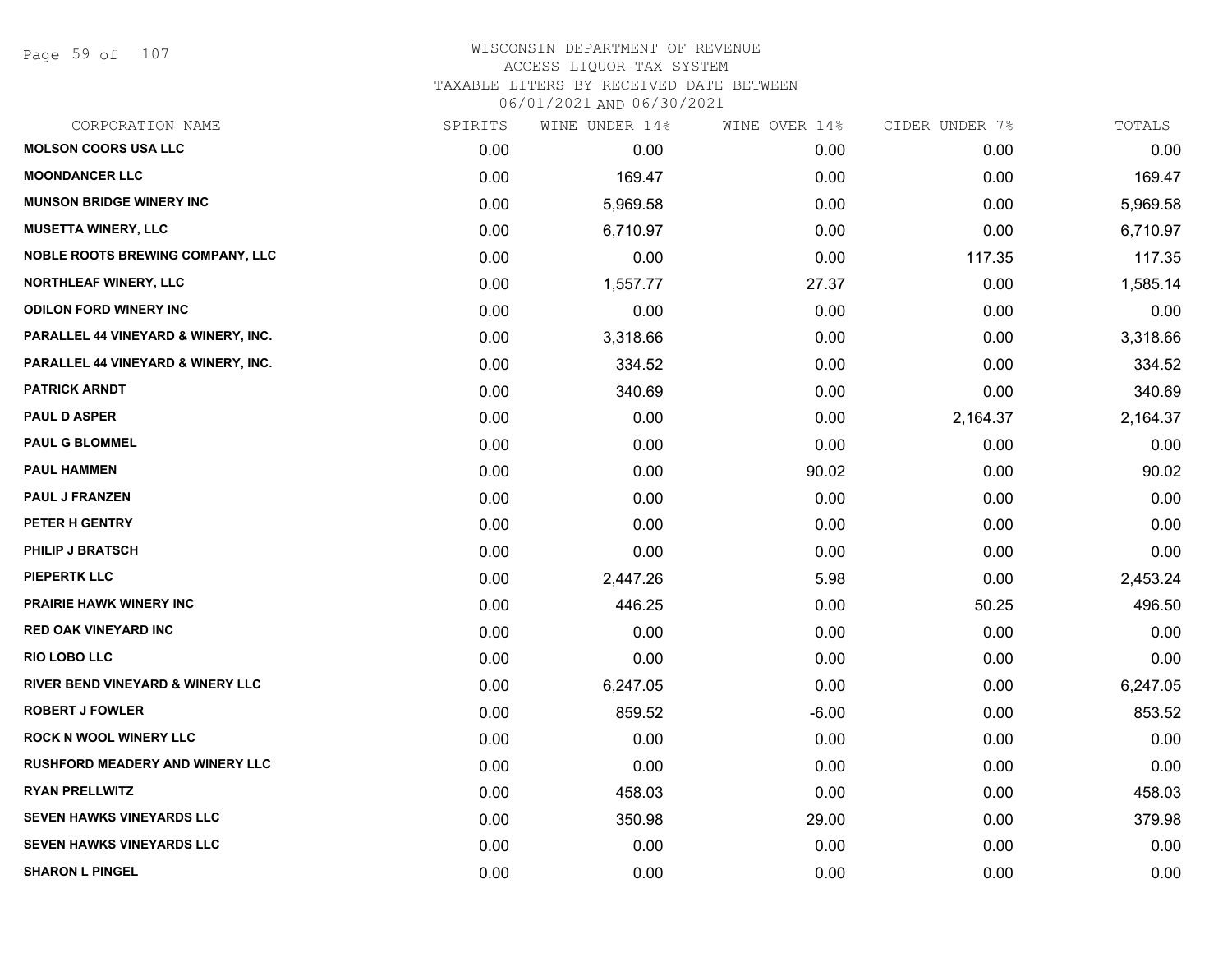Page 60 of 107

#### WISCONSIN DEPARTMENT OF REVENUE ACCESS LIQUOR TAX SYSTEM

TAXABLE LITERS BY RECEIVED DATE BETWEEN

| CORPORATION NAME                            | SPIRITS | WINE UNDER 14% | WINE OVER 14% | CIDER UNDER 7% | TOTALS    |
|---------------------------------------------|---------|----------------|---------------|----------------|-----------|
| <b>SHERRY HARDIE</b>                        | 0.00    | 705.95         | 6.75          | 0.00           | 712.70    |
| SIMON CREEK VINEYARD LLC                    | 0.00    | 3,428.97       | 306.01        | 0.00           | 3,734.98  |
| SINNIPEE VALLEY VINEYARD LLC                | 0.00    | 0.00           | 0.00          | 0.00           | 0.00      |
| <b>SPB LLC</b>                              | 0.00    | 0.00           | 0.00          | 56,929.85      | 56,929.85 |
| SPIRITS OF NORWAY VINEYARD LLC              | 0.00    | 1,962.73       | 0.00          | 0.00           | 1,962.73  |
| <b>SPRECHER BREWING COMPANY, LLC</b>        | 0.00    | 0.00           | 0.00          | $-2.18$        | $-2.18$   |
| <b>SPURGEON VINEYARDS &amp; WINERY LLC</b>  | 0.00    | 5,310.04       | 63.22         | 0.00           | 5,373.26  |
| <b>STEPHEN M KENNEDY</b>                    | 0.00    | 0.00           | 0.00          | 0.00           | 0.00      |
| <b>STEVEN DEBAKER</b>                       | 0.00    | 0.00           | 0.00          | 0.00           | 0.00      |
| <b>STEVEN M &amp; JUDITH A JACOBSON LLC</b> | 0.00    | 0.00           | 0.00          | 0.00           | 0.00      |
| <b>STILLMANK BREWING COMPANY</b>            | 0.00    | 0.00           | 0.00          | 0.00           | 0.00      |
| <b>STONES THROW WINERY INC</b>              | 37.85   | 10,527.20      | 4,126.09      | 0.00           | 14,691.14 |
| <b>STRING THEORY CIDER INC</b>              | 0.00    | 0.00           | 0.00          | 0.00           | 0.00      |
| <b>SUNSET HOLLOW RANCH</b>                  | 0.00    | 0.00           | 0.00          | 0.00           | 0.00      |
| <b>SUNSET POINT WINERY LLC</b>              | 0.00    | 960.39         | 45.92         | 0.00           | 1,006.31  |
| <b>TENBA RIDGE WINERY LLC</b>               | 0.00    | 1,773.01       | 0.02          | 0.00           | 1,773.03  |
| THE RUM TREE, INC.                          | 0.00    | 0.00           | 0.00          | 0.00           | 0.00      |
| THE WINE VINEYARD LLC                       | 0.00    | 0.00           | 0.00          | 0.00           | 0.00      |
| THE WOODLAND TRAIL BEVERAGE COMPANY, INC.   | 0.00    | 1,650.78       | 0.00          | 0.00           | 1,650.78  |
| <b>TIMOTHY D GUILD</b>                      | 0.00    | 0.00           | 0.00          | 0.00           | 0.00      |
| <b>TIMOTHY P MCDONALD</b>                   | 0.00    | 33.69          | 0.00          | 0.00           | 33.69     |
| <b>TODD KUEHL</b>                           | 0.00    | 0.00           | 0.00          | 0.00           | 0.00      |
| <b>TOMMYS TOO HIGH WINES LLC</b>            | 0.00    | 1,567.15       | 0.00          | 0.00           | 1,567.15  |
| <b>TRACY A SOMERVILLE</b>                   | 0.00    | 0.00           | 0.00          | 0.00           | 0.00      |
| <b>TROY LANDWEHR</b>                        | 0.00    | 569.50         | 108.00        | 0.00           | 677.50    |
| <b>TWO BROTHERS WINES LLC</b>               | 0.00    | 0.00           | 287.99        | 0.00           | 287.99    |
| <b>UPSTREAM CIDER LLC</b>                   | 0.00    | 0.00           | 0.00          | 0.00           | 0.00      |
| VAN WYCHEN WINES INC.                       | 0.00    | 0.00           | 0.00          | 0.00           | 0.00      |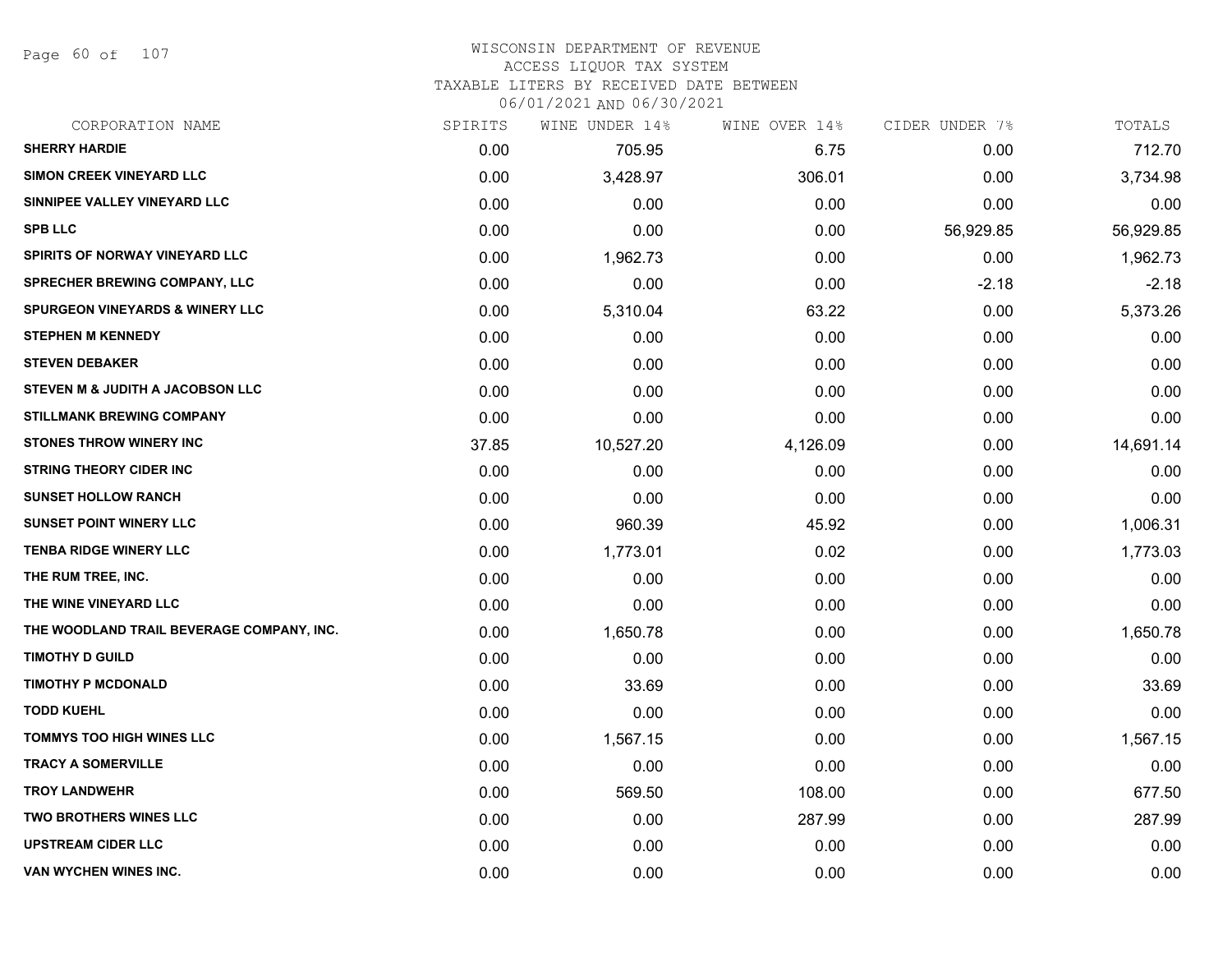Page 61 of 107

# WISCONSIN DEPARTMENT OF REVENUE ACCESS LIQUOR TAX SYSTEM

TAXABLE LITERS BY RECEIVED DATE BETWEEN

| CORPORATION NAME                                   | SPIRITS | WINE UNDER 14% | WINE OVER 14% | CIDER UNDER 7% | TOTALS     |
|----------------------------------------------------|---------|----------------|---------------|----------------|------------|
| <b>VERNON VINEYARDS LTD</b>                        | 0.00    | 757.08         | 0.00          | 0.00           | 757.08     |
| <b>VINES TO CELLAR, INC.</b>                       | 0.00    | 392.28         | 0.00          | 0.00           | 392.28     |
| <b>VON KLAUS WINERY LLC</b>                        | 0.00    | 487.41         | 45.05         | 0.00           | 532.46     |
| VON STIEHL WINERY LTD.                             | 0.00    | 0.00           | 0.00          | 0.00           | 0.00       |
| VON STIEHL WINERY LTD.                             | 0.00    | 13,577.44      | $-16.75$      | 3,777.09       | 17,337.78  |
| VON STIEHL WINERY LTD.                             | 0.00    | 0.00           | 0.00          | 0.00           | 0.00       |
| <b>WALKER K FANNING</b>                            | 0.00    | 0.00           | 0.00          | 687.62         | 687.62     |
| <b>WEST PRAIRIE WINERY LLC</b>                     | 0.00    | 18,448.53      | 20.14         | 54.89          | 18,523.56  |
| <b>WHISPERING BLUFFS VINEYARD &amp; WINERY LTD</b> | 0.00    | 312.30         | 0.00          | 0.00           | 312.30     |
| <b>WHITE BEAR SPIRITS LLC</b>                      | 0.00    | 5.35           | 0.00          | 0.00           | 5.35       |
| <b>WHITE WINTER WINERY INC</b>                     | 0.00    | 1,601.14       | 0.00          | 738.05         | 2,339.19   |
| <b>WILD EPITOME LLC</b>                            | 0.00    | 270.39         | 74.99         | 0.00           | 345.38     |
| <b>WILD HARE LLC</b>                               | 0.00    | 297.04         | 0.00          | 0.00           | 297.04     |
| <b>WILD HILLS WINERY LLC</b>                       | 0.00    | 0.00           | 0.00          | 0.00           | 0.00       |
| <b>WILLIAM F BLUHM</b>                             | 0.00    | 1,334.52       | 1,343.25      | 0.00           | 2,677.77   |
| <b>WILLIAM L SCHNEIDER</b>                         | 0.00    | 0.00           | 0.00          | 0.00           | 0.00       |
| <b>WINEMAKER'S DAUGHTER LLC</b>                    | 0.00    | 738.15         | 0.00          | 0.00           | 738.15     |
| <b>WINESITTER BREWHOUSE LLC</b>                    | 80.25   | 0.00           | 0.00          | 0.00           | 80.25      |
| <b>WOLLERSHEIM WINERY, INC.</b>                    | 0.00    | 6,039.11       | 620.81        | 0.00           | 6,659.92   |
| <b>WOLLERSHEIM WINERY, INC.</b>                    | 0.00    | 72,427.21      | 1,409.98      | 0.00           | 73,837.19  |
| TOTAL LITERS FOR 6/30/2021                         | 118.10  | 290,706.29     | 11,409.02     | 69,606.27      | 371,839.68 |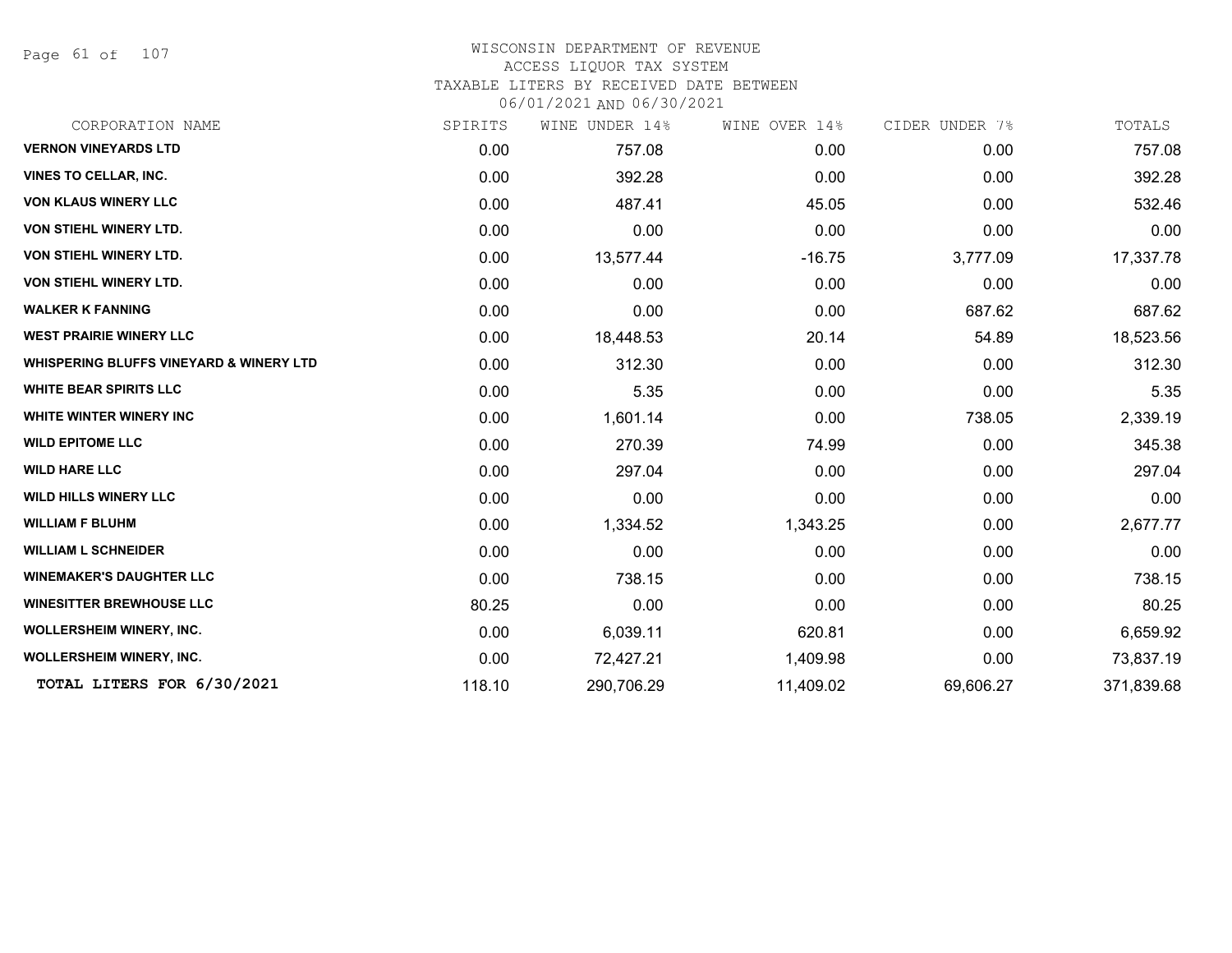Page 62 of 107

# WISCONSIN DEPARTMENT OF REVENUE ACCESS LIQUOR TAX SYSTEM TAXABLE LITERS BY RECEIVED DATE BETWEEN 06/01/2021 AND 06/30/2021

CORPORATION NAME SPIRITS WINE UNDER 14% WINE OVER 14% CIDER UNDER 7% TOTALS

**WINE DIRECT SHIPPER (WDS)**

| 1-800 WINESHOP.COM INC                    | 0.00 | 0.00 | 0.00 | 0.00 | 0.00 |
|-------------------------------------------|------|------|------|------|------|
| 26 BRIX LLC                               | 0.00 | 0.00 | 0.00 | 0.00 | 0.00 |
| 2HAWK, LLC                                | 0.00 | 0.00 | 0.00 | 0.00 | 0.00 |
| <b>4 CHRISTI'S VINEYARD LLC</b>           | 0.00 | 0.00 | 0.00 | 0.00 | 0.00 |
| A DONKEY AND GOAT LLC                     | 0.00 | 0.00 | 0.00 | 0.00 | 0.00 |
| A TO Z WINEWORKS LLC                      | 0.00 | 0.00 | 0.00 | 0.00 | 0.00 |
| <b>ABACELA VINEYARDS &amp; WINERY INC</b> | 0.00 | 0.00 | 0.00 | 0.00 | 0.00 |
| <b>ABREU VINEYARDS INC</b>                | 0.00 | 0.00 | 0.00 | 0.00 | 0.00 |
| AC VIN CO LLC                             | 0.00 | 0.00 | 0.00 | 0.00 | 0.00 |
| <b>ACA CELLARS LLC</b>                    | 0.00 | 0.00 | 0.00 | 0.00 | 0.00 |
| <b>ACKERMAN FAMILY VINEYARDS LLC</b>      | 0.00 | 0.00 | 0.00 | 0.00 | 0.00 |
| <b>ACKLEY BRANDS LTD</b>                  | 0.00 | 0.00 | 0.00 | 0.00 | 0.00 |
| <b>ACORN ALEGRIA WINERY</b>               | 0.00 | 0.00 | 0.00 | 0.00 | 0.00 |
| <b>ADAM J RUHLAND</b>                     | 0.00 | 0.00 | 0.00 | 0.00 | 0.00 |
| <b>ADAMS WINERY LLC</b>                   | 0.00 | 0.00 | 0.00 | 0.00 | 0.00 |
| <b>ADELAIDA CELLARS INC</b>               | 0.00 | 0.00 | 0.00 | 0.00 | 0.00 |
| <b>ADELSHEIM VINEYARD LLC</b>             | 0.00 | 0.00 | 0.00 | 0.00 | 0.00 |
| ADLER DEUTSCH VINEYARD LLC                | 0.00 | 0.00 | 0.00 | 0.00 | 0.00 |
| <b>AEPPELTREOW INC</b>                    | 0.00 | 0.00 | 0.00 | 0.00 | 0.00 |
| <b>AHA PARTNERS LLC</b>                   | 0.00 | 0.00 | 0.00 | 0.00 | 0.00 |
| <b>AIRPORT RANCH ESTATES LLC</b>          | 0.00 | 0.00 | 0.00 | 0.00 | 0.00 |
| <b>AKA WINES LLC</b>                      | 0.00 | 0.00 | 0.00 | 0.00 | 0.00 |
| ALEJANDRO BULGHERONI ESTATE LLC           | 0.00 | 0.00 | 0.00 | 0.00 | 0.00 |
| ALEXANDRIA NICOLE CELLARS LLC             | 0.00 | 0.00 | 0.00 | 0.00 | 0.00 |
| <b>ALLEN WINE CO LLC</b>                  | 0.00 | 0.00 | 0.00 | 0.00 | 0.00 |
| <b>ALOFT WINES LLC</b>                    | 0.00 | 0.00 | 0.00 | 0.00 | 0.00 |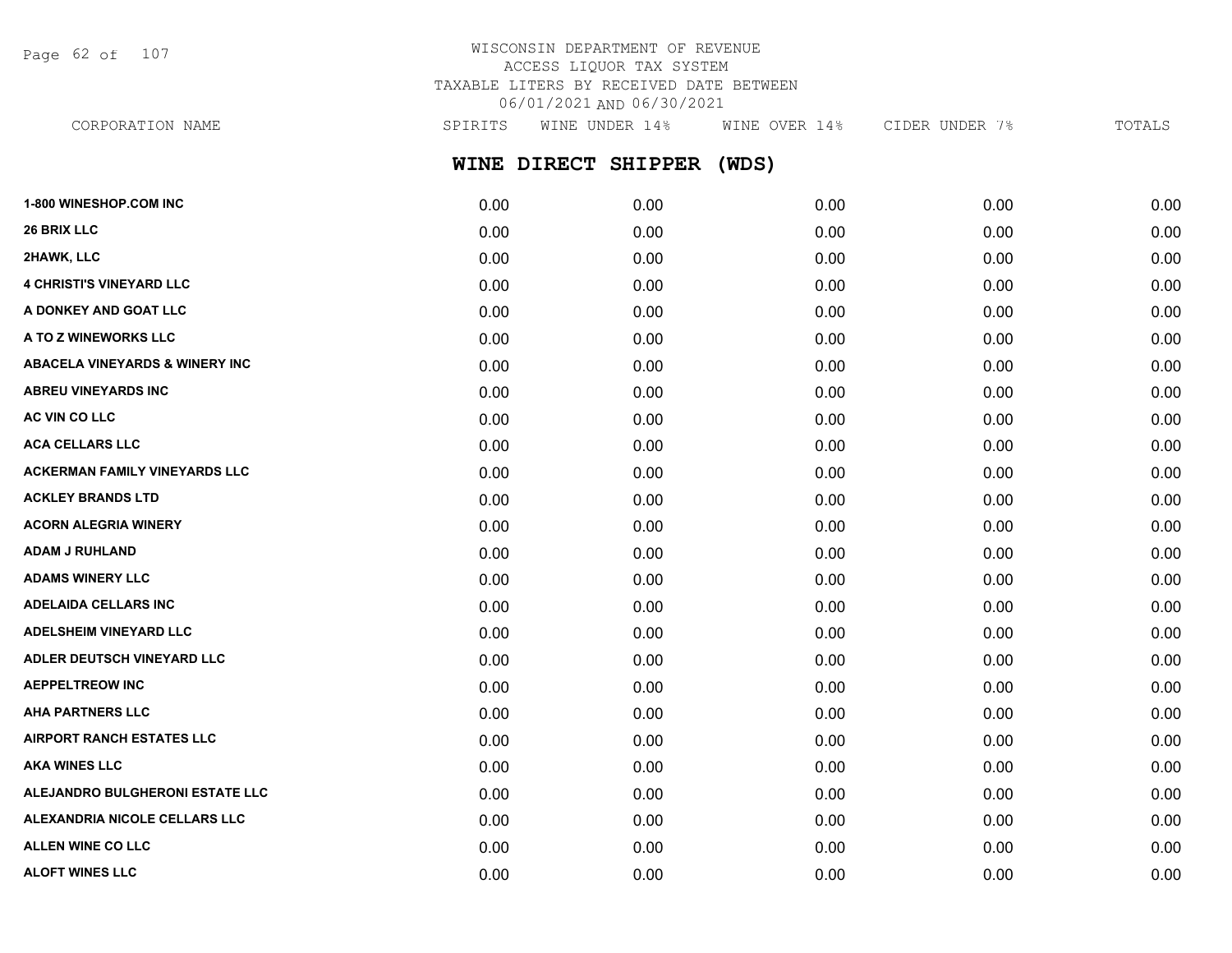Page 63 of 107

| CORPORATION NAME                           | SPIRITS | WINE UNDER 14% | WINE OVER 14% | CIDER UNDER 7% | TOTALS |
|--------------------------------------------|---------|----------------|---------------|----------------|--------|
| <b>ALPHA &amp; OMEGA WINERY LLC</b>        | 0.00    | 0.00           | 0.00          | 0.00           | 0.00   |
| <b>ALTAMURA WINERY INC</b>                 | 0.00    | 0.00           | 0.00          | 0.00           | 0.00   |
| <b>ALTBIER OPERATIONS LLC</b>              | 0.00    | 0.00           | 0.00          | 0.00           | 0.00   |
| <b>ALVAREZ VINEYARDS LLC</b>               | 0.00    | 0.00           | 0.00          | 0.00           | 0.00   |
| <b>AMANDA STEFL</b>                        | 0.00    | 0.00           | 0.00          | 0.00           | 0.00   |
| <b>AMAVI CELLARS LLC</b>                   | 0.00    | 0.00           | 0.00          | 0.00           | 0.00   |
| <b>AMERICAN VINTNERS LLC</b>               | 0.00    | 0.00           | 0.00          | 0.00           | 0.00   |
| <b>AMERICAN WINE TRADE INC</b>             | 0.00    | 0.00           | 0.00          | 0.00           | 0.00   |
| <b>AMICI CELLARS INC</b>                   | 0.00    | 0.00           | 0.00          | 0.00           | 0.00   |
| <b>AMIZETTA VINEYARDS WINERY LLC</b>       | 0.00    | 0.00           | 0.00          | 0.00           | 0.00   |
| <b>AMPELOS CELLARS INC</b>                 | 0.00    | 0.00           | 0.00          | 0.00           | 0.00   |
| <b>AMUSE BOUCHE LLC</b>                    | 0.00    | 0.00           | 0.00          | 0.00           | 0.00   |
| <b>ANCIEN WINES INC</b>                    | 0.00    | 0.00           | 0.00          | 0.00           | 0.00   |
| <b>ANCIENT PEAK INC</b>                    | 0.00    | 0.00           | 0.00          | 0.00           | 0.00   |
| ANDERSONS CONN VALLEY WINERY INC           | 0.00    | 0.00           | 0.00          | 0.00           | 0.00   |
| <b>ANDIS WINES LLC</b>                     | 0.00    | 0.00           | 0.00          | 0.00           | 0.00   |
| <b>ANDREW MURRAY, LLC</b>                  | 0.00    | 0.00           | 0.00          | 0.00           | 0.00   |
| <b>ANDREW TOW</b>                          | 0.00    | 0.00           | 0.00          | 0.00           | 0.00   |
| <b>ANIMOLP</b>                             | 0.00    | 0.00           | 0.00          | 0.00           | 0.00   |
| <b>ANNADEL ESTATE WINERY &amp; FLOWERS</b> | 0.00    | 0.00           | 0.00          | 0.00           | 0.00   |
| ANNADEL VINEYARD PARTNERS(DE) LLC          | 0.00    | 0.00           | 6.75          | 0.00           | 6.75   |
| <b>ANOMALY VINEYARDS LLC</b>               | 0.00    | 0.00           | 0.00          | 0.00           | 0.00   |
| <b>ANTHILL FARMS LLC</b>                   | 0.00    | 0.00           | 0.00          | 0.00           | 0.00   |
| <b>ANTHONY M TRUCHARD</b>                  | 0.00    | 0.00           | 0.00          | 0.00           | 0.00   |
| <b>ANTHONY ROAD WINE CO INC</b>            | 0.00    | 0.00           | 0.00          | 0.00           | 0.00   |
| <b>APERTURE CELLARS, LLC</b>               | 0.00    | 0.00           | 0.00          | 0.00           | 0.00   |
| <b>APPELLATION TRADING COMPANY LLC</b>     | 0.00    | 0.00           | 0.00          | 0.00           | 0.00   |
| <b>AQUA PUMPKIN INC</b>                    | 0.00    | 0.00           | 0.00          | 0.00           | 0.00   |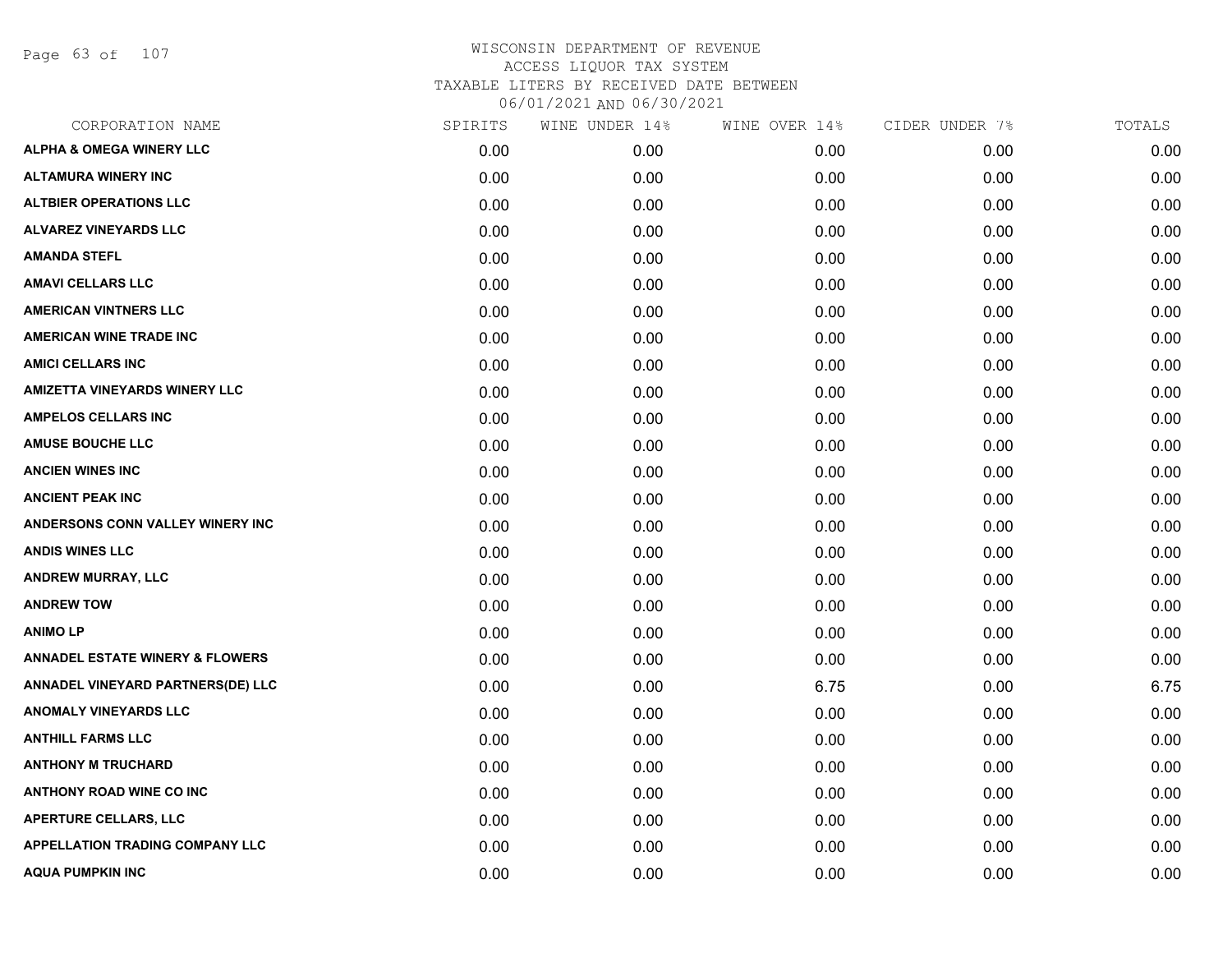Page 64 of 107

| CORPORATION NAME                        | SPIRITS | WINE UNDER 14% | WINE OVER 14% | CIDER UNDER 7% | TOTALS |
|-----------------------------------------|---------|----------------|---------------|----------------|--------|
| <b>ARC WINERY LLC</b>                   | 0.00    | 0.00           | 0.00          | 0.00           | 0.00   |
| <b>ARCHANGEL INVESTMENTS LLC</b>        | 0.00    | 0.00           | 0.00          | 0.00           | 0.00   |
| <b>ARETE WINES LLC</b>                  | 0.00    | 0.00           | 0.00          | 0.00           | 0.00   |
| <b>ARIETTA INC</b>                      | 0.00    | 0.00           | 0.00          | 0.00           | 0.00   |
| <b>ARISTA WINES LLC</b>                 | 0.00    | 0.00           | 0.00          | 0.00           | 0.00   |
| <b>ARKENSTONE VINEYARDS LLC</b>         | 0.00    | 0.00           | 0.00          | 0.00           | 0.00   |
| <b>ARMIDA WINERY INC</b>                | 0.00    | 0.00           | 0.00          | 0.00           | 0.00   |
| <b>ARMSTRONG FAMILY WINERY LLC</b>      | 0.00    | 0.00           | 0.00          | 0.00           | 0.00   |
| <b>ARMSTRONG VINEYARDS INC</b>          | 0.00    | 0.00           | 0.00          | 0.00           | 0.00   |
| <b>ARNOT-ROBERTS LLC</b>                | 0.00    | 0.00           | 0.00          | 0.00           | 0.00   |
| <b>ARRINGTON VINEYARDS LLC</b>          | 0.00    | 0.00           | 0.00          | 0.00           | 0.00   |
| <b>ARTISTE MANAGEMENT CO LLC</b>        | 0.00    | 0.00           | 0.00          | 0.00           | 0.00   |
| <b>ATWATER VINEYARDS, LLC</b>           | 0.00    | 0.00           | 0.00          | 0.00           | 0.00   |
| AU BON CLIMAT LLC                       | 0.00    | 0.00           | 0.00          | 0.00           | 0.00   |
| <b>AUBERT WINEGROWING INC</b>           | 0.00    | 0.00           | 0.00          | 0.00           | 0.00   |
| <b>AUGUST BRIGGS JR INC</b>             | 0.00    | 0.00           | 0.00          | 0.00           | 0.00   |
| <b>AURORA CELLARS 2015, LLC</b>         | 0.00    | 0.00           | 0.00          | 0.00           | 0.00   |
| <b>AUSTIN NICHOLS &amp; CO INC.</b>     | 0.00    | 0.00           | 0.00          | 0.00           | 0.00   |
| AVV WINERY CO LLC                       | 0.00    | 0.00           | 0.00          | 0.00           | 0.00   |
| <b>B &amp; B ORGANICS, LLC</b>          | 0.00    | 0.00           | 0.00          | 0.00           | 0.00   |
| <b>B WISE VINEYARDS LLC</b>             | 0.00    | 0.00           | 0.00          | 0.00           | 0.00   |
| <b>B. NEKTAR LLC</b>                    | 0.00    | 0.00           | 0.00          | 0.00           | 0.00   |
| <b>BABCOCK ENTERPRISES INC</b>          | 0.00    | 0.00           | 0.00          | 0.00           | 0.00   |
| <b>BADGER MOUNTAIN INC</b>              | 0.00    | 0.00           | 0.00          | 0.00           | 0.00   |
| <b>BADGER STATE BREWING COMPANY LLC</b> | 0.00    | 0.00           | 0.00          | 0.00           | 0.00   |
| <b>BALBOA WINERY LLC</b>                | 0.00    | 0.00           | 0.00          | 0.00           | 0.00   |
| <b>BALLENTINE VINEYARDS INC</b>         | 0.00    | 0.00           | 0.00          | 0.00           | 0.00   |
| <b>BALTIMORE BEND VINEYARD LLC</b>      | 0.00    | 0.00           | 0.00          | 0.00           | 0.00   |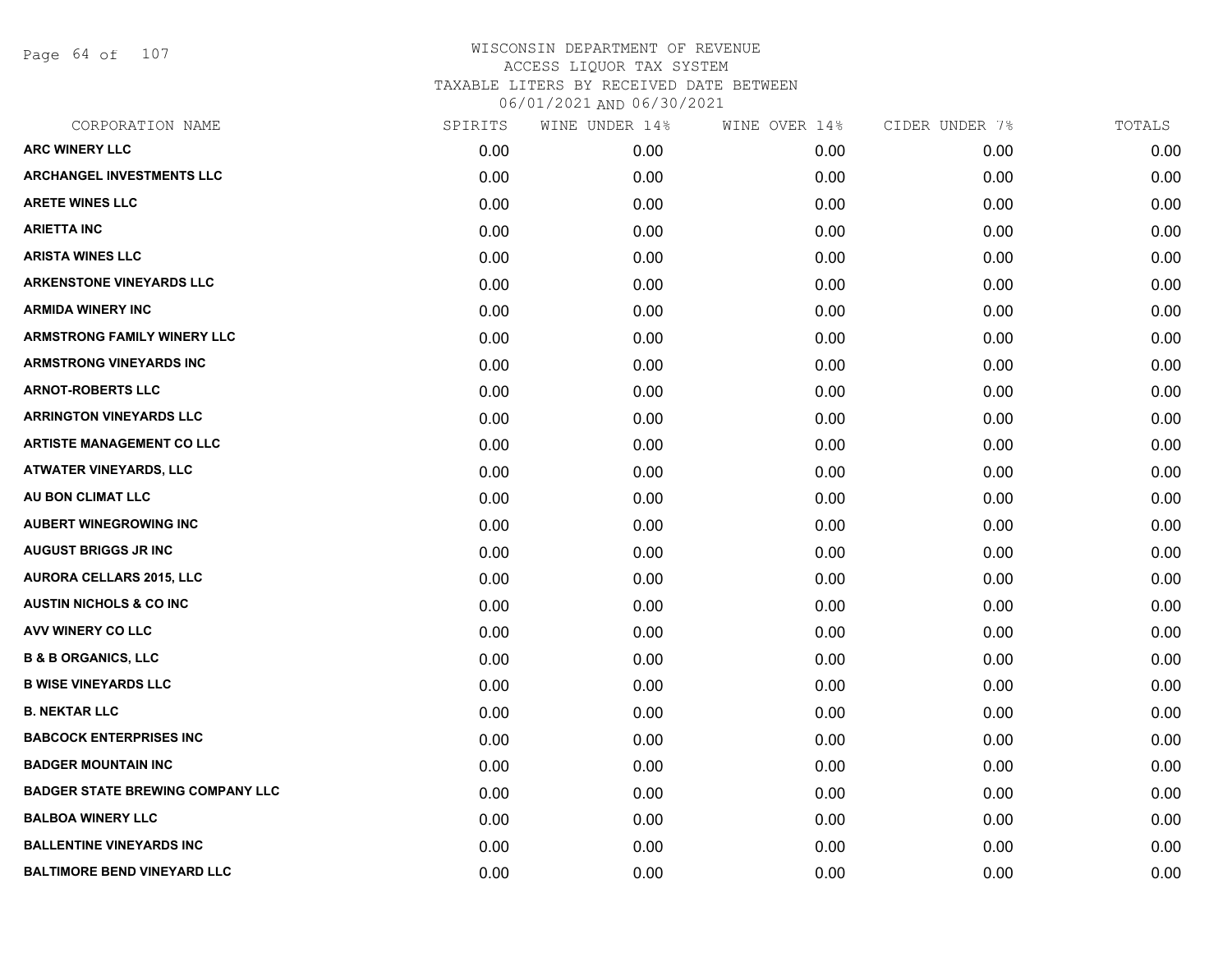Page 65 of 107

| CORPORATION NAME                       | SPIRITS | WINE UNDER 14% | WINE OVER 14% | CIDER UNDER 7% | TOTALS |
|----------------------------------------|---------|----------------|---------------|----------------|--------|
| <b>BARGETTOS SANTA CRUZ WINERY INC</b> | 0.00    | 0.00           | 0.00          | 0.00           | 0.00   |
| <b>BARLOW VINEYARDS LLC</b>            | 0.00    | 0.00           | 0.00          | 0.00           | 0.00   |
| <b>BARNARD GRIFFIN INC</b>             | 0.00    | 0.00           | 0.00          | 0.00           | 0.00   |
| <b>BARNETT VINEYARDS LP</b>            | 0.00    | 0.00           | 0.00          | 0.00           | 0.00   |
| <b>BAW INC</b>                         | 0.00    | 0.00           | 0.00          | 0.00           | 0.00   |
| <b>BAYFIELD WINERY, LTD.</b>           | 0.00    | 0.00           | 0.00          | 0.00           | 0.00   |
| <b>BEAUREGARD VINEYARDS LLC</b>        | 0.00    | 0.00           | 0.00          | 0.00           | 0.00   |
| <b>BEAUX FRERES LLC</b>                | 0.00    | 0.00           | 0.00          | 0.00           | 0.00   |
| <b>BECKER FARMS INC</b>                | 0.00    | 0.00           | 0.00          | 0.00           | 0.00   |
| <b>BEDELL NORTH FORK LLC</b>           | 0.00    | 0.00           | 0.00          | 0.00           | 0.00   |
| <b>BEDROCK WINE COMPANY LP</b>         | 0.00    | 0.00           | 0.00          | 0.00           | 0.00   |
| <b>BEHRENS AND DRINKWARD</b>           | 0.00    | 0.00           | 0.00          | 0.00           | 0.00   |
| <b>BEL VINO LLC</b>                    | 0.00    | 0.00           | 0.00          | 0.00           | 0.00   |
| <b>BELLAVINI WINERY</b>                | 0.00    | 0.00           | 0.00          | 0.00           | 0.00   |
| <b>BELLEVINEZ LLC</b>                  | 0.00    | 0.00           | 0.00          | 0.00           | 0.00   |
| <b>BENESSERE VINEYARDS LTD</b>         | 0.00    | 0.00           | 0.00          | 0.00           | 0.00   |
| <b>BENNETT LANE WINERY LLC</b>         | 0.00    | 0.00           | 0.00          | 0.00           | 0.00   |
| <b>BENOVIA WINERY LLC</b>              | 0.00    | 0.00           | 0.00          | 0.00           | 0.00   |
| <b>BENT CREEK WINERY LLC</b>           | 0.00    | 0.00           | 0.00          | 0.00           | 0.00   |
| <b>BERGSTROM WINES LLC</b>             | 0.00    | 0.00           | 0.00          | 0.00           | 0.00   |
| <b>BERNARDUS LLC</b>                   | 0.00    | 0.00           | 0.00          | 0.00           | 0.00   |
| BETHEL HEIGHTS VINEYARD INC            | 0.00    | 0.00           | 0.00          | 0.00           | 0.00   |
| BETTER BRANDS INTERNATIONAL            | 0.00    | 0.00           | 0.00          | 0.00           | 0.00   |
| <b>BETZ CELLARS LLC</b>                | 0.00    | 0.00           | 0.00          | 0.00           | 0.00   |
| <b>BEVAN CELLARS, LLC</b>              | 0.00    | 0.00           | 0.00          | 0.00           | 0.00   |
| <b>BEVERLY GAGE</b>                    | 0.00    | 0.00           | 0.00          | 0.00           | 0.00   |
| <b>BIG TABLE FARM, INC</b>             | 0.00    | 0.00           | 0.00          | 0.00           | 0.00   |
| <b>BILTMORE ESTATE WINE COMPANY</b>    | 0.00    | 0.00           | 0.00          | 0.00           | 0.00   |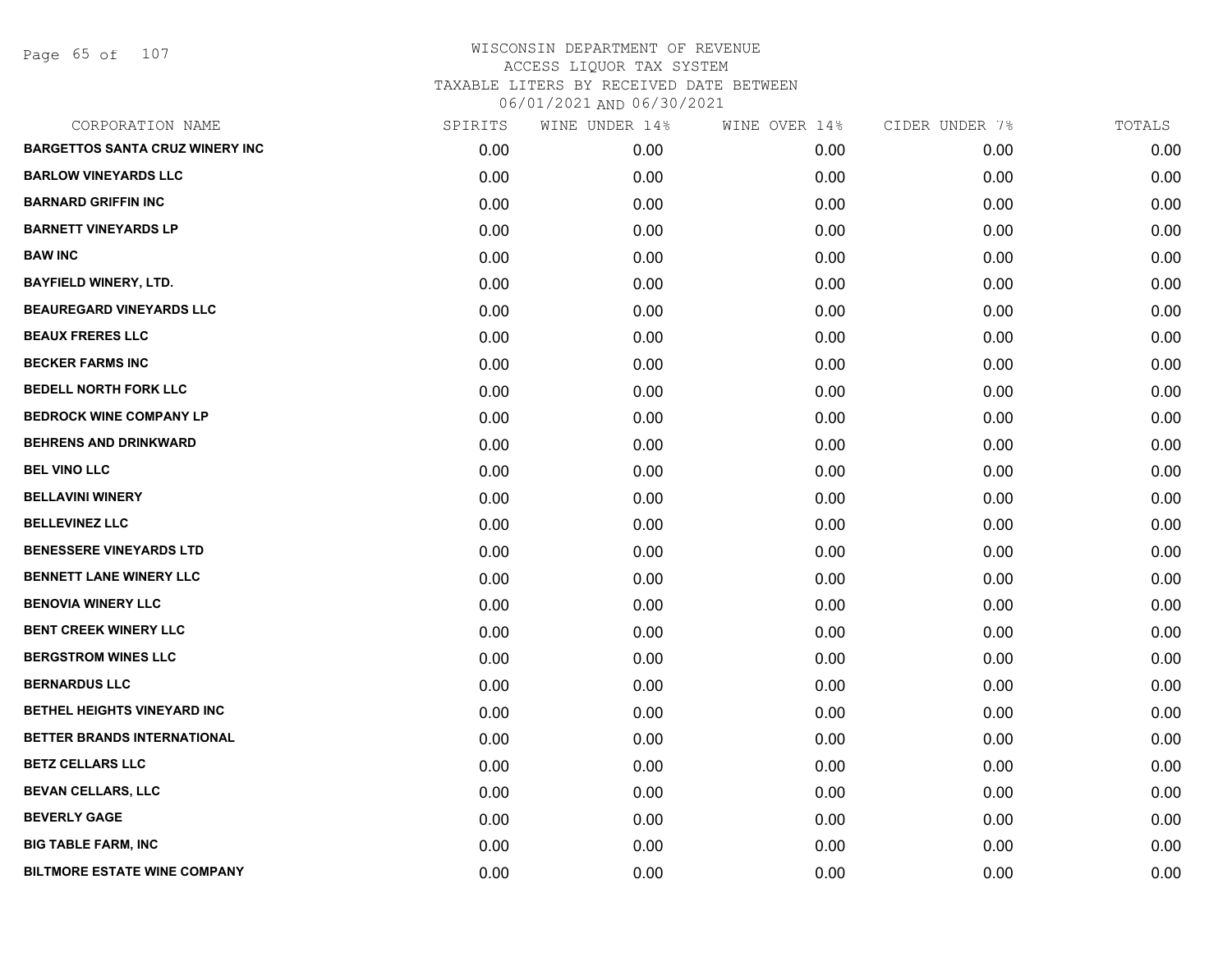Page 66 of 107

| CORPORATION NAME                       | SPIRITS | WINE UNDER 14% | WINE OVER 14% | CIDER UNDER 7% | TOTALS |
|----------------------------------------|---------|----------------|---------------|----------------|--------|
| <b>BLACK CAT VINEYARD LLC</b>          | 0.00    | 0.00           | 0.00          | 0.00           | 0.00   |
| <b>BLACK MESA WINERY LLC</b>           | 0.00    | 0.00           | 0.00          | 0.00           | 0.00   |
| <b>BLACKBIRD VINEYARDS LLC</b>         | 0.00    | 0.00           | 0.00          | 0.00           | 0.00   |
| <b>BLAIR VINEYARDS LLC</b>             | 0.00    | 0.00           | 0.00          | 0.00           | 0.00   |
| <b>BLANKIET ESTATE LLC</b>             | 0.00    | 0.00           | 0.00          | 0.00           | 0.00   |
| <b>BLIND HORSE WINERY LLC</b>          | 0.00    | 0.00           | 0.00          | 0.00           | 0.00   |
| <b>BLUE FARM, LLC</b>                  | 0.00    | 0.00           | 0.00          | 0.00           | 0.00   |
| <b>BLUE SKY VINTNERS LLC</b>           | 0.00    | 0.00           | 0.00          | 0.00           | 0.00   |
| <b>BOARS VIEW LLC</b>                  | 0.00    | 0.00           | 0.00          | 0.00           | 0.00   |
| <b>BOATHOUSE VINEYARDS LLC</b>         | 0.00    | 3.00           | 0.00          | 0.00           | 3.00   |
| <b>BOEDECKER CELLARS, LLC</b>          | 0.00    | 0.00           | 0.00          | 0.00           | 0.00   |
| <b>BOEGER WINERY INC</b>               | 0.00    | 0.00           | 0.00          | 0.00           | 0.00   |
| <b>BOEKENOOGEN WINERY LLC</b>          | 0.00    | 0.00           | 0.00          | 0.00           | 0.00   |
| <b>BOGLE VINEYARDS INC</b>             | 0.00    | 0.00           | 0.00          | 0.00           | 0.00   |
| <b>BONNY DOON WINERY INC</b>           | 0.00    | 0.00           | 0.00          | 0.00           | 0.00   |
| <b>BOOKWALTER WINERY LLC</b>           | 0.00    | 0.00           | 0.00          | 0.00           | 0.00   |
| <b>BOTHAM BRANDS LLC</b>               | 0.00    | 0.00           | 0.00          | 0.00           | 0.00   |
| <b>BOUCHAINE VINEYARDS INC</b>         | 0.00    | 0.00           | 0.00          | 0.00           | 0.00   |
| <b>BOUNDARY BREAKS LLC</b>             | 0.00    | 0.00           | 0.00          | 0.00           | 0.00   |
| BOWERS HARBOR VINEYARDS AND WINERY INC | 0.00    | 0.00           | 0.00          | 0.00           | 0.00   |
| <b>BRADLEY GEARHART</b>                | 0.00    | 0.00           | 0.00          | 0.00           | 0.00   |
| <b>BRADLEY L ALLEN</b>                 | 0.00    | 0.00           | 0.00          | 0.00           | 0.00   |
| <b>BRANCHES WINERY LLC</b>             | 0.00    | 0.00           | 0.00          | 0.00           | 0.00   |
| <b>BRASSFIELD ESTATE WINERY LLC</b>    | 0.00    | 0.00           | 0.00          | 0.00           | 0.00   |
| <b>BREATHLESS, LLC</b>                 | 0.00    | 0.00           | 0.00          | 0.00           | 0.00   |
| <b>BRECON ESTATE INC</b>               | 0.00    | 0.00           | 0.00          | 0.00           | 0.00   |
| <b>BRET LOPEZ</b>                      | 0.00    | 0.00           | 0.00          | 0.00           | 0.00   |
| <b>BRETON WINE COMPANY INC</b>         | 0.00    | 0.00           | 0.00          | 0.00           | 0.00   |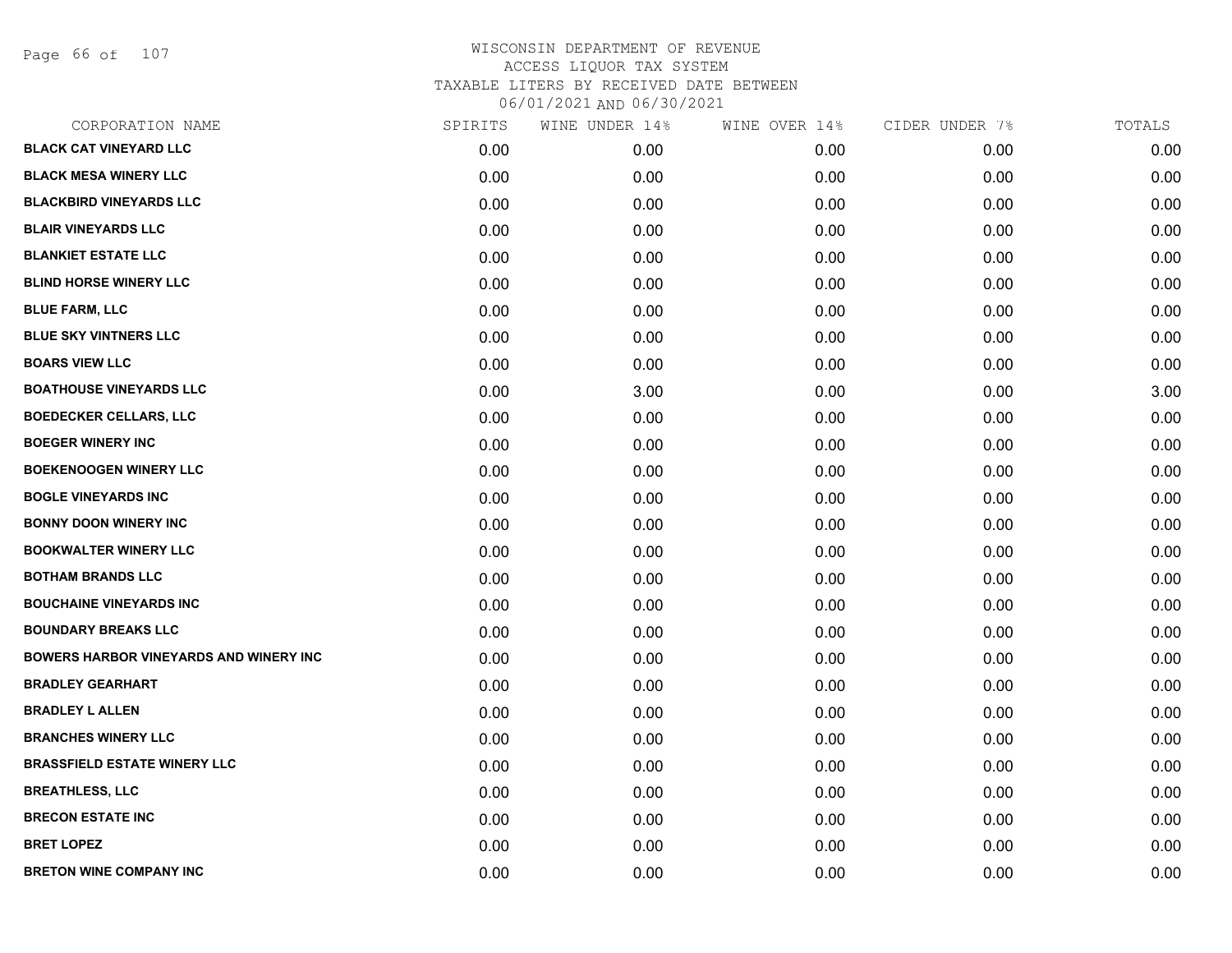Page 67 of 107

| CORPORATION NAME                       | SPIRITS | WINE UNDER 14% | WINE OVER 14% | CIDER UNDER 7% | TOTALS |
|----------------------------------------|---------|----------------|---------------|----------------|--------|
| <b>BREWDOG BREWING COMPANY LLC</b>     | 0.00    | 0.00           | 0.00          | 0.00           | 0.00   |
| <b>BRIAN C LOKRANTZ</b>                | 0.00    | 0.00           | 0.00          | 0.00           | 0.00   |
| <b>BRIAN CARTER CELLARS LLC</b>        | 0.00    | 0.00           | 0.00          | 0.00           | 0.00   |
| <b>BRIAN M HEATH</b>                   | 0.00    | 0.00           | 0.00          | 0.00           | 0.00   |
| <b>BRICOLEUR VINEYARDS LLC</b>         | 0.00    | 0.00           | 0.00          | 0.00           | 0.00   |
| <b>BRIDGEVIEW VINEYARDS INC</b>        | 0.00    | 0.00           | 0.00          | 0.00           | 0.00   |
| <b>BRIGADOON FARM &amp; WINERY LLC</b> | 0.00    | 0.00           | 0.00          | 0.00           | 0.00   |
| <b>BRIGHT CELLARS INC.</b>             | 0.00    | 0.00           | 0.00          | 0.00           | 0.00   |
| <b>BRIX CIDER LLC</b>                  | 0.00    | 0.00           | 0.00          | 0.00           | 0.00   |
| <b>BRONCO WINE COMPANY</b>             | 0.00    | 0.00           | 0.00          | 0.00           | 0.00   |
| <b>BROOKLYN WINERY LLC</b>             | 0.00    | 0.00           | 0.00          | 0.00           | 0.00   |
| BROWN COUNTY WINE COMPANY, INC.        | 0.00    | 0.00           | 0.00          | 0.00           | 0.00   |
| <b>BROWN ESTATE VINEYARDS LLC</b>      | 0.00    | 0.00           | 0.00          | 0.00           | 0.00   |
| <b>BROWNE FAMILY WINES LLC</b>         | 0.00    | 0.00           | 0.00          | 0.00           | 0.00   |
| <b>BRUTOCAO CELLARS LP</b>             | 0.00    | 0.00           | 0.00          | 0.00           | 0.00   |
| <b>BRYANT VINEYARDS INC</b>            | 0.00    | 0.00           | 0.00          | 0.00           | 0.00   |
| <b>BUCKLER FAMILY VINEYARDS LLC</b>    | 0.00    | 0.00           | 0.00          | 0.00           | 0.00   |
| <b>BUEHLER VINEYARDS INC</b>           | 0.00    | 0.00           | 0.00          | 0.00           | 0.00   |
| <b>BULLY HILL VINEYARDS INC</b>        | 0.00    | 147.75         | 0.00          | 0.00           | 147.75 |
| <b>BURGESS CELLARS INC</b>             | 0.00    | 0.00           | 0.00          | 0.00           | 0.00   |
| <b>BURRELL SCHOOL VINEYARDS INC</b>    | 0.00    | 0.00           | 0.00          | 0.00           | 0.00   |
| <b>BUTTONWOOD FARM WINERY INC</b>      | 0.00    | 0.00           | 0.00          | 0.00           | 0.00   |
| <b>BWSC LLC</b>                        | 0.00    | 0.00           | 0.00          | 0.00           | 0.00   |
| <b>C &amp; C WINE SERVICES INC</b>     | 0.00    | 0.00           | 0.00          | 0.00           | 0.00   |
| <b>C &amp; N CORPORATION</b>           | 0.00    | 0.00           | 0.00          | 0.00           | 0.00   |
| C G DI ARIE VINEYARD & WINERY LLC      | 0.00    | 0.00           | 0.00          | 0.00           | 0.00   |
| <b>C MONDAVI &amp; FAMILY</b>          | 0.00    | 0.00           | 0.00          | 0.00           | 0.00   |
| <b>CADA LLC</b>                        | 0.00    | 0.00           | 0.00          | 0.00           | 0.00   |
|                                        |         |                |               |                |        |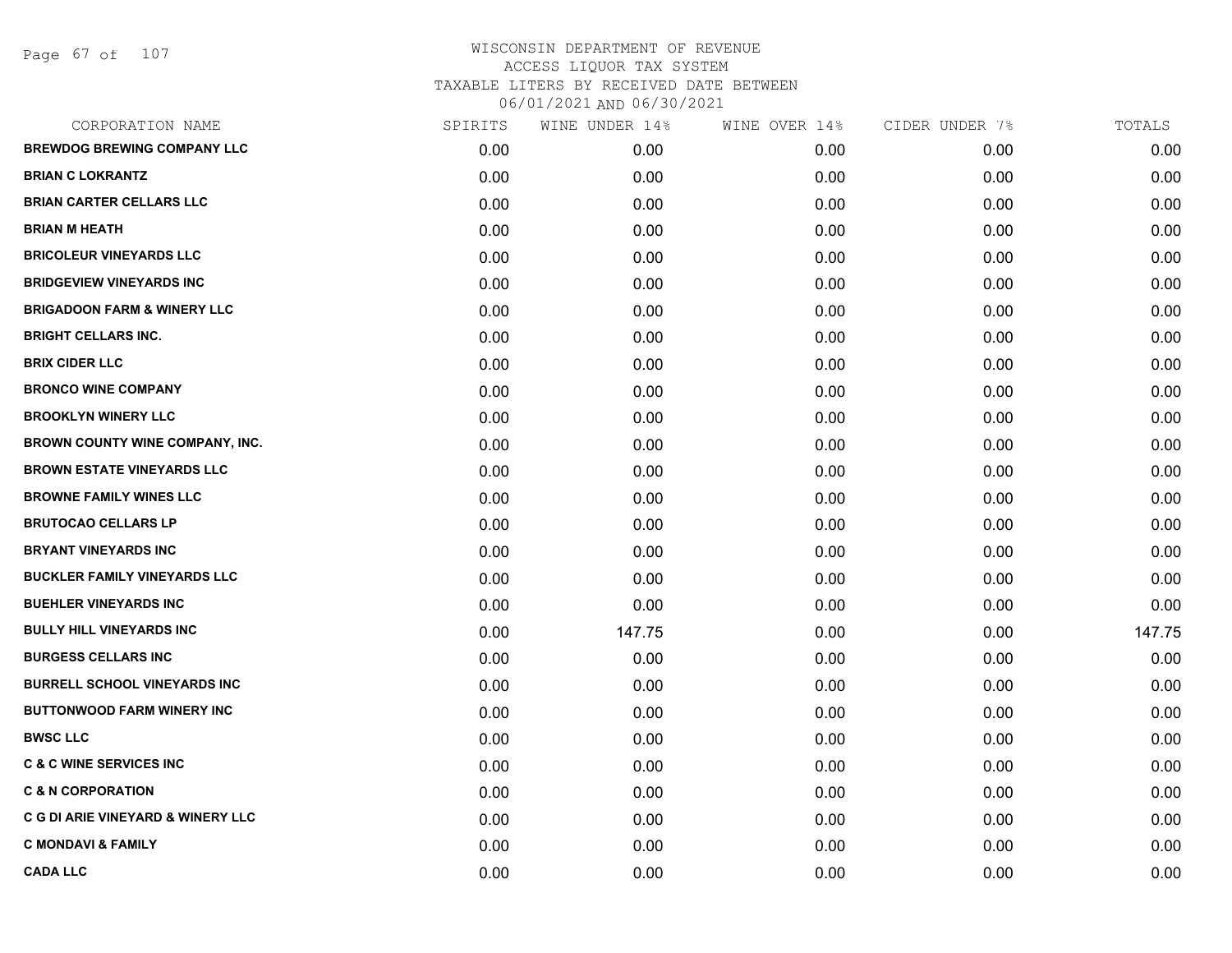Page 68 of 107

| CORPORATION NAME                           | SPIRITS | WINE UNDER 14% | WINE OVER 14% | CIDER UNDER 7% | TOTALS |
|--------------------------------------------|---------|----------------|---------------|----------------|--------|
| <b>CAIN CELLARS INC</b>                    | 0.00    | 0.00           | 0.00          | 0.00           | 0.00   |
| <b>CAKEBREAD CELLARS</b>                   | 0.00    | 0.00           | 0.00          | 0.00           | 0.00   |
| <b>CALCAREOUS VINEYARD LLC</b>             | 0.00    | 0.00           | 0.00          | 0.00           | 0.00   |
| <b>CALDWELL WINERY LLC</b>                 | 0.00    | 0.00           | 0.00          | 0.00           | 0.00   |
| <b>CALLAWAY TEMECULA LP</b>                | 0.00    | 0.00           | 0.00          | 0.00           | 0.00   |
| CALWD, INC.                                | 0.00    | 0.00           | 0.00          | 0.00           | 0.00   |
| <b>CAMARDA CORP</b>                        | 0.00    | 0.00           | 0.00          | 0.00           | 0.00   |
| <b>CARACCIOLI CELLARS INC</b>              | 0.00    | 0.00           | 0.00          | 0.00           | 0.00   |
| <b>CARHARTT VINEYARD, INC.</b>             | 0.00    | 0.00           | 0.00          | 0.00           | 0.00   |
| <b>CARL THOMA</b>                          | 0.00    | 0.00           | 0.00          | 0.00           | 0.00   |
| <b>CARLISLE WINERY &amp; VINEYARDS LLC</b> | 0.00    | 0.00           | 0.00          | 0.00           | 0.00   |
| <b>CARLSON VINEYARDS INC</b>               | 0.00    | 0.00           | 0.00          | 0.00           | 0.00   |
| <b>CARNEROS WINE COMPANY INC</b>           | 0.00    | 0.00           | 0.00          | 0.00           | 0.00   |
| <b>CARR WINERY INC</b>                     | 0.00    | 0.00           | 0.00          | 0.00           | 0.00   |
| <b>CASTORO CELLARS</b>                     | 0.00    | 0.00           | 0.00          | 0.00           | 0.00   |
| <b>CATHERINE ELIZABETH INC</b>             | 0.00    | 0.00           | 0.00          | 0.00           | 0.00   |
| <b>CAYMUS VINEYARDS INC</b>                | 0.00    | 0.00           | 0.00          | 0.00           | 0.00   |
| <b>CBGE LLC</b>                            | 0.00    | 0.00           | 0.00          | 0.00           | 0.00   |
| <b>CECIL A ZERBA</b>                       | 0.00    | 0.00           | 0.00          | 0.00           | 0.00   |
| <b>CEDAR KNOLL VINEYARDS INC</b>           | 0.00    | 0.00           | 0.00          | 0.00           | 0.00   |
| <b>CEJA VINEYARDS INC</b>                  | 0.00    | 0.00           | 0.00          | 0.00           | 0.00   |
| <b>CELIA WELCH WINES LLC</b>               | 0.00    | 0.00           | 0.00          | 0.00           | 0.00   |
| <b>CELLAR RAT CELLARS LLC</b>              | 0.00    | 0.00           | 0.00          | 0.00           | 0.00   |
| <b>CHAPPELLET WINERY INC</b>               | 0.00    | 0.00           | 0.00          | 0.00           | 0.00   |
| <b>CHARLES &amp; MARTHA BARRA</b>          | 0.00    | 0.00           | 0.00          | 0.00           | 0.00   |
| <b>CHARLES REININGER LLC</b>               | 0.00    | 0.00           | 0.00          | 0.00           | 0.00   |
| <b>CHATEAU BIANCA INC</b>                  | 0.00    | 0.00           | 0.00          | 0.00           | 0.00   |
| <b>CHATEAU DIANA LLC</b>                   | 0.00    | 0.00           | 0.00          | 0.00           | 0.00   |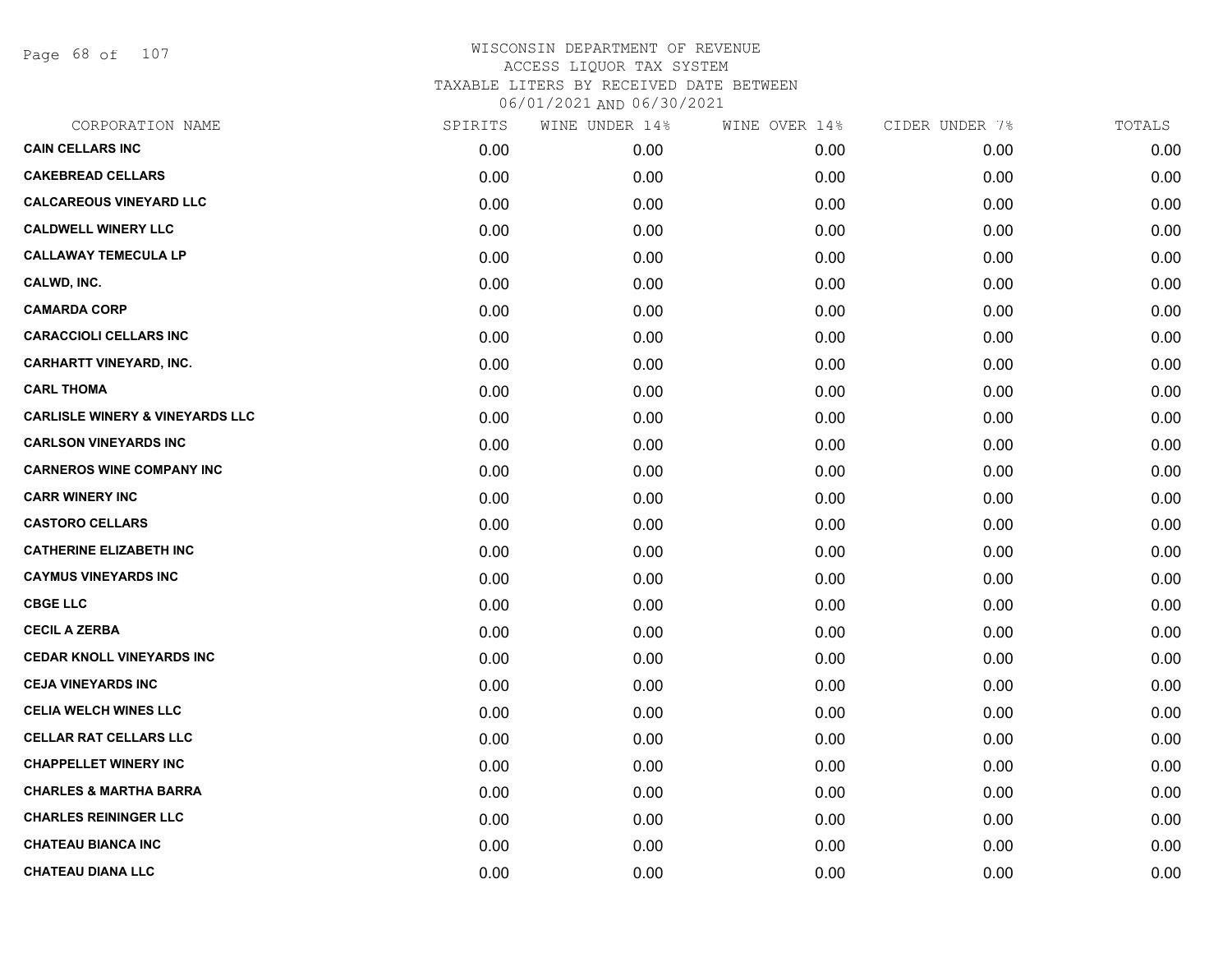| CORPORATION NAME                                  | SPIRITS | WINE UNDER 14% | WINE OVER 14% | CIDER UNDER 7% | TOTALS |
|---------------------------------------------------|---------|----------------|---------------|----------------|--------|
| <b>CHATEAU GRAND TRAVERSE LTD</b>                 | 0.00    | 0.00           | 0.00          | 0.00           | 0.00   |
| <b>CHATEAU MARGENE INC</b>                        | 0.00    | 0.00           | 0.00          | 0.00           | 0.00   |
| <b>CHATEAU MORRISETTE INC</b>                     | 0.00    | 0.00           | 0.00          | 0.00           | 0.00   |
| <b>CHATEAU OPERATIONS, LTD.</b>                   | 0.00    | 0.00           | 0.00          | 0.00           | 0.00   |
| <b>CHATEAU POTELLE HOLDINGS LLC</b>               | 0.00    | 0.00           | 0.00          | 0.00           | 0.00   |
| <b>CHATEAU ST CROIX WINERY &amp; VINEYARD LLC</b> | 0.00    | 0.00           | 0.00          | 0.00           | 0.00   |
| <b>CHERRY HILL LLC</b>                            | 0.00    | 0.00           | 0.00          | 0.00           | 0.00   |
| <b>CHIARELLO FAMILY VINEYARDS LLC</b>             | 0.00    | 0.00           | 0.00          | 0.00           | 0.00   |
| <b>CHILDRESS WINERY, LLC</b>                      | 0.00    | 0.00           | 0.00          | 0.00           | 0.00   |
| <b>CHIMNEY ROCK WINERY LLC</b>                    | 0.00    | 0.00           | 0.00          | 0.00           | 0.00   |
| <b>CHRISTOPHE BARON</b>                           | 0.00    | 0.00           | 0.00          | 0.00           | 0.00   |
| <b>CHRISTOPHER FIGGINS</b>                        | 0.00    | 0.00           | 0.00          | 0.00           | 0.00   |
| <b>CHRISTOPHER L SHOWN</b>                        | 0.00    | 0.00           | 0.00          | 0.00           | 0.00   |
| <b>CHRISTOPHER M JAMES</b>                        | 0.00    | 127.50         | 6.75          | 0.00           | 134.25 |
| <b>CHUKAR CHERRY COMPANY, INC</b>                 | 0.00    | 0.00           | 0.00          | 0.00           | 0.00   |
| <b>CINNABAR VINEYARDS &amp; WINERY LLC</b>        | 0.00    | 0.00           | 0.00          | 0.00           | 0.00   |
| <b>CIPCO INC.</b>                                 | 0.00    | 0.00           | 0.00          | 0.00           | 0.00   |
| <b>CLAYTON GARLAND</b>                            | 0.00    | 0.00           | 0.00          | 0.00           | 0.00   |
| <b>CLEARWATER CANYON CELLARS LLC</b>              | 0.00    | 0.00           | 0.00          | 0.00           | 0.00   |
| CLIF BAR FAMILY WINERY & FARM LLC                 | 0.00    | 0.00           | 0.00          | 0.00           | 0.00   |
| <b>CLINE CELLARS INC</b>                          | 0.00    | 0.00           | 0.00          | 0.00           | 0.00   |
| <b>CLOS DU VAL WINE CO LTD</b>                    | 0.00    | 0.00           | 0.00          | 0.00           | 0.00   |
| <b>CLOS LACHANCE WINES LLC</b>                    | 0.00    | 0.00           | 0.00          | 0.00           | 0.00   |
| <b>COCKERELL WINE CONSULTING LLC</b>              | 0.00    | 0.00           | 0.00          | 0.00           | 0.00   |
| <b>CODORNIU NAPA INC</b>                          | 0.00    | 0.00           | 0.00          | 0.00           | 0.00   |
| <b>COELHO WINERY INC</b>                          | 0.00    | 0.00           | 0.00          | 0.00           | 0.00   |
| <b>COL SOLARE, LLP</b>                            | 0.00    | 0.00           | 0.00          | 0.00           | 0.00   |
| <b>COLGIN PARTNERS LLC</b>                        | 0.00    | 0.00           | 0.00          | 0.00           | 0.00   |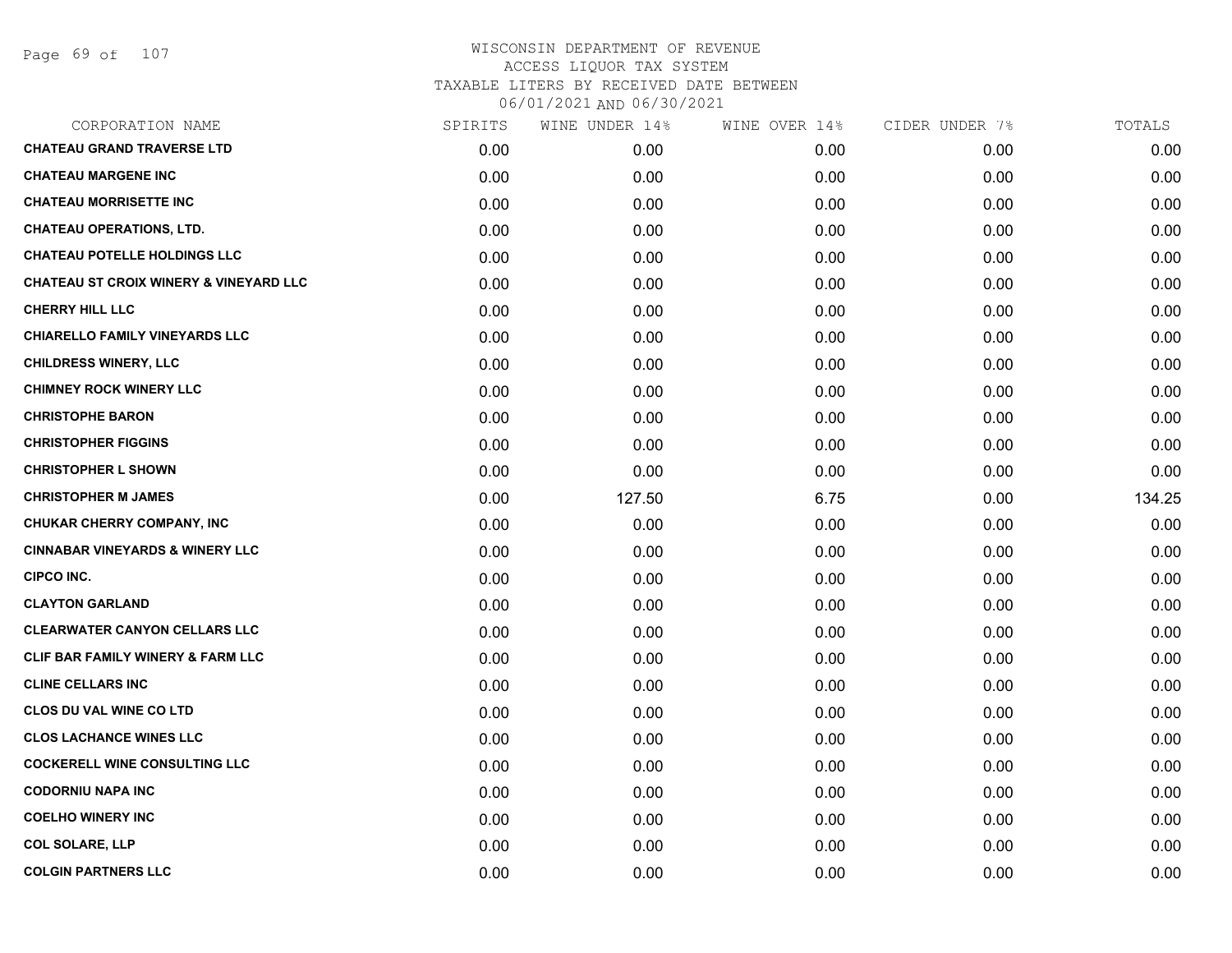Page 70 of 107

| CORPORATION NAME                            | SPIRITS | WINE UNDER 14% | WINE OVER 14% | CIDER UNDER 7% | TOTALS |
|---------------------------------------------|---------|----------------|---------------|----------------|--------|
| <b>COLLEEN M BOS</b>                        | 0.00    | 0.00           | 0.00          | 0.00           | 0.00   |
| <b>COLONIAL GREEN TRUST</b>                 | 0.00    | 0.00           | 0.00          | 0.00           | 0.00   |
| <b>COLUMBIA RIVER WINERY INC</b>            | 0.00    | 0.00           | 0.00          | 0.00           | 0.00   |
| <b>COMSTOCK WINES LLC</b>                   | 0.00    | 0.00           | 0.00          | 0.00           | 0.00   |
| <b>CONSTELLATION BRANDS U.S. OPERATIONS</b> | 0.00    | 0.00           | 0.00          | 0.00           | 0.00   |
| <b>CONUNDRUM WINERY LLC</b>                 | 0.00    | 0.00           | 0.00          | 0.00           | 0.00   |
| <b>CONWAY VINEYARDS INC</b>                 | 0.00    | 0.00           | 0.00          | 0.00           | 0.00   |
| <b>COOL HAND VINEYARDS LLC</b>              | 0.00    | 0.00           | 0.00          | 0.00           | 0.00   |
| <b>COOPER VINEYARDS LLC</b>                 | 0.00    | 0.00           | 0.00          | 0.00           | 0.00   |
| <b>COPPER CANE LLC</b>                      | 0.00    | 0.00           | 0.00          | 0.00           | 0.00   |
| <b>COR WINE CELLARS, LLC</b>                | 0.00    | 0.00           | 0.00          | 0.00           | 0.00   |
| <b>CORISON WINERY INC</b>                   | 0.00    | 0.00           | 0.00          | 0.00           | 0.00   |
| <b>CORNERSTONE CELLARS LLC</b>              | 0.00    | 0.00           | 0.00          | 0.00           | 0.00   |
| <b>CORY J MICHAL</b>                        | 0.00    | 0.00           | 0.00          | 0.00           | 0.00   |
| <b>COURAGEOUS INC</b>                       | 0.00    | 0.00           | 0.00          | 0.00           | 0.00   |
| <b>CRAFT BEVERAGE CONCEPTS LLC</b>          | 0.00    | 0.00           | 0.00          | 0.00           | 0.00   |
| <b>CRAIG FLETCHER</b>                       | 0.00    | 0.00           | 0.00          | 0.00           | 0.00   |
| <b>CRAIG S HANDLY</b>                       | 0.00    | 0.00           | 0.00          | 0.00           | 0.00   |
| <b>CREATIVE WINE CONCEPTS INC</b>           | 0.00    | 0.00           | 0.00          | 0.00           | 0.00   |
| <b>CREW WINE COMPANY LLC</b>                | 0.00    | 0.00           | 0.00          | 0.00           | 0.00   |
| <b>CRIMSON WINE GROUP LTD</b>               | 0.00    | 0.00           | 0.00          | 0.00           | 0.00   |
| <b>CRISTOM VINEYARDS INC</b>                | 0.00    | 0.00           | 0.00          | 0.00           | 0.00   |
| <b>CROCKER &amp; STARR WINE CO LLC</b>      | 0.00    | 0.00           | 0.00          | 0.00           | 0.00   |
| <b>CROFT LLC</b>                            | 0.00    | 0.00           | 0.00          | 0.00           | 0.00   |
| <b>CROWN POINT WINERY LLC</b>               | 0.00    | 0.00           | 0.00          | 0.00           | 0.00   |
| <b>CRUSE WINE COMPANY, LLC</b>              | 0.00    | 0.00           | 0.00          | 0.00           | 0.00   |
| <b>CULLEN AND HARRISON LLC</b>              | 0.00    | 0.00           | 0.00          | 0.00           | 0.00   |
| <b>CUNAT PREMIUM VINEYARDS LLC</b>          | 0.00    | 0.00           | 0.00          | 0.00           | 0.00   |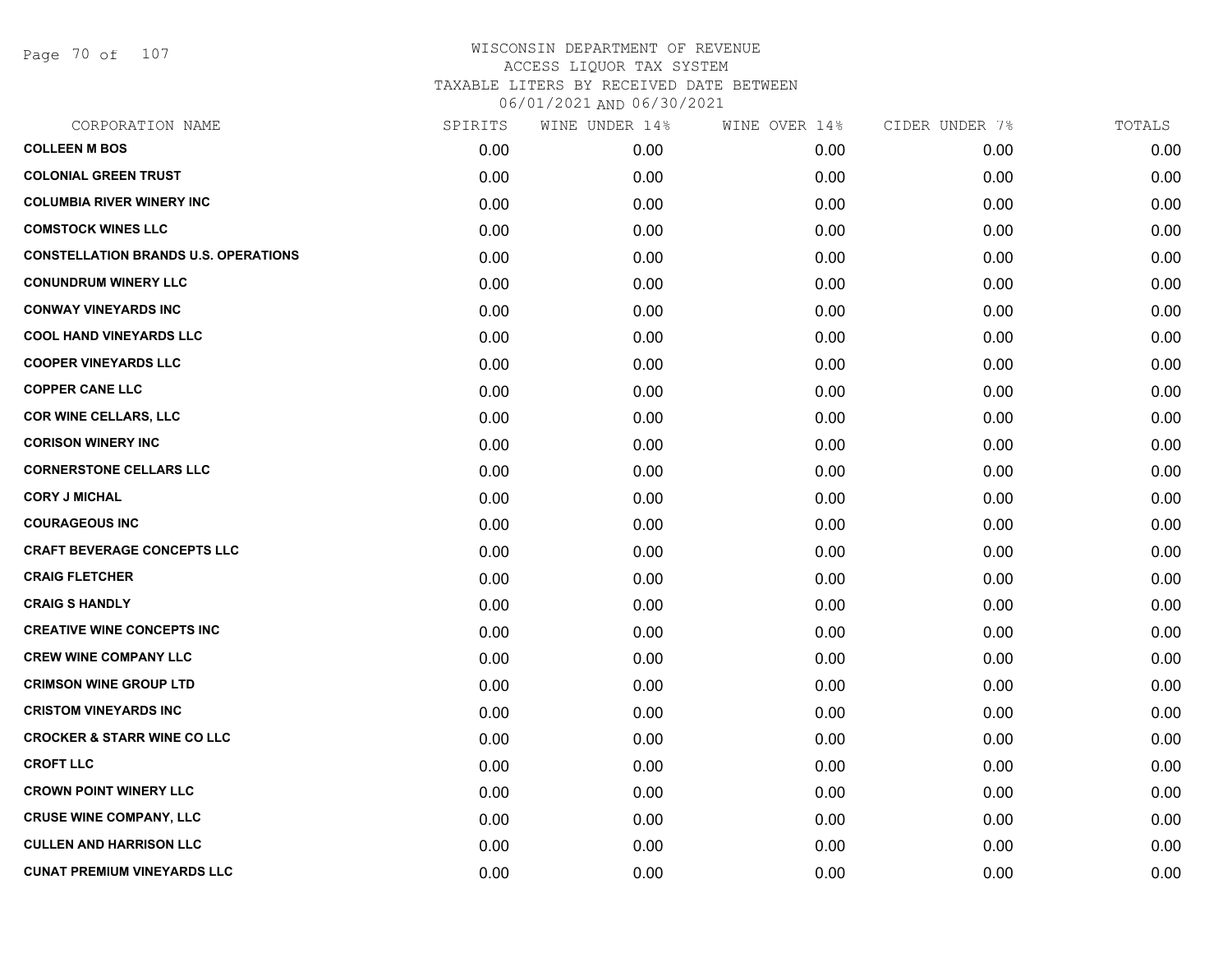| CORPORATION NAME                      | SPIRITS | WINE UNDER 14% | WINE OVER 14% | CIDER UNDER 7% | TOTALS |
|---------------------------------------|---------|----------------|---------------|----------------|--------|
| <b>CUSHMAN WINERY CORPORATION</b>     | 0.00    | 0.00           | 0.00          | 0.00           | 0.00   |
| <b>CUVAISON INC</b>                   | 0.00    | 0.00           | 0.00          | 0.00           | 0.00   |
| <b>CWC WINERY LLC</b>                 | 0.00    | 0.00           | 0.00          | 0.00           | 0.00   |
| <b>D MYERS LLC</b>                    | 0.00    | 0.00           | 0.00          | 0.00           | 0.00   |
| <b>D R STEPHENS ESTATE WINES, LLC</b> | 0.00    | 0.00           | 0.00          | 0.00           | 0.00   |
| <b>DADY CAPITAL LLLP</b>              | 0.00    | 0.00           | 0.00          | 0.00           | 0.00   |
| <b>DAMIANI WINE CELLARS, LLC</b>      | 0.00    | 0.00           | 0.00          | 0.00           | 0.00   |
| <b>DANA ESTATES INC</b>               | 0.00    | 0.00           | 0.00          | 0.00           | 0.00   |
| <b>DANICA PATRICK</b>                 | 0.00    | 0.00           | 0.00          | 0.00           | 0.00   |
| <b>DANIEL J KOEPKE</b>                | 0.00    | 0.00           | 0.00          | 0.00           | 0.00   |
| DANZA DEL SOL WINERY INC              | 0.00    | 0.00           | 0.00          | 0.00           | 0.00   |
| <b>DANZINGER VINEYARDS LLC</b>        | 0.00    | 0.00           | 0.00          | 0.00           | 0.00   |
| <b>DAOU VINEYARDS LLC</b>             | 0.00    | 0.00           | 0.00          | 0.00           | 0.00   |
| <b>DARIOUSH KHALEDI WINERY LLC</b>    | 0.00    | 0.00           | 0.00          | 0.00           | 0.00   |
| <b>DAVERO SONOMA, INC</b>             | 0.00    | 0.00           | 0.00          | 0.00           | 0.00   |
| <b>DAVID BRUCE WINERY INC</b>         | 0.00    | 0.00           | 0.00          | 0.00           | 0.00   |
| <b>DAVID COFFARO</b>                  | 0.00    | 0.00           | 0.00          | 0.00           | 0.00   |
| <b>DAVID F MAHER</b>                  | 0.00    | 0.00           | 0.00          | 0.00           | 0.00   |
| <b>DAVID J ECKERT</b>                 | 0.00    | 0.00           | 0.00          | 0.00           | 0.00   |
| <b>DAVID J MATTHEWS</b>               | 0.00    | 0.00           | 0.00          | 0.00           | 0.00   |
| <b>DAVID JAMES LLC</b>                | 0.00    | 0.00           | 0.00          | 0.00           | 0.00   |
| <b>DAVID L MCGEE</b>                  | 0.00    | 0.00           | 0.00          | 0.00           | 0.00   |
| <b>DAVID R ARIZINI</b>                | 0.00    | 0.00           | 0.00          | 0.00           | 0.00   |
| <b>DAVID R RASMUSSEN</b>              | 0.00    | 0.00           | 0.00          | 0.00           | 0.00   |
| <b>DAVIS ESTATES LLC</b>              | 0.00    | 0.00           | 0.00          | 0.00           | 0.00   |
| <b>DAWN'S DREAM LLC</b>               | 0.00    | 0.00           | 0.00          | 0.00           | 0.00   |
| DE LA MONTANYA WINERY INC             | 0.00    | 0.00           | 0.00          | 0.00           | 0.00   |
| DE TIERRA VINEYARD LLC                | 0.00    | 0.00           | 0.00          | 0.00           | 0.00   |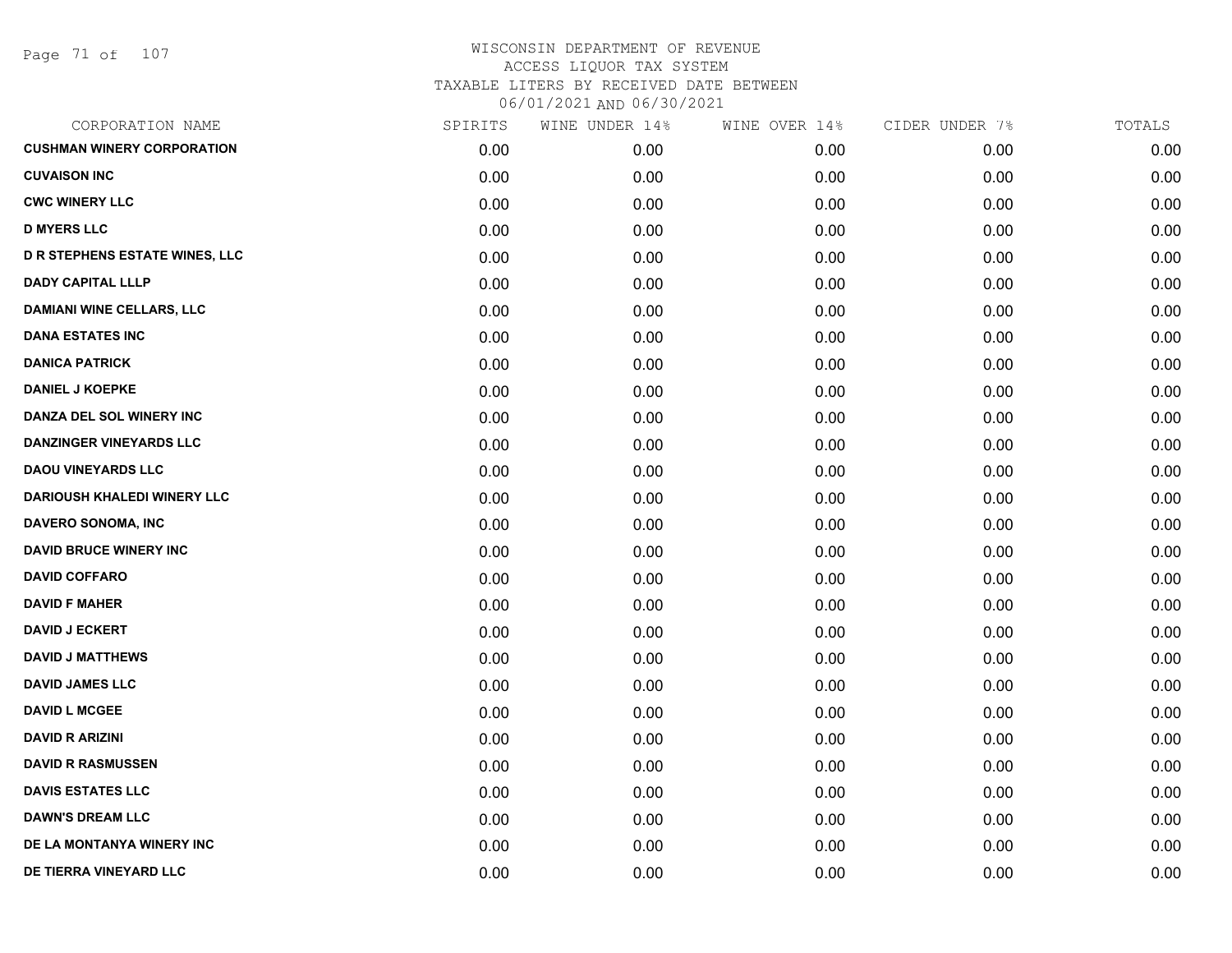Page 72 of 107

| CORPORATION NAME                                                         | SPIRITS | WINE UNDER 14% | WINE OVER 14% | CIDER UNDER 7% | TOTALS |
|--------------------------------------------------------------------------|---------|----------------|---------------|----------------|--------|
| <b>DEAN VINCENT BORDIGIONI</b>                                           | 0.00    | 0.00           | 0.00          | 0.00           | 0.00   |
| DEERFIELD RANCH WINERY LLC                                               | 0.00    | 0.00           | 0.00          | 0.00           | 0.00   |
| DEHLINGER WINERY, LLC                                                    | 0.00    | 0.00           | 0.00          | 0.00           | 0.00   |
| DEL DOTTO VINEYARDS INC                                                  | 0.00    | 0.00           | 0.00          | 0.00           | 0.00   |
| <b>DELFINO FARMS LLC</b>                                                 | 0.00    | 0.00           | 0.00          | 0.00           | 0.00   |
| <b>DELICATO VINEYARDS INC</b>                                            | 0.00    | 0.00           | 0.00          | 0.00           | 0.00   |
| <b>DELILLE CELLARS LLC</b>                                               | 0.00    | 0.00           | 0.00          | 0.00           | 0.00   |
| <b>DELLA TERRA LLC</b>                                                   | 0.00    | 0.00           | 0.00          | 0.00           | 0.00   |
| <b>DENNIS R ONEIL</b>                                                    | 0.00    | 0.00           | 0.00          | 0.00           | 0.00   |
| DH GUSTAFSON FAMILY VINEYARDS LLC                                        | 0.00    | 0.00           | 0.00          | 0.00           | 0.00   |
| DIAMOND MOUNTAIN VINEYARD COMPANY INC                                    | 0.00    | 0.00           | 0.00          | 0.00           | 0.00   |
| <b>DIANA HOBSON</b>                                                      | 0.00    | 0.00           | 0.00          | 0.00           | 0.00   |
| <b>DINO DINA</b>                                                         | 0.00    | 0.00           | 0.00          | 0.00           | 0.00   |
| DIXONS AUTUMN HARVEST WINERY, LLC                                        | 0.00    | 0.00           | 0.00          | 0.00           | 0.00   |
| <b>DOMAINE CARNEROS LTD</b>                                              | 0.00    | 0.00           | 0.00          | 0.00           | 0.00   |
| <b>DOMAINE CHANDON INC</b>                                               | 0.00    | 0.00           | 0.00          | 0.00           | 0.00   |
| DOMAINE DE LA TERRE ROUGE LTD                                            | 0.00    | 0.00           | 0.00          | 0.00           | 0.00   |
| <b>DOMAINE DE MARIA SOTER LLC</b>                                        | 0.00    | 0.00           | 0.00          | 0.00           | 0.00   |
| <b>DOMAINE DROUHIN OREGON LLC</b>                                        | 0.00    | 0.00           | 0.00          | 0.00           | 0.00   |
| <b>DOMAINE SERENE VINEYARDS &amp; WINERY INC</b>                         | 0.00    | 0.00           | 0.00          | 0.00           | 0.00   |
| <b>DOMINICK CHIRICHILLO</b>                                              | 0.00    | 0.00           | 0.00          | 0.00           | 0.00   |
| <b>DON GRASSE</b>                                                        | 0.00    | 0.00           | 0.00          | 0.00           | 0.00   |
| <b>DON SEBASTIANI &amp; SONS INTERNATIONAL WINE</b><br><b>NEGOCIANTS</b> | 0.00    | 0.00           | 0.00          | 0.00           | 0.00   |
| <b>DONALD PHILLIPS HILL JR</b>                                           | 0.00    | 0.00           | 0.00          | 0.00           | 0.00   |
| DONATI FAMILY VINEYARD, INC                                              | 0.00    | 0.00           | 0.00          | 0.00           | 0.00   |
| <b>DONELAN FAMILY WINE CELLARS LLC</b>                                   | 0.00    | 0.00           | 0.00          | 0.00           | 0.00   |
| <b>DONGYI INTERNATIONAL LLC</b>                                          | 0.00    | 0.00           | 0.00          | 0.00           | 0.00   |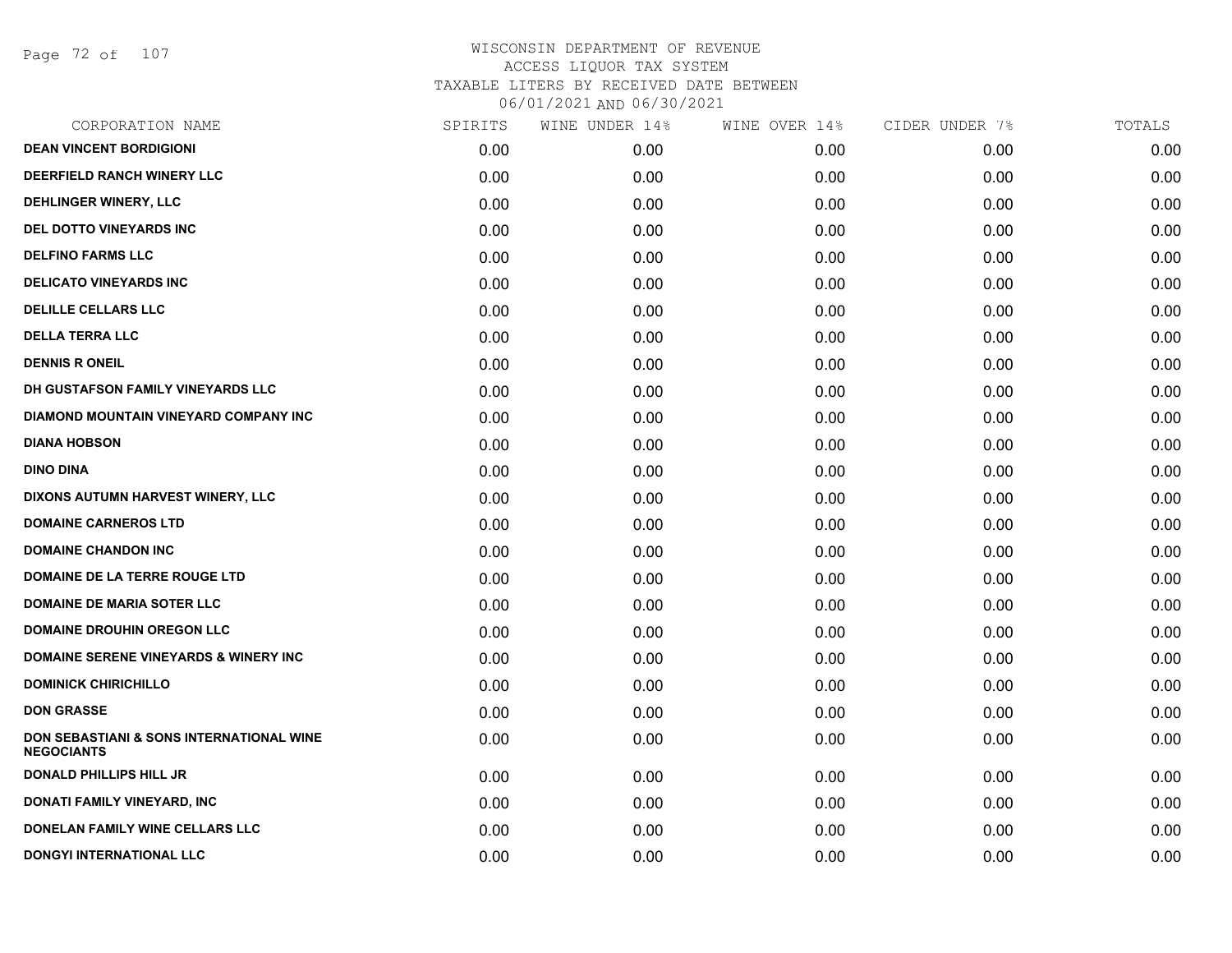Page 73 of 107

| CORPORATION NAME                    | SPIRITS | WINE UNDER 14% | WINE OVER 14% | CIDER UNDER 7% | TOTALS |
|-------------------------------------|---------|----------------|---------------|----------------|--------|
| <b>DOROTHY PANELLA</b>              | 0.00    | 0.00           | 0.00          | 0.00           | 0.00   |
| <b>DOSSEY VINEYARDS LLC</b>         | 0.00    | 0.00           | 0.00          | 0.00           | 0.00   |
| DOUBLE CANYON VINEYARDS LLC         | 0.00    | 0.00           | 0.00          | 0.00           | 0.00   |
| DOUKENIE WINERY, INC.               | 0.00    | 0.00           | 0.00          | 0.00           | 0.00   |
| DRAGONETTE CELLARS LLC              | 0.00    | 0.00           | 0.00          | 0.00           | 0.00   |
| DRAKE MAKES WINE, INC.              | 0.00    | 0.00           | 0.00          | 0.00           | 0.00   |
| DRUMLIN RIDGE WINERY LLC            | 0.00    | 0.00           | 0.00          | 0.00           | 0.00   |
| DRY CREEK VINEYARD INC              | 0.00    | 0.00           | 0.00          | 0.00           | 0.00   |
| <b>DSC INVESTORS INC</b>            | 0.00    | 0.00           | 12.00         | 0.00           | 12.00  |
| <b>DUCKHORN WINE COMPANY</b>        | 0.00    | 0.00           | 0.00          | 0.00           | 0.00   |
| <b>DUMOL WINERY LLC</b>             | 0.00    | 0.00           | 0.00          | 0.00           | 0.00   |
| <b>DUNHAM CELLARS LLC</b>           | 0.00    | 0.00           | 0.00          | 0.00           | 0.00   |
| <b>DUNN VINEYARDS LLC</b>           | 0.00    | 0.00           | 0.00          | 0.00           | 0.00   |
| <b>DUPLIN WINE CELLARS INC</b>      | 0.00    | 0.00           | 0.00          | 0.00           | 0.00   |
| <b>DURANT VINEYARDS LLC</b>         | 0.00    | 0.00           | 0.00          | 0.00           | 0.00   |
| DUTTON GOLDFIELD WINERY LLC         | 0.00    | 0.00           | 0.00          | 0.00           | 0.00   |
| <b>E &amp; J GALLO WINERY</b>       | 0.00    | 0.00           | 0.00          | 0.00           | 0.00   |
| <b>E STRING CELLARS LLC</b>         | 0.00    | 0.00           | 0.00          | 0.00           | 0.00   |
| <b>EAGLES LANDING WINERY LLC</b>    | 0.00    | 0.00           | 0.00          | 0.00           | 0.00   |
| <b>EAST BRANCH WINERY, INC.</b>     | 0.00    | 0.00           | 0.00          | 0.00           | 0.00   |
| <b>EASTERN RIDGES VINEYARD, LLC</b> | 0.00    | 0.00           | 0.00          | 0.00           | 0.00   |
| <b>EBERLE WINERY LP</b>             | 0.00    | 0.00           | 0.00          | 0.00           | 0.00   |
| EDEN ICE CIDER COMPANY INC.         | 0.00    | 0.00           | 0.00          | 0.00           | 0.00   |
| <b>EDWARD J RINK</b>                | 0.00    | 0.00           | 0.00          | 0.00           | 0.00   |
| <b>EDWARDS WINES, LLC</b>           | 0.00    | 0.00           | 0.00          | 0.00           | 0.00   |
| EHREN JORDAN WINE CELLARS LLC       | 0.00    | 0.00           | 0.00          | 0.00           | 0.00   |
| <b>EILEEN BRYS</b>                  | 0.00    | 0.00           | 0.00          | 0.00           | 0.00   |
| <b>ELEGANCE PROPERTIES LLC</b>      | 0.00    | 0.00           | 0.00          | 0.00           | 0.00   |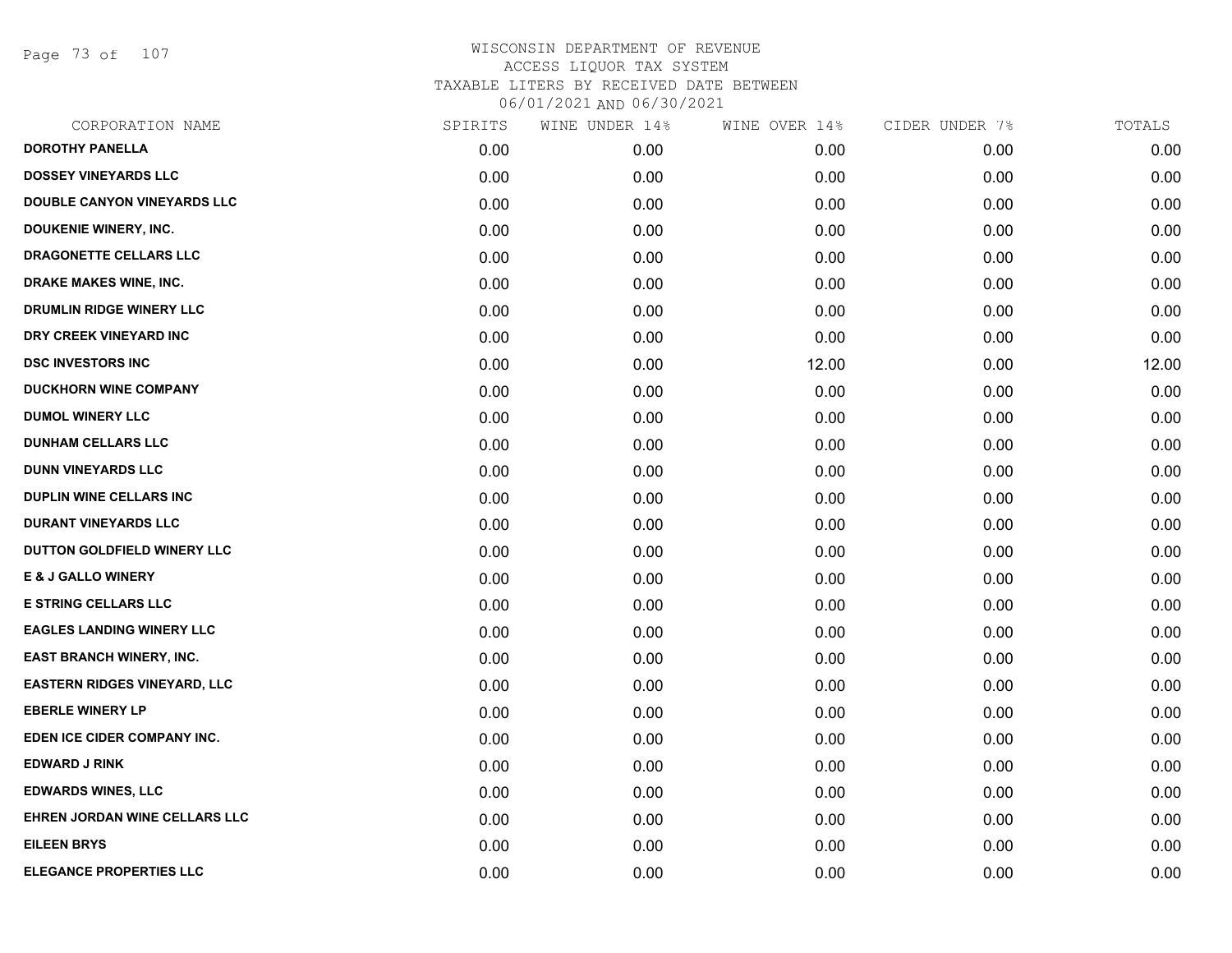Page 74 of 107

| CORPORATION NAME                         | SPIRITS | WINE UNDER 14% | WINE OVER 14% | CIDER UNDER 7% | TOTALS |
|------------------------------------------|---------|----------------|---------------|----------------|--------|
| <b>ELISABETH W KLEIN</b>                 | 0.00    | 0.00           | 0.00          | 0.00           | 0.00   |
| ELK COVE VINEYARDS INC                   | 0.00    | 0.00           | 0.00          | 0.00           | 0.00   |
| <b>ELV-OREGON LLC</b>                    | 0.00    | 0.00           | 0.00          | 0.00           | 0.00   |
| <b>EMILIO GUGLIELMO WINERY INC</b>       | 0.00    | 0.00           | 0.00          | 0.00           | 0.00   |
| <b>EMMITT-SCORSONE WINES LLC</b>         | 0.00    | 0.00           | 0.00          | 0.00           | 0.00   |
| <b>EMMOLO RIVER RANCH LLC</b>            | 0.00    | 0.00           | 0.00          | 0.00           | 0.00   |
| <b>ENTENTE SPIRITS LLC</b>               | 0.00    | 0.00           | 0.00          | 0.00           | 0.00   |
| <b>EOLA HILLS WINE CELLARS INC</b>       | 0.00    | 0.00           | 0.00          | 0.00           | 0.00   |
| <b>EPONA ESTATE VINEYARD LLC</b>         | 0.00    | 0.00           | 0.00          | 0.00           | 0.00   |
| <b>ERIC FLANAGAN</b>                     | 0.00    | 0.00           | 0.00          | 0.00           | 0.00   |
| <b>ERIC TRUMP WINE MANUFACTURING LLC</b> | 0.00    | 0.00           | 0.00          | 0.00           | 0.00   |
| ERIK MILLER WINES, INC.                  | 0.00    | 0.00           | 0.00          | 0.00           | 0.00   |
| <b>ERNEST VINEYARDS LLC</b>              | 0.00    | 0.00           | 0.00          | 0.00           | 0.00   |
| <b>ETHAN KELLER</b>                      | 0.00    | 0.00           | 0.00          | 0.00           | 0.00   |
| <b>EUGENE PERATA</b>                     | 0.00    | 0.00           | 0.00          | 0.00           | 0.00   |
| <b>F KORBEL &amp; BROS INC</b>           | 0.00    | 0.00           | 0.00          | 0.00           | 0.00   |
| <b>FAETHM INC</b>                        | 0.00    | 0.00           | 0.00          | 0.00           | 0.00   |
| <b>FAIRWINDS ESTATE, LLC</b>             | 0.00    | 0.00           | 0.00          | 0.00           | 0.00   |
| <b>FANTESCA LLC</b>                      | 0.00    | 0.00           | 0.00          | 0.00           | 0.00   |
| <b>FAT BOYS INC</b>                      | 0.00    | 0.00           | 0.00          | 0.00           | 0.00   |
| <b>FAWN CREEK WINERY LLC</b>             | 0.00    | 0.00           | 0.00          | 0.00           | 0.00   |
| <b>FAZELI VINEYARDS, LLC</b>             | 0.00    | 0.00           | 0.00          | 0.00           | 0.00   |
| <b>FENESTRA WINERY INC</b>               | 0.00    | 0.00           | 0.00          | 0.00           | 0.00   |
| FENN VALLEY VINEYARDS, INC.              | 0.00    | 0.00           | 0.00          | 0.00           | 0.00   |
| <b>FERMENTED SCIENCES II INC</b>         | 0.00    | 0.00           | 0.00          | 0.00           | 0.00   |
| <b>FERMENTING CELLARS LLC</b>            | 0.00    | 0.00           | 0.00          | 0.00           | 0.00   |
| <b>FERNRAY LLC</b>                       | 0.00    | 0.00           | 0.00          | 0.00           | 0.00   |
| <b>FETZER VINEYARDS</b>                  | 0.00    | 0.00           | 0.00          | 0.00           | 0.00   |
|                                          |         |                |               |                |        |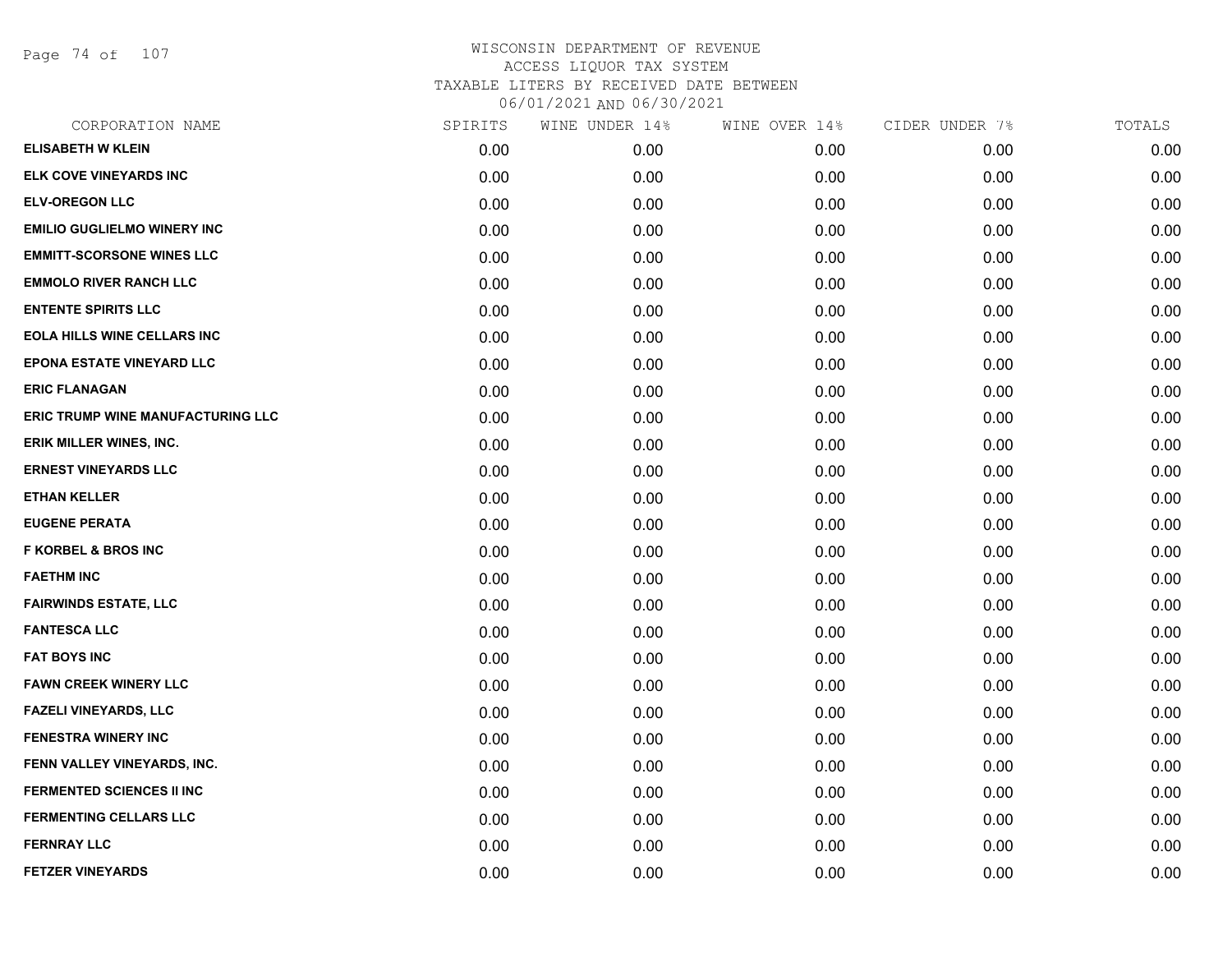Page 75 of 107

| CORPORATION NAME                               | SPIRITS | WINE UNDER 14% | WINE OVER 14% | CIDER UNDER 7% | TOTALS |
|------------------------------------------------|---------|----------------|---------------|----------------|--------|
| <b>FICKLIN VINEYARDS INC</b>                   | 0.00    | 0.00           | 0.00          | 0.00           | 0.00   |
| <b>FIDDLEHEAD CELLARS LP</b>                   | 0.00    | 0.00           | 0.00          | 0.00           | 0.00   |
| <b>FIDELITAS WINES LLC</b>                     | 0.00    | 0.00           | 0.00          | 0.00           | 0.00   |
| FIESTA VINEYARD & WINERY LLC                   | 0.00    | 0.00           | 0.00          | 0.00           | 0.00   |
| <b>FINKELSTEIN VINEYARDS INC</b>               | 0.00    | 0.00           | 0.00          | 0.00           | 0.00   |
| <b>FIRESTEED CORPORATION</b>                   | 0.00    | 0.00           | 0.00          | 0.00           | 0.00   |
| FISHER KING WINERY, LLC                        | 0.00    | 0.00           | 0.00          | 0.00           | 0.00   |
| <b>FISHER VINEYARDS</b>                        | 0.00    | 0.00           | 0.00          | 0.00           | 0.00   |
| <b>FITVINE LLC</b>                             | 0.00    | 0.00           | 0.00          | 0.00           | 0.00   |
| <b>FIVE VINES LLC</b>                          | 0.00    | 0.00           | 0.00          | 0.00           | 0.00   |
| <b>FLOOD RANCH COMPANY</b>                     | 0.00    | 0.00           | 0.00          | 0.00           | 0.00   |
| <b>FLORA SPRINGS WINE COMPANY</b>              | 0.00    | 0.00           | 0.00          | 0.00           | 0.00   |
| <b>FLORIDA ORANGE GROVES INC</b>               | 0.00    | 0.00           | 0.00          | 0.00           | 0.00   |
| <b>FLX GRAPES LLC</b>                          | 0.00    | 0.00           | 0.00          | 0.00           | 0.00   |
| <b>FLYING B VINEYARD LP</b>                    | 0.00    | 0.00           | 0.00          | 0.00           | 0.00   |
| FN CELLARS LLC                                 | 0.00    | 0.00           | 0.00          | 0.00           | 0.00   |
| <b>FOLEY ESTATES VINEYARD &amp; WINERY LLC</b> | 0.00    | 0.00           | 0.00          | 0.00           | 0.00   |
| <b>FOLEY FAMILY WINES INC</b>                  | 0.00    | 0.00           | 0.00          | 0.00           | 0.00   |
| <b>FOLIO WINE COMPANY LLC</b>                  | 0.00    | 0.00           | 0.00          | 0.00           | 0.00   |
| <b>FONTANELLA WINES LLC</b>                    | 0.00    | 0.00           | 0.00          | 0.00           | 0.00   |
| <b>FORIS VINEYARDS WINERY LLC</b>              | 0.00    | 0.00           | 0.00          | 0.00           | 0.00   |
| FORT ROSS VINEYARD & WINERY LLC                | 0.00    | 0.00           | 0.00          | 0.00           | 0.00   |
| <b>FOUR BEARS WINERY LLC</b>                   | 0.00    | 0.00           | 0.00          | 0.00           | 0.00   |
| FOUR DAUGHTERS VINEYARD AND WINERY LLC         | 0.00    | 0.00           | 0.00          | 0.00           | 0.00   |
| FOX RUN VINEYARDS INC                          | 0.00    | 0.00           | 0.00          | 0.00           | 0.00   |
| <b>FOXEN VINEYARD INC</b>                      | 0.00    | 0.00           | 0.00          | 0.00           | 0.00   |
| <b>FRANCIS COPPOLA WINERY LLC</b>              | 0.00    | 0.00           | 0.00          | 0.00           | 0.00   |
| FRANK FAMILY VINEYARDS LLC                     | 0.00    | 0.00           | 0.00          | 0.00           | 0.00   |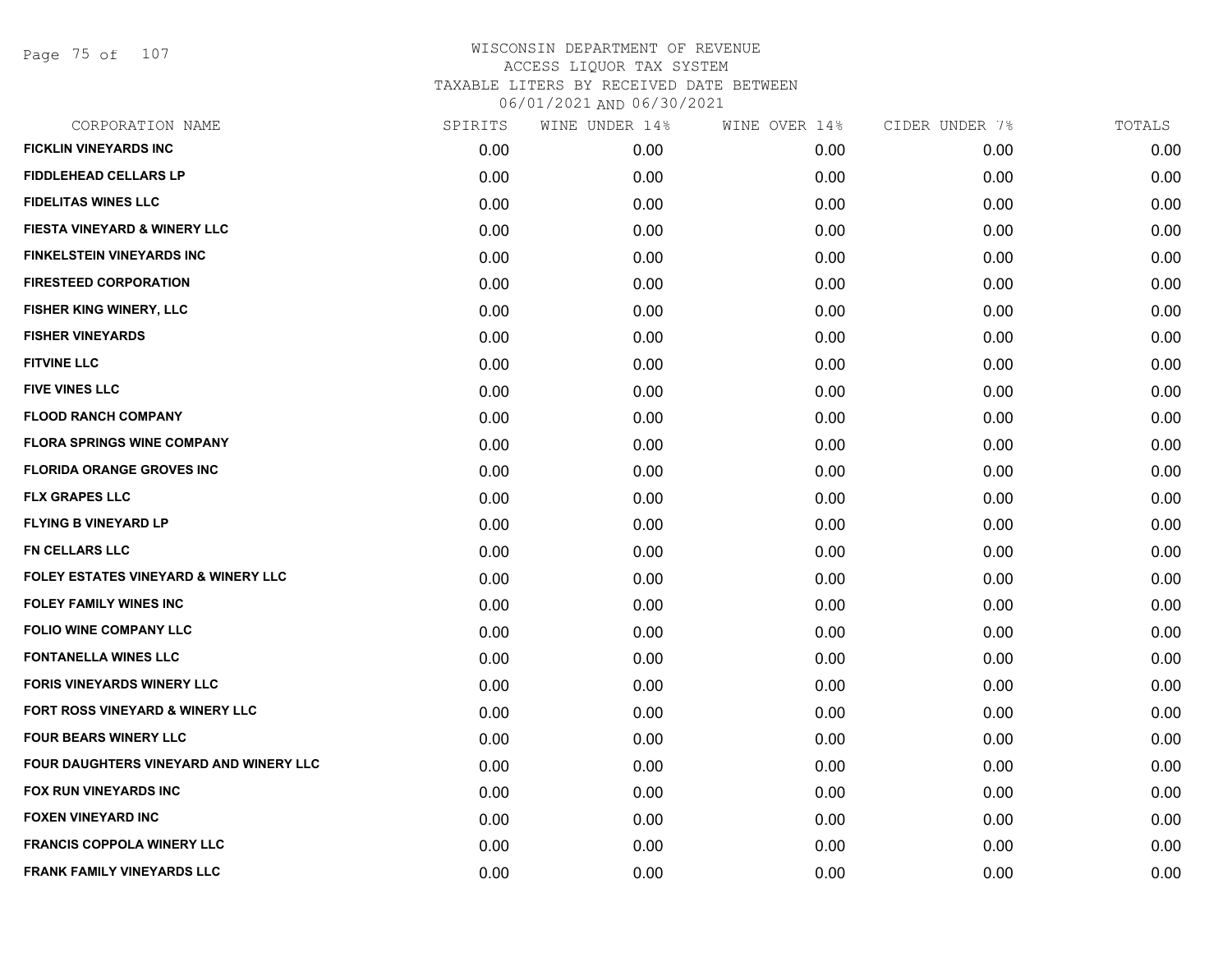Page 76 of 107

| CORPORATION NAME                           | SPIRITS | WINE UNDER 14% | WINE OVER 14% | CIDER UNDER 7% | TOTALS |
|--------------------------------------------|---------|----------------|---------------|----------------|--------|
| <b>FRED C SCHERRER</b>                     | 0.00    | 0.00           | 0.00          | 0.00           | 0.00   |
| <b>FREDERICK QUANDT</b>                    | 0.00    | 0.00           | 0.00          | 0.00           | 0.00   |
| <b>FREEMAN FAMILY WINERY LLC</b>           | 0.00    | 0.00           | 0.00          | 0.00           | 0.00   |
| <b>FREIXENET SONOMA CAVES INC</b>          | 0.00    | 0.00           | 0.00          | 0.00           | 0.00   |
| <b>FRESH GRAPES LLC</b>                    | 0.00    | 0.00           | 0.00          | 0.00           | 0.00   |
| FREY FAMILY WINERY LLC                     | 0.00    | 0.00           | 0.00          | 0.00           | 0.00   |
| <b>FREY VINEYARDS LTD</b>                  | 0.00    | 0.00           | 0.00          | 0.00           | 0.00   |
| <b>FROGS LEAP WINERY</b>                   | 0.00    | 0.00           | 0.00          | 0.00           | 0.00   |
| <b>FROGTOWN CELLARS LLP</b>                | 0.00    | 0.00           | 0.00          | 0.00           | 0.00   |
| <b>FROST WINES LLC</b>                     | 0.00    | 0.00           | 0.00          | 0.00           | 0.00   |
| FRUIT OF THE WOODS WINE CELLAR, INC.       | 0.00    | 0.00           | 0.00          | 0.00           | 0.00   |
| <b>FULCRUM WINES LLC</b>                   | 0.00    | 0.00           | 0.00          | 0.00           | 0.00   |
| <b>FULKERSON WINE CELLARS LLC</b>          | 0.00    | 0.00           | 0.00          | 0.00           | 0.00   |
| <b>FULLERTON WINES, INC</b>                | 0.00    | 0.00           | 0.00          | 0.00           | 0.00   |
| <b>FURTHERMORE LLC</b>                     | 0.00    | 0.00           | 0.00          | 0.00           | 0.00   |
| <b>G GRAHAM WINES INC</b>                  | 0.00    | 0.00           | 0.00          | 0.00           | 0.00   |
| <b>GALANTE FAMILY WINERY INC</b>           | 0.00    | 0.00           | 0.00          | 0.00           | 0.00   |
| <b>GALENA CELLARS INC</b>                  | 0.00    | 0.00           | 0.00          | 0.00           | 0.00   |
| <b>GALLICA WINES LLC</b>                   | 0.00    | 0.00           | 0.00          | 0.00           | 0.00   |
| <b>GAMBA VINEYARDS AND WINERY LLC</b>      | 0.00    | 0.00           | 0.00          | 0.00           | 0.00   |
| <b>GAMBLE FAMILY VINEYARDS LLC</b>         | 0.00    | 0.00           | 0.00          | 0.00           | 0.00   |
| <b>GANDONA INC</b>                         | 0.00    | 0.00           | 0.00          | 0.00           | 0.00   |
| <b>GARGIULO VINEYARD LLC</b>               | 0.00    | 0.00           | 0.00          | 0.00           | 0.00   |
| <b>GARROD TRUST</b>                        | 0.00    | 0.00           | 0.00          | 0.00           | 0.00   |
| <b>GARY FRANSCIONI, INC.</b>               | 0.00    | 0.00           | 0.00          | 0.00           | 0.00   |
| <b>GEARY MARKET INVESTMENT COMPANY LTD</b> | 0.00    | 0.00           | 0.00          | 0.00           | 0.00   |
| <b>GEMSTONE VINEYARDS LLC</b>              | 0.00    | 0.00           | 0.00          | 0.00           | 0.00   |
| <b>GENERATIONS OF SONOMA LLC</b>           | 0.00    | 0.00           | 0.00          | 0.00           | 0.00   |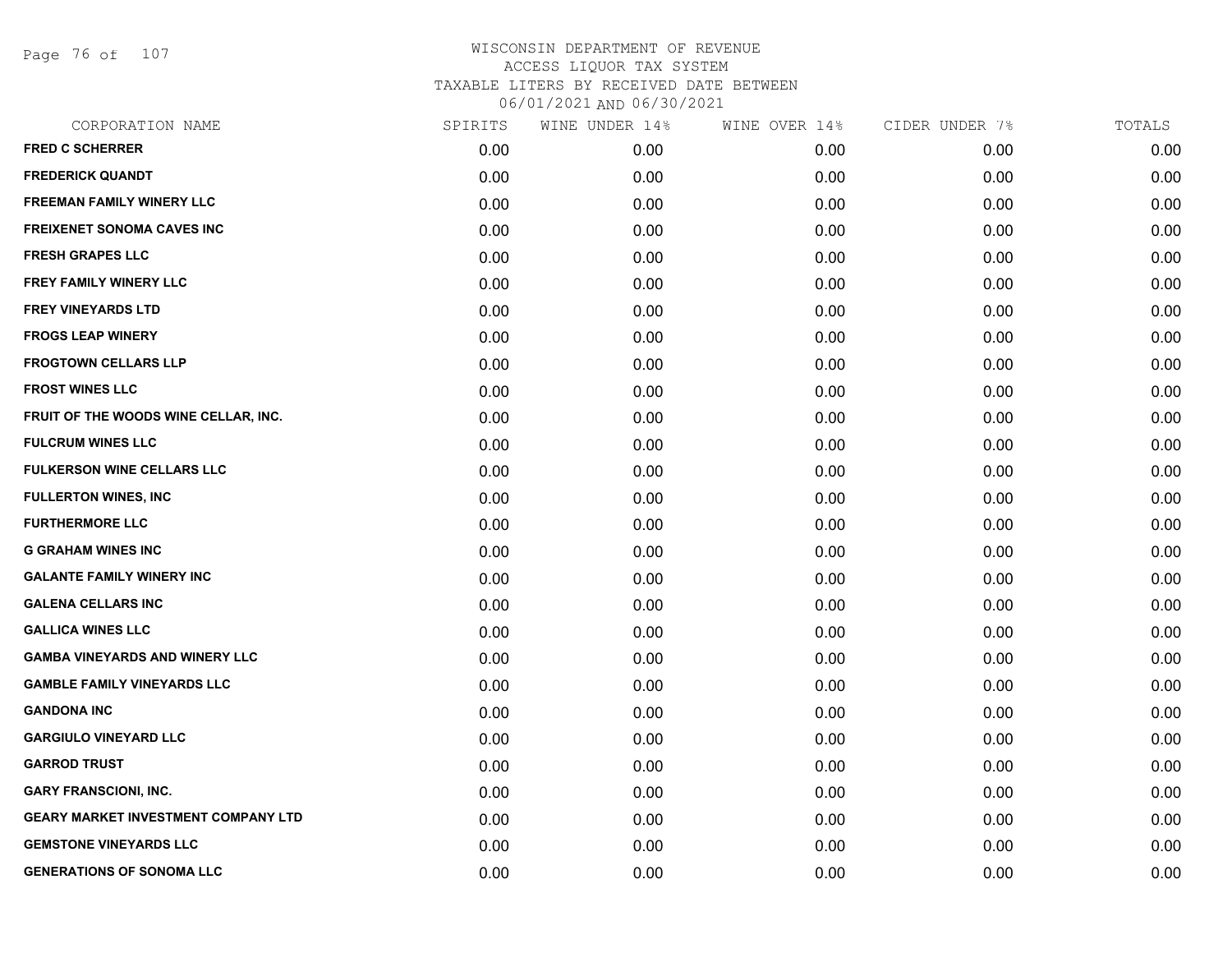Page 77 of 107

| CORPORATION NAME                        | SPIRITS | WINE UNDER 14% | WINE OVER 14% | CIDER UNDER 7% | TOTALS |
|-----------------------------------------|---------|----------------|---------------|----------------|--------|
| <b>GENESEO PARTNERS LP</b>              | 0.00    | 0.00           | 0.00          | 0.00           | 0.00   |
| <b>GEORGE O HENDRY</b>                  | 0.00    | 0.00           | 0.00          | 0.00           | 0.00   |
| <b>GEORGE RONALD DENNER</b>             | 0.00    | 0.00           | 0.00          | 0.00           | 0.00   |
| <b>GEORGIA WINES, INC</b>               | 0.00    | 0.00           | 0.00          | 0.00           | 0.00   |
| <b>GERALD E FORTH</b>                   | 0.00    | 0.00           | 0.00          | 0.00           | 0.00   |
| <b>GF VINEYARDS LLC</b>                 | 0.00    | 0.00           | 0.00          | 0.00           | 0.00   |
| <b>GF WINES LLC</b>                     | 0.00    | 0.00           | 0.00          | 0.00           | 0.00   |
| <b>GIFT SERVICES INC</b>                | 0.00    | 0.00           | 0.00          | 0.00           | 0.00   |
| <b>GLEASON FAMILY VINEYARDS LP</b>      | 0.00    | 0.00           | 0.00          | 0.00           | 0.00   |
| <b>GLOBAL UNIVERSAL SRL</b>             | 0.00    | 0.00           | 0.00          | 0.00           | 0.00   |
| <b>GOLDIN INVESTMENT II INC</b>         | 0.00    | 0.00           | 0.00          | 0.00           | 0.00   |
| <b>GOLDRIDGEPINOT.COM LLC</b>           | 0.00    | 0.00           | 0.00          | 0.00           | 0.00   |
| <b>GOLDSCHMIDT VINEYARDS LLC</b>        | 0.00    | 0.00           | 0.00          | 0.00           | 0.00   |
| <b>GOOD FOUNDATIONS INC</b>             | 0.00    | 0.00           | 0.00          | 0.00           | 0.00   |
| <b>GOOSE RIDGE LLC</b>                  | 0.00    | 0.00           | 0.00          | 0.00           | 0.00   |
| <b>GRAPE VISIONS LLC</b>                | 0.00    | 0.00           | 0.00          | 0.00           | 0.00   |
| <b>GRAPES &amp; GRAIN L.L.C.</b>        | 0.00    | 0.00           | 0.00          | 0.00           | 0.00   |
| <b>GRASSINI FAMILY VINEYARDS LLC</b>    | 0.00    | 0.00           | 0.00          | 0.00           | 0.00   |
| <b>GREEN FAMILY WINERY LLC</b>          | 0.00    | 0.00           | 0.00          | 0.00           | 0.00   |
| <b>GREG MICHAEL CELLARS, LLC</b>        | 0.00    | 0.00           | 0.00          | 0.00           | 0.00   |
| <b>GREG SANDERS</b>                     | 0.00    | 0.00           | 0.00          | 0.00           | 0.00   |
| <b>GREGORY EDWARD GRAZIANO</b>          | 0.00    | 0.00           | 0.00          | 0.00           | 0.00   |
| <b>GRGICH HILLS CELLAR</b>              | 0.00    | 0.00           | 0.00          | 0.00           | 0.00   |
| <b>GRIEB OPTIMAL WINECRAFTING LLC</b>   | 0.00    | 0.00           | 0.00          | 0.00           | 0.00   |
| <b>GROENNFELL MEADERY LLC</b>           | 0.00    | 0.00           | 0.00          | 0.00           | 0.00   |
| <b>GROTH VINEYARDS &amp; WINERY LLC</b> | 0.00    | 0.00           | 0.00          | 0.00           | 0.00   |
| <b>GROVE ACQUISITION LLC</b>            | 0.00    | 0.00           | 0.00          | 0.00           | 0.00   |
| <b>GULLETT &amp; GULLETT</b>            | 0.00    | 0.00           | 0.00          | 0.00           | 0.00   |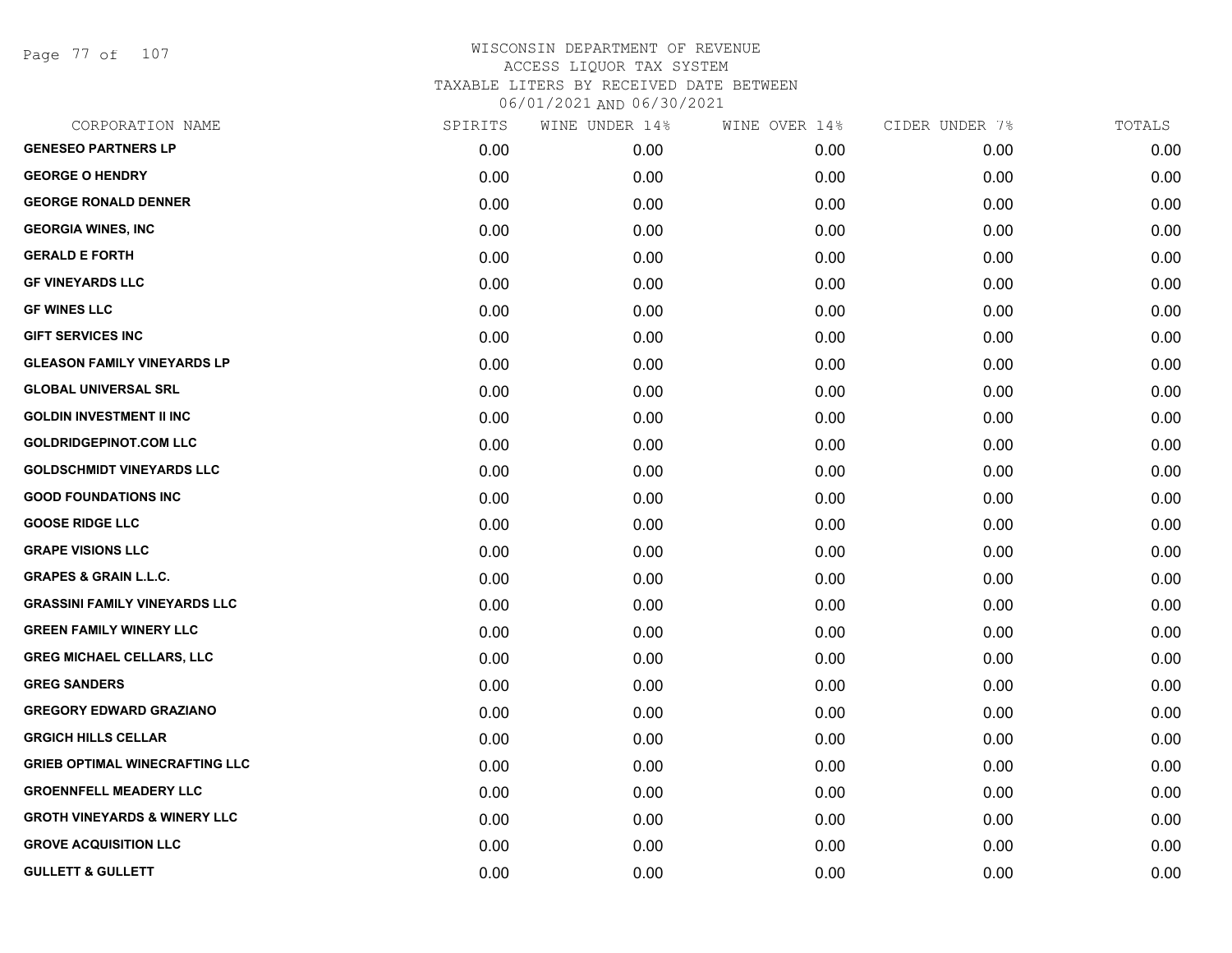Page 78 of 107

| CORPORATION NAME                      | SPIRITS | WINE UNDER 14% | WINE OVER 14% | CIDER UNDER 7% | TOTALS |
|---------------------------------------|---------|----------------|---------------|----------------|--------|
| H DE V LLC                            | 0.00    | 0.00           | 0.00          | 0.00           | 0.00   |
| <b>HAFNER VINEYARD LLC</b>            | 0.00    | 0.00           | 0.00          | 0.00           | 0.00   |
| <b>HAGAFEN CELLARS INC</b>            | 0.00    | 0.00           | 0.00          | 0.00           | 0.00   |
| <b>HAHN ESTATE</b>                    | 0.00    | 0.00           | 0.00          | 0.00           | 0.00   |
| <b>HALF KRAKT LLC</b>                 | 0.00    | 0.00           | 0.00          | 0.00           | 0.00   |
| <b>HALF MOON HILL LLC</b>             | 0.00    | 0.00           | 0.00          | 0.00           | 0.00   |
| <b>HALL WINES LLC</b>                 | 0.00    | 0.00           | 0.00          | 0.00           | 0.00   |
| <b>HAMEL FAMILY WINES LLC</b>         | 0.00    | 0.00           | 0.00          | 0.00           | 0.00   |
| <b>HAMMLER WINE CORP</b>              | 0.00    | 0.00           | 0.00          | 0.00           | 0.00   |
| HANDAL-DENIER VINEYARDS, LLC          | 0.00    | 0.00           | 0.00          | 0.00           | 0.00   |
| HANDLEY CELLARS LIMITED PARTNERSHIP   | 0.00    | 0.00           | 0.00          | 0.00           | 0.00   |
| <b>HANNA WINERY INC</b>               | 0.00    | 0.00           | 0.00          | 0.00           | 0.00   |
| <b>HANSJOERG WYSS</b>                 | 0.00    | 0.00           | 0.00          | 0.00           | 0.00   |
| <b>HARBOR HILL FRUIT FARMS INC</b>    | 0.00    | 0.00           | 0.00          | 0.00           | 0.00   |
| HARBOR RIDGE WINERY INC.              | 0.00    | 0.00           | 0.00          | 0.00           | 0.00   |
| <b>HARLAN ESTATE WINERY INC</b>       | 0.00    | 0.00           | 0.00          | 0.00           | 0.00   |
| <b>HARMELL CELLARS LLC</b>            | 0.00    | 0.00           | 0.00          | 0.00           | 0.00   |
| <b>HARRIS &amp; HARRIS</b>            | 0.00    | 0.00           | 0.00          | 0.00           | 0.00   |
| <b>HARROW CELLARS</b>                 | 0.00    | 0.00           | 0.00          | 0.00           | 0.00   |
| <b>HARRY &amp; DAVID HOLDINGS INC</b> | 0.00    | 0.00           | 0.00          | 0.00           | 0.00   |
| <b>HAUS BEVERAGE, INC</b>             | 0.00    | 0.00           | 0.00          | 0.00           | 0.00   |
| <b>HAWK AND HORSE VINEYARDS LLC</b>   | 0.00    | 0.00           | 0.00          | 0.00           | 0.00   |
| <b>HAWKES LLC</b>                     | 0.00    | 0.00           | 0.00          | 0.00           | 0.00   |
| <b>HAZLITT 1852 VINEYARDS INC</b>     | 0.00    | 0.00           | 0.00          | 0.00           | 0.00   |
| <b>HDD LLC</b>                        | 0.00    | 0.00           | 0.00          | 0.00           | 0.00   |
| <b>HEIDRUN MEADERY</b>                | 0.00    | 0.00           | 0.00          | 0.00           | 0.00   |
| <b>HEITZ WINE CELLARS</b>             | 0.00    | 0.00           | 0.00          | 0.00           | 0.00   |
| <b>HEMISPHERE WINE COMPANY INC</b>    | 0.00    | 0.00           | 0.00          | 0.00           | 0.00   |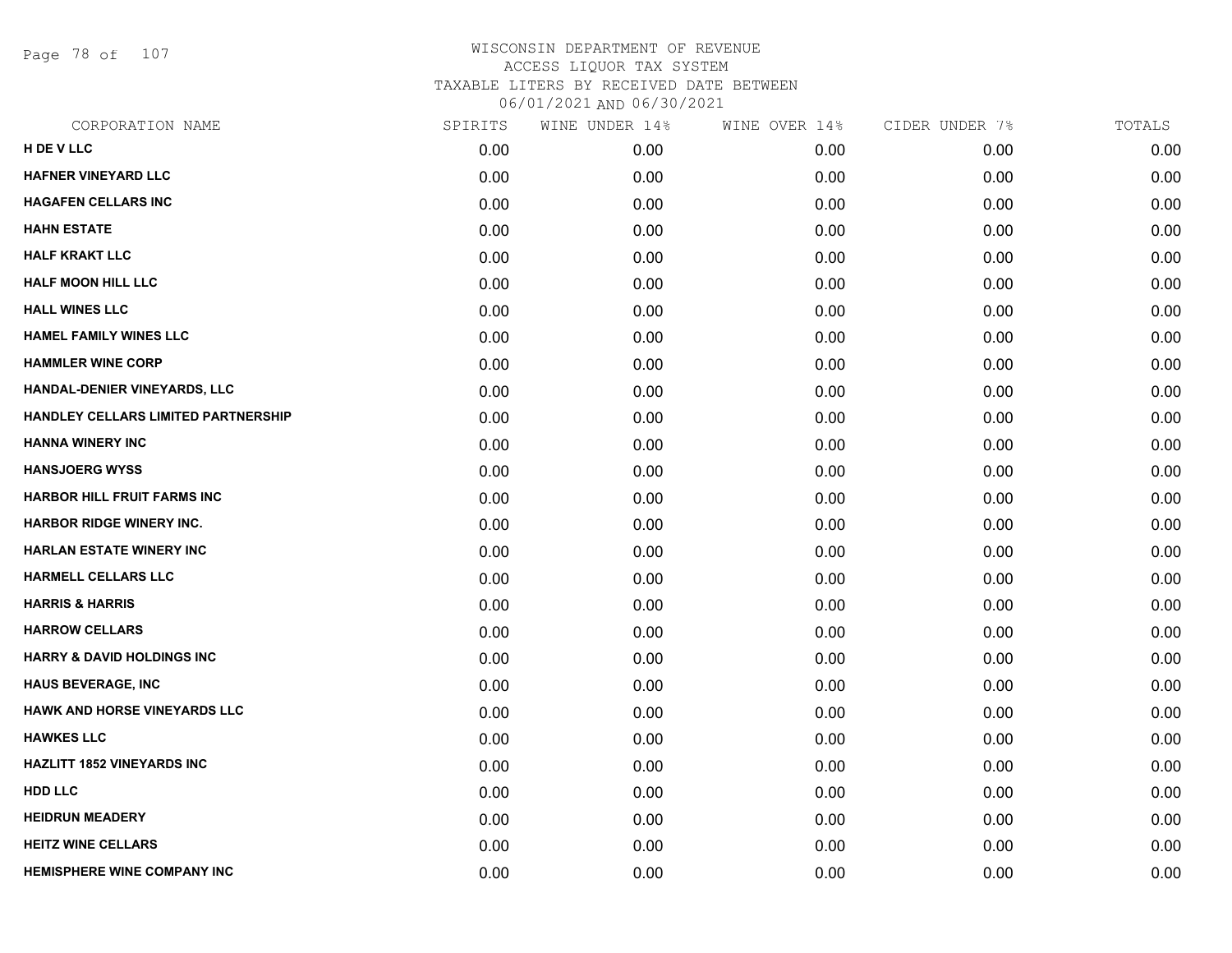Page 79 of 107

| CORPORATION NAME                 | SPIRITS | WINE UNDER 14% | WINE OVER 14% | CIDER UNDER 7% | TOTALS |
|----------------------------------|---------|----------------|---------------|----------------|--------|
| <b>HEMISPHERES LLC</b>           | 0.00    | 0.00           | 0.00          | 0.00           | 0.00   |
| <b>HERDIE BAISDEN</b>            | 0.00    | 0.00           | 0.00          | 0.00           | 0.00   |
| <b>HERMAN STORY WINES INC</b>    | 0.00    | 0.00           | 0.00          | 0.00           | 0.00   |
| <b>HERON HILL VINEYARDS INC</b>  | 0.00    | 0.00           | 0.00          | 0.00           | 0.00   |
| <b>HESTAN VINEYARDS LLC</b>      | 0.00    | 0.00           | 0.00          | 0.00           | 0.00   |
| <b>HICKORY FARMS LLC</b>         | 0.00    | 0.00           | 0.00          | 0.00           | 0.00   |
| <b>HIDDEN RIDGE VINEYARD LLC</b> | 0.00    | 0.00           | 0.00          | 0.00           | 0.00   |
| <b>HILL ESTATES INC</b>          | 0.00    | 0.00           | 0.00          | 0.00           | 0.00   |
| <b>HILLSIDE WINERY</b>           | 0.00    | 0.00           | 0.00          | 0.00           | 0.00   |
| <b>HIRSCH WINERY LLC</b>         | 0.00    | 0.00           | 0.00          | 0.00           | 0.00   |
| <b>HOLLYS HILL VINEYARDS LLC</b> | 0.00    | 0.00           | 0.00          | 0.00           | 0.00   |
| HONIG VINEYARD AND WINERY LLC    | 0.00    | 0.00           | 0.00          | 0.00           | 0.00   |
| <b>HOPE WINE LLC</b>             | 0.00    | 0.00           | 0.00          | 0.00           | 0.00   |
| <b>HORSE &amp; PLOW INC,</b>     | 0.00    | 0.00           | 0.00          | 0.00           | 0.00   |
| <b>HOUDINI INC</b>               | 0.00    | 0.00           | 0.00          | 0.00           | 0.00   |
| HOURGLASS WINE COMPANY INC       | 0.00    | 0.00           | 0.00          | 0.00           | 0.00   |
| <b>HQ WINERY LLC</b>             | 0.00    | 0.00           | 0.00          | 0.00           | 0.00   |
| <b>HUA YUAN</b>                  | 0.00    | 0.00           | 0.00          | 0.00           | 0.00   |
| HUNEEUS VINTNERS LLC             | 0.00    | 0.00           | 0.00          | 0.00           | 0.00   |
| HUNEEUS WINES HOLDCO LLC         | 0.00    | 0.00           | 0.00          | 0.00           | 0.00   |
| HUNT COUNTRY VINEYARDS LLC       | 0.00    | 0.00           | 0.00          | 0.00           | 0.00   |
| <b>HUSCH VINEYARDS INC</b>       | 0.00    | 0.00           | 0.00          | 0.00           | 0.00   |
| <b>HUSIC VINEYARDS LLC</b>       | 0.00    | 0.00           | 0.00          | 0.00           | 0.00   |
| <b>IMAGINARY FACTORY LLC</b>     | 0.00    | 0.00           | 0.00          | 0.00           | 0.00   |
| <b>INCEPTION WINES LLC</b>       | 0.00    | 0.00           | 0.00          | 0.00           | 0.00   |
| INCIDER, INC.                    | 0.00    | 0.00           | 0.00          | 0.00           | 0.00   |
| <b>INMAN FAMILY WINES LLC</b>    | 0.00    | 0.00           | 0.00          | 0.00           | 0.00   |
| <b>INVESTOR'S OF AMERICA LP</b>  | 0.00    | 0.00           | 0.00          | 0.00           | 0.00   |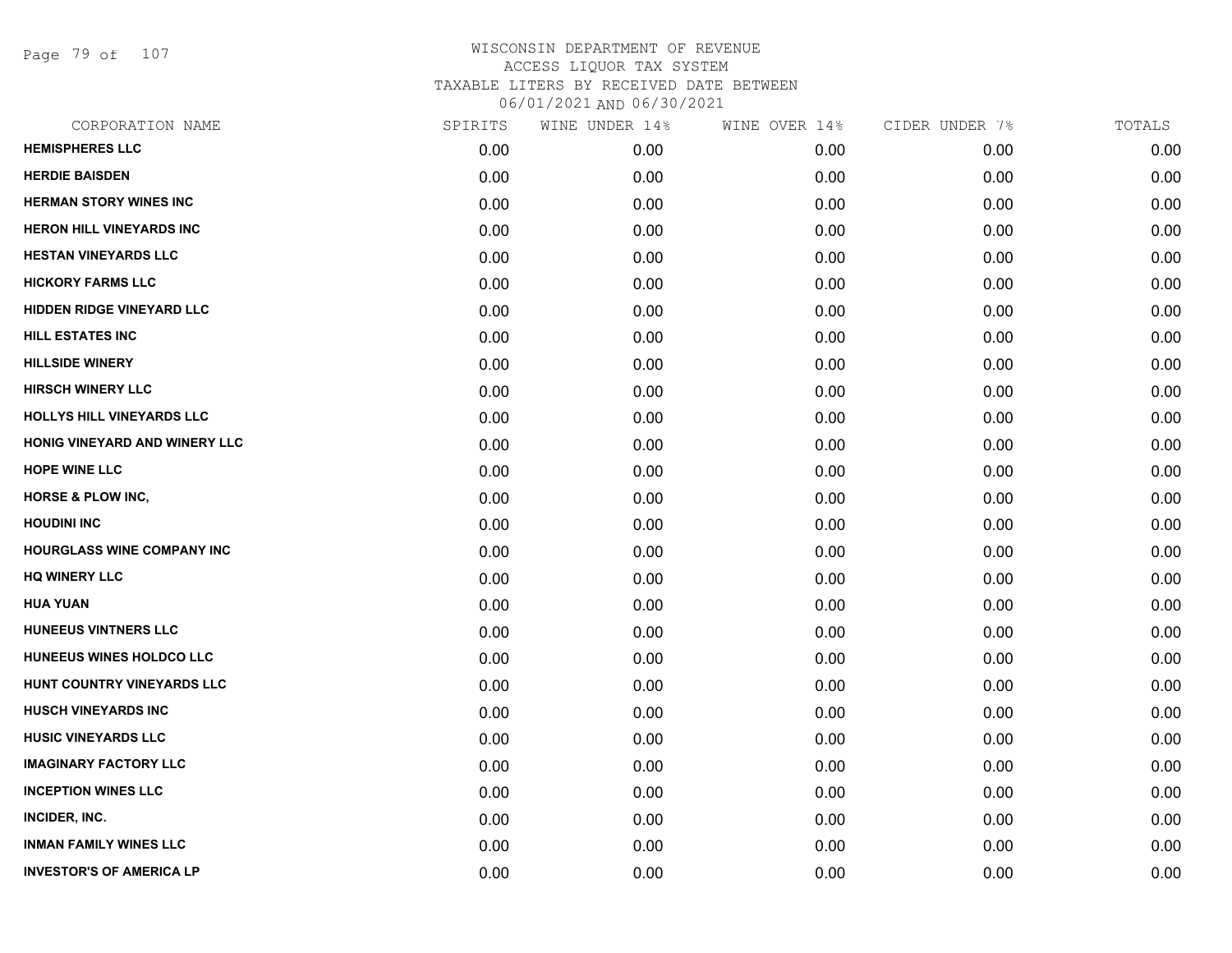| CORPORATION NAME                             | SPIRITS | WINE UNDER 14% | WINE OVER 14% | CIDER UNDER 7% | TOTALS |
|----------------------------------------------|---------|----------------|---------------|----------------|--------|
| <b>IRON HORSE VINEYARDS LP</b>               | 0.00    | 0.00           | 0.00          | 0.00           | 0.00   |
| <b>ISENHOWER CELLARS LLC</b>                 | 0.00    | 0.00           | 0.00          | 0.00           | 0.00   |
| <b>ISLAND ORCHARD CIDER LLC</b>              | 0.00    | 0.00           | 0.00          | 0.00           | 0.00   |
| J BLAIR PENCE, TRUSTEE OF PENCE FAMILY TRUST | 0.00    | 0.00           | 0.00          | 0.00           | 0.00   |
| <b>J CELLARS INVESTMENTS LLC</b>             | 0.00    | 0.00           | 0.00          | 0.00           | 0.00   |
| <b>J LOHR WINERY CORP</b>                    | 0.00    | 0.00           | 0.00          | 0.00           | 0.00   |
| <b>J PEDRONCELLI WINERY</b>                  | 0.00    | 0.00           | 0.00          | 0.00           | 0.00   |
| <b>J RICKARDS WINERY LLC</b>                 | 0.00    | 0.00           | 0.00          | 0.00           | 0.00   |
| <b>J WILLETT COMPANIES</b>                   | 0.00    | 0.00           | 0.00          | 0.00           | 0.00   |
| J. DUSI, INC.                                | 0.00    | 0.00           | 0.00          | 0.00           | 0.00   |
| <b>J.W. THOMAS LLC</b>                       | 0.00    | 0.00           | 0.00          | 0.00           | 0.00   |
| <b>J3 WINE PARTNERS LLC</b>                  | 0.00    | 0.00           | 0.00          | 0.00           | 0.00   |
| <b>JACK JOHN INVESTMENTS INC</b>             | 0.00    | 0.00           | 0.00          | 0.00           | 0.00   |
| JACKSON FAMILY WINES INC                     | 0.00    | 0.00           | 0.00          | 0.00           | 0.00   |
| <b>JACKSON WINE LLC</b>                      | 0.00    | 0.00           | 0.00          | 0.00           | 0.00   |
| <b>JACKSON WINERY &amp; VINEYARDS</b>        | 0.00    | 0.00           | 0.00          | 0.00           | 0.00   |
| <b>JACUZZI FAMILY VINEYARDS LLC</b>          | 0.00    | 0.00           | 0.00          | 0.00           | 0.00   |
| <b>JAIME GONZALEZ</b>                        | 0.00    | 0.00           | 0.00          | 0.00           | 0.00   |
| JAM CELLARS INC                              | 0.00    | 0.00           | 0.00          | 0.00           | 0.00   |
| <b>JAMES CZACHOROWSKI</b>                    | 0.00    | 0.00           | 0.00          | 0.00           | 0.00   |
| <b>JAMES L LAMBERT</b>                       | 0.00    | 0.00           | 0.00          | 0.00           | 0.00   |
| <b>JAMES P PROSSER</b>                       | 0.00    | 0.00           | 0.00          | 0.00           | 0.00   |
| <b>JARVIS</b>                                | 0.00    | 0.00           | 0.00          | 0.00           | 0.00   |
| <b>JB GEORGE LLC</b>                         | 0.00    | 0.00           | 0.00          | 0.00           | 0.00   |
| <b>JC CELLARS INC</b>                        | 0.00    | 0.00           | 0.00          | 0.00           | 0.00   |
| JEFF RUNQUIST WINES INC                      | 0.00    | 0.00           | 0.00          | 0.00           | 0.00   |
| <b>JEFFERY BEMIS</b>                         | 0.00    | 0.00           | 0.00          | 0.00           | 0.00   |
| JEFFREY L STOEGER                            | 0.00    | 0.00           | 0.00          | 0.00           | 0.00   |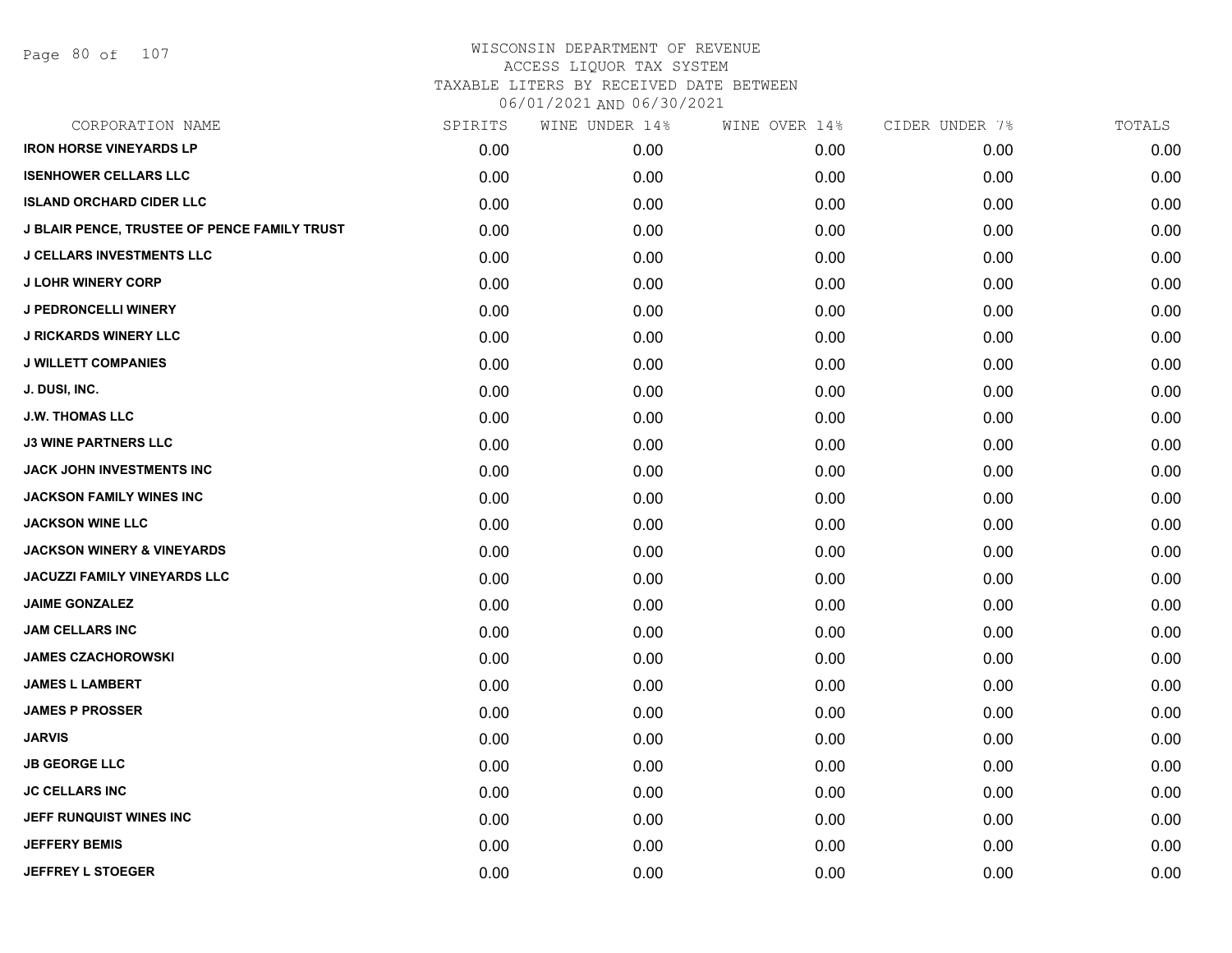Page 81 of 107

| CORPORATION NAME                         | SPIRITS | WINE UNDER 14% | WINE OVER 14% | CIDER UNDER 7% | TOTALS |
|------------------------------------------|---------|----------------|---------------|----------------|--------|
| <b>JEFFREY NELSON</b>                    | 0.00    | 0.00           | 0.00          | 0.00           | 0.00   |
| <b>JENNIFER L JACKSON-HARTFORD</b>       | 0.00    | 0.00           | 0.00          | 0.00           | 0.00   |
| <b>JESSIES GROVE WINERY INC</b>          | 0.00    | 0.00           | 0.00          | 0.00           | 0.00   |
| <b>JESSUP CELLARS HOLDING CO LLC</b>     | 0.00    | 0.00           | 0.00          | 0.00           | 0.00   |
| <b>JM CELLARS COMPANY</b>                | 0.00    | 0.00           | 0.00          | 0.00           | 0.00   |
| <b>J-NH WINE GROUP LLC</b>               | 0.00    | 0.00           | 0.00          | 0.00           | 0.00   |
| JOHN ANTHONY VINEYARDS LLC               | 0.00    | 0.00           | 0.00          | 0.00           | 0.00   |
| <b>JOHN BIONDI</b>                       | 0.00    | 0.00           | 0.00          | 0.00           | 0.00   |
| <b>JOHN R LUCAS</b>                      | 0.00    | 0.00           | 0.00          | 0.00           | 0.00   |
| JOHNSON ESTATE WINERY LLC                | 0.00    | 0.00           | 0.00          | 0.00           | 0.00   |
| <b>JONATHAN DALE</b>                     | 0.00    | 0.00           | 0.00          | 0.00           | 0.00   |
| JONES FAMILY WINERY LLC                  | 0.00    | 0.00           | 0.00          | 0.00           | 0.00   |
| <b>JORNY'S END LLC</b>                   | 0.00    | 0.00           | 0.00          | 0.00           | 0.00   |
| JOSEPH ALEXANDER VILLICANA II            | 0.00    | 0.00           | 0.00          | 0.00           | 0.00   |
| <b>JOSEPH CALLOW</b>                     | 0.00    | 0.00           | 0.00          | 0.00           | 0.00   |
| JOSEPH PHELPS VINEYARDS LLC              | 0.00    | 0.00           | 0.00          | 0.00           | 0.00   |
| <b>JOSEPH STALLER</b>                    | 0.00    | 0.00           | 0.00          | 0.00           | 0.00   |
| <b>JOSEPH WYNIMKO</b>                    | 0.00    | 0.00           | 0.00          | 0.00           | 0.00   |
| <b>JOYCE VINEYARDS LLC</b>               | 0.00    | 0.00           | 0.00          | 0.00           | 0.00   |
| <b>JUNESHINE INC</b>                     | 0.00    | 0.00           | 0.00          | 0.00           | 0.00   |
| <b>JUST THE TIPSY INC.</b>               | 0.00    | 0.00           | 0.00          | 0.00           | 0.00   |
| <b>JUSTIN VINEYARDS &amp; WINERY LLC</b> | 0.00    | 0.00           | 0.00          | 0.00           | 0.00   |
| <b>JVW CORPORATION</b>                   | 0.00    | 0.00           | 0.00          | 0.00           | 0.00   |
| <b>K VINTNERS LLC</b>                    | 0.00    | 0.00           | 0.00          | 0.00           | 0.00   |
| <b>KACHINA CELLARS LLC</b>               | 0.00    | 0.00           | 0.00          | 0.00           | 0.00   |
| <b>KALYRA WINERY LLC</b>                 | 0.00    | 0.00           | 0.00          | 0.00           | 0.00   |
| <b>KAMEN WINES LLC</b>                   | 0.00    | 0.00           | 0.00          | 0.00           | 0.00   |
| KANGARU ENTERPRISES LLC                  | 0.00    | 0.00           | 0.00          | 0.00           | 0.00   |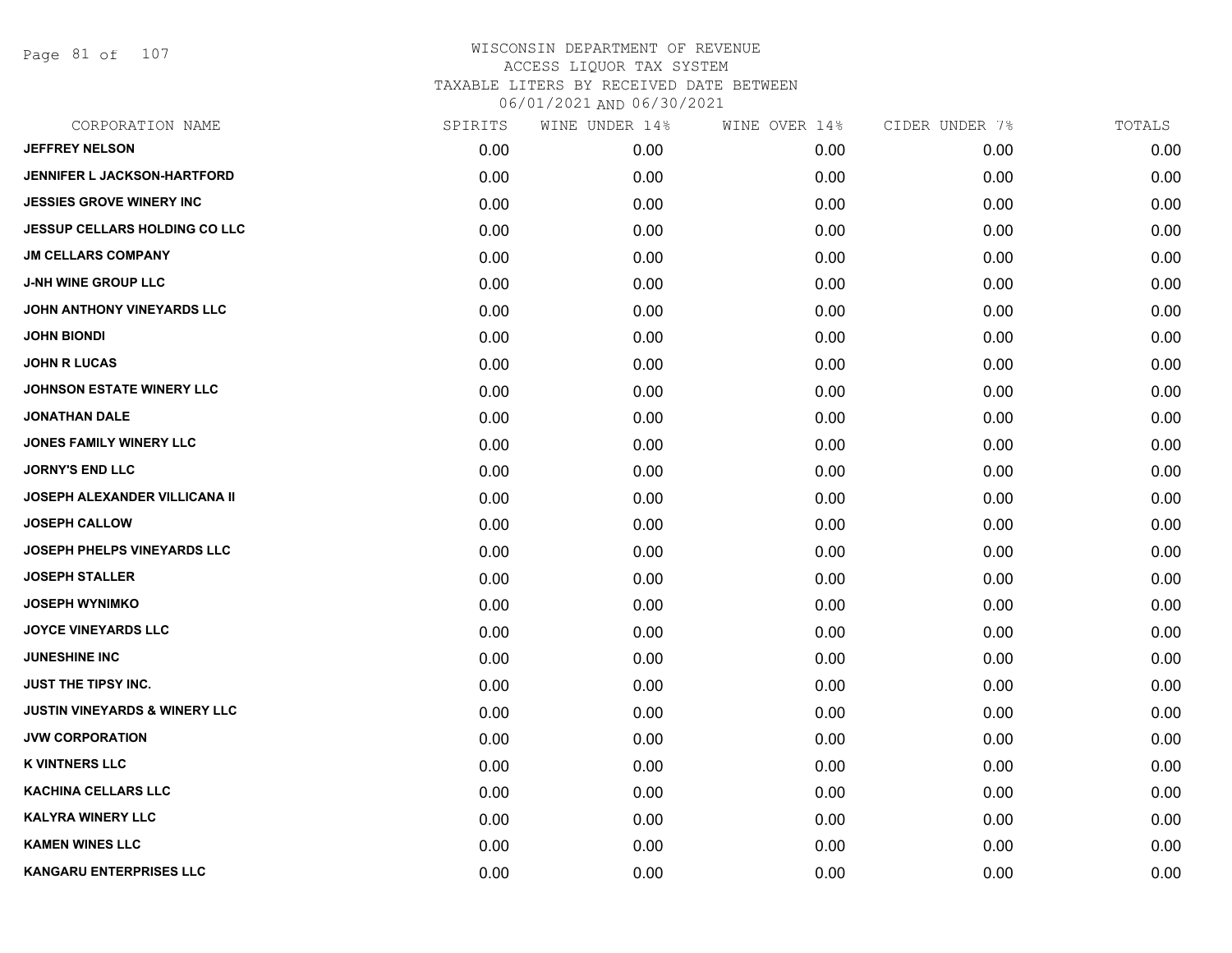Page 82 of 107

| CORPORATION NAME                     | SPIRITS | WINE UNDER 14% | WINE OVER 14% | CIDER UNDER 7% | TOTALS |
|--------------------------------------|---------|----------------|---------------|----------------|--------|
| <b>KAPCSANDY FAMILY LLC</b>          | 0.00    | 0.00           | 0.00          | 0.00           | 0.00   |
| <b>KATCHEVER &amp; CO LLC</b>        | 0.00    | 0.00           | 0.00          | 0.00           | 0.00   |
| <b>KDM GLOBAL PARTNERS, LLC</b>      | 0.00    | 0.00           | 0.00          | 0.00           | 0.00   |
| <b>KDS LLC</b>                       | 0.00    | 0.00           | 0.00          | 0.00           | 0.00   |
| <b>KEEVER VINEYARDS LLC</b>          | 0.00    | 0.00           | 0.00          | 0.00           | 0.00   |
| <b>KEN BROWN WINES LLC</b>           | 0.00    | 0.00           | 0.00          | 0.00           | 0.00   |
| <b>KEN WRIGHT CELLARS CO</b>         | 0.00    | 0.00           | 0.00          | 0.00           | 0.00   |
| <b>KENEFICK RANCHES WINERY LLC</b>   | 0.00    | 0.00           | 0.00          | 0.00           | 0.00   |
| <b>KENT HUMPHREY</b>                 | 0.00    | 0.00           | 0.00          | 0.00           | 0.00   |
| <b>KENWARD FAMILY VINEYARDS, LLC</b> | 0.00    | 0.00           | 0.00          | 0.00           | 0.00   |
| <b>KENZO ESTATE INC</b>              | 0.00    | 0.00           | 0.00          | 0.00           | 0.00   |
| <b>KERWIN ESTATE LLC</b>             | 0.00    | 0.00           | 0.00          | 0.00           | 0.00   |
| <b>KESTREL PROPERTIES LLC</b>        | 0.00    | 0.00           | 0.00          | 0.00           | 0.00   |
| <b>KEUKA SPRING VINEYARDS LLC</b>    | 0.00    | 0.00           | 0.00          | 0.00           | 0.00   |
| <b>KEVIN BEHNKE</b>                  | 0.00    | 0.00           | 0.00          | 0.00           | 0.00   |
| <b>KING ESTATE WINERY LP</b>         | 0.00    | 0.00           | 0.00          | 0.00           | 0.00   |
| KISMET WINE, INC.                    | 0.00    | 0.00           | 0.00          | 0.00           | 0.00   |
| <b>KISTLER VINEYARDS, LLC</b>        | 0.00    | 0.00           | 0.00          | 0.00           | 0.00   |
| <b>KITFOX VINEYARDS LLC</b>          | 0.00    | 0.00           | 0.00          | 0.00           | 0.00   |
| <b>KLEIN FOODS INC</b>               | 0.00    | 0.00           | 0.00          | 0.00           | 0.00   |
| <b>KNIGHTS BRIDGE WINERY LLC</b>     | 0.00    | 0.00           | 0.00          | 0.00           | 0.00   |
| <b>KOEHLER WINERY LLC</b>            | 0.00    | 0.00           | 0.00          | 0.00           | 0.00   |
| <b>KONSTANTIN D FRANK &amp; SONS</b> | 0.00    | 0.00           | 0.00          | 0.00           | 0.00   |
| <b>KOPRI INC</b>                     | 0.00    | 0.00           | 0.00          | 0.00           | 0.00   |
| <b>KPC MT. PALOMAR WINERY LLC</b>    | 0.00    | 0.00           | 0.00          | 0.00           | 0.00   |
| <b>KRAUSE FAMILY CELLARS LLC</b>     | 0.00    | 0.00           | 0.00          | 0.00           | 0.00   |
| <b>KRISTIN HARRINGTON-BOEGNER</b>    | 0.00    | 0.00           | 0.00          | 0.00           | 0.00   |
| <b>KRUPP BROTHERS LLC</b>            | 0.00    | 0.00           | 0.00          | 0.00           | 0.00   |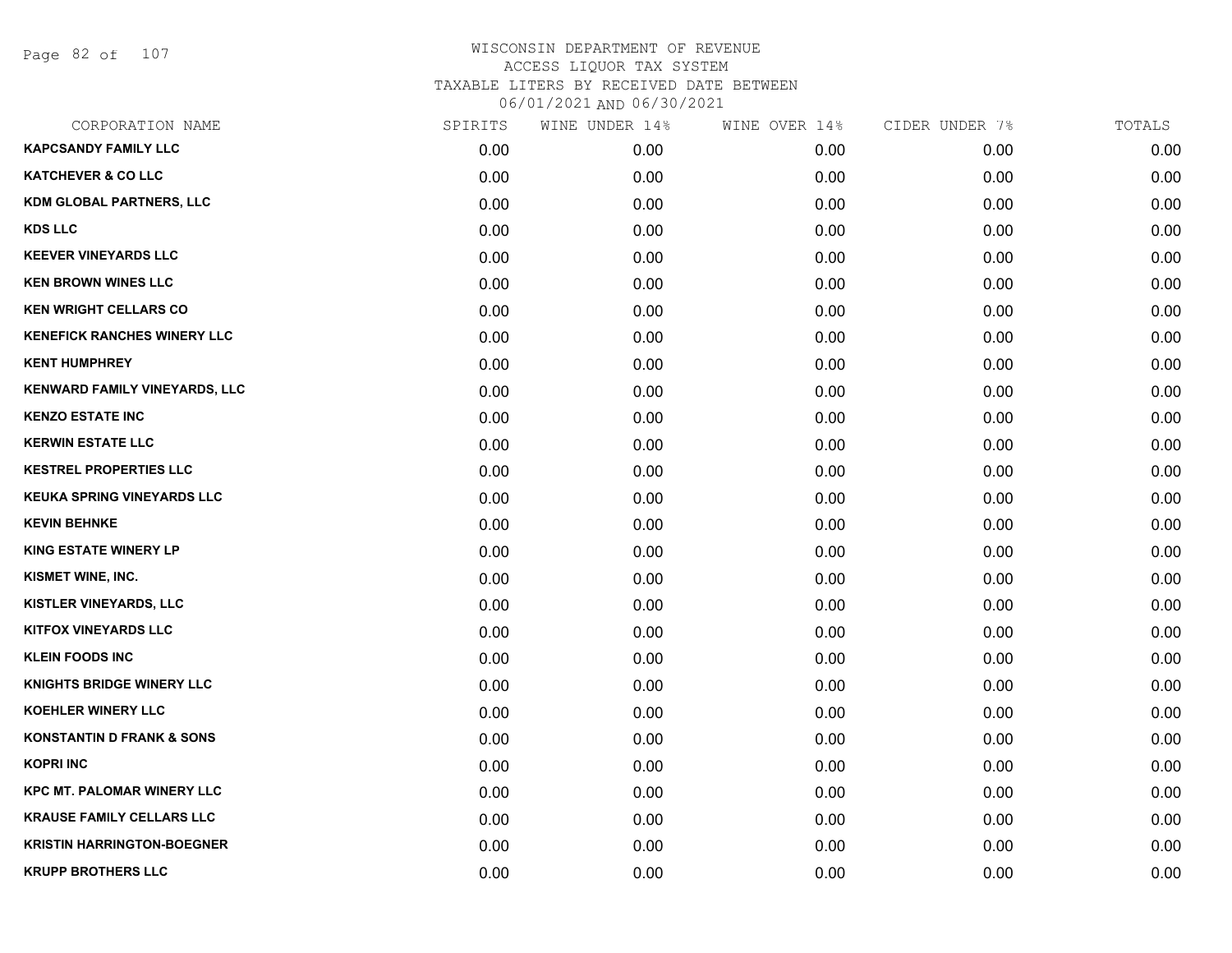Page 83 of 107

| CORPORATION NAME                                  | SPIRITS | WINE UNDER 14% | WINE OVER 14% | CIDER UNDER 7% | TOTALS |
|---------------------------------------------------|---------|----------------|---------------|----------------|--------|
| <b>KSSM LLC</b>                                   | 0.00    | 0.00           | 0.00          | 0.00           | 0.00   |
| <b>KT WINECO LLC</b>                              | 0.00    | 0.00           | 0.00          | 0.00           | 0.00   |
| <b>KULETO VILLA LLC</b>                           | 0.00    | 0.00           | 0.00          | 0.00           | 0.00   |
| <b>KUNDE ENTERPRISES INC</b>                      | 0.00    | 0.00           | 0.00          | 0.00           | 0.00   |
| <b>KV WINES LLC</b>                               | 0.00    | 0.00           | 0.00          | 0.00           | 0.00   |
| <b>L C WINE</b>                                   | 0.00    | 0.00           | 0.00          | 0.00           | 0.00   |
| L FOPPIANO WINE CO INC                            | 0.00    | 0.00           | 0.00          | 0.00           | 0.00   |
| L. MAWBY, LLC                                     | 0.00    | 0.00           | 0.00          | 0.00           | 0.00   |
| <b>L18 HOLDINGS, INC.</b>                         | 0.00    | 0.00           | 0.00          | 0.00           | 0.00   |
| <b>LADERA WINERY LLC</b>                          | 0.00    | 0.00           | 0.00          | 0.00           | 0.00   |
| <b>LAGUNA OAKS VINEYARD &amp; WINERY INC</b>      | 0.00    | 0.00           | 0.00          | 0.00           | 0.00   |
| <b>LAIL VINEYARDS LLC</b>                         | 0.00    | 0.00           | 0.00          | 0.00           | 0.00   |
| <b>LAIRD FAMILY ESTATE LLC</b>                    | 0.00    | 0.00           | 0.00          | 0.00           | 0.00   |
| LAKE NOKOMIS CRANBERRIES INC                      | 0.00    | 0.00           | 0.00          | 0.00           | 0.00   |
| <b>LAMBERT BRIDGE WINERY INC</b>                  | 0.00    | 0.00           | 0.00          | 0.00           | 0.00   |
| <b>LAMBORN FAMILY WINE COMPANY LP</b>             | 0.00    | 0.00           | 0.00          | 0.00           | 0.00   |
| <b>LAMOREAUX LANDING WINE CELLARS LLC</b>         | 0.00    | 0.00           | 0.00          | 0.00           | 0.00   |
| <b>LANCASTER ESTATE VINEYARD &amp; WINERY LLC</b> | 0.00    | 0.00           | 0.00          | 0.00           | 0.00   |
| <b>LANGE WINERY LLC</b>                           | 0.00    | 0.00           | 0.00          | 0.00           | 0.00   |
| <b>LANGETWINS WINE CO INC</b>                     | 0.00    | 0.00           | 0.00          | 0.00           | 0.00   |
| <b>LARKMEAD VINEYARDS INC</b>                     | 0.00    | 0.00           | 0.00          | 0.00           | 0.00   |
| <b>LARSON FAMILY WINERY INC</b>                   | 0.00    | 0.00           | 0.00          | 0.00           | 0.00   |
| <b>LASSETER FAMILY WINERY LLC</b>                 | 0.00    | 0.00           | 0.00          | 0.00           | 0.00   |
| <b>LATAH CREEK WINE CELLARS LTD</b>               | 0.00    | 0.00           | 0.00          | 0.00           | 0.00   |
| <b>LAURO GUERRA</b>                               | 0.00    | 0.00           | 0.00          | 0.00           | 0.00   |
| <b>LAUTENBACH'S ORCHARD COUNTRY INC</b>           | 0.00    | 0.00           | 0.00          | 0.00           | 0.00   |
| <b>LAVA SPRINGS INC</b>                           | 0.00    | 0.00           | 0.00          | 0.00           | 0.00   |
| <b>LAW ESTATE WINES</b>                           | 0.00    | 0.00           | 0.00          | 0.00           | 0.00   |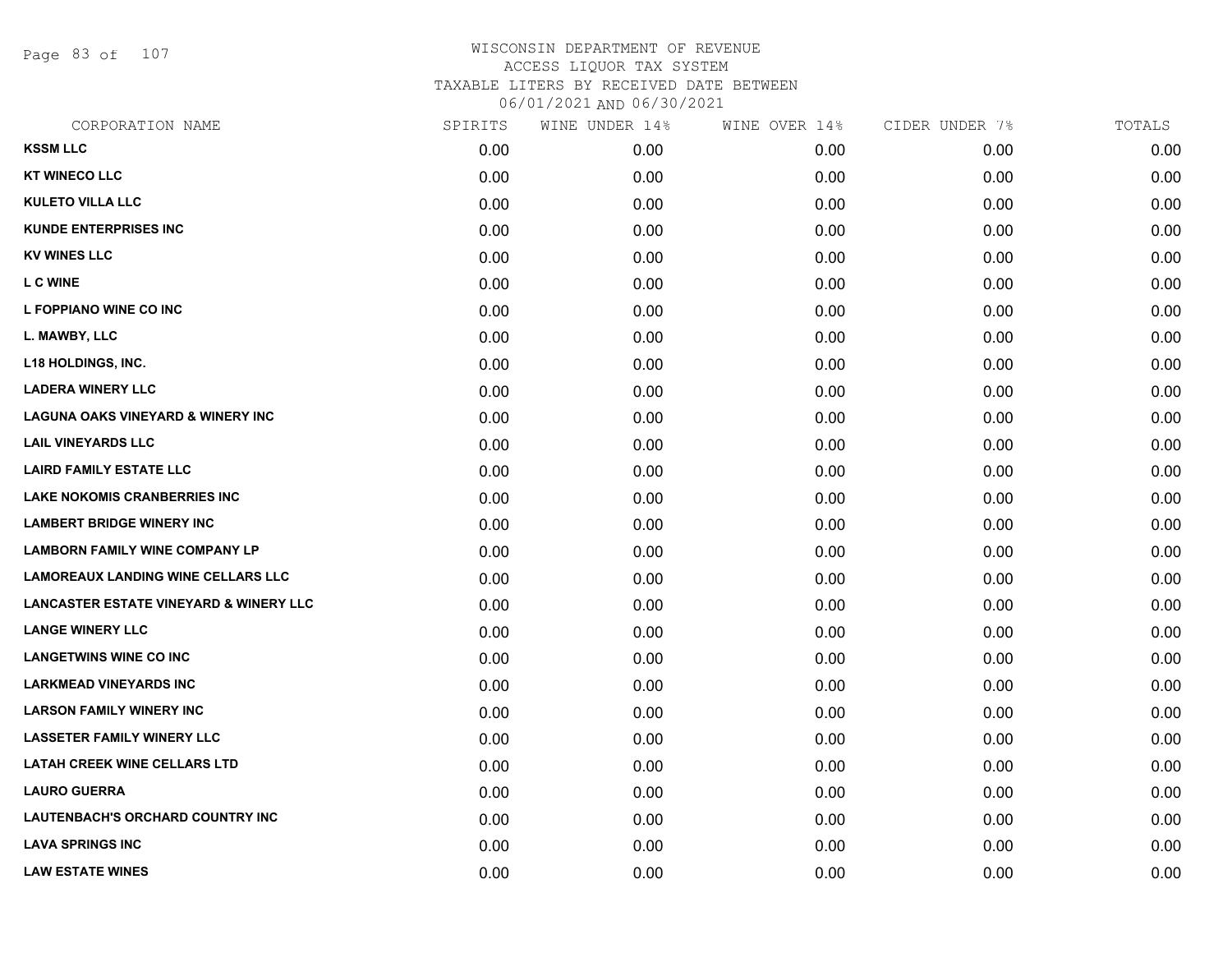Page 84 of 107

| CORPORATION NAME                         | SPIRITS | WINE UNDER 14% | WINE OVER 14% | CIDER UNDER 7% | TOTALS |
|------------------------------------------|---------|----------------|---------------|----------------|--------|
| <b>LAWER FAMILY WINERY INC</b>           | 0.00    | 0.00           | 0.00          | 0.00           | 0.00   |
| <b>LAWRENCE CELLARS LLC</b>              | 0.00    | 0.00           | 0.00          | 0.00           | 0.00   |
| LE CEP II INC                            | 0.00    | 0.00           | 0.00          | 0.00           | 0.00   |
| <b>LEAL VINEYARDS INC</b>                | 0.00    | 0.00           | 0.00          | 0.00           | 0.00   |
| <b>LEDGESTONE ESTATE LLC</b>             | 0.00    | 0.00           | 0.00          | 0.00           | 0.00   |
| LEELANAU WINE CELLARS, LTD.              | 0.00    | 0.00           | 0.00          | 0.00           | 0.00   |
| LEFT COAST CELLARS LLC                   | 0.00    | 0.00           | 0.00          | 0.00           | 0.00   |
| <b>LEMELSON WINERY LLC</b>               | 0.00    | 0.00           | 0.00          | 0.00           | 0.00   |
| <b>LEONARDINI FAMILY WINERY LLC</b>      | 0.00    | 0.00           | 0.00          | 0.00           | 0.00   |
| <b>LEONESSE CELLARS LLC</b>              | 0.00    | 0.00           | 0.00          | 0.00           | 0.00   |
| <b>LEONETTI CELLAR LLC</b>               | 0.00    | 0.00           | 0.00          | 0.00           | 0.00   |
| LIFE IS SHORT! LLC                       | 0.00    | 0.00           | 0.00          | 0.00           | 0.00   |
| LIL' OLE WINEMAKER SHOPPE LLC            | 0.00    | 0.00           | 0.00          | 0.00           | 0.00   |
| <b>LIMERICK LANE CELLARS INC</b>         | 0.00    | 0.00           | 0.00          | 0.00           | 0.00   |
| LINGUA FRANCA-LS VINEYARDS HOLDINGS, LLC | 0.00    | 0.00           | 0.00          | 0.00           | 0.00   |
| <b>LINNE CALODO INC</b>                  | 0.00    | 0.00           | 0.00          | 0.00           | 0.00   |
| LINSFIELD WINE CO., LLC                  | 0.00    | 0.00           | 0.00          | 0.00           | 0.00   |
| <b>LION NATHAN USA INC</b>               | 0.00    | 0.00           | 0.00          | 0.00           | 0.00   |
| <b>LIONS PEAK</b>                        | 0.00    | 0.00           | 0.00          | 0.00           | 0.00   |
| <b>LISA REDMON</b>                       | 0.00    | 0.00           | 0.00          | 0.00           | 0.00   |
| <b>LLOYD CELLARS INC</b>                 | 0.00    | 0.00           | 0.00          | 0.00           | 0.00   |
| <b>LLOYD W DAVIS</b>                     | 0.00    | 0.00           | 0.00          | 0.00           | 0.00   |
| <b>LMR WINE ESTATES LLC</b>              | 0.00    | 0.00           | 0.00          | 0.00           | 0.00   |
| <b>LOBO WINES LLC</b>                    | 0.00    | 0.00           | 0.00          | 0.00           | 0.00   |
| <b>LONG SHADOWS VINTNERS LLC</b>         | 0.00    | 0.00           | 0.00          | 0.00           | 0.00   |
| <b>LONGBOARD VINEYARDS LLC</b>           | 0.00    | 0.00           | 0.00          | 0.00           | 0.00   |
| <b>LONGORIA &amp; LONGORIA</b>           | 0.00    | 0.00           | 0.00          | 0.00           | 0.00   |
| <b>LORENZI ESTATE WINES, INC</b>         | 0.00    | 0.00           | 0.00          | 0.00           | 0.00   |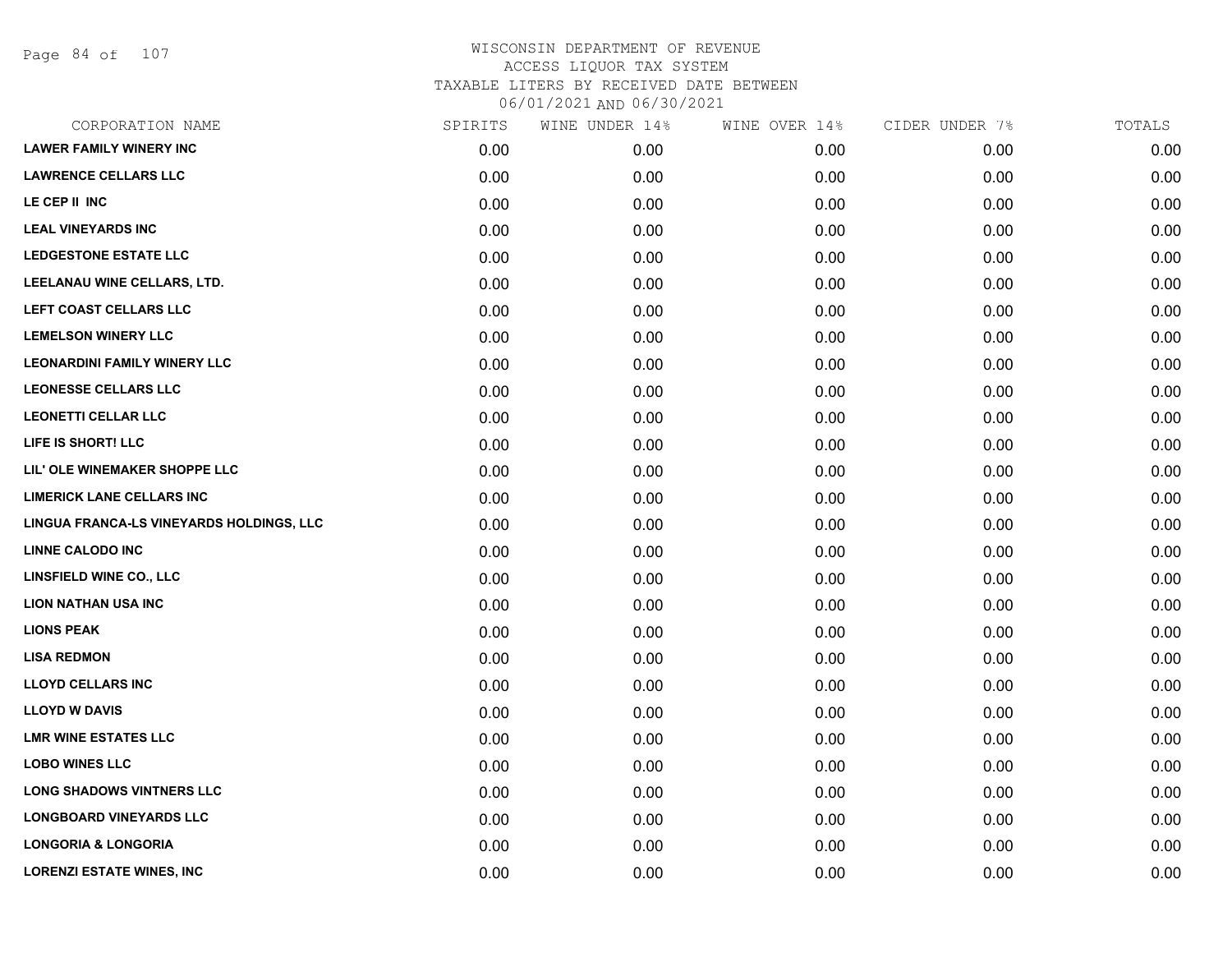Page 85 of 107

| CORPORATION NAME                          | SPIRITS | WINE UNDER 14% | WINE OVER 14% | CIDER UNDER 7% | TOTALS |
|-------------------------------------------|---------|----------------|---------------|----------------|--------|
| <b>LORIMAR WINERY INC</b>                 | 0.00    | 0.00           | 0.00          | 0.00           | 0.00   |
| <b>LOST ISLAND WINE LLC</b>               | 0.00    | 0.00           | 0.00          | 0.00           | 0.00   |
| <b>LOWDEN SCHOOLHOUSE CORPORATION</b>     | 0.00    | 0.00           | 0.00          | 0.00           | 0.00   |
| <b>LUCAS &amp; LEWELLEN VINEYARDS INC</b> | 0.00    | 0.00           | 0.00          | 0.00           | 0.00   |
| <b>LYNFRED WINERY INC</b>                 | 0.00    | 0.00           | 0.00          | 0.00           | 0.00   |
| <b>LYNMAR WINERY LLC</b>                  | 0.00    | 0.00           | 0.00          | 0.00           | 0.00   |
| <b>M.A.C. WINES, LLC</b>                  | 0.00    | 0.00           | 0.00          | 0.00           | 0.00   |
| <b>MACCHIA, INC</b>                       | 0.00    | 0.00           | 0.00          | 0.00           | 0.00   |
| <b>MADRIGAL FAMILY WINERY LLC</b>         | 0.00    | 0.00           | 0.00          | 0.00           | 0.00   |
| <b>MADRONA VINEYARDS LP</b>               | 0.00    | 0.00           | 0.00          | 0.00           | 0.00   |
| <b>MAKK WINE LLC</b>                      | 0.00    | 0.00           | 0.00          | 0.00           | 0.00   |
| <b>MALULANI INVESTMENTS LIMITED</b>       | 0.00    | 0.00           | 0.00          | 0.00           | 0.00   |
| <b>MANCAN WINE LLC</b>                    | 0.00    | 0.00           | 0.00          | 0.00           | 0.00   |
| <b>MANO'S INC</b>                         | 0.00    | 0.00           | 0.00          | 0.00           | 0.00   |
| <b>MARCASSIN WINE COMPANY, LLC</b>        | 0.00    | 0.00           | 0.00          | 0.00           | 0.00   |
| <b>MARGERUM WINE COMPANY INC</b>          | 0.00    | 0.00           | 0.00          | 0.00           | 0.00   |
| <b>MARIETTA CELLARS INC</b>               | 0.00    | 0.00           | 0.00          | 0.00           | 0.00   |
| <b>MARIPOSA WINE COMPANY LLC</b>          | 0.00    | 0.00           | 0.00          | 0.00           | 0.00   |
| <b>MARK HEROLD</b>                        | 0.00    | 0.00           | 0.00          | 0.00           | 0.00   |
| <b>MARK J NEAL</b>                        | 0.00    | 0.00           | 0.00          | 0.00           | 0.00   |
| <b>MARK MCNEILLY</b>                      | 0.00    | 0.00           | 0.00          | 0.00           | 0.00   |
| <b>MARKHAM VINEYARDS</b>                  | 0.00    | 0.00           | 0.00          | 0.00           | 0.00   |
| <b>MARTIN E SELL</b>                      | 0.00    | 0.00           | 0.00          | 0.00           | 0.00   |
| <b>MARTIN RANCH WINERY, INC.</b>          | 0.00    | 0.00           | 0.00          | 0.00           | 0.00   |
| <b>MARTIN RAY WINERY INC</b>              | 0.00    | 0.00           | 0.00          | 0.00           | 0.00   |
| <b>MARTINELLI WINERY INC</b>              | 0.00    | 0.00           | 0.00          | 0.00           | 0.00   |
| <b>MARYANN MCNALLY</b>                    | 0.00    | 0.00           | 0.00          | 0.00           | 0.00   |
| <b>MATHY WINERY LLC</b>                   | 0.00    | 0.00           | 0.00          | 0.00           | 0.00   |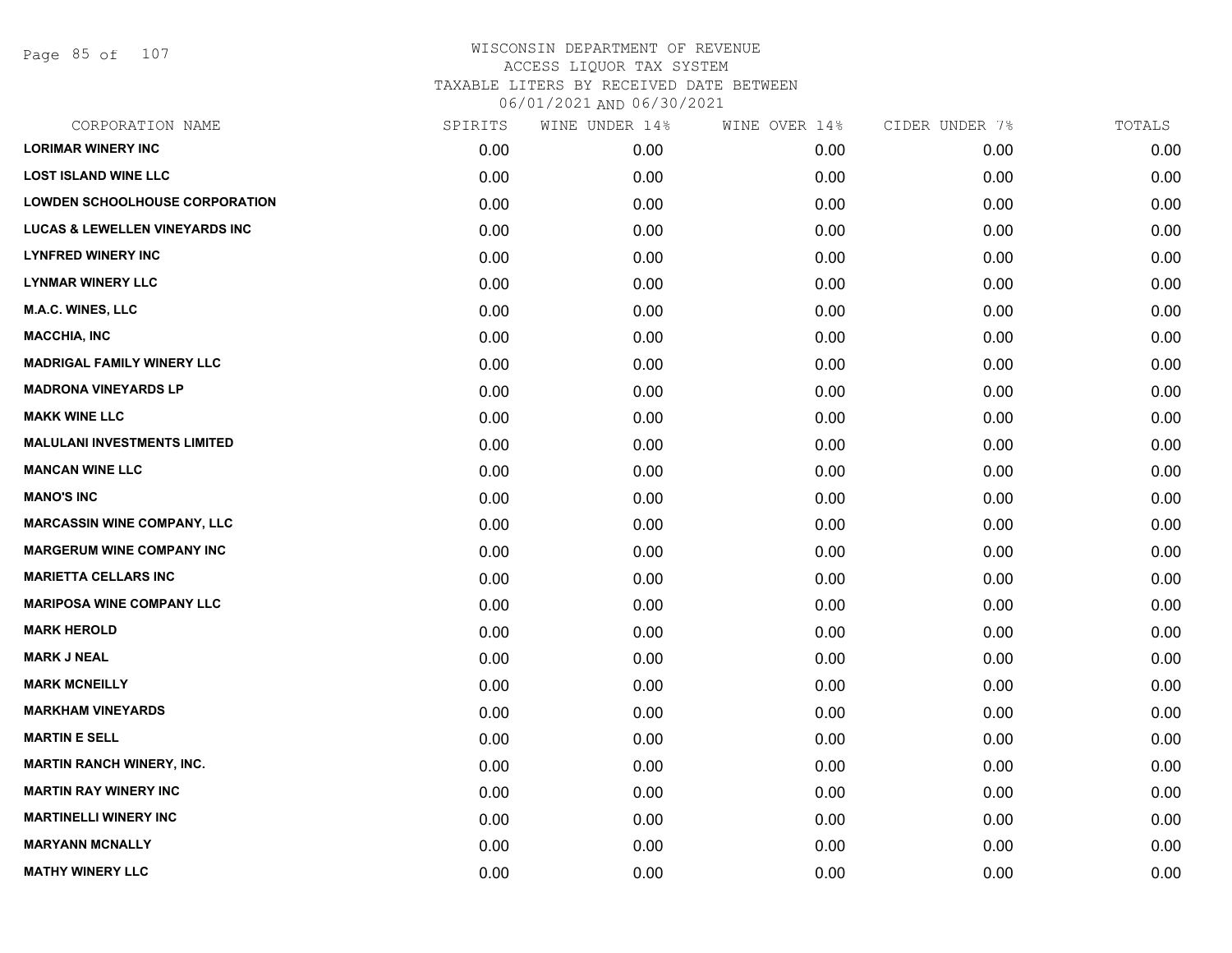| CORPORATION NAME                              | SPIRITS | WINE UNDER 14% | WINE OVER 14% | CIDER UNDER 7% | TOTALS |
|-----------------------------------------------|---------|----------------|---------------|----------------|--------|
| <b>MATRICK HOLDINGS CORPORATION</b>           | 0.00    | 0.00           | 0.00          | 0.00           | 0.00   |
| <b>MATT PREIS</b>                             | 0.00    | 0.00           | 0.00          | 0.00           | 0.00   |
| <b>MATTHEW RICK</b>                           | 0.00    | 0.00           | 0.00          | 0.00           | 0.00   |
| <b>MATTHIAS A PIPPIG &amp; JAMIE M KINSER</b> | 0.00    | 0.00           | 0.00          | 0.00           | 0.00   |
| <b>MAUI WINE LTD</b>                          | 0.00    | 0.00           | 0.00          | 0.00           | 0.00   |
| <b>MAURITSON FAMILY WINERY</b>                | 0.00    | 0.00           | 0.00          | 0.00           | 0.00   |
| <b>MAYACAMA FARMS LLC</b>                     | 0.00    | 0.00           | 0.00          | 0.00           | 0.00   |
| <b>MAYACAMAS VINEYARDS INC</b>                | 0.00    | 0.00           | 0.00          | 0.00           | 0.00   |
| <b>MAYNARD JAMES KEENAN</b>                   | 0.00    | 0.00           | 0.00          | 0.00           | 0.00   |
| <b>MCBRIDE SISTERS COLLECTIONS INC</b>        | 0.00    | 0.00           | 0.00          | 0.00           | 0.00   |
| <b>MCFLESHMAN'S BREWING CO., LLC.</b>         | 0.00    | 0.00           | 0.00          | 0.00           | 0.00   |
| MCKAHN FAMILY CELLARS, LLC                    | 0.00    | 0.00           | 0.00          | 0.00           | 0.00   |
| <b>MCMENAMINS INC</b>                         | 0.00    | 0.00           | 0.00          | 0.00           | 0.00   |
| <b>MCNAB RIDGE WINERY LLC</b>                 | 0.00    | 0.00           | 0.00          | 0.00           | 0.00   |
| <b>MELROSE CELLARS LLC</b>                    | 0.00    | 0.00           | 0.00          | 0.00           | 0.00   |
| <b>MELVILLE VINEYARDS SOUTH LLC</b>           | 0.00    | 0.00           | 0.00          | 0.00           | 0.00   |
| <b>MENDOCINO WINE GROUP LLC</b>               | 0.00    | 0.00           | 0.00          | 0.00           | 0.00   |
| <b>MER ET SOLEIL LLC</b>                      | 0.00    | 0.00           | 0.00          | 0.00           | 0.00   |
| <b>MERCER WINE ESTATES LLC</b>                | 0.00    | 0.00           | 0.00          | 0.00           | 0.00   |
| <b>MERRYVALE VINEYARDS LLC</b>                | 0.00    | 0.00           | 0.00          | 0.00           | 0.00   |
| <b>MERSHONIAN CIDERY LLC</b>                  | 0.00    | 0.00           | 0.00          | 0.00           | 0.00   |
| <b>MESSINA HOF WINE CELLARS INC</b>           | 0.00    | 0.00           | 0.00          | 0.00           | 0.00   |
| <b>METAMORPHOSIS WINES LLC</b>                | 0.00    | 0.00           | 0.00          | 0.00           | 0.00   |
| <b>METEOR VINEYARD LLC</b>                    | 0.00    | 0.00           | 0.00          | 0.00           | 0.00   |
| <b>METROPOLITAN WINES LLC</b>                 | 0.00    | 0.00           | 0.00          | 0.00           | 0.00   |
| <b>METTLER WINES LLC</b>                      | 0.00    | 0.00           | 0.00          | 0.00           | 0.00   |
| <b>MEV CORPORATION</b>                        | 0.00    | 0.00           | 0.00          | 0.00           | 0.00   |
| <b>MEYER CELLARS LLC</b>                      | 0.00    | 0.00           | 0.00          | 0.00           | 0.00   |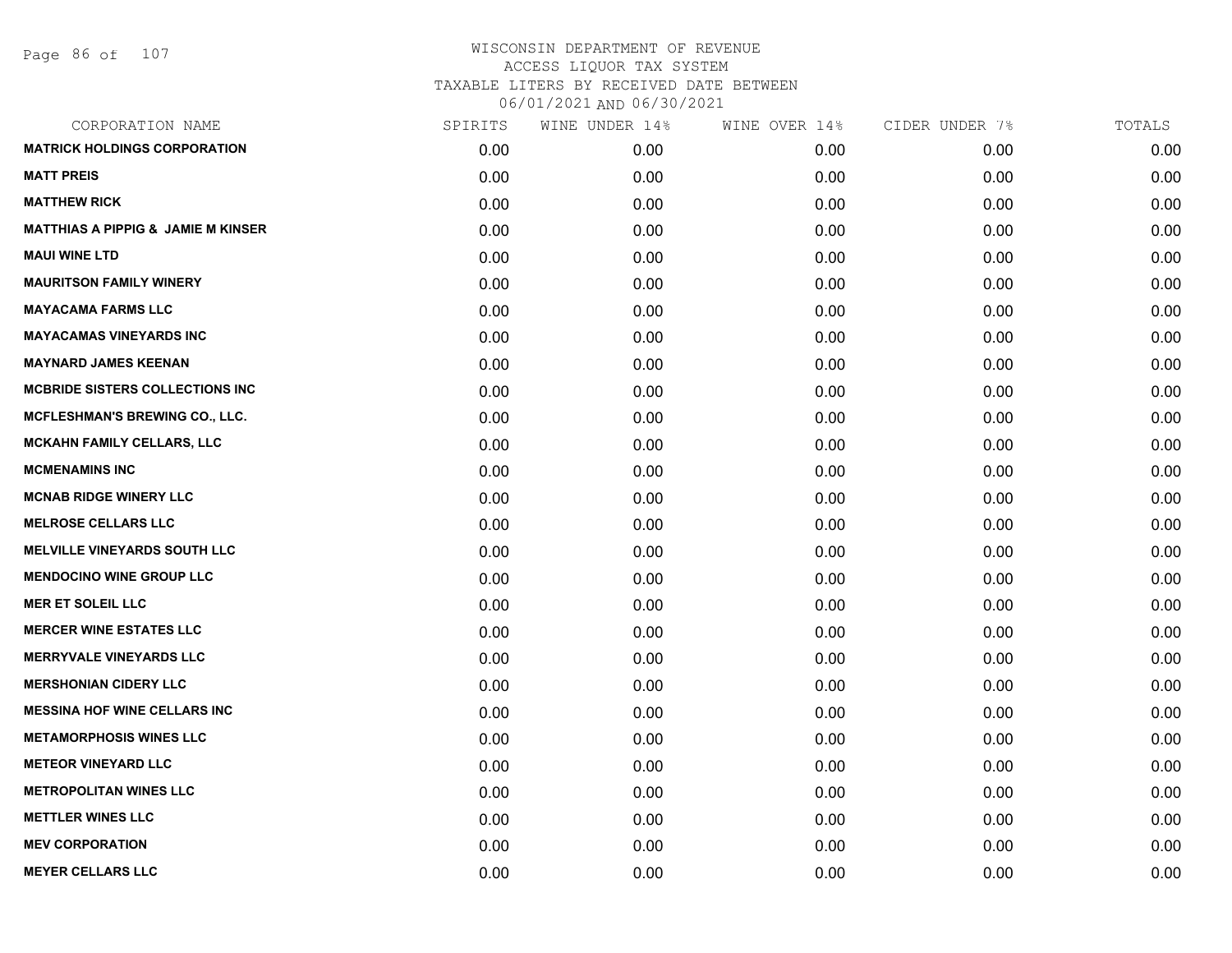Page 87 of 107

| CORPORATION NAME                                  | SPIRITS | WINE UNDER 14%    | WINE OVER 14% | CIDER UNDER 7% | TOTALS |
|---------------------------------------------------|---------|-------------------|---------------|----------------|--------|
| <b>MHM GLASS ETCHING, INC</b>                     | 0.00    | 0.00 <sub>1</sub> | 0.00          | 0.00           | 0.00   |
| <b>MI SUENO WINERY</b>                            | 0.00    | 0.00              | 0.00          | 0.00           | 0.00   |
| <b>MICHAEL C YATES</b>                            | 0.00    | 0.00              | 0.00          | 0.00           | 0.00   |
| <b>MICHEAL DASHE</b>                              | 0.00    | 0.00              | 0.00          | 0.00           | 0.00   |
| <b>MIDNIGHT CELLARS INC</b>                       | 0.00    | 0.00              | 0.00          | 0.00           | 0.00   |
| <b>MID-OAK DISTILLERY INC</b>                     | 0.00    | 0.00              | 0.00          | 0.00           | 0.00   |
| <b>MILBRANDT FAMILY WINES LLC</b>                 | 0.00    | 0.00              | 0.00          | 0.00           | 0.00   |
| <b>MILDARA BLASS INC</b>                          | 0.00    | 0.00              | 0.00          | 0.00           | 0.00   |
| <b>MILL CREEK VINEYARDS</b>                       | 0.00    | 0.00              | 0.00          | 0.00           | 0.00   |
| <b>MILLBROOK WINERY INC</b>                       | 0.00    | 0.00              | 0.00          | 0.00           | 0.00   |
| MILLER FAMILY WINE COMPANY LLC                    | 0.00    | 0.00              | 0.00          | 0.00           | 0.00   |
| <b>MINER FAMILY WINERY LLC</b>                    | 0.00    | 0.00              | 0.00          | 0.00           | 0.00   |
| <b>MINNESOTAS FINEST FERMENTED PRODUCTS</b>       | 0.00    | 0.00              | 0.00          | 0.00           | 0.00   |
| <b>MIRA WINERY LLC</b>                            | 0.00    | 0.00              | 0.00          | 0.00           | 0.00   |
| <b>MIRAMONT ESTATE VINEYARDS &amp; WINERY INC</b> | 0.00    | 0.00              | 0.00          | 0.00           | 0.00   |
| <b>MIRASOL WINE LLC</b>                           | 0.00    | 0.00              | 0.00          | 0.00           | 0.00   |
| <b>MOBCRAFT BEER INC.</b>                         | 0.00    | 0.00              | 0.00          | 0.00           | 0.00   |
| <b>MODERN DEVELOPMENT COMPANY</b>                 | 0.00    | 0.00              | 0.00          | 0.00           | 0.00   |
| <b>MOLLY AIDA INC</b>                             | 0.00    | 0.00              | 0.00          | 0.00           | 0.00   |
| <b>MOLLYDOOKER INTERNATIONAL LLC</b>              | 0.00    | 0.00              | 0.00          | 0.00           | 0.00   |
| <b>MONTEREY WINE AND PRODUCE CORP</b>             | 0.00    | 0.00              | 0.00          | 0.00           | 0.00   |
| <b>MONTICELLO CELLARS INC</b>                     | 0.00    | 0.00              | 0.00          | 0.00           | 0.00   |
| <b>MOONDANCER LLC</b>                             | 0.00    | 0.00              | 0.00          | 0.00           | 0.00   |
| <b>MORCHELLA WINE CELLARS LLC</b>                 | 0.00    | 0.00              | 0.00          | 0.00           | 0.00   |
| <b>MORGAN WINERY INC</b>                          | 0.00    | 0.00              | 0.00          | 0.00           | 0.00   |
| <b>MOSHIN VINEYARDS INC</b>                       | 0.00    | 0.00              | 0.00          | 0.00           | 0.00   |
| <b>MOSIER, LLC</b>                                | 0.00    | 0.00              | 0.00          | 0.00           | 0.00   |
| <b>MOUNT VEEDER SPRINGS LLC</b>                   | 0.00    | 0.00              | 0.00          | 0.00           | 0.00   |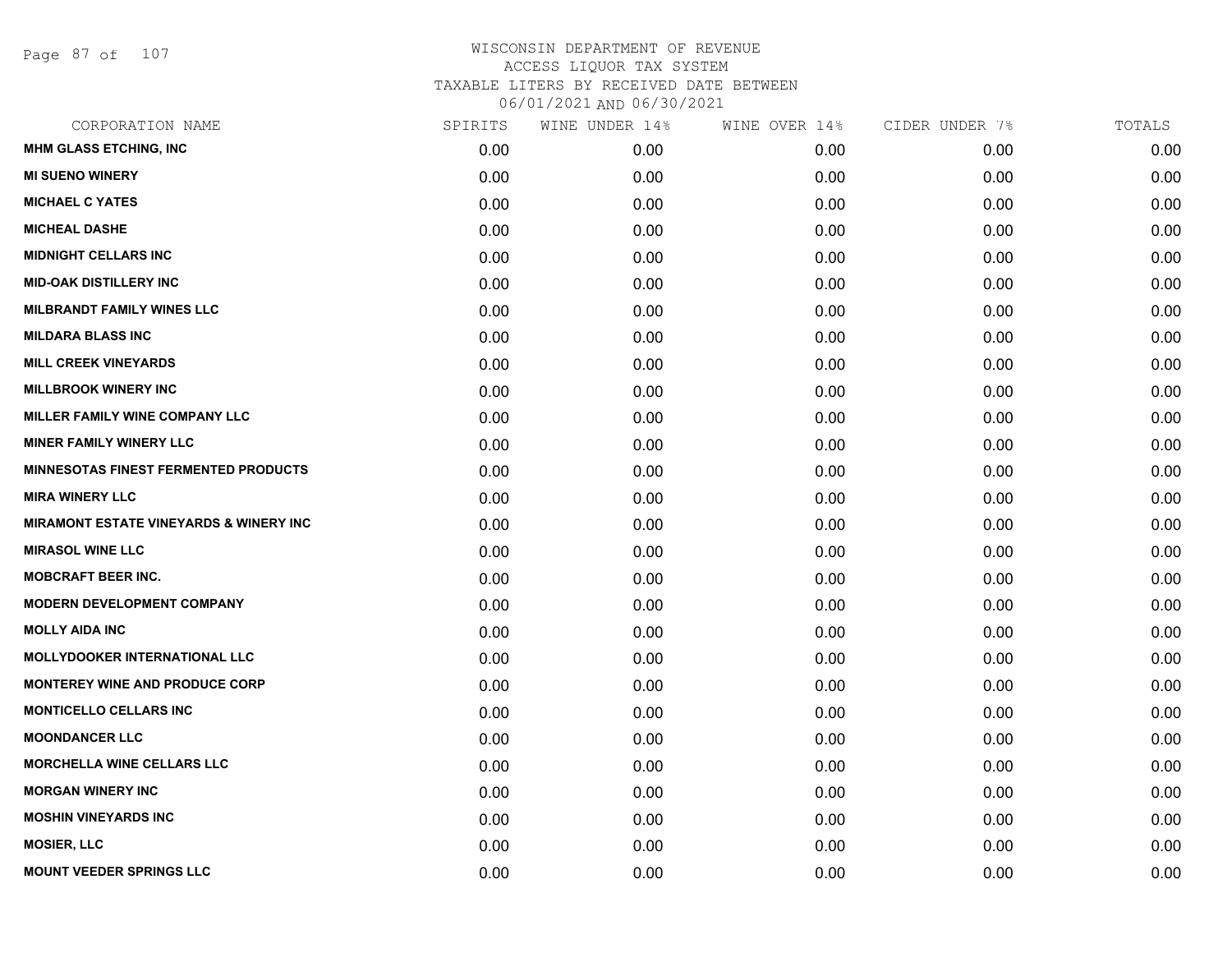Page 88 of 107

| SPIRITS | WINE UNDER 14% | WINE OVER 14% | CIDER UNDER 7% | TOTALS |
|---------|----------------|---------------|----------------|--------|
| 0.00    | 0.00           | 0.00          | 0.00           | 0.00   |
| 0.00    | 0.00           | 0.00          | 0.00           | 0.00   |
| 0.00    | 0.00           | 0.00          | 0.00           | 0.00   |
| 0.00    | 0.00           | 0.00          | 0.00           | 0.00   |
| 0.00    | 0.00           | 0.00          | 0.00           | 0.00   |
| 0.00    | 0.00           | 0.00          | 0.00           | 0.00   |
| 0.00    | 0.00           | 0.00          | 0.00           | 0.00   |
| 0.00    | 0.00           | 0.00          | 0.00           | 0.00   |
| 0.00    | 0.00           | 0.00          | 0.00           | 0.00   |
| 0.00    | 0.00           | 0.00          | 0.00           | 0.00   |
| 0.00    | 0.00           | 0.00          | 0.00           | 0.00   |
| 0.00    | 0.00           | 0.00          | 0.00           | 0.00   |
| 0.00    | 0.00           | 0.00          | 0.00           | 0.00   |
| 0.00    | 0.00           | 0.00          | 0.00           | 0.00   |
| 0.00    | 0.00           | 0.00          | 0.00           | 0.00   |
| 0.00    | 0.00           | 0.00          | 0.00           | 0.00   |
| 0.00    | 0.00           | 0.00          | 0.00           | 0.00   |
| 0.00    | 0.00           | 0.00          | 0.00           | 0.00   |
| 0.00    | 0.00           | 0.00          | 0.00           | 0.00   |
| 0.00    | 0.00           | 0.00          | 0.00           | 0.00   |
| 0.00    | 0.00           | 0.00          | 0.00           | 0.00   |
| 0.00    | 0.00           | 0.00          | 0.00           | 0.00   |
| 0.00    | 0.00           | 0.00          | 0.00           | 0.00   |
| 0.00    | 0.00           | 0.00          | 0.00           | 0.00   |
| 0.00    | 0.00           | 0.00          | 0.00           | 0.00   |
| 0.00    | 0.00           | 0.00          | 0.00           | 0.00   |
| 0.00    | 0.00           | 0.00          | 0.00           | 0.00   |
| 0.00    | 0.00           | 0.00          | 0.00           | 0.00   |
|         |                |               |                |        |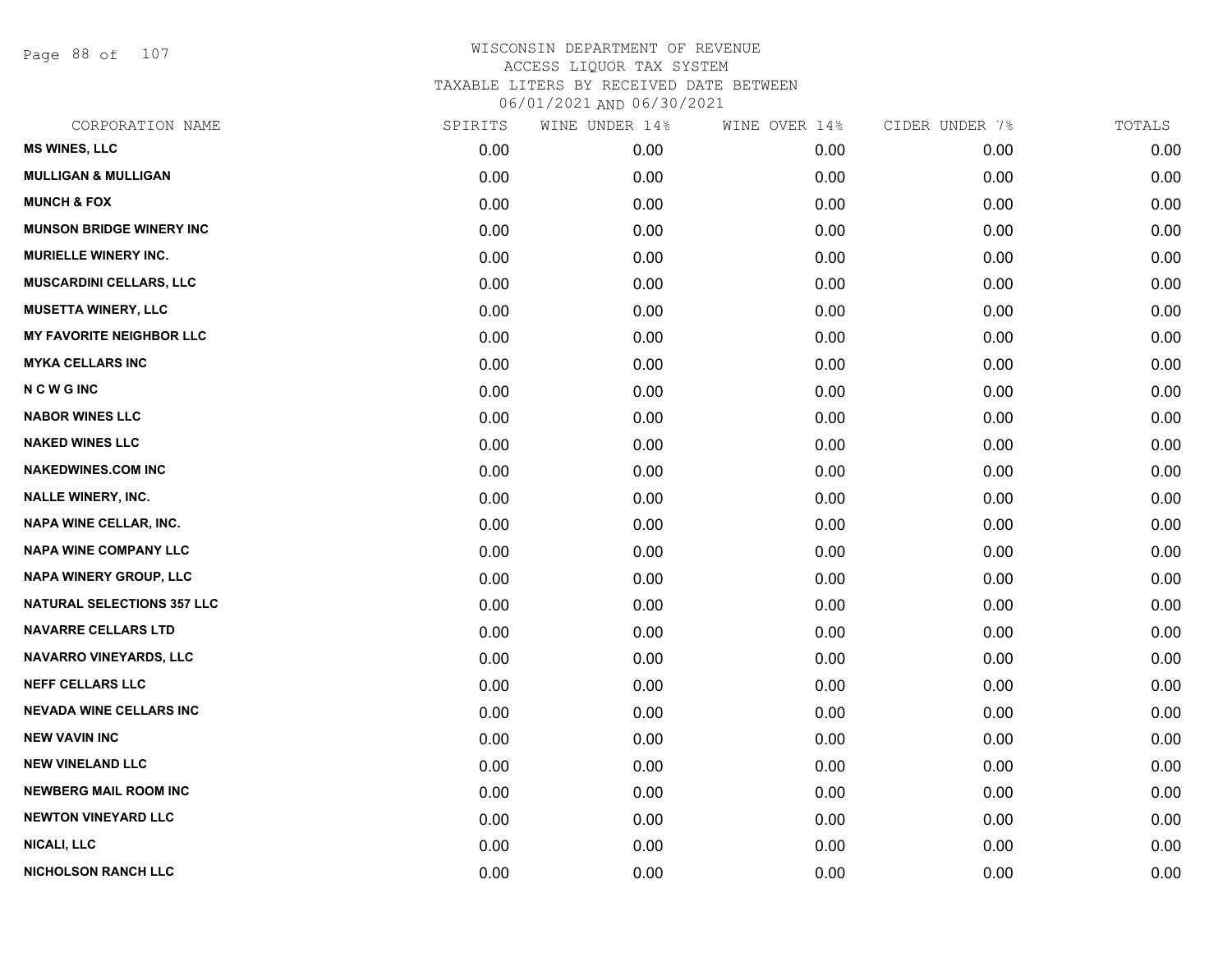Page 89 of 107

| CORPORATION NAME                         | SPIRITS | WINE UNDER 14% | WINE OVER 14% | CIDER UNDER 7% | TOTALS |
|------------------------------------------|---------|----------------|---------------|----------------|--------|
| NIEBAUM-COPPOLA ESTATE WINERY LP         | 0.00    | 0.00           | 0.00          | 0.00           | 0.00   |
| <b>NINER WINE ESTATES LLC</b>            | 0.00    | 0.00           | 0.00          | 0.00           | 0.00   |
| <b>NOAH DORRANCE</b>                     | 0.00    | 0.00           | 0.00          | 0.00           | 0.00   |
| <b>NORMAN LEE WILLIAMS</b>               | 0.00    | 0.00           | 0.00          | 0.00           | 0.00   |
| <b>NORTH SHORE WINERY LLC</b>            | 0.00    | 0.00           | 0.00          | 0.00           | 0.00   |
| NORTHLEAF WINERY, LLC                    | 0.00    | 0.00           | 0.00          | 0.00           | 0.00   |
| <b>NOTRE VUE ESTATE WINE GROUP, INC.</b> | 0.00    | 0.00           | 0.00          | 0.00           | 0.00   |
| <b>NOVA WINES, INC.</b>                  | 0.00    | 0.00           | 0.00          | 0.00           | 0.00   |
| <b>NV AWG LTD</b>                        | 0.00    | 0.00           | 0.00          | 0.00           | 0.00   |
| <b>NW WINE COMPANY LLC</b>               | 0.00    | 0.00           | 0.00          | 0.00           | 0.00   |
| <b>OAK RIDGE WINERY LLC</b>              | 0.00    | 0.00           | 0.00          | 0.00           | 0.00   |
| OAKVILLE HILLS CELLARS INC               | 0.00    | 0.00           | 0.00          | 0.00           | 0.00   |
| <b>OAKVILLE RANCH WINERY INC</b>         | 0.00    | 0.00           | 0.00          | 0.00           | 0.00   |
| <b>OAT HILL CORPORATION</b>              | 0.00    | 0.00           | 0.00          | 0.00           | 0.00   |
| OBLOQUY, INC.                            | 0.00    | 0.00           | 0.00          | 0.00           | 0.00   |
| <b>OBRIEN FAMILY VINEYARDS, LLC</b>      | 0.00    | 0.00           | 0.00          | 0.00           | 0.00   |
| <b>ODILON FORD WINERY INC</b>            | 0.00    | 0.00           | 0.00          | 0.00           | 0.00   |
| <b>OGB PARTNERS LLC</b>                  | 0.00    | 0.00           | 0.00          | 0.00           | 0.00   |
| <b>OGILVIE MERWIN VENTURES, LLC</b>      | 0.00    | 0.00           | 0.00          | 0.00           | 0.00   |
| OLD VINE WINE PARTNERS LLC               | 0.00    | 0.00           | 0.00          | 0.00           | 0.00   |
| <b>OLIVER WINE COMPANY INC</b>           | 0.00    | 0.00           | 0.00          | 0.00           | 0.00   |
| ONE TRUE VINE LLC                        | 0.00    | 0.00           | 0.00          | 0.00           | 0.00   |
| O'NEILL BEVERAGES CO LLC                 | 0.00    | 0.00           | 0.00          | 0.00           | 0.00   |
| <b>ONX WINERY INC</b>                    | 0.00    | 0.00           | 0.00          | 0.00           | 0.00   |
| <b>OPAL WEST WINES, LLC</b>              | 0.00    | 0.00           | 0.00          | 0.00           | 0.00   |
| <b>OPOLO WINES LP</b>                    | 0.00    | 0.00           | 0.00          | 0.00           | 0.00   |
| OPUS ONE WINERY LLC                      | 0.00    | 0.00           | 0.00          | 0.00           | 0.00   |
| <b>ORCA PROPERTIES LLC</b>               | 0.00    | 0.00           | 0.00          | 0.00           | 0.00   |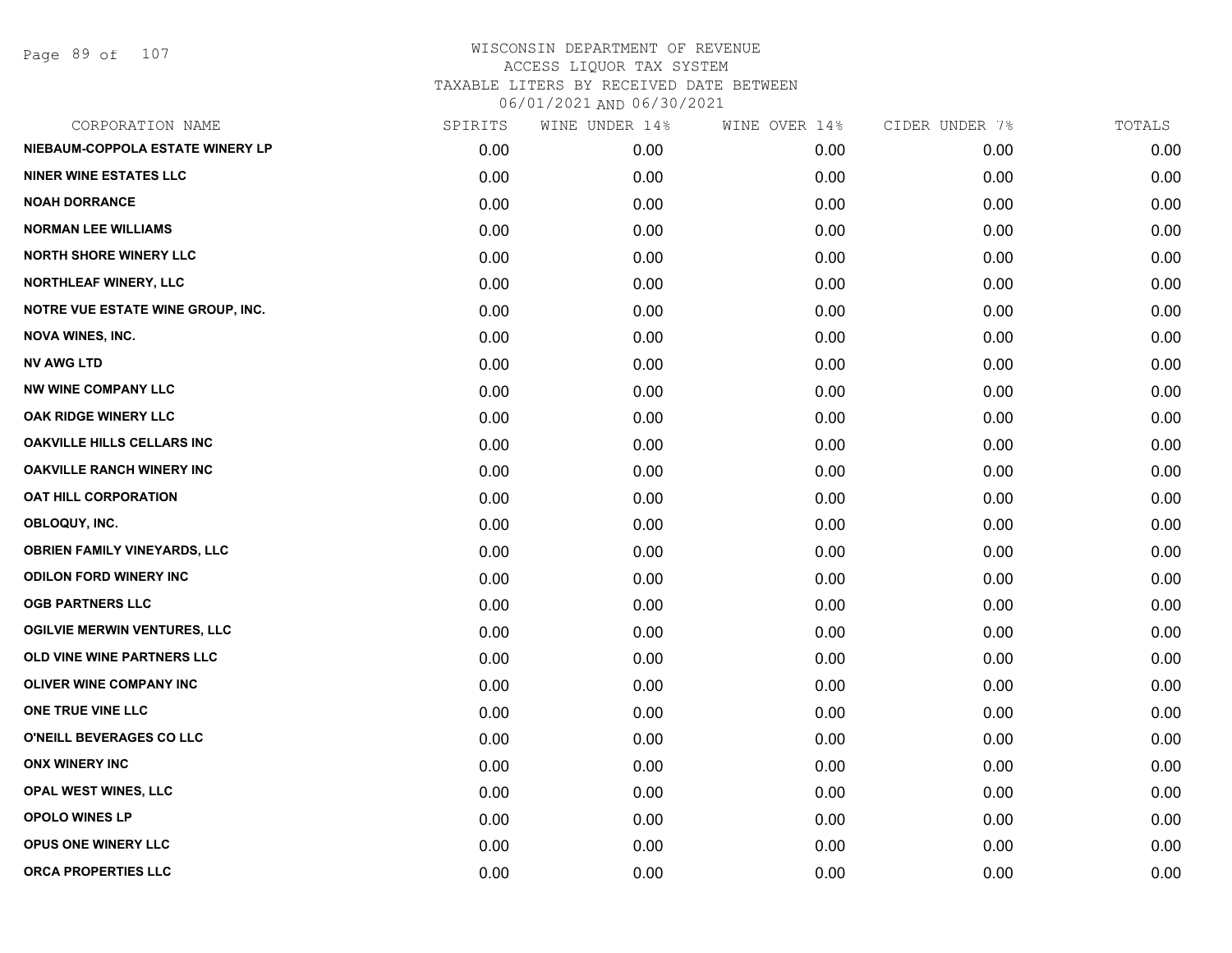Page 90 of 107

| CORPORATION NAME                    | SPIRITS | WINE UNDER 14% | WINE OVER 14% | CIDER UNDER 7% | TOTALS |
|-------------------------------------|---------|----------------|---------------|----------------|--------|
| <b>ORFILA VINEYARDS INC</b>         | 0.00    | 0.00           | 0.00          | 0.00           | 0.00   |
| <b>O'SHAUGHNESSY DEL OSO LLC</b>    | 0.00    | 0.00           | 0.00          | 0.00           | 0.00   |
| OUT FROM LAND INVESTOR GROUP LLC    | 0.00    | 0.00           | 0.00          | 0.00           | 0.00   |
| <b>PAIX SUR TERRE, LLC</b>          | 0.00    | 0.00           | 0.00          | 0.00           | 0.00   |
| PALI WINE COMPANY LP                | 0.00    | 0.00           | 0.00          | 0.00           | 0.00   |
| PALM BAY HOLDINGS LLC               | 0.00    | 0.00           | 0.00          | 0.00           | 0.00   |
| PALOMA VINEYARD LLC                 | 0.00    | 0.00           | 0.00          | 0.00           | 0.00   |
| PAOLETTI ESTATES WINERY, INC        | 0.00    | 0.00           | 0.00          | 0.00           | 0.00   |
| <b>PARADISE RIDGE WINERY</b>        | 0.00    | 0.00           | 0.00          | 0.00           | 0.00   |
| PARALLEL 44 VINEYARD & WINERY, INC. | 0.00    | 0.00           | 0.00          | 0.00           | 0.00   |
| <b>PARKER STATION INC</b>           | 0.00    | 0.00           | 0.00          | 0.00           | 0.00   |
| <b>PARMESON FAMILY LLC</b>          | 0.00    | 0.00           | 0.00          | 0.00           | 0.00   |
| PARSONAGE CELLARS INC               | 0.00    | 0.00           | 0.00          | 0.00           | 0.00   |
| <b>PASSAGGIO WINES LLC</b>          | 0.00    | 0.00           | 0.00          | 0.00           | 0.00   |
| <b>PATRICIA A HOOVER</b>            | 0.00    | 0.00           | 0.00          | 0.00           | 0.00   |
| PATRICIA GREEN CELLARS LLC          | 0.00    | 0.00           | 0.00          | 0.00           | 0.00   |
| <b>PATRICK ARNDT</b>                | 0.00    | 0.00           | 0.00          | 0.00           | 0.00   |
| <b>PATRICK M RUE</b>                | 0.00    | 0.00           | 0.00          | 0.00           | 0.00   |
| <b>PAUL D ASPER</b>                 | 0.00    | 0.00           | 0.00          | 0.00           | 0.00   |
| <b>PAUL G BLOMMEL</b>               | 0.00    | 0.00           | 0.00          | 0.00           | 0.00   |
| PAUL HOBBS WINERY LP                | 0.00    | 0.00           | 0.00          | 0.00           | 0.00   |
| <b>PAUL J FRANZEN</b>               | 0.00    | 0.00           | 0.00          | 0.00           | 0.00   |
| <b>PAVI WINES LLC</b>               | 0.00    | 0.00           | 0.00          | 0.00           | 0.00   |
| <b>PAWEL LATO</b>                   | 0.00    | 0.00           | 0.00          | 0.00           | 0.00   |
| PCJ, INC.                           | 0.00    | 0.00           | 0.00          | 0.00           | 0.00   |
| PEACHY CANYON WINERY                | 0.00    | 0.00           | 0.00          | 0.00           | 0.00   |
| PEAR VALLEY VINEYARD, INC.          | 0.00    | 0.00           | 0.00          | 0.00           | 0.00   |
| PEAY VINEYARDS LLC                  | 0.00    | 0.00           | 0.00          | 0.00           | 0.00   |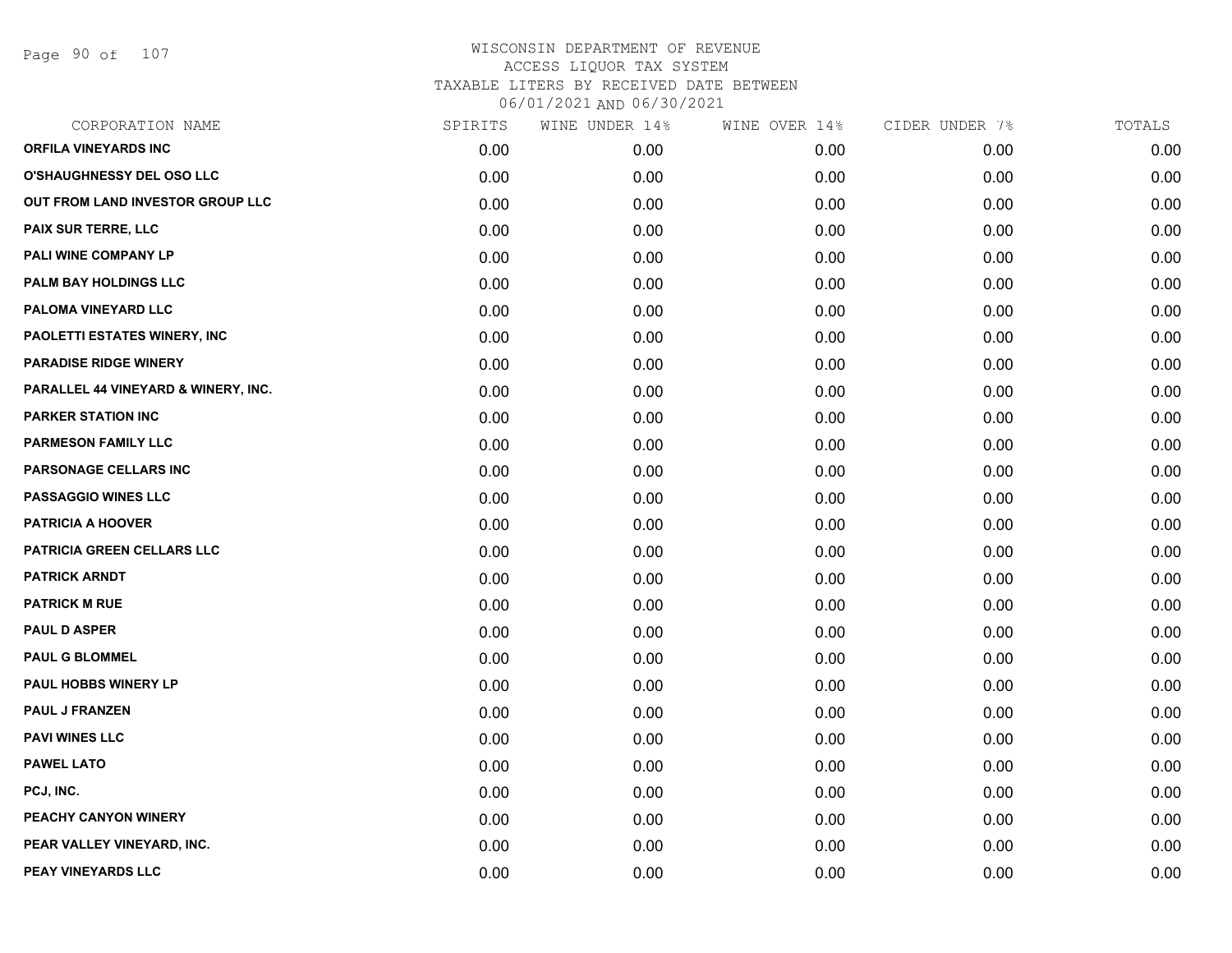| CORPORATION NAME                            | SPIRITS | WINE UNDER 14% | WINE OVER 14% | CIDER UNDER 7% | TOTALS |
|---------------------------------------------|---------|----------------|---------------|----------------|--------|
| PEIRANO ESTATE WINERY INC.                  | 0.00    | 0.00           | 0.00          | 0.00           | 0.00   |
| PEJU FAMILY OPERATING PARTNERSHIP LP        | 0.00    | 0.00           | 0.00          | 0.00           | 0.00   |
| PELLEGRINI RANCHES INC                      | 0.00    | 0.00           | 0.00          | 0.00           | 0.00   |
| <b>PENROSE HILL, LIMITED</b>                | 0.00    | 0.00           | 0.00          | 0.00           | 0.00   |
| PEPPER BRIDGE WINERY LLC                    | 0.00    | 0.00           | 0.00          | 0.00           | 0.00   |
| PERCHANCE ESTATES LLC                       | 0.00    | 0.00           | 0.00          | 0.00           | 0.00   |
| PERNOD RICARD KENWOOD HOLDING LLC           | 0.00    | 0.00           | 0.00          | 0.00           | 0.00   |
| <b>PERVINO INC</b>                          | 0.00    | 0.00           | 0.00          | 0.00           | 0.00   |
| PETER FRANUS WINE COMPANY INC               | 0.00    | 0.00           | 0.00          | 0.00           | 0.00   |
| PETER MICHAEL WINERY                        | 0.00    | 0.00           | 0.00          | 0.00           | 0.00   |
| PETERSON WINERY LLC                         | 0.00    | 0.00           | 0.00          | 0.00           | 0.00   |
| PETROGLYPH WINERY LLC                       | 0.00    | 0.00           | 0.00          | 0.00           | 0.00   |
| PETRONI VINEYARDS LLC                       | 0.00    | 0.00           | 0.00          | 0.00           | 0.00   |
| <b>PHASE 2 CELLARS LLC</b>                  | 0.00    | 0.00           | 0.00          | 0.00           | 0.00   |
| PHILIP TOGNI VINEYARD LP                    | 0.00    | 6.54           | 0.00          | 0.00           | 6.54   |
| <b>PHILLIPS FARMS LLC</b>                   | 0.00    | 0.00           | 0.00          | 0.00           | 0.00   |
| <b>PIEPERTK LLC</b>                         | 0.00    | 0.00           | 0.00          | 0.00           | 0.00   |
| <b>PINA CELLARS LP</b>                      | 0.00    | 0.00           | 0.00          | 0.00           | 0.00   |
| PINE RIDGE WINERY LLC                       | 0.00    | 0.00           | 0.00          | 0.00           | 0.00   |
| PINK SANDS, INC.                            | 0.00    | 0.00           | 0.00          | 0.00           | 0.00   |
| <b>PJK WINERY LLC</b>                       | 0.00    | 0.00           | 0.00          | 0.00           | 0.00   |
| PLATA WINE PARTNERS LLC                     | 0.00    | 0.00           | 0.00          | 0.00           | 0.00   |
| <b>PLYMOUTH ROCKS WINE, LLC</b>             | 0.00    | 0.00           | 0.00          | 0.00           | 0.00   |
| <b>PONZI VINEYARDS, LLC</b>                 | 0.00    | 0.00           | 0.00          | 0.00           | 0.00   |
| POPE VALLEY WINERY LLC                      | 0.00    | 0.00           | 0.00          | 0.00           | 0.00   |
| PORTER FAMILY VINEYARDS LLC                 | 0.00    | 0.00           | 0.00          | 0.00           | 0.00   |
| <b>POTT WINE</b>                            | 0.00    | 0.00           | 0.00          | 0.00           | 0.00   |
| <b>PRAGER WINERY &amp; PORT WORKS, INC.</b> | 0.00    | 0.00           | 0.00          | 0.00           | 0.00   |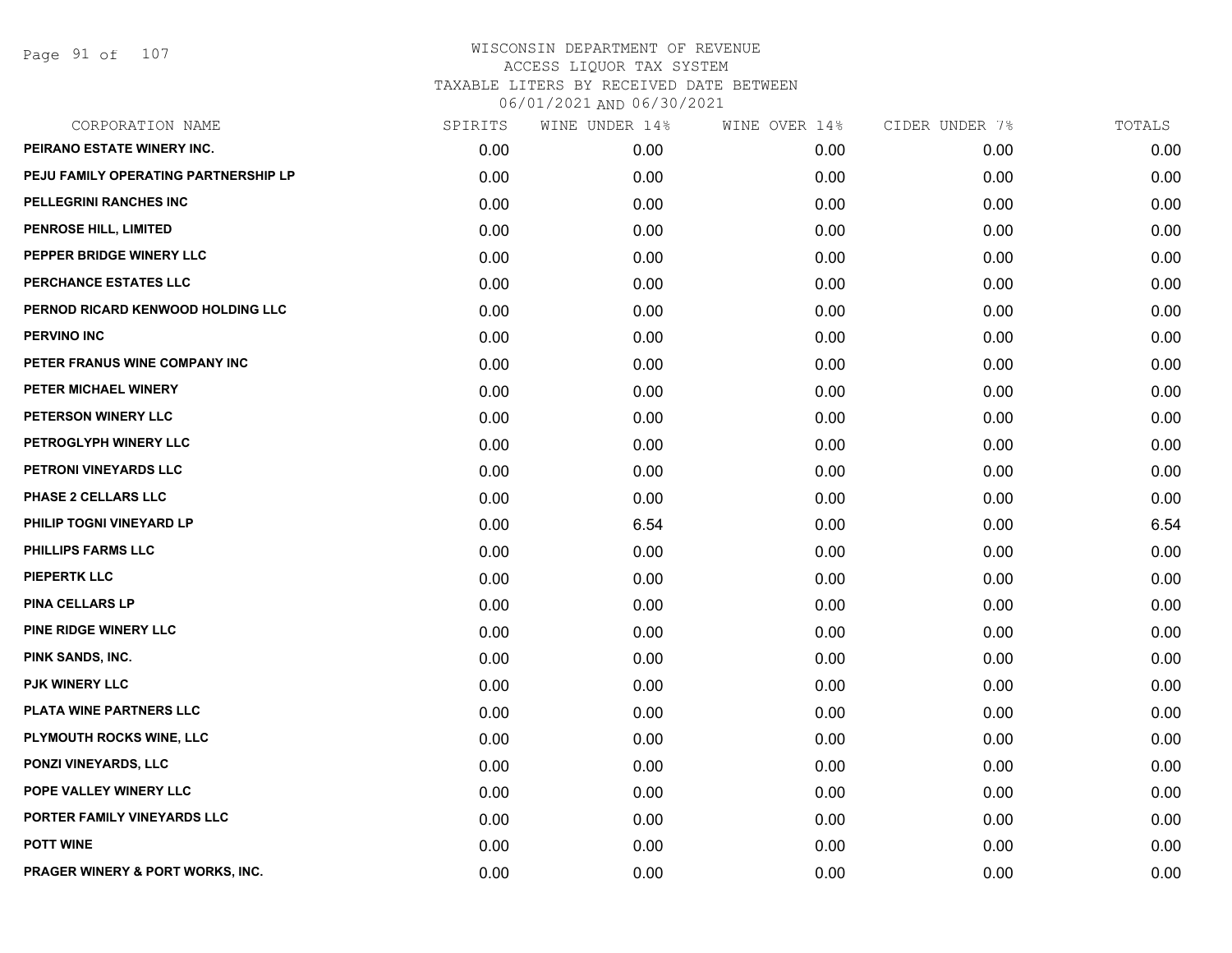Page 92 of 107

| CORPORATION NAME                         | SPIRITS | WINE UNDER 14% | WINE OVER 14% | CIDER UNDER 7% | TOTALS |
|------------------------------------------|---------|----------------|---------------|----------------|--------|
| <b>PRAIRIE BERRY LLC</b>                 | 0.00    | 0.00           | 0.00          | 0.00           | 0.00   |
| <b>PRAIRIE HAWK WINERY INC</b>           | 0.00    | 0.00           | 0.00          | 0.00           | 0.00   |
| PRECEPT BRANDS LLC                       | 0.00    | 0.00           | 0.00          | 0.00           | 0.00   |
| <b>PREMIUM VINTNERS LLC</b>              | 0.00    | 0.00           | 0.00          | 0.00           | 0.00   |
| PRESQU'ILE WINERY                        | 0.00    | 0.00           | 0.00          | 0.00           | 0.00   |
| PRIDE MOUNTAIN VINEYARDS LLC             | 0.00    | 0.00           | 0.00          | 0.00           | 0.00   |
| PRINCE MICHEL LLC                        | 0.00    | 0.00           | 0.00          | 0.00           | 0.00   |
| <b>PROMONTORY LLC</b>                    | 0.00    | 0.00           | 0.00          | 0.00           | 0.00   |
| <b>PWG LLC</b>                           | 0.00    | 0.00           | 0.00          | 0.00           | 0.00   |
| <b>QUADY SOUTH WINERY LLC</b>            | 0.00    | 0.00           | 0.00          | 0.00           | 0.00   |
| <b>QUILCEDA CREEK VINTNERS INC</b>       | 0.00    | 0.00           | 0.00          | 0.00           | 0.00   |
| <b>QUIXOTE WINERY, LLC</b>               | 0.00    | 0.00           | 0.00          | 0.00           | 0.00   |
| <b>RH KEENAN CO</b>                      | 0.00    | 0.00           | 0.00          | 0.00           | 0.00   |
| RADIO-COTEAU WINE CELLARS LLC            | 0.00    | 0.00           | 0.00          | 0.00           | 0.00   |
| <b>RAMAZZOTTI WINES LLC</b>              | 0.00    | 0.00           | 0.00          | 0.00           | 0.00   |
| <b>RAMEY WINE CELLARS INC</b>            | 0.00    | 0.00           | 0.00          | 0.00           | 0.00   |
| <b>RAPTOR RIDGE WINERY LLC</b>           | 0.00    | 0.00           | 0.00          | 0.00           | 0.00   |
| <b>RASA VINEYARDS, LLC</b>               | 0.00    | 0.00           | 0.00          | 0.00           | 0.00   |
| <b>RASMUSSEN FAMILY WINES, LLC</b>       | 0.00    | 0.00           | 0.00          | 0.00           | 0.00   |
| <b>RAYMOND SIGNORELLO</b>                | 0.00    | 0.00           | 0.00          | 0.00           | 0.00   |
| <b>RAYMOND VINEYARD &amp; CELLAR INC</b> | 0.00    | 0.00           | 0.00          | 0.00           | 0.00   |
| <b>RB WINE ASSOCIATES LLC</b>            | 0.00    | 0.00           | 0.00          | 0.00           | 0.00   |
| <b>RBZ VINEYARDS LLC</b>                 | 0.00    | 0.00           | 0.00          | 0.00           | 0.00   |
| <b>RED CAR WINE COMPANY LLC</b>          | 0.00    | 0.00           | 0.00          | 0.00           | 0.00   |
| <b>RED HILLS CELLARS, LLC</b>            | 0.00    | 0.00           | 0.00          | 0.00           | 0.00   |
| <b>RED MARE WINES LLC</b>                | 0.00    | 0.00           | 0.00          | 0.00           | 0.00   |
| <b>RED NEWT CELLARS INC</b>              | 0.00    | 0.00           | 0.00          | 0.00           | 0.00   |
| <b>RED OAK VINEYARD INC</b>              | 0.00    | 0.00           | 0.00          | 0.00           | 0.00   |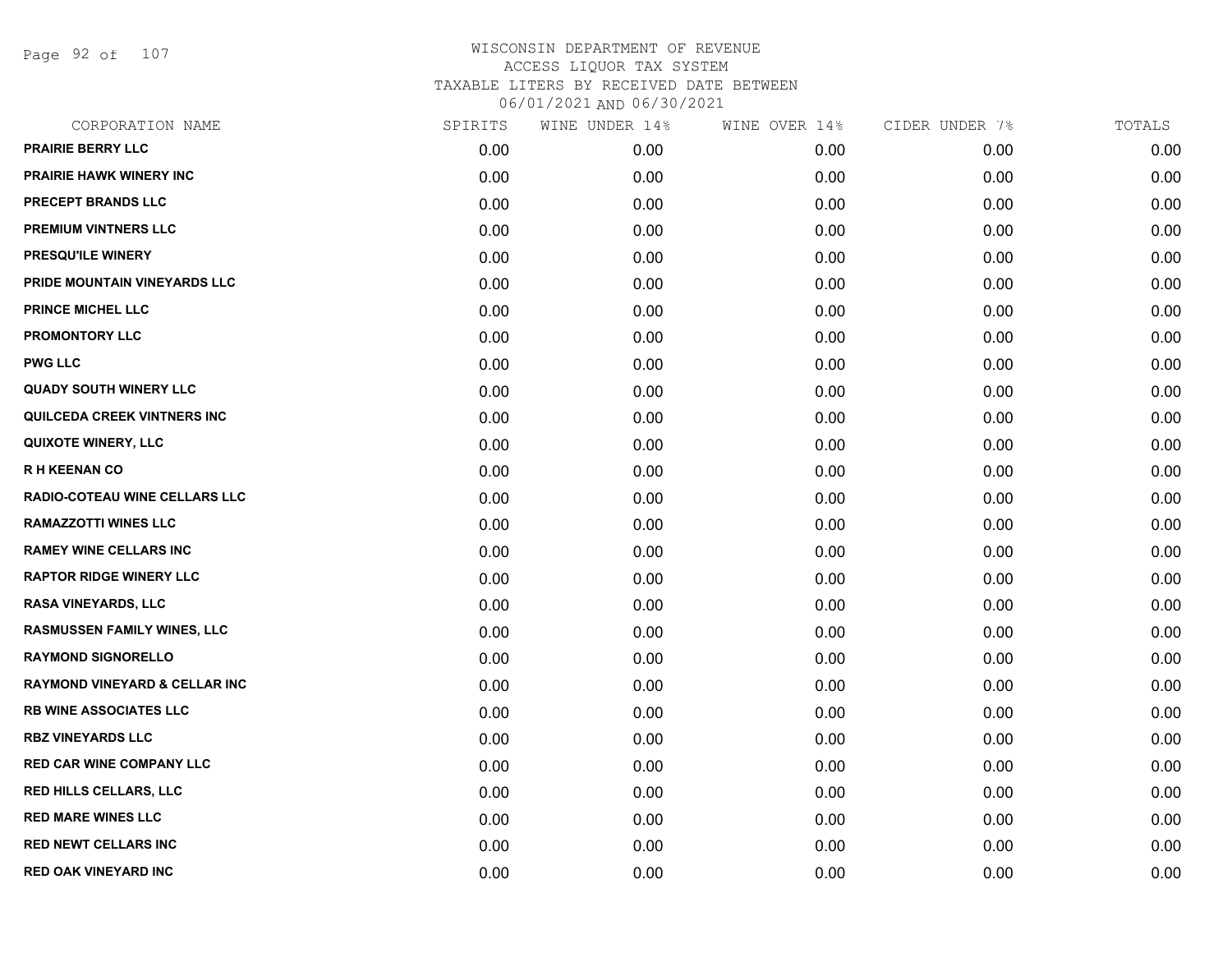Page 93 of 107

| CORPORATION NAME                      | SPIRITS | WINE UNDER 14% | WINE OVER 14% | CIDER UNDER 7% | TOTALS |
|---------------------------------------|---------|----------------|---------------|----------------|--------|
| <b>REGENERATIVE GIFT, LLC</b>         | 0.00    | 0.00           | 0.00          | 0.00           | 0.00   |
| <b>REGUSCI WINERY INC</b>             | 0.00    | 0.00           | 0.00          | 0.00           | 0.00   |
| <b>RESONANCE WINES LLC</b>            | 0.00    | 0.00           | 0.00          | 0.00           | 0.00   |
| <b>REVANA FAMILY PARTNERS LP</b>      | 0.00    | 0.00           | 0.00          | 0.00           | 0.00   |
| <b>REVANA FAMILY PARTNERS LP</b>      | 0.00    | 0.00           | 0.00          | 0.00           | 0.00   |
| <b>REVELRY VINTNERS LLC</b>           | 0.00    | 0.00           | 0.00          | 0.00           | 0.00   |
| <b>REYNOLDS CREATIVE PRODUCTS INC</b> | 0.00    | 0.00           | 0.00          | 0.00           | 0.00   |
| <b>RH WINERY LLC</b>                  | 0.00    | 0.00           | 0.00          | 0.00           | 0.00   |
| <b>RHYS VINEYARDS LLC</b>             | 0.00    | 0.00           | 0.00          | 0.00           | 0.00   |
| <b>RICHARD E LIBBY</b>                | 0.00    | 0.00           | 0.00          | 0.00           | 0.00   |
| <b>RICHARD FORTUNE</b>                | 0.00    | 0.00           | 0.00          | 0.00           | 0.00   |
| <b>RIDGE VINEYARDS INC</b>            | 0.00    | 0.00           | 0.00          | 0.00           | 0.00   |
| <b>RIGHT SIDE LLC</b>                 | 0.00    | 0.00           | 0.00          | 0.00           | 0.00   |
| <b>RIO LOBO LLC</b>                   | 0.00    | 0.00           | 0.00          | 0.00           | 0.00   |
| RIVER BEND VINEYARD & WINERY LLC      | 0.00    | 0.00           | 0.00          | 0.00           | 0.00   |
| <b>RIVER VALLEY VINEYARD INC</b>      | 0.00    | 0.00           | 0.00          | 0.00           | 0.00   |
| <b>RIVERBENCH LLC</b>                 | 0.00    | 0.00           | 0.00          | 0.00           | 0.00   |
| <b>ROBERT CRAIG WINERY LP</b>         | 0.00    | 0.00           | 0.00          | 0.00           | 0.00   |
| <b>ROBERT DUNNING</b>                 | 0.00    | 0.00           | 0.00          | 0.00           | 0.00   |
| <b>ROBERT FOLEY LLC</b>               | 0.00    | 0.00           | 0.00          | 0.00           | 0.00   |
| <b>ROBERT J BRAKESMAN</b>             | 0.00    | 0.00           | 0.00          | 0.00           | 0.00   |
| <b>ROBERT J FOWLER</b>                | 0.00    | 0.00           | 0.00          | 0.00           | 0.00   |
| <b>ROBERT L HUDSON</b>                | 0.00    | 0.00           | 0.00          | 0.00           | 0.00   |
| <b>ROBERT MUELLER CELLARS</b>         | 0.00    | 0.00           | 0.00          | 0.00           | 0.00   |
| <b>ROBERT YOUNG ESTATE WINERY LLC</b> | 0.00    | 0.00           | 0.00          | 0.00           | 0.00   |
| <b>ROBIN PFEIFFER</b>                 | 0.00    | 0.00           | 0.00          | 0.00           | 0.00   |
| <b>ROBINSON FAMILY VINEYARDS LLC</b>  | 0.00    | 0.00           | 0.00          | 0.00           | 0.00   |
| ROCCA FAMILY VINEYARDS INC            | 0.00    | 0.00           | 0.00          | 0.00           | 0.00   |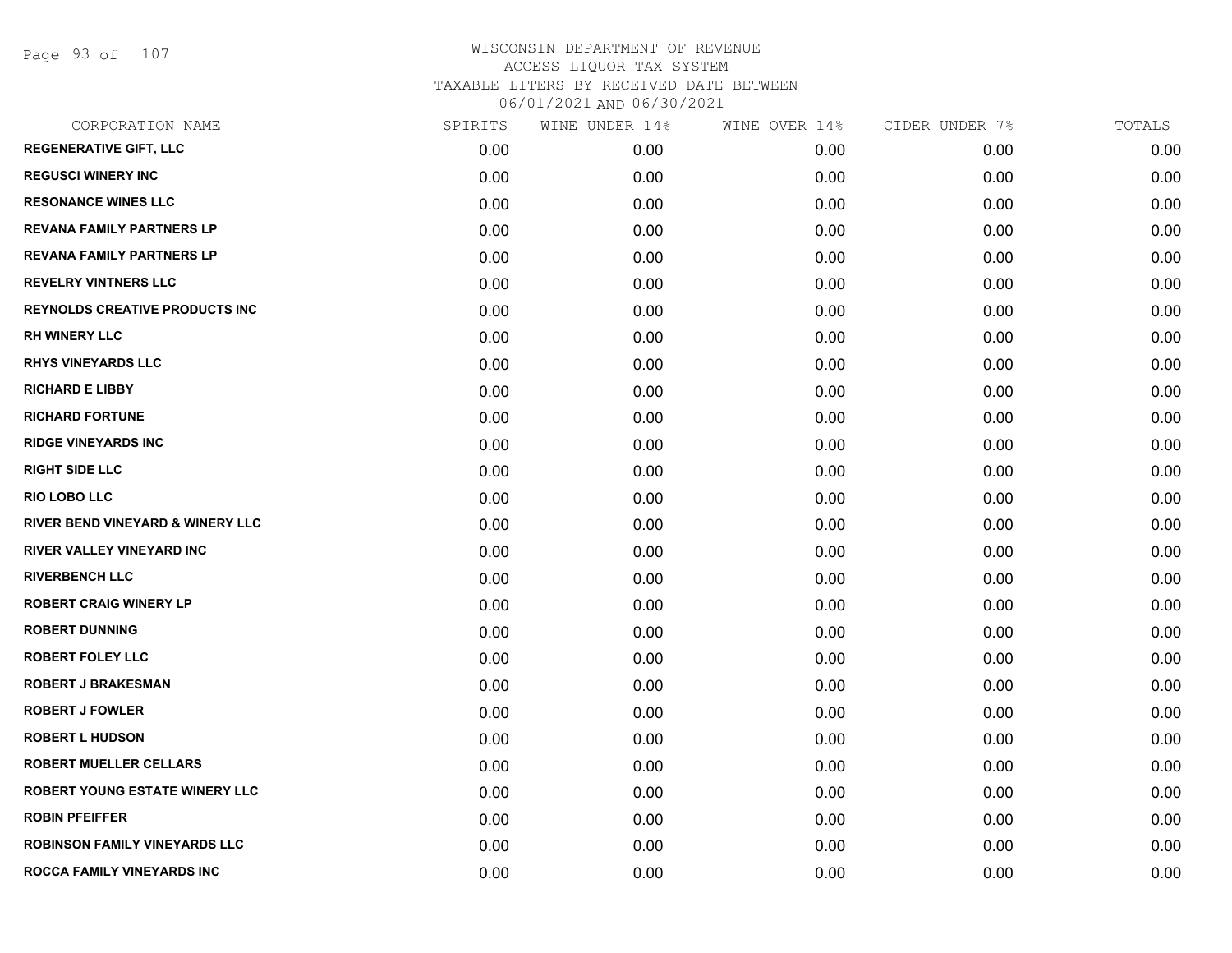Page 94 of 107

| CORPORATION NAME                          | SPIRITS | WINE UNDER 14% | WINE OVER 14% | CIDER UNDER 7% | TOTALS |
|-------------------------------------------|---------|----------------|---------------|----------------|--------|
| <b>ROCHE WINERY LLC</b>                   | 0.00    | 0.00           | 0.00          | 0.00           | 0.00   |
| <b>ROCHIOLI VINEYARD &amp; WINERY LLC</b> | 0.00    | 0.00           | 0.00          | 0.00           | 0.00   |
| <b>ROCK N WOOL WINERY LLC</b>             | 0.00    | 0.00           | 0.00          | 0.00           | 0.00   |
| <b>ROCK WALL WINE COMPANY INC</b>         | 0.00    | 0.00           | 0.00          | 0.00           | 0.00   |
| <b>ROEDERER ESTATE INC</b>                | 0.00    | 0.00           | 0.00          | 0.00           | 0.00   |
| <b>ROGER PENG</b>                         | 0.00    | 0.00           | 0.00          | 0.00           | 0.00   |
| <b>ROMBAUER VINEYARDS INC</b>             | 0.00    | 0.00           | 0.00          | 0.00           | 0.00   |
| <b>RONALD J BENZA</b>                     | 0.00    | 0.00           | 0.00          | 0.00           | 0.00   |
| <b>RONALD L FENOLIO</b>                   | 0.00    | 0.00           | 0.00          | 0.00           | 0.00   |
| <b>RONALD T RUBIN</b>                     | 0.00    | 0.00           | 0.00          | 0.00           | 0.00   |
| <b>ROOTS RUN DEEP LLC</b>                 | 0.00    | 0.00           | 0.00          | 0.00           | 0.00   |
| <b>ROUND HILL CELLARS</b>                 | 0.00    | 0.00           | 0.00          | 0.00           | 0.00   |
| <b>ROUND POND ESTATE LLC</b>              | 0.00    | 0.00           | 0.00          | 0.00           | 0.00   |
| <b>ROZA HILLS VINEYARDS LLC</b>           | 0.00    | 0.00           | 0.00          | 0.00           | 0.00   |
| <b>RRJ REAL PROPERTIES LLC</b>            | 0.00    | 0.00           | 0.00          | 0.00           | 0.00   |
| <b>RTV WINERY LLC</b>                     | 0.00    | 0.00           | 0.00          | 0.00           | 0.00   |
| <b>RUDD WINES INC</b>                     | 0.00    | 0.00           | 0.00          | 0.00           | 0.00   |
| <b>RUDIUS WINES, LLC</b>                  | 0.00    | 0.00           | 0.00          | 0.00           | 0.00   |
| <b>RUED WINERY INC</b>                    | 0.00    | 0.00           | 0.00          | 0.00           | 0.00   |
| <b>RUSHFORD MEADERY AND WINERY LLC</b>    | 0.00    | 0.00           | 0.00          | 0.00           | 0.00   |
| <b>RUSSIAN RIVER WINES, LLC</b>           | 0.00    | 0.00           | 0.00          | 0.00           | 0.00   |
| <b>RUTHERFORD HILL WINERY LLC</b>         | 0.00    | 0.00           | 0.00          | 0.00           | 0.00   |
| <b>RYAN PRELLWITZ</b>                     | 0.00    | 0.00           | 0.00          | 0.00           | 0.00   |
| <b>SLJ GROUP INC</b>                      | 0.00    | 0.00           | 0.00          | 0.00           | 0.00   |
| <b>SAARLOOS ESTATE VINEYARDS LLC</b>      | 0.00    | 0.00           | 0.00          | 0.00           | 0.00   |
| <b>SAINTSBURY LLC</b>                     | 0.00    | 0.00           | 0.00          | 0.00           | 0.00   |
| <b>SALVESTRIN WINE CO LLC</b>             | 0.00    | 0.00           | 0.00          | 0.00           | 0.00   |
| <b>SAMUEL P BAXTER</b>                    | 0.00    | 0.00           | 0.00          | 0.00           | 0.00   |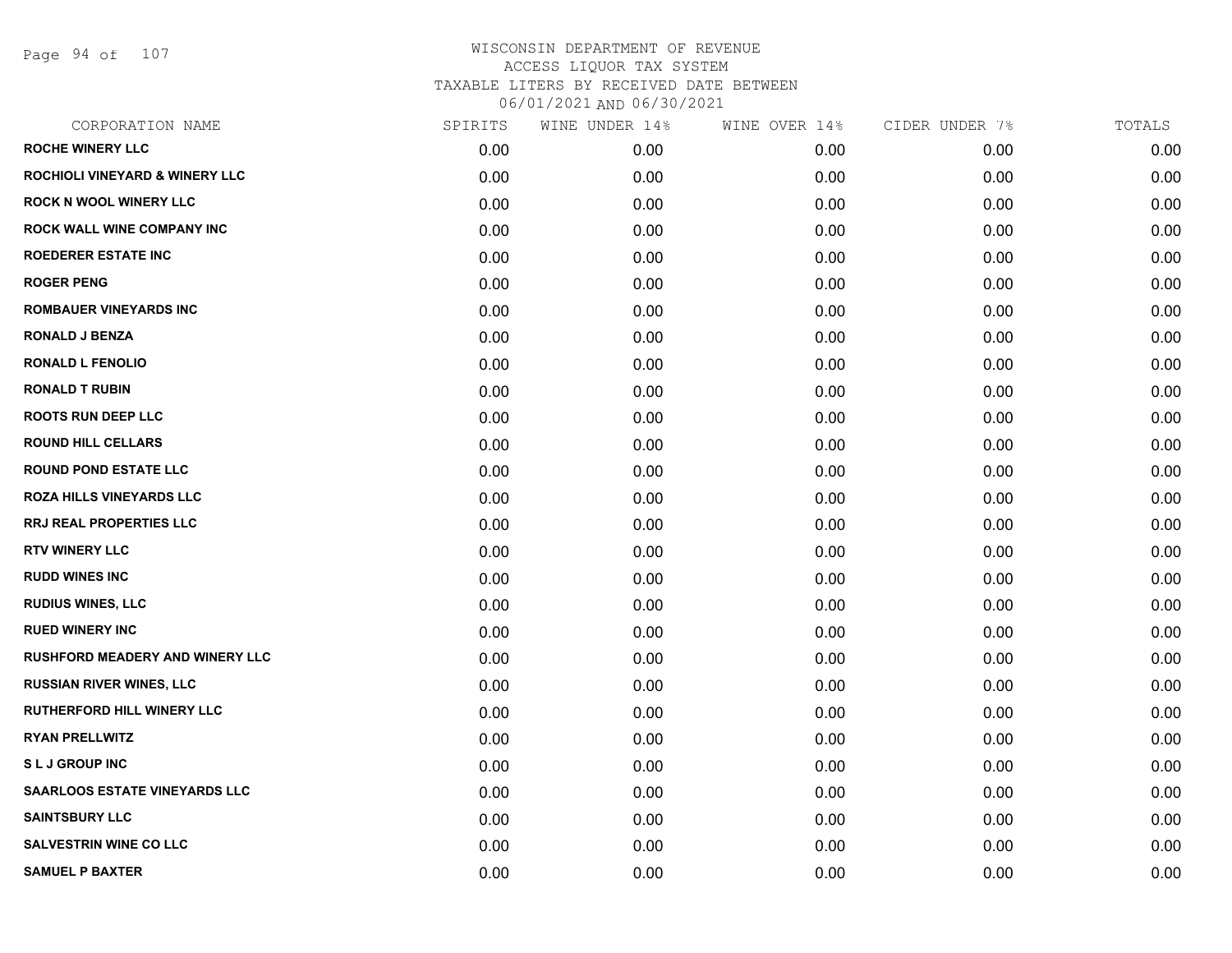Page 95 of 107

| CORPORATION NAME                              | SPIRITS | WINE UNDER 14% | WINE OVER 14% | CIDER UNDER 7% | TOTALS |
|-----------------------------------------------|---------|----------------|---------------|----------------|--------|
| <b>SANDHI VINTNERS LLC</b>                    | 0.00    | 0.00           | 0.00          | 0.00           | 0.00   |
| <b>SANDPOINT WINES</b>                        | 0.00    | 0.00           | 0.00          | 0.00           | 0.00   |
| <b>SANFORD WINERY COMPANY LP</b>              | 0.00    | 0.00           | 0.00          | 0.00           | 0.00   |
| <b>SANS LIEGE INC</b>                         | 0.00    | 0.00           | 0.00          | 0.00           | 0.00   |
| <b>SANTA YNEZ WINE CORP.</b>                  | 0.00    | 0.00           | 0.00          | 0.00           | 0.00   |
| <b>SARAH J SHADONIX</b>                       | 0.00    | 0.00           | 0.00          | 0.00           | 0.00   |
| <b>SAUCELITO CANYON LP</b>                    | 0.00    | 0.00           | 0.00          | 0.00           | 0.00   |
| SAVANNAH CHANELLE VINEYARDS INC               | 0.00    | 0.00           | 0.00          | 0.00           | 0.00   |
| <b>SAVIAH ROSE WINERY LLC</b>                 | 0.00    | 0.00           | 0.00          | 0.00           | 0.00   |
| <b>SAXUM VINEYARDS INC</b>                    | 0.00    | 0.00           | 0.00          | 0.00           | 0.00   |
| <b>SBRAGIA FAMILY VINEYARDS LLC</b>           | 0.00    | 0.00           | 0.00          | 0.00           | 0.00   |
| <b>SCHEID VINEYARDS CALIFORNIA INC</b>        | 0.00    | 0.00           | 0.00          | 0.00           | 0.00   |
| <b>SCHLOSSADLER INC</b>                       | 0.00    | 0.00           | 0.00          | 0.00           | 0.00   |
| <b>SCHRADER CELLARS LLC</b>                   | 0.00    | 0.00           | 0.00          | 0.00           | 0.00   |
| <b>SCHRAMSBERG VINEYARDS CO INC</b>           | 0.00    | 0.00           | 0.00          | 0.00           | 0.00   |
| <b>SCHUG WINERY LLC</b>                       | 0.00    | 0.00           | 0.00          | 0.00           | 0.00   |
| <b>SCHWEIGER VINEYARDS INC</b>                | 0.00    | 0.00           | 0.00          | 0.00           | 0.00   |
| <b>SCREAMING EAGLE LLC</b>                    | 0.00    | 0.00           | 0.00          | 0.00           | 0.00   |
| <b>SEA SMOKE INC</b>                          | 0.00    | 0.00           | 0.00          | 0.00           | 0.00   |
| <b>SEAVER VINEYARDS LLC</b>                   | 0.00    | 0.00           | 0.00          | 0.00           | 0.00   |
| <b>SEAVEY VINEYARD LP</b>                     | 0.00    | 0.00           | 0.00          | 0.00           | 0.00   |
| <b>SEBASTOPOL VINEYARDS &amp; WINERY CORP</b> | 0.00    | 0.00           | 0.00          | 0.00           | 0.00   |
| <b>SELBY ENTERPRISES INC</b>                  | 0.00    | 0.00           | 0.00          | 0.00           | 0.00   |
| <b>SEQUOIA GROVE VINEYARDS LP</b>             | 0.00    | 0.00           | 0.00          | 0.00           | 0.00   |
| SEVEN ANGELS CELLARS LLC                      | 0.00    | 0.00           | 0.00          | 0.00           | 0.00   |
| <b>SEVEN STONES WINERY LLC</b>                | 0.00    | 0.00           | 0.00          | 0.00           | 0.00   |
| <b>SFW, LLC</b>                               | 0.00    | 1.50           | 13.88         | 0.00           | 15.38  |
| <b>SHADY LADIES LLC</b>                       | 0.00    | 0.00           | 0.00          | 0.00           | 0.00   |
|                                               |         |                |               |                |        |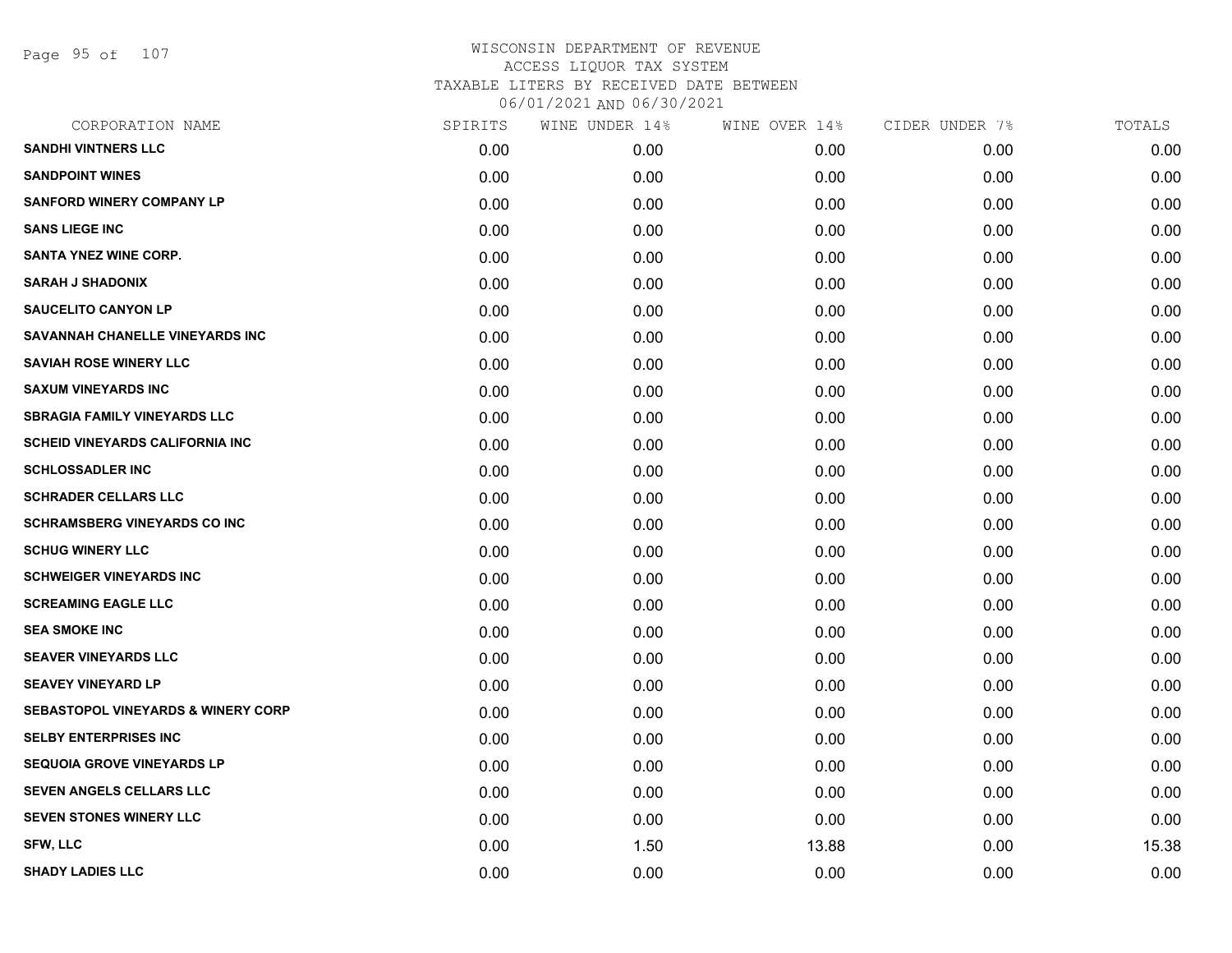| CORPORATION NAME                   | SPIRITS | WINE UNDER 14% | WINE OVER 14% | CIDER UNDER 7% | TOTALS |
|------------------------------------|---------|----------------|---------------|----------------|--------|
| <b>SHADYBROOK ESTATE LLC</b>       | 0.00    | 0.00           | 0.00          | 0.00           | 0.00   |
| <b>SHAFER VINEYARDS INC</b>        | 0.00    | 0.00           | 0.00          | 0.00           | 0.00   |
| <b>SHANNON RIDGE INC</b>           | 0.00    | 0.00           | 0.00          | 0.00           | 0.00   |
| <b>SHARON L PINGEL</b>             | 0.00    | 0.00           | 0.00          | 0.00           | 0.00   |
| SHELDRAKE POINT VINEYARD LLC       | 0.00    | 0.00           | 0.00          | 0.00           | 0.00   |
| SHELTON-MACKENZIE WINE COMPANY     | 0.00    | 0.00           | 0.00          | 0.00           | 0.00   |
| <b>SHERRY HARDIE</b>               | 0.00    | 0.00           | 0.00          | 0.00           | 0.00   |
| SHERWIN FAMILY VINEYARDS LLC       | 0.00    | 0.00           | 0.00          | 0.00           | 0.00   |
| <b>SHIFT WINE LLC</b>              | 0.00    | 0.00           | 0.00          | 0.00           | 0.00   |
| SILVER OAK WINE CELLARS LLC        | 0.00    | 0.00           | 0.00          | 0.00           | 0.00   |
| SILVER TRIDENT WINERY LLC          | 0.00    | 0.00           | 0.00          | 0.00           | 0.00   |
| SINE QUA NON INC                   | 0.00    | 0.00           | 0.00          | 0.00           | 0.00   |
| <b>SINSKEY VINEYARDS INC</b>       | 0.00    | 0.00           | 0.00          | 0.00           | 0.00   |
| <b>SIX SIGMA WINERY LLC</b>        | 0.00    | 0.00           | 0.00          | 0.00           | 0.00   |
| <b>SKINNER VINEYARDS LLC</b>       | 0.00    | 0.00           | 0.00          | 0.00           | 0.00   |
| <b>SKYWALKER VINEYARDS, LLC</b>    | 0.00    | 0.00           | 0.00          | 0.00           | 0.00   |
| SLEIGHT OF HAND CELLARS, LLC       | 0.00    | 0.00           | 0.00          | 0.00           | 0.00   |
| <b>SMALL VINES WINES INC</b>       | 0.00    | 0.00           | 0.00          | 0.00           | 0.00   |
| SMITH ANDERSON ENTERPRISES INC     | 0.00    | 0.00           | 0.00          | 0.00           | 0.00   |
| <b>SOCIAL ENJOYMENTS LLC</b>       | 0.00    | 0.00           | 0.00          | 0.00           | 0.00   |
| <b>SOKOL BLOSSER LTD</b>           | 0.00    | 0.00           | 0.00          | 0.00           | 0.00   |
| SOLENE, INC.                       | 0.00    | 9.75           | 20.25         | 0.00           | 30.00  |
| <b>SOMERSTON WINE COMPANY, LLC</b> | 0.00    | 0.00           | 0.00          | 0.00           | 0.00   |
| <b>SONJA MAGDEVSKI</b>             | 0.00    | 0.00           | 0.00          | 0.00           | 0.00   |
| SONOMA VINEYARD COMPANY, INC.      | 0.00    | 0.00           | 0.00          | 0.00           | 0.00   |
| SONOMA-CUTRER VINEYARDS INC        | 0.00    | 0.00           | 0.00          | 0.00           | 0.00   |
| <b>SOQUEL VINEYARDS</b>            | 0.00    | 0.00           | 0.00          | 0.00           | 0.00   |
| SOUTH COAST WINERY INC             | 0.00    | 0.00           | 0.00          | 0.00           | 0.00   |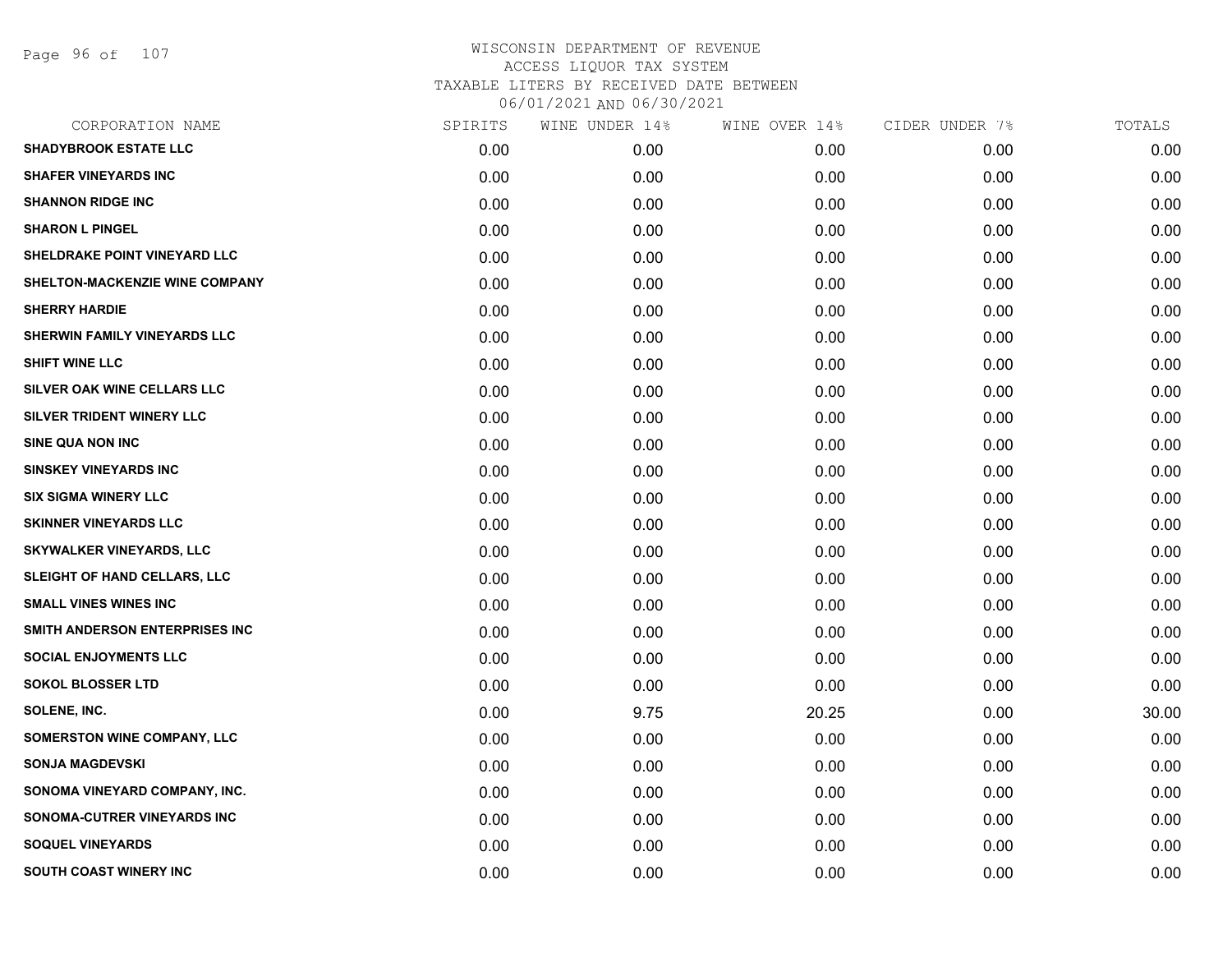Page 97 of 107

| CORPORATION NAME                           | SPIRITS | WINE UNDER 14% | WINE OVER 14% | CIDER UNDER 7% | TOTALS |
|--------------------------------------------|---------|----------------|---------------|----------------|--------|
| SOZO, LLC                                  | 0.00    | 0.00           | 0.00          | 0.00           | 0.00   |
| <b>SP GROSSNICKLE LLC</b>                  | 0.00    | 0.00           | 0.00          | 0.00           | 0.00   |
| <b>SPANOS BERBERIAN WINERY LLC</b>         | 0.00    | 0.00           | 0.00          | 0.00           | 0.00   |
| <b>SPARKLING OREGON LLC</b>                | 0.00    | 0.00           | 0.00          | 0.00           | 0.00   |
| <b>SPENCE VINEYARDS LLC</b>                | 0.00    | 0.00           | 0.00          | 0.00           | 0.00   |
| SPIRITS OF NORWAY VINEYARD LLC             | 0.00    | 0.00           | 0.00          | 0.00           | 0.00   |
| <b>SPOTTSWOODE WINERY INC</b>              | 0.00    | 0.00           | 0.00          | 0.00           | 0.00   |
| SPRECHER BREWING COMPANY, LLC              | 0.00    | 0.00           | 0.00          | 0.00           | 0.00   |
| <b>SPRING MOUNTAIN VINEYARD INC</b>        | 0.00    | 0.00           | 0.00          | 0.00           | 0.00   |
| <b>SPURGEON VINEYARDS &amp; WINERY LLC</b> | 0.00    | 0.00           | 0.00          | 0.00           | 0.00   |
| <b>SQUIX LLC</b>                           | 0.00    | 0.00           | 0.00          | 0.00           | 0.00   |
| <b>ST HELENA ESTATE LLC</b>                | 0.00    | 0.00           | 0.00          | 0.00           | 0.00   |
| <b>ST JAMES WINERY INC</b>                 | 0.00    | 0.00           | 0.00          | 0.00           | 0.00   |
| ST JULIAN WINE COMPANY INC                 | 0.00    | 0.00           | 0.00          | 0.00           | 0.00   |
| <b>ST SUPERY INC</b>                       | 0.00    | 0.00           | 0.00          | 0.00           | 0.00   |
| ST. FRANCIS WINERY & VINEYARD L.P.         | 0.00    | 0.00           | 0.00          | 0.00           | 0.00   |
| <b>STAGLIN FAMILY VINEYARD LLC</b>         | 0.00    | 0.00           | 0.00          | 0.00           | 0.00   |
| <b>STAG'S LEAP WINE CELLARS LLC</b>        | 0.00    | 0.00           | 0.00          | 0.00           | 0.00   |
| <b>STANDING JOURNEY LLC</b>                | 0.00    | 0.00           | 0.00          | 0.00           | 0.00   |
| <b>STANDING SUN WINES INC</b>              | 0.00    | 0.00           | 0.00          | 0.00           | 0.00   |
| <b>STANLEY R BOYD</b>                      | 0.00    | 0.00           | 0.00          | 0.00           | 0.00   |
| STE. MICHELLE WINE ESTATES LTD.            | 0.00    | 0.00           | 0.00          | 0.00           | 0.00   |
| <b>STEDUM PROPERTIES LLC</b>               | 0.00    | 0.00           | 0.00          | 0.00           | 0.00   |
| <b>STEFFENS FAMILY WINES LLC</b>           | 0.00    | 0.00           | 0.00          | 0.00           | 0.00   |
| <b>STEPHAN VINEYARD INC</b>                | 0.00    | 0.00           | 0.00          | 0.00           | 0.00   |
| <b>STEPHEN A MCPHERSON</b>                 | 0.00    | 0.00           | 0.00          | 0.00           | 0.00   |
| <b>STEPHEN M KENNEDY</b>                   | 0.00    | 0.00           | 0.00          | 0.00           | 0.00   |
| <b>STEPHEN M REUSTLE</b>                   | 0.00    | 0.00           | 0.00          | 0.00           | 0.00   |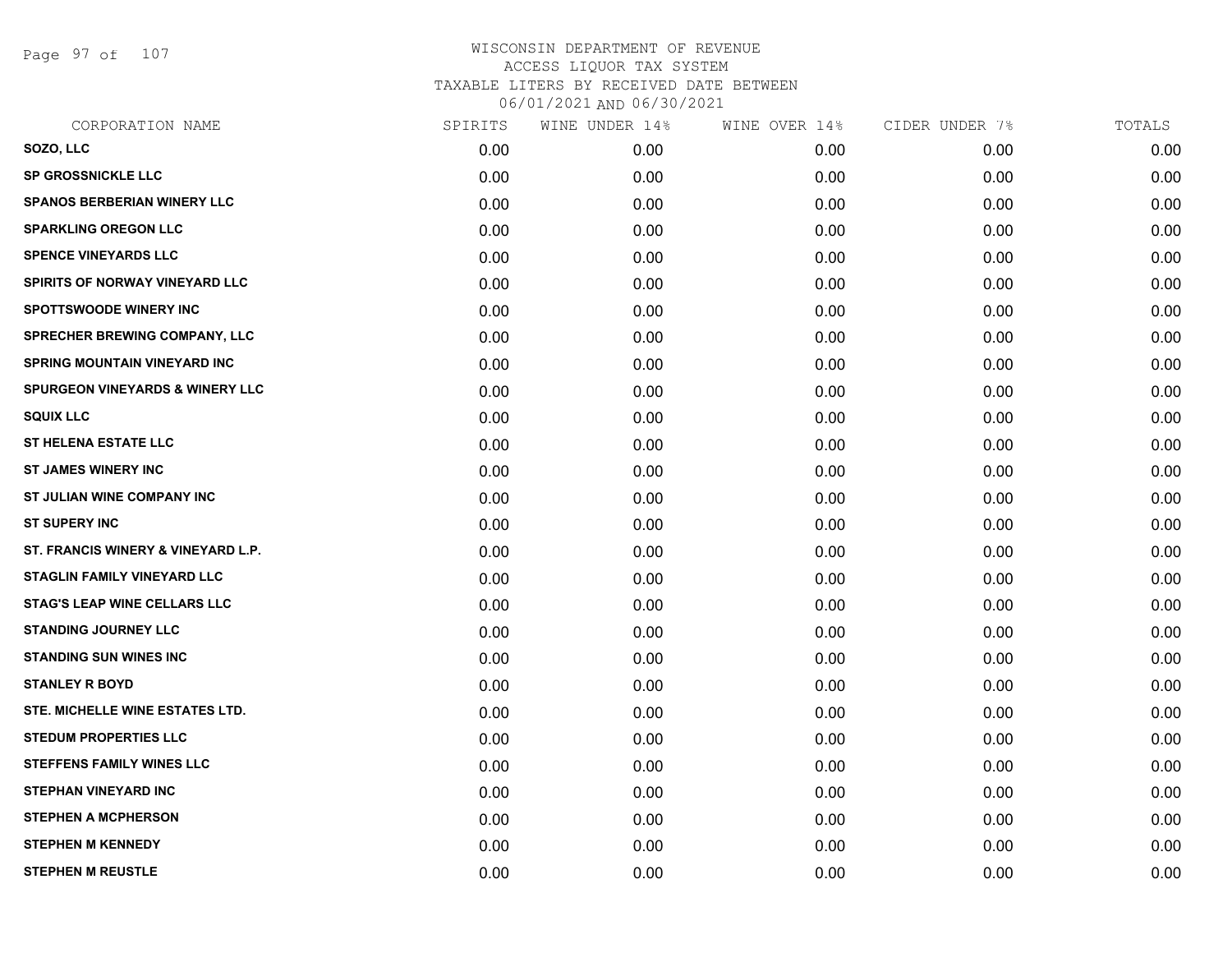Page 98 of 107

| CORPORATION NAME                           | SPIRITS | WINE UNDER 14% | WINE OVER 14% | CIDER UNDER 7% | TOTALS |
|--------------------------------------------|---------|----------------|---------------|----------------|--------|
| <b>STEVE MANNEBACH</b>                     | 0.00    | 0.00           | 0.00          | 0.00           | 0.00   |
| <b>STEVEN DEBAKER</b>                      | 0.00    | 0.00           | 0.00          | 0.00           | 0.00   |
| STEVEN M & JUDITH A JACOBSON LLC           | 0.00    | 0.00           | 0.00          | 0.00           | 0.00   |
| <b>STEVEN N LEDSON</b>                     | 0.00    | 0.00           | 0.00          | 0.00           | 0.00   |
| <b>STEVEN TONELLA</b>                      | 0.00    | 0.00           | 0.00          | 0.00           | 0.00   |
| <b>STEWART CELLARS, LLC</b>                | 0.00    | 0.00           | 0.00          | 0.00           | 0.00   |
| <b>STOLLER VINEYARDS INC</b>               | 0.00    | 0.00           | 0.00          | 0.00           | 0.00   |
| <b>STOLPMAN VINEYARDS LLC</b>              | 0.00    | 0.00           | 0.00          | 0.00           | 0.00   |
| <b>STONE EDGE WINERY LLC</b>               | 0.00    | 0.00           | 0.00          | 0.00           | 0.00   |
| <b>STONE HILL WINE CO INC</b>              | 0.00    | 0.00           | 0.00          | 0.00           | 0.00   |
| STONE WOLF VINEYARDS, LLC                  | 0.00    | 0.00           | 0.00          | 0.00           | 0.00   |
| STONEBRAKER-SOLES INC                      | 0.00    | 0.00           | 0.00          | 0.00           | 0.00   |
| <b>STONECUSHION INC</b>                    | 0.00    | 0.00           | 0.00          | 0.00           | 0.00   |
| STONEHAUS WINERY, INC.                     | 0.00    | 0.00           | 0.00          | 0.00           | 0.00   |
| <b>STONES THROW WINERY INC</b>             | 0.00    | 0.00           | 0.00          | 0.00           | 0.00   |
| <b>STONY HILL VINEYARD INC</b>             | 0.00    | 0.00           | 0.00          | 0.00           | 0.00   |
| <b>STORYBOOK MOUNTAIN WINERY INC</b>       | 0.00    | 0.00           | 0.00          | 0.00           | 0.00   |
| <b>STRALA VINEYARDS, LLC</b>               | 0.00    | 0.00           | 0.00          | 0.00           | 0.00   |
| <b>STRATEGY PARTNERS INTERNATIONAL</b>     | 0.00    | 0.00           | 0.00          | 0.00           | 0.00   |
| <b>STRING THEORY CIDER INC</b>             | 0.00    | 0.00           | 0.00          | 0.00           | 0.00   |
| <b>SULPHUR SPRINGS WINERY LLC</b>          | 0.00    | 0.00           | 0.00          | 0.00           | 0.00   |
| <b>SUMMERWOOD WINERY &amp; INN INC</b>     | 0.00    | 0.00           | 0.00          | 0.00           | 0.00   |
| <b>SUNSET HOLLOW RANCH</b>                 | 0.00    | 0.00           | 0.00          | 0.00           | 0.00   |
| <b>SUNSET POINT WINERY LLC</b>             | 0.00    | 0.00           | 0.00          | 0.00           | 0.00   |
| <b>SUNSTONE VINEYARDS &amp; WINERY INC</b> | 0.00    | 11.25          | 17.25         | 0.00           | 28.50  |
| <b>SUSAN M BOSWELL</b>                     | 0.00    | 0.00           | 0.00          | 0.00           | 0.00   |
| <b>SUTTER HOME WINERY INC</b>              | 0.00    | 0.00           | 0.00          | 0.00           | 0.00   |
| SWEAZEY WINERY INVESTMENT LLC              | 0.00    | 0.00           | 0.00          | 0.00           | 0.00   |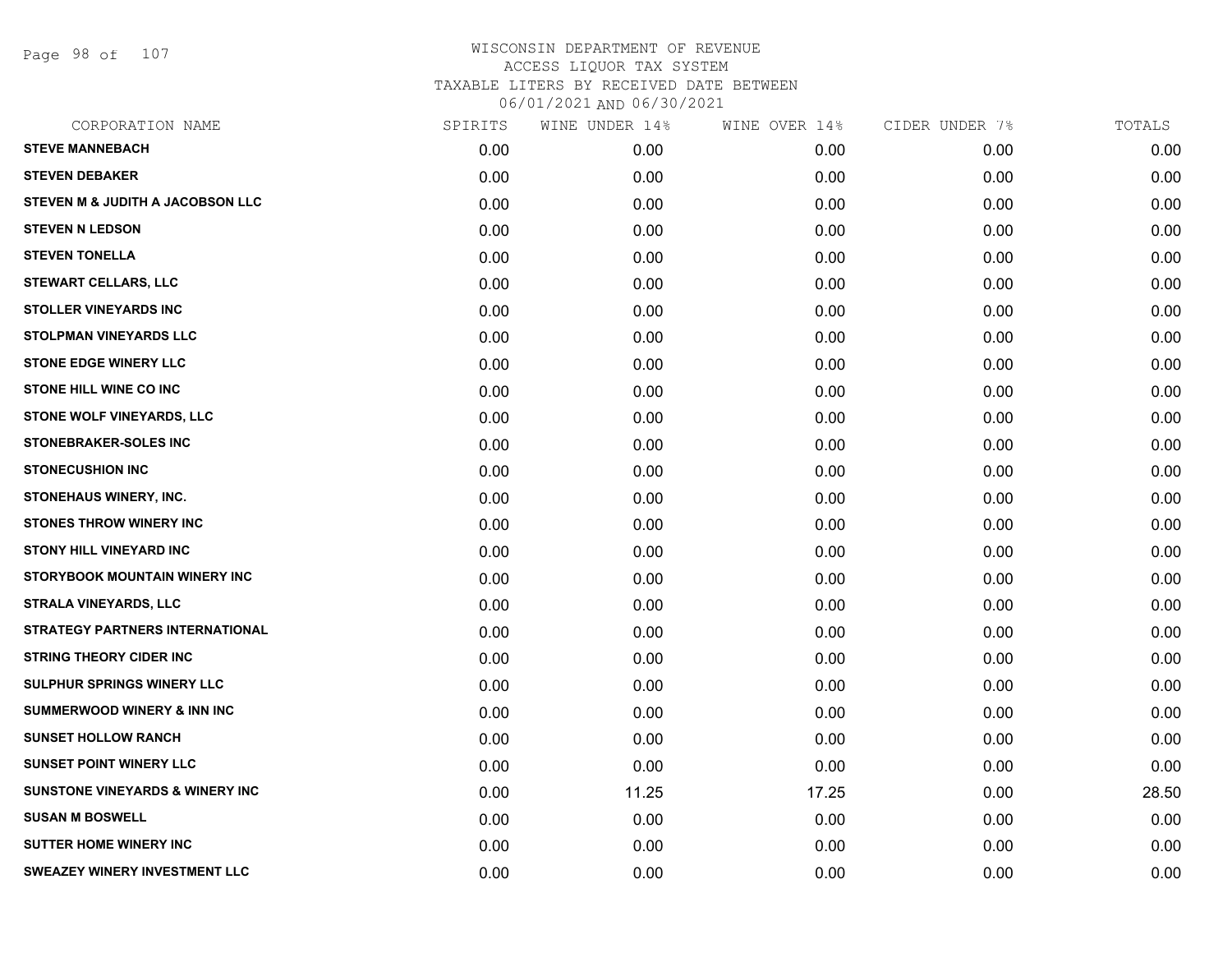Page 99 of 107

| CORPORATION NAME                  | SPIRITS | WINE UNDER 14% | WINE OVER 14% | CIDER UNDER 7% | TOTALS |
|-----------------------------------|---------|----------------|---------------|----------------|--------|
| <b>SWEDISH HILL VINEYARD INC</b>  | 0.00    | 0.00           | 0.00          | 0.00           | 0.00   |
| <b>SWEET CHEEKS VINEYARDS INC</b> | 0.00    | 0.00           | 0.00          | 0.00           | 0.00   |
| <b>TABLAS CREEK VINEYARD LP</b>   | 0.00    | 0.00           | 0.00          | 0.00           | 0.00   |
| <b>TAFT STREET INC</b>            | 0.00    | 0.00           | 0.00          | 0.00           | 0.00   |
| <b>TAKARA SAKE USA INC</b>        | 0.00    | 0.00           | 0.00          | 0.00           | 0.00   |
| <b>TALLEY VINEYARDS INC</b>       | 0.00    | 0.00           | 0.00          | 0.00           | 0.00   |
| <b>TAMBER BEY VINEYARDS LLC</b>   | 0.00    | 0.00           | 0.00          | 0.00           | 0.00   |
| <b>TANDEM WINES LLC</b>           | 0.00    | 0.00           | 0.00          | 0.00           | 0.00   |
| <b>TARA BELLA WINERY LLC</b>      | 0.00    | 0.00           | 0.00          | 0.00           | 0.00   |
| TC VINEYARDS INC                  | 0.00    | 0.00           | 0.00          | 0.00           | 0.00   |
| <b>TEALE CREEK ASSOCIATES</b>     | 0.00    | 0.00           | 0.00          | 0.00           | 0.00   |
| <b>TELAYA, LLC</b>                | 0.00    | 0.00           | 0.00          | 0.00           | 0.00   |
| <b>TENBA RIDGE WINERY LLC</b>     | 0.00    | 0.00           | 0.00          | 0.00           | 0.00   |
| <b>TERMINAL VELOCITY INC</b>      | 0.00    | 0.00           | 0.00          | 0.00           | 0.00   |
| <b>TERRA BLANCA VINTERS INC</b>   | 0.00    | 0.00           | 0.00          | 0.00           | 0.00   |
| <b>TERRAVANT WINE COMPANY LLC</b> | 0.00    | 0.00           | 0.00          | 0.00           | 0.00   |
| <b>TESTAROSSA VINEYARDS LLC</b>   | 0.00    | 0.00           | 0.00          | 0.00           | 0.00   |
| <b>TEXAS FULFILLMENT SERVICES</b> | 0.00    | 0.00           | 0.00          | 0.00           | 0.00   |
| THATCH WINERY, LLC                | 0.00    | 0.00           | 0.00          | 0.00           | 0.00   |
| THE ALIXIR COMPANY                | 0.00    | 0.00           | 0.00          | 0.00           | 0.00   |
| THE BIALE ESTATE                  | 0.00    | 0.00           | 0.00          | 0.00           | 0.00   |
| THE BLEECHER FAMILY TRUST         | 0.00    | 0.00           | 0.00          | 0.00           | 0.00   |
| THE BRANDER VINEYARD              | 0.00    | 0.00           | 0.00          | 0.00           | 0.00   |
| THE BREMER GROUP, LLC             | 0.00    | 0.00           | 0.00          | 0.00           | 0.00   |
| THE CAPRA COMPANY LLC             | 0.00    | 0.00           | 0.00          | 0.00           | 0.00   |
| THE GAINEY VINEYARD               | 0.00    | 0.00           | 0.00          | 0.00           | 0.00   |
| THE HARDER GROUP INC              | 0.00    | 0.00           | 0.00          | 0.00           | 0.00   |
| THE HESS COLLECTION WINERY        | 0.00    | 0.00           | 0.00          | 0.00           | 0.00   |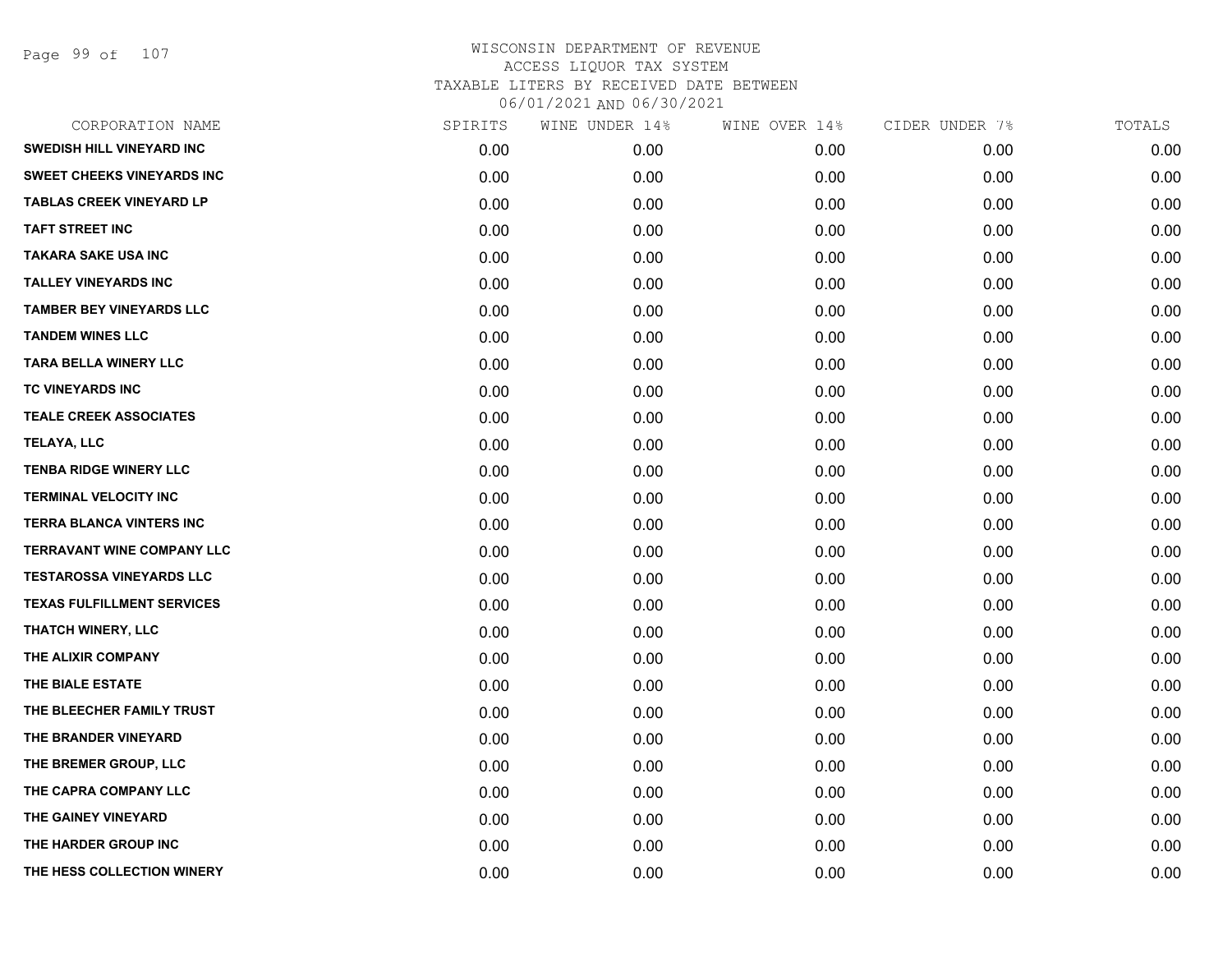Page 100of 107

| CORPORATION NAME                          | SPIRITS | WINE UNDER 14% | WINE OVER 14% | CIDER UNDER 7% | TOTALS |
|-------------------------------------------|---------|----------------|---------------|----------------|--------|
| THE LITTORAI WINES                        | 0.00    | 0.00           | 0.00          | 0.00           | 0.00   |
| THE LOCK AGRICULTURAL VENTURES LLC        | 0.00    | 0.00           | 0.00          | 0.00           | 0.00   |
| THE MASCOT WINE, LLC                      | 0.00    | 0.00           | 0.00          | 0.00           | 0.00   |
| THE MEEKER VINEYARD                       | 0.00    | 0.00           | 0.00          | 0.00           | 0.00   |
| THE MORLET SELECTION INC                  | 0.00    | 0.00           | 0.00          | 0.00           | 0.00   |
| THE MORNE WINE COMPANY                    | 0.00    | 0.00           | 0.00          | 0.00           | 0.00   |
| THE OJAI VINEYARD INC                     | 0.00    | 0.00           | 0.00          | 0.00           | 0.00   |
| THE RED STITCH WINE GROUP, LLC            | 0.00    | 0.00           | 0.00          | 0.00           | 0.00   |
| THE RUM TREE, INC.                        | 0.00    | 0.00           | 0.00          | 0.00           | 0.00   |
| THE SHORES OF FAIRHAVEN INC               | 0.00    | 0.00           | 0.00          | 0.00           | 0.00   |
| THE SILVERADO VINEYARDS                   | 0.00    | 0.00           | 0.00          | 0.00           | 0.00   |
| THE VINEYARD LLC                          | 0.00    | 0.00           | 0.00          | 0.00           | 0.00   |
| THE WILLIAMSBURG WINERY LTD               | 0.00    | 0.00           | 0.00          | 0.00           | 0.00   |
| THE WINE GROUP INC                        | 0.00    | 0.00           | 0.00          | 0.00           | 0.00   |
| THE WINE VINEYARD LLC                     | 0.00    | 0.00           | 0.00          | 0.00           | 0.00   |
| THE WOODLAND TRAIL BEVERAGE COMPANY, INC. | 0.00    | 0.00           | 0.00          | 0.00           | 0.00   |
| <b>THERESA HIGH</b>                       | 0.00    | 0.00           | 0.00          | 0.00           | 0.00   |
| THIRTY-ONE PRODUCTION LLC                 | 0.00    | 0.00           | 0.00          | 0.00           | 0.00   |
| THIS REALM LLC                            | 0.00    | 0.00           | 0.00          | 0.00           | 0.00   |
| <b>THOMAS C HOFFMAN</b>                   | 0.00    | 0.00           | 0.00          | 0.00           | 0.00   |
| THOMAS FOGARTY WINERY LLC                 | 0.00    | 0.00           | 0.00          | 0.00           | 0.00   |
| THOMAS L BECKMEN & JUDITH F BECKMEN       | 0.00    | 0.00           | 0.00          | 0.00           | 0.00   |
| THUMBPRINT WINE GROUP INC                 | 0.00    | 0.00           | 0.00          | 0.00           | 0.00   |
| <b>THURMAN J RODGERS</b>                  | 0.00    | 0.00           | 0.00          | 0.00           | 0.00   |
| <b>THVS CORP</b>                          | 0.00    | 0.00           | 0.00          | 0.00           | 0.00   |
| TIM BLUE WINES LLC                        | 0.00    | 0.00           | 0.00          | 0.00           | 0.00   |
| <b>TIM SLATER</b>                         | 0.00    | 0.00           | 0.00          | 0.00           | 0.00   |
| <b>TIMOTHY BACINO</b>                     | 0.00    | 0.00           | 0.00          | 0.00           | 0.00   |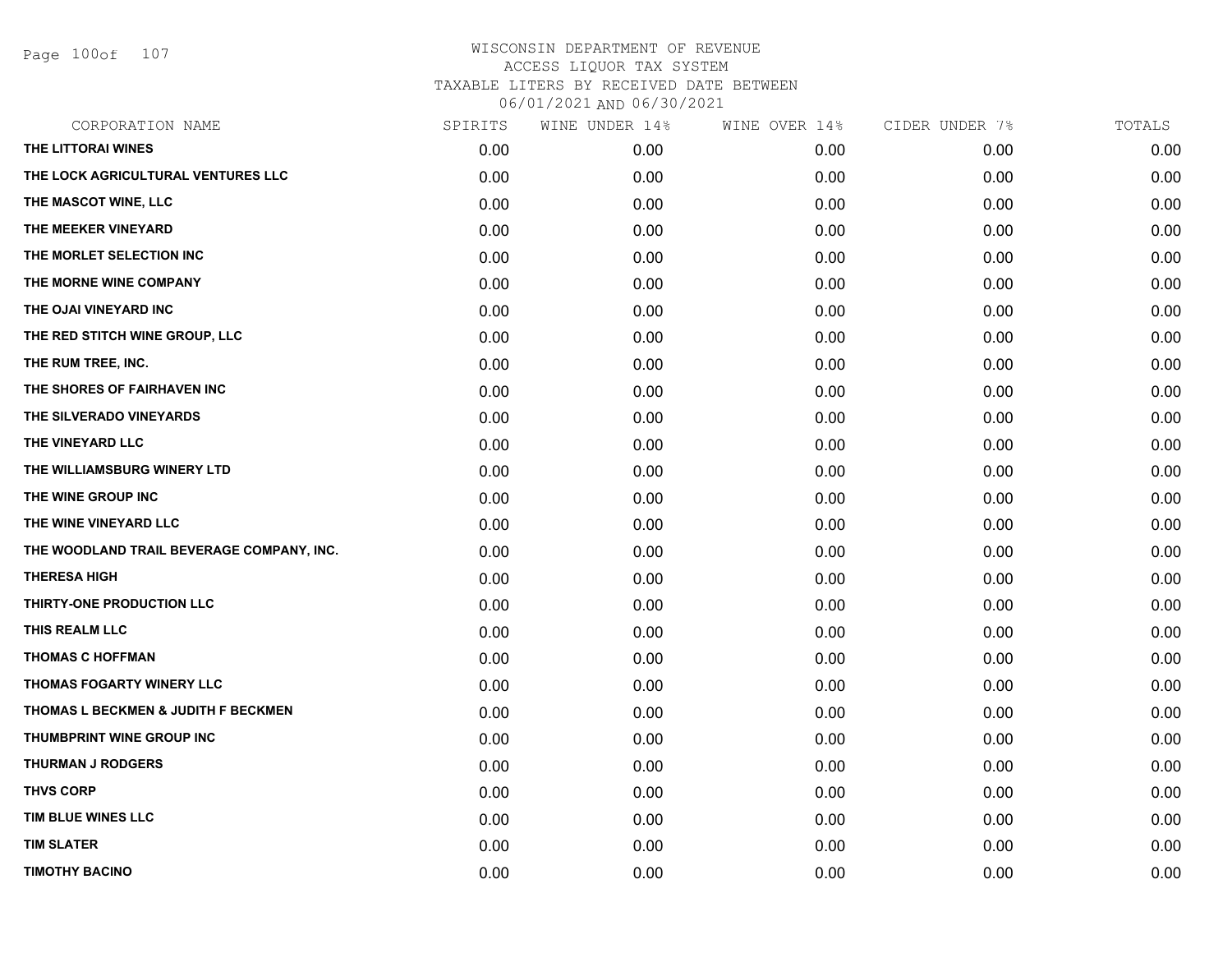Page 101of 107

| CORPORATION NAME                              | SPIRITS | WINE UNDER 14% | WINE OVER 14% | CIDER UNDER 7% | TOTALS |
|-----------------------------------------------|---------|----------------|---------------|----------------|--------|
| <b>TIMOTHY D GUILD</b>                        | 0.00    | 0.00           | 0.00          | 0.00           | 0.00   |
| <b>TIMOTHY P MCDONALD</b>                     | 0.00    | 0.00           | 0.00          | 0.00           | 0.00   |
| TMR WINE COMPANY LLC                          | 0.00    | 0.00           | 0.00          | 0.00           | 0.00   |
| <b>TOAD HOLLOW VINEYARDS INC</b>              | 0.00    | 0.00           | 0.00          | 0.00           | 0.00   |
| <b>TOBIN J HEMINWAY</b>                       | 0.00    | 0.00           | 0.00          | 0.00           | 0.00   |
| <b>TOBIN JAMES CELLARS</b>                    | 0.00    | 0.00           | 0.00          | 0.00           | 0.00   |
| <b>TODD KUEHL</b>                             | 0.00    | 0.00           | 0.00          | 0.00           | 0.00   |
| <b>TOLLIVER RANCH BRANDS LLC</b>              | 0.00    | 0.00           | 0.00          | 0.00           | 0.00   |
| TOM EDDY WINERY LLC                           | 0.00    | 0.00           | 0.00          | 0.00           | 0.00   |
| <b>TOM MEADOWCROFT</b>                        | 0.00    | 0.00           | 0.00          | 0.00           | 0.00   |
| <b>TOMMYS TOO HIGH WINES LLC</b>              | 0.00    | 0.00           | 0.00          | 0.00           | 0.00   |
| TOUCHSTONE CELLARS, LLC                       | 0.00    | 0.00           | 0.00          | 0.00           | 0.00   |
| TOUR DE FORCE WINE COMPANY LLC                | 0.00    | 0.00           | 0.00          | 0.00           | 0.00   |
| TPWC INC.                                     | 0.00    | 0.00           | 0.00          | 0.00           | 0.00   |
| <b>TRACY A SOMERVILLE</b>                     | 0.00    | 0.00           | 0.00          | 0.00           | 0.00   |
| <b>TREANA WINERY LLC</b>                      | 0.00    | 0.00           | 0.00          | 0.00           | 0.00   |
| <b>TREASURY WINE ESTATES AMERICAS COMPANY</b> | 0.00    | 0.00           | 0.00          | 0.00           | 0.00   |
| <b>TREFETHEN VINEYARDS WINERY INC</b>         | 0.00    | 0.00           | 0.00          | 0.00           | 0.00   |
| <b>TRENTADUE WINERY LLC</b>                   | 0.00    | 0.00           | 0.00          | 0.00           | 0.00   |
| <b>TRESPASS VINEYARDS INC.</b>                | 0.00    | 0.00           | 0.00          | 0.00           | 0.00   |
| <b>TRINITAS CELLARS LLC</b>                   | 0.00    | 0.00           | 0.00          | 0.00           | 0.00   |
| <b>TRIONE VINEYARDS LLC</b>                   | 0.00    | 0.00           | 0.00          | 0.00           | 0.00   |
| <b>TROY LANDWEHR</b>                          | 0.00    | 0.00           | 0.00          | 0.00           | 0.00   |
| <b>TSG LLC</b>                                | 0.00    | 0.00           | 0.00          | 0.00           | 0.00   |
| <b>TURKOVICH FAMILY WINES LLC</b>             | 0.00    | 0.00           | 0.00          | 0.00           | 0.00   |
| <b>TURLEY WINE CELLARS INC</b>                | 0.00    | 0.00           | 0.00          | 0.00           | 0.00   |
| <b>TURNBULL WINE CELLARS</b>                  | 0.00    | 0.00           | 0.00          | 0.00           | 0.00   |
| <b>TUSK ESTATES LLC</b>                       | 0.00    | 0.00           | 0.00          | 0.00           | 0.00   |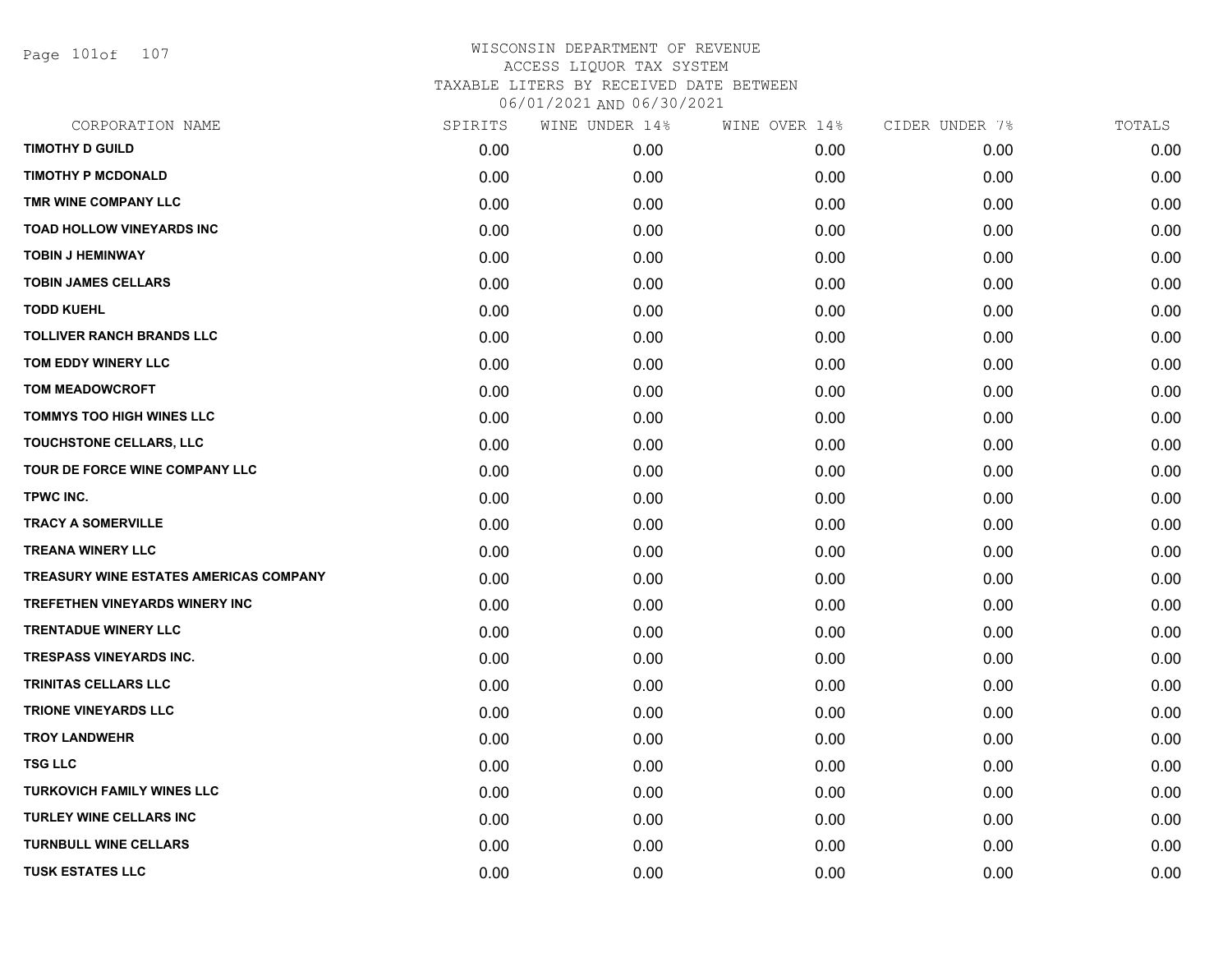Page 102of 107

| CORPORATION NAME                  | SPIRITS | WINE UNDER 14% | WINE OVER 14% | CIDER UNDER 7% | TOTALS |
|-----------------------------------|---------|----------------|---------------|----------------|--------|
| <b>TWIN PEAKS WINERY INC</b>      | 0.00    | 0.00           | 0.00          | 0.00           | 0.00   |
| <b>TWIN RIDGE ESTATES LLC</b>     | 0.00    | 0.00           | 0.00          | 0.00           | 0.00   |
| <b>TWISTED OAK WINERY LLC</b>     | 0.00    | 0.00           | 0.00          | 0.00           | 0.00   |
| <b>TWO ANGELS, LLC</b>            | 0.00    | 0.00           | 0.00          | 0.00           | 0.00   |
| <b>TWO BROTHERS WINES LLC</b>     | 0.00    | 0.00           | 0.00          | 0.00           | 0.00   |
| <b>TWO LADS LLC</b>               | 0.00    | 0.00           | 0.00          | 0.00           | 0.00   |
| <b>TY R CATON</b>                 | 0.00    | 0.00           | 0.00          | 0.00           | 0.00   |
| <b>UNICO INC</b>                  | 0.00    | 0.00           | 0.00          | 0.00           | 0.00   |
| <b>UNION WINE COMPANY</b>         | 0.00    | 0.00           | 0.00          | 0.00           | 0.00   |
| UNTI WINE CO LLC                  | 0.00    | 0.00           | 0.00          | 0.00           | 0.00   |
| <b>UPSTREAM CIDER LLC</b>         | 0.00    | 0.00           | 0.00          | 0.00           | 0.00   |
| V & C LLC                         | 0.00    | 0.00           | 0.00          | 0.00           | 0.00   |
| <b>V SATTUI WINERY INC</b>        | 0.00    | 0.00           | 0.00          | 0.00           | 0.00   |
| VAN RUITEN FAMILY WINERY LLC      | 0.00    | 0.00           | 0.00          | 0.00           | 0.00   |
| VAN WYCHEN WINES INC.             | 0.00    | 0.00           | 0.00          | 0.00           | 0.00   |
| <b>VARINDER SAHI</b>              | 0.00    | 0.00           | 0.00          | 0.00           | 0.00   |
| <b>VARSITY VENTURES GROUP LLC</b> | 0.00    | 0.00           | 0.00          | 0.00           | 0.00   |
| <b>VEN CAL RANCHES LLC</b>        | 0.00    | 0.00           | 0.00          | 0.00           | 0.00   |
| <b>VENGE VINEYARDS INC</b>        | 0.00    | 0.00           | 0.00          | 0.00           | 0.00   |
| <b>VERMEIL WINE GROUP LLC</b>     | 0.00    | 0.00           | 0.00          | 0.00           | 0.00   |
| <b>VERNON VINEYARDS LTD</b>       | 0.00    | 0.00           | 0.00          | 0.00           | 0.00   |
| <b>VICTOR ROBERTS</b>             | 0.00    | 0.00           | 0.00          | 0.00           | 0.00   |
| <b>VIDA VALIENTE WINERY, LLC</b>  | 0.00    | 0.00           | 0.00          | 0.00           | 0.00   |
| <b>VIGNETTE WINERY LLC</b>        | 0.00    | 0.00           | 0.00          | 0.00           | 0.00   |
| <b>VIKRE DISTILLERY LLC</b>       | 0.00    | 0.00           | 0.00          | 0.00           | 0.00   |
| <b>VILLA AMOROSA INC</b>          | 0.00    | 0.00           | 0.00          | 0.00           | 0.00   |
| <b>VILLA ENCINAL PARTNERS LP</b>  | 0.00    | 0.00           | 0.00          | 0.00           | 0.00   |
| <b>VILLA SAN JULIETTE INC</b>     | 0.00    | 0.00           | 0.00          | 0.00           | 0.00   |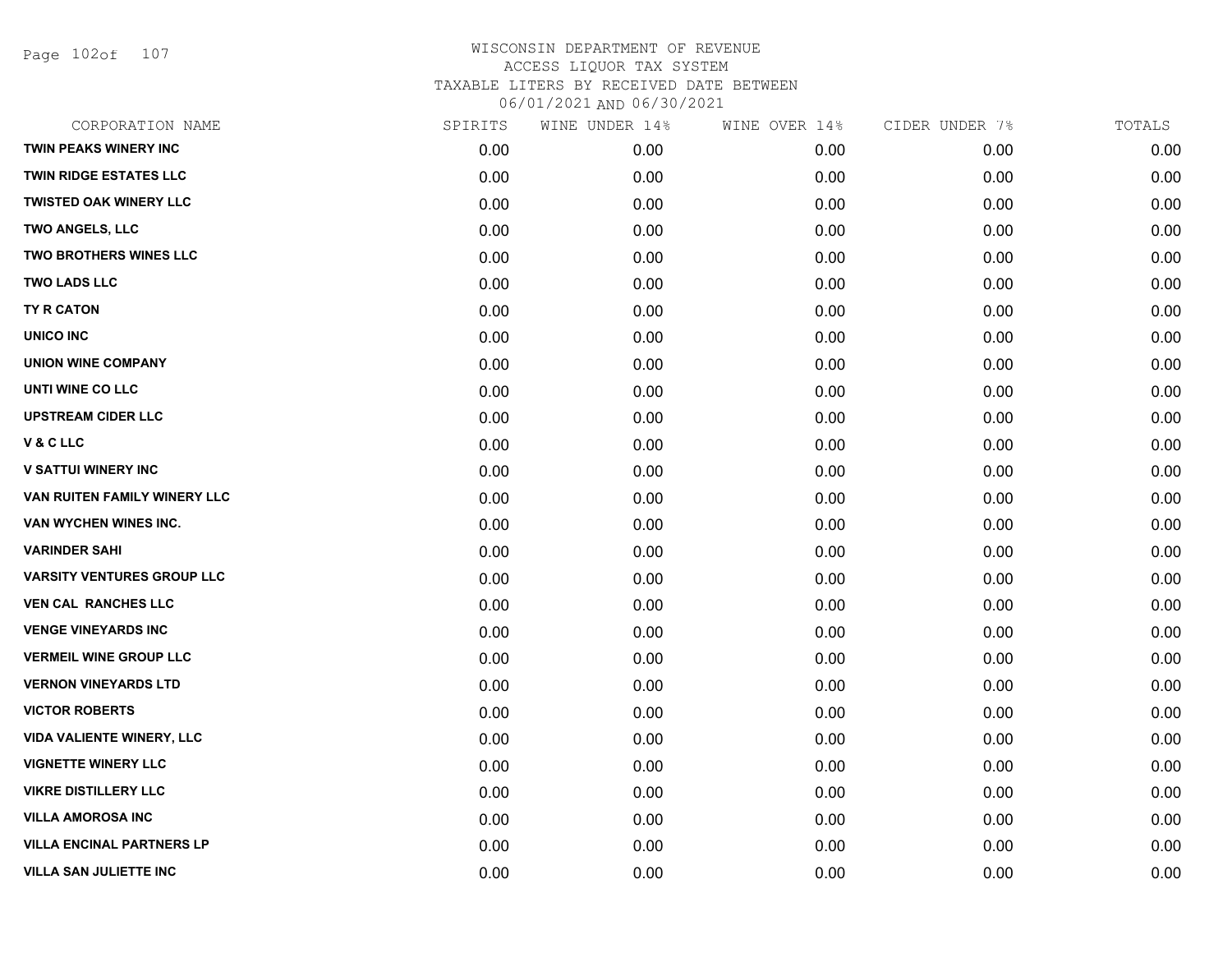Page 103of 107

| CORPORATION NAME                  | SPIRITS | WINE UNDER 14% | WINE OVER 14% | CIDER UNDER 7% | TOTALS |
|-----------------------------------|---------|----------------|---------------|----------------|--------|
| <b>VILLA TOSCANO INC</b>          | 0.00    | 0.00           | 0.00          | 0.00           | 0.00   |
| VIN DE ZO LLC                     | 0.00    | 0.00           | 0.00          | 0.00           | 0.00   |
| <b>VINA ROBLES INC</b>            | 0.00    | 0.00           | 0.00          | 0.00           | 0.00   |
| <b>VINCENT ARROYO WINERY INC</b>  | 0.00    | 0.00           | 0.00          | 0.00           | 0.00   |
| <b>VINE &amp; SUN LLC</b>         | 0.00    | 0.00           | 0.00          | 0.00           | 0.00   |
| <b>VINE CLIFF WINERY INC</b>      | 0.00    | 0.00           | 0.00          | 0.00           | 0.00   |
| <b>VINEBOX INC.</b>               | 0.00    | 0.00           | 0.00          | 0.00           | 0.00   |
| <b>VINEBURG LLC</b>               | 0.00    | 0.00           | 0.00          | 0.00           | 0.00   |
| <b>VINES TO CELLAR, INC.</b>      | 0.00    | 0.00           | 0.00          | 0.00           | 0.00   |
| <b>VINESSE LLC</b>                | 0.00    | 0.00           | 0.00          | 0.00           | 0.00   |
| <b>VINEYARD 29 LLC</b>            | 0.00    | 0.00           | 0.00          | 0.00           | 0.00   |
| <b>VIN-GO, LLC</b>                | 0.00    | 0.00           | 0.00          | 0.00           | 0.00   |
| <b>VINTAGE WINE ESTATES, INC.</b> | 0.00    | 0.00           | 0.00          | 0.00           | 0.00   |
| <b>VINTAGE WINE ESTATES, INC.</b> | 0.00    | 0.00           | 0.00          | 0.00           | 0.00   |
| <b>VINTAGE WINE ESTATES, INC.</b> | 0.00    | 0.00           | 0.00          | 0.00           | 0.00   |
| <b>VINTAGE WINE ESTATES, INC.</b> | 0.00    | 0.00           | 0.00          | 0.00           | 0.00   |
| <b>VINTAGE WINE ESTATES, INC.</b> | 0.00    | 0.00           | 0.00          | 0.00           | 0.00   |
| <b>VINTAGE WINE ESTATES, INC.</b> | 0.00    | 0.00           | 0.00          | 0.00           | 0.00   |
| <b>VINTAGE WINE ESTATES, INC.</b> | 0.00    | 0.00           | 0.00          | 0.00           | 0.00   |
| <b>VINTAGE WINE ESTATES, INC.</b> | 0.00    | 0.00           | 0.00          | 0.00           | 0.00   |
| <b>VINTAGE WINE ESTATES, INC.</b> | 0.00    | 0.00           | 0.00          | 0.00           | 0.00   |
| <b>VINTAGE WINE ESTATES, INC.</b> | 0.00    | 0.00           | 0.00          | 0.00           | 0.00   |
| <b>VINTAGE WINE ESTATES, INC.</b> | 0.00    | 0.00           | 0.00          | 0.00           | 0.00   |
| <b>VINUM CELLARS INC</b>          | 0.00    | 0.00           | 0.00          | 0.00           | 0.00   |
| <b>VITE GALLERON ASSETS CORP</b>  | 0.00    | 0.00           | 0.00          | 0.00           | 0.00   |
| <b>VON KLAUS WINERY LLC</b>       | 0.00    | 0.00           | 0.00          | 0.00           | 0.00   |
| VON STIEHL WINERY LTD.            | 0.00    | 0.00           | 0.00          | 0.00           | 0.00   |
| W G BEST WEINKELLEREI INC         | 0.00    | 0.00           | 0.00          | 0.00           | 0.00   |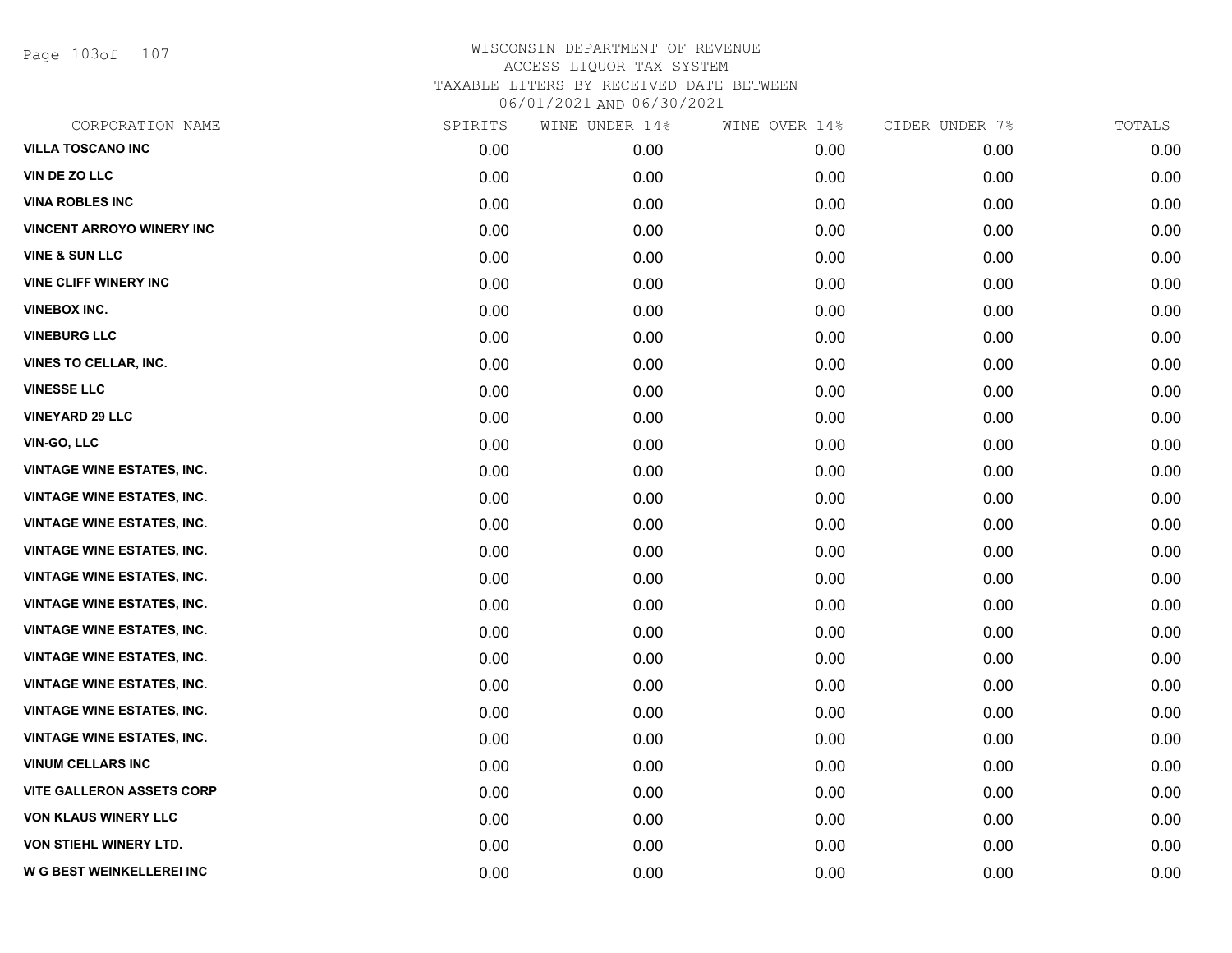| SPIRITS | WINE UNDER 14% | WINE OVER 14% | CIDER UNDER 7% | TOTALS |
|---------|----------------|---------------|----------------|--------|
| 0.00    | 0.00           | 0.00          | 0.00           | 0.00   |
| 0.00    | 0.00           | 0.00          | 0.00           | 0.00   |
| 0.00    | 0.00           | 0.00          | 0.00           | 0.00   |
| 0.00    | 0.00           | 0.00          | 0.00           | 0.00   |
| 0.00    | 0.00           | 0.00          | 0.00           | 0.00   |
| 0.00    | 0.00           | 0.00          | 0.00           | 0.00   |
| 0.00    | 0.00           | 0.00          | 0.00           | 0.00   |
| 0.00    | 0.00           | 0.00          | 0.00           | 0.00   |
| 0.00    | 0.00           | 0.00          | 0.00           | 0.00   |
| 0.00    | 0.00           | 0.00          | 0.00           | 0.00   |
| 0.00    | 0.00           | 0.00          | 0.00           | 0.00   |
| 0.00    | 0.00           | 0.00          | 0.00           | 0.00   |
| 0.00    | 0.00           | 0.00          | 0.00           | 0.00   |
| 0.00    | 0.00           | 0.00          | 0.00           | 0.00   |
| 0.00    | 0.00           | 0.00          | 0.00           | 0.00   |
| 0.00    | 0.00           | 0.00          | 0.00           | 0.00   |
| 0.00    | 0.00           | 0.00          | 0.00           | 0.00   |
| 0.00    | 0.00           | 0.00          | 0.00           | 0.00   |
| 0.00    | 0.00           | 0.00          | 0.00           | 0.00   |
| 0.00    | 0.00           | 0.00          | 0.00           | 0.00   |
| 0.00    | 0.00           | 0.00          | 0.00           | 0.00   |
| 0.00    | 0.00           | 0.00          | 0.00           | 0.00   |
| 0.00    | 0.00           | 0.00          | 0.00           | 0.00   |
| 0.00    | 0.00           | 0.00          | 0.00           | 0.00   |
| 0.00    | 0.00           | 0.00          | 0.00           | 0.00   |
| 0.00    | 0.00           | 0.00          | 0.00           | 0.00   |
| 0.00    | 0.00           | 0.00          | 0.00           | 0.00   |
| 0.00    | 0.00           | 0.00          | 0.00           | 0.00   |
|         |                |               |                |        |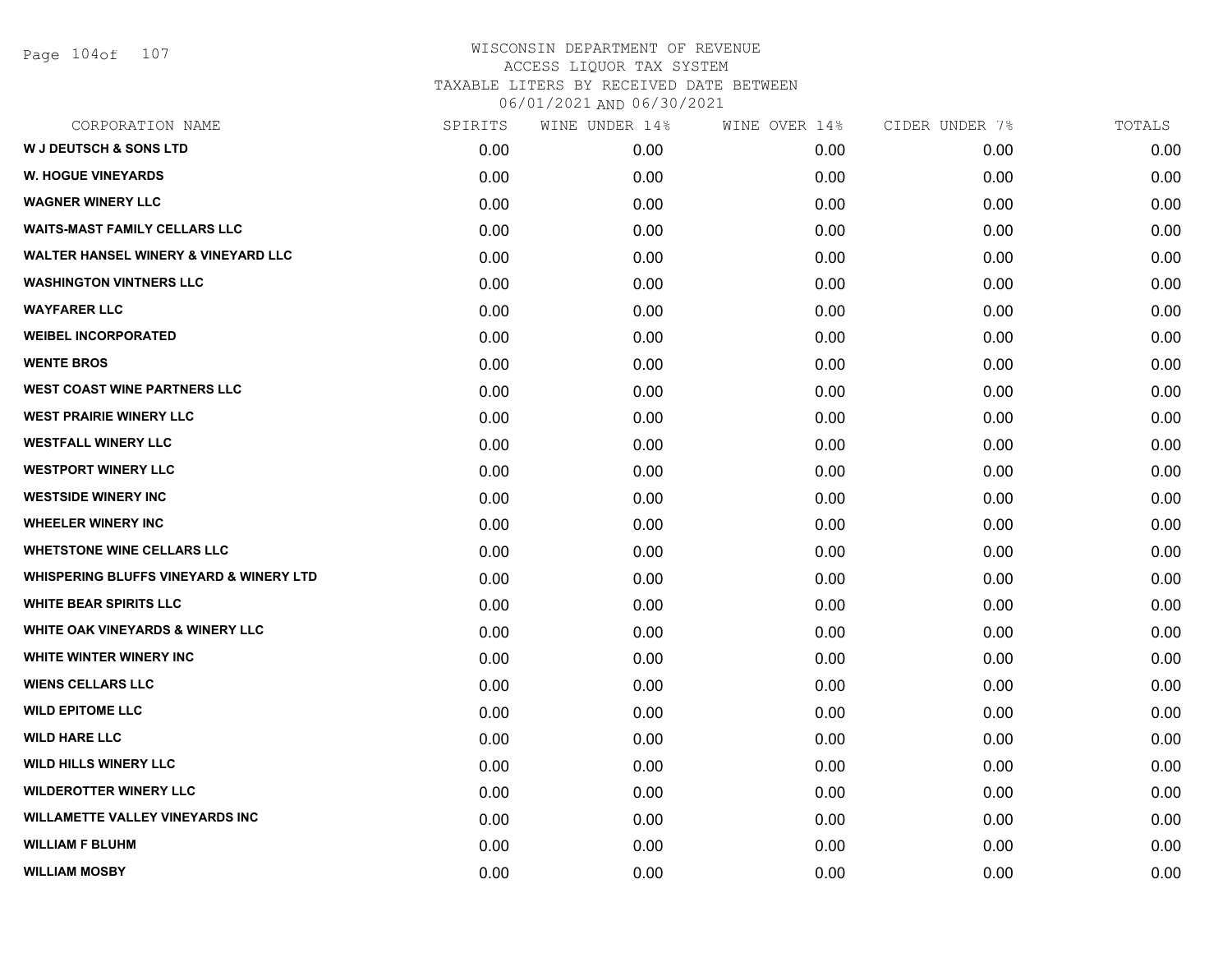Page 105of 107

| CORPORATION NAME                               | SPIRITS | WINE UNDER 14% | WINE OVER 14% | CIDER UNDER 7% | TOTALS |
|------------------------------------------------|---------|----------------|---------------|----------------|--------|
| <b>WILLIAM PRICE III</b>                       | 0.00    | 0.00           | 0.00          | 0.00           | 0.00   |
| <b>WILLIAMS &amp; SELYEM LLC</b>               | 0.00    | 0.00           | 0.00          | 0.00           | 0.00   |
| <b>WILRONA LLC</b>                             | 0.00    | 0.00           | 0.00          | 0.00           | 0.00   |
| <b>WILSON CREEK WINERY &amp; VINEYARDS INC</b> | 0.00    | 0.00           | 0.00          | 0.00           | 0.00   |
| <b>WINDERLEA WINE COMPANY LLC</b>              | 0.00    | 0.00           | 0.00          | 0.00           | 0.00   |
| <b>WINDWARD VINEYARD LLC</b>                   | 0.00    | 0.00           | 0.00          | 0.00           | 0.00   |
| <b>WINE BY JOE LLC</b>                         | 0.00    | 0.00           | 0.00          | 0.00           | 0.00   |
| <b>WINE COUNTRY CONNECTION LLC</b>             | 0.00    | 0.00           | 0.00          | 0.00           | 0.00   |
| <b>WINE EXPEDITE</b>                           | 0.00    | 0.00           | 0.00          | 0.00           | 0.00   |
| <b>WINE HOOLIGANS LLC</b>                      | 0.00    | 0.00           | 0.00          | 0.00           | 0.00   |
| WINE OF THE MONTH CLUB, INC.                   | 0.00    | 0.00           | 0.00          | 0.00           | 0.00   |
| <b>WINE ROAD VINTNERS LLC</b>                  | 0.00    | 0.00           | 0.00          | 0.00           | 0.00   |
| <b>WINE.COM OF TEXAS LLC</b>                   | 0.00    | 0.00           | 0.00          | 0.00           | 0.00   |
| <b>WINERY AT BLACK STAR FARMS LLC</b>          | 0.00    | 0.00           | 0.00          | 0.00           | 0.00   |
| <b>WINERY EXCHANGE, INC.</b>                   | 0.00    | 0.00           | 0.00          | 0.00           | 0.00   |
| <b>WINERY FULFILLMENT SERVICES LLC</b>         | 0.00    | 0.00           | 0.00          | 0.00           | 0.00   |
| <b>WINESELLERS DIRECT LLC</b>                  | 0.00    | 0.00           | 0.00          | 0.00           | 0.00   |
| <b>WINESITTER BREWHOUSE LLC</b>                | 0.00    | 0.00           | 0.00          | 0.00           | 0.00   |
| <b>WINSIDE USA INC</b>                         | 0.00    | 0.00           | 0.00          | 0.00           | 0.00   |
| <b>WOLFF VINEYARD LLC</b>                      | 0.00    | 0.00           | 0.00          | 0.00           | 0.00   |
| <b>WOLFFER ESTATE VINEYARDS INC</b>            | 0.00    | 0.00           | 0.00          | 0.00           | 0.00   |
| WOLLERSHEIM WINERY, INC.                       | 0.00    | 0.00           | 0.00          | 0.00           | 0.00   |
| WOLLERSHEIM WINERY, INC.                       | 0.00    | 0.00           | 0.00          | 0.00           | 0.00   |
| <b>WOODWARD CANYON WINERY INC</b>              | 0.00    | 0.00           | 0.00          | 0.00           | 0.00   |
| <b>WORLD OF WINE, LTD</b>                      | 0.00    | 0.00           | 0.00          | 0.00           | 0.00   |
| <b>WYLIE-YOUNG, LLC</b>                        | 0.00    | 0.00           | 3.00          | 0.00           | 3.00   |
| <b>YIANNIS CHOUTRIS</b>                        | 0.00    | 0.00           | 0.00          | 0.00           | 0.00   |
| YORKVILLE CELLARS INC                          | 0.00    | 0.00           | 0.00          | 0.00           | 0.00   |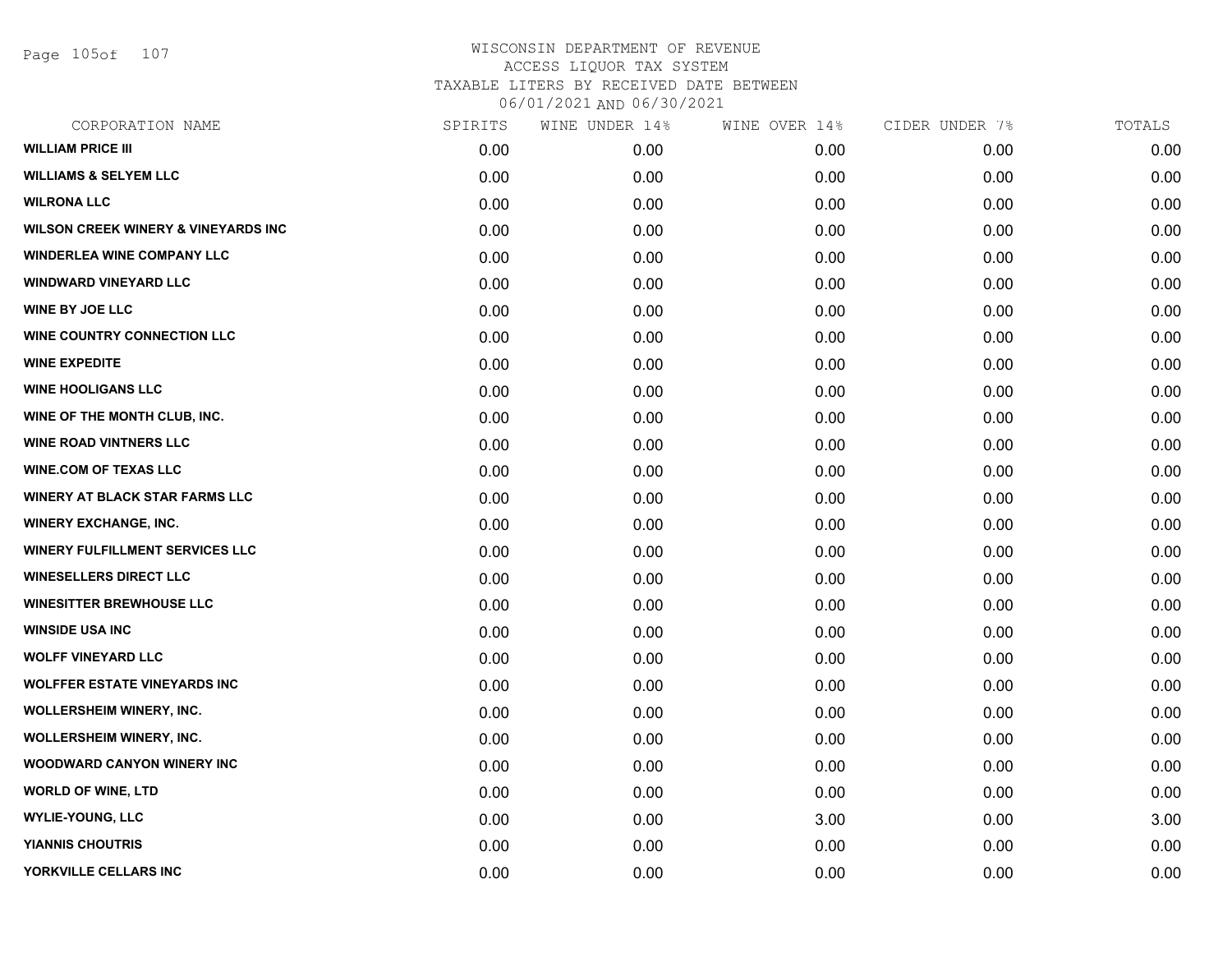| Page | 106of | 107 |
|------|-------|-----|
|------|-------|-----|

| CORPORATION NAME             | SPIRITS | UNDER 14%<br>WINE | WINE OVER 14% | CIDER UNDER 7% | TOTALS |
|------------------------------|---------|-------------------|---------------|----------------|--------|
| <b>ZD WINES LLC</b>          | 0.00    | 0.00              | 0.00          | 0.00           | 0.00   |
| <b>ZERO LINK MARKETS INC</b> | 0.00    | 0.00              | 0.00          | 0.00           | 0.00   |
| TOTAL LITERS FOR 6/30/2021   | 0.00    | 307.29            | 79.88         | 0.00           | 387.17 |